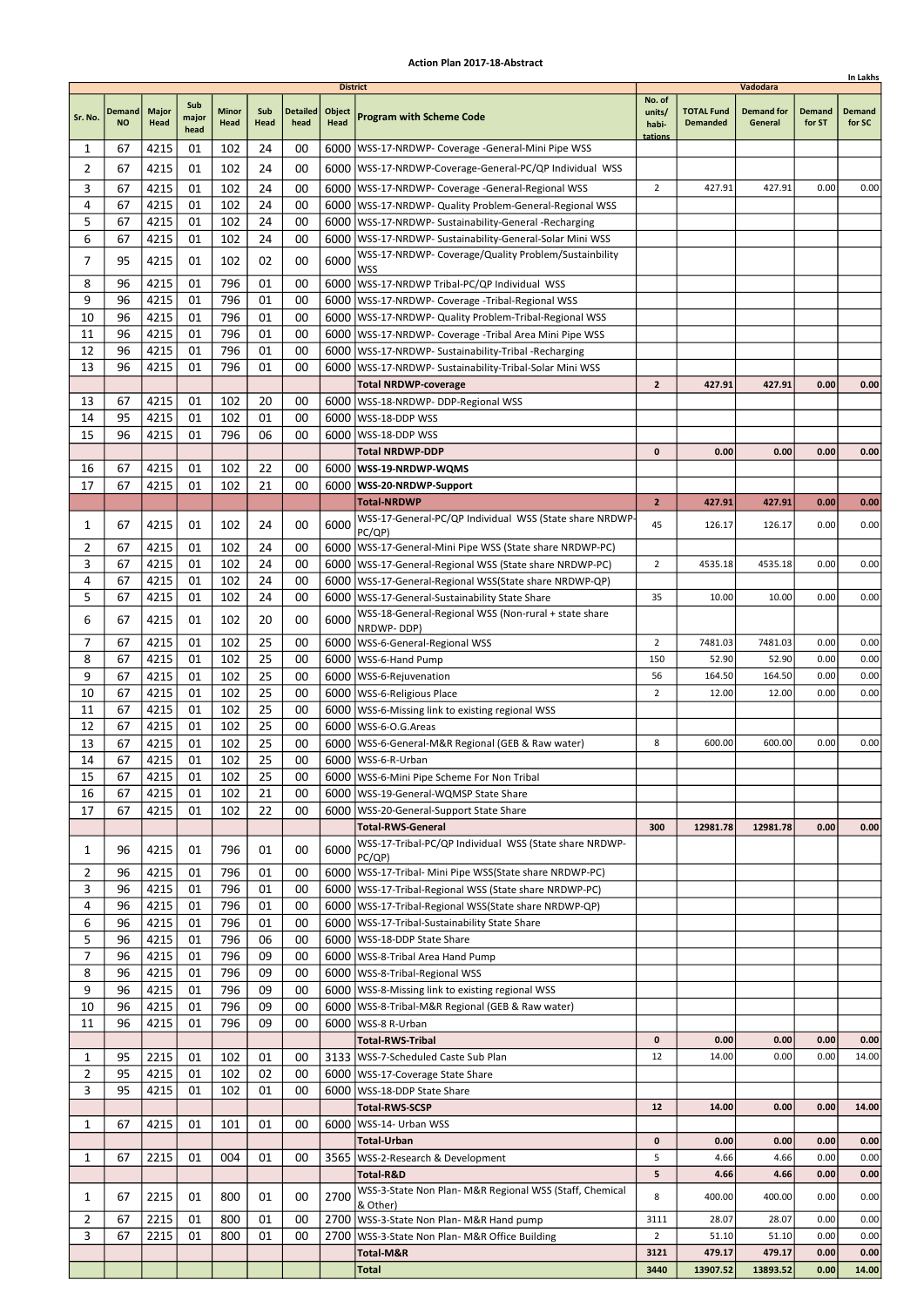| <b>District</b><br>Chhotaudepur<br>No. of<br>Sub<br>Minor<br>Sub<br><b>Detailed</b><br>Object<br><b>TOTAL Fund</b><br><b>Demand for</b><br><b>Demand</b><br><b>Major</b><br>Demand<br>Demand<br>units/<br><b>Program with Scheme Code</b><br>Sr. No.<br>major<br>Head<br>Head<br>head<br><b>NO</b><br>Head<br>Head<br><b>Demanded</b><br>General<br>for ST<br>for SC<br>habi-<br>head<br>tations<br>4215<br>102<br>24<br>00<br>1<br>67<br>01<br>6000   WSS-17-NRDWP- Coverage - General-Mini Pipe WSS<br>102<br>2<br>67<br>4215<br>01<br>24<br>00<br>6000   WSS-17-NRDWP-Coverage-General-PC/QP Individual WSS<br>3<br>4215<br>102<br>24<br>00<br>67<br>01<br>6000   WSS-17-NRDWP- Coverage -General-Regional WSS<br>24<br>4<br>67<br>4215<br>01<br>102<br>00<br>6000   WSS-17-NRDWP- Quality Problem-General-Regional WSS<br>5<br>102<br>24<br>00<br>67<br>4215<br>01<br>6000   WSS-17-NRDWP- Sustainability-General -Recharging<br>6<br>4215<br>01<br>102<br>24<br>00<br>67<br>6000   WSS-17-NRDWP- Sustainability-General-Solar Mini WSS<br>WSS-17-NRDWP- Coverage/Quality Problem/Sustainbility<br>7<br>102<br>6000<br>95<br>4215<br>02<br>00<br>01<br>WSS<br>8<br>796<br>96<br>4215<br>01<br>01<br>00<br>6000   WSS-17-NRDWP Tribal-PC/QP Individual WSS<br>9<br>796<br>96<br>4215<br>01<br>01<br>00<br>6000   WSS-17-NRDWP- Coverage - Tribal-Regional WSS<br>796<br>10<br>96<br>4215<br>01<br>01<br>00<br>6000   WSS-17-NRDWP- Quality Problem-Tribal-Regional WSS<br>796<br>00<br>11<br>96<br>4215<br>01<br>01<br>6000<br>WSS-17-NRDWP- Coverage -Tribal Area Mini Pipe WSS<br>12<br>96<br>4215<br>01<br>796<br>01<br>00<br>6000   WSS-17-NRDWP- Sustainability-Tribal - Recharging<br>13<br>96<br>796<br>01<br>4215<br>01<br>00<br>6000<br>WSS-17-NRDWP- Sustainability-Tribal-Solar Mini WSS<br><b>Total NRDWP-coverage</b><br>0<br>0.00<br>0.00<br>0.00<br>0.00<br>13<br>67<br>4215<br>01<br>102<br>20<br>00<br>6000   WSS-18-NRDWP- DDP-Regional WSS<br>14<br>95<br>4215<br>01<br>102<br>01<br>00<br>6000<br>WSS-18-DDP WSS<br>15<br>796<br>06<br>96<br>4215<br>01<br>00<br>6000   WSS-18-DDP WSS<br>$\mathbf{0}$<br>0.00<br>0.00<br>0.00<br>0.00<br>Total NRDWP-DDP<br>102<br>22<br>16<br>67<br>4215<br>01<br>00<br>6000   WSS-19-NRDWP-WQMS<br>4215<br>102<br>21<br>17<br>67<br>01<br>00<br>6000 WSS-20-NRDWP-Support<br>$\bf{0}$<br>0.00<br>0.00<br>0.00<br><b>Total-NRDWP</b><br>0.00<br>WSS-17-General-PC/QP Individual WSS (State share NRDWP-<br>67<br>102<br>24<br>00<br>6000<br>1<br>4215<br>01<br>PC/QP)<br>102<br>2<br>4215<br>24<br>00<br>67<br>01<br>6000   WSS-17-General-Mini Pipe WSS (State share NRDWP-PC)<br>3<br>67<br>4215<br>01<br>102<br>24<br>00<br>6000<br> WSS-17-General-Regional WSS (State share NRDWP-PC)<br>24<br>4<br>67<br>4215<br>01<br>102<br>00<br>6000   WSS-17-General-Regional WSS (State share NRDWP-QP)<br>102<br>24<br>5<br>67<br>4215<br>01<br>00<br>6000   WSS-17-General-Sustainability State Share<br>WSS-18-General-Regional WSS (Non-rural + state share<br>6<br>67<br>4215<br>102<br>20<br>00<br>6000<br>01<br>NRDWP-DDP)<br>7<br>25<br>67<br>4215<br>01<br>102<br>0.00<br>00<br>6000   WSS-6-General-Regional WSS<br>1<br>80.00<br>80.00<br>0.00<br>8<br>102<br>25<br>67<br>4215<br>01<br>00<br>6000<br>WSS-6-Hand Pump<br>9<br>4215<br>01<br>102<br>25<br>00<br>35.60<br>0.00<br>67<br>6000   WSS-6-Rejuvenation<br>262<br>71.00<br>35.40<br>10<br>25<br>67<br>4215<br>01<br>102<br>00<br>6000   WSS-6-Religious Place<br>25<br>4215<br>102<br>11<br>67<br>01<br>00<br>6000   WSS-6-Missing link to existing regional WSS<br>25<br>12<br>67<br>4215<br>01<br>102<br>00<br>6000   WSS-6-O.G. Areas<br>25<br>13<br>67<br>4215<br>01<br>102<br>00<br>6000   WSS-6-General-M&R Regional (GEB & Raw water)<br>$\mathbf{1}$<br>20.00<br>20.00<br>0.00<br>0.00<br>25<br>67<br>4215<br>01<br>102<br>00<br>14<br>6000 WSS-6-R-Urban<br>15<br>4215<br>25<br>67<br>01<br>102<br>00<br>6000   WSS-6-Mini Pipe Scheme For Non Tribal<br>16<br>4215<br>102<br>21<br>67<br>01<br>00<br>6000   WSS-19-General-WQMSP State Share<br>22<br>17<br>4215<br>01<br>102<br>67<br>00<br>6000   WSS-20-General-Support State Share<br><b>Total-RWS-General</b><br>171.00<br>135.40<br>35.60<br>0.00<br>264<br>WSS-17-Tribal-PC/QP Individual WSS (State share NRDWP-<br>6000<br>96<br>01<br>796<br>01<br>00<br>75.00<br>0.00<br>1<br>4215<br>44<br>75.00<br>0.00<br>PC(QP)<br>4215<br>2<br>796<br>01<br>00<br>6000   WSS-17-Tribal- Mini Pipe WSS(State share NRDWP-PC)<br>0.00<br>50.00<br>0.00<br>96<br>01<br>100<br>50.00<br>3<br>96<br>4215<br>01<br>796<br>01<br>00<br>6000   WSS-17-Tribal-Regional WSS (State share NRDWP-PC)<br>796<br>4<br>96<br>4215<br>01<br>01<br>00<br>6000   WSS-17-Tribal-Regional WSS (State share NRDWP-QP)<br>$\mathbf{1}$<br>4335.00<br>0.00<br>4335.00<br>0.00<br>6<br>4215<br>796<br>96<br>01<br>01<br>00<br>25<br>8.00<br>0.00<br>8.00<br>0.00<br>6000   WSS-17-Tribal-Sustainability State Share<br>5<br>796<br>96<br>4215<br>01<br>06<br>00<br>6000   WSS-18-DDP State Share<br>7<br>4215<br>796<br>09<br>96<br>01<br>00<br>6000   WSS-8-Tribal Area Hand Pump<br>656.00<br>0.00<br>656.00<br>0.00<br>1000<br>8<br>96<br>4215<br>01<br>796<br>09<br>00<br>1967.00<br>6000   WSS-8-Tribal-Regional WSS<br>4<br>1967.00<br>0.00<br>0.00<br>9<br>796<br>96<br>4215<br>01<br>09<br>00<br>6000   WSS-8-Missing link to existing regional WSS<br>10<br>796<br>09<br>6<br>96<br>4215<br>01<br>00<br>126.50<br>0.00<br>126.50<br>0.00<br>6000   WSS-8-Tribal-M&R Regional (GEB & Raw water)<br>11<br>96<br>4215<br>01<br>796<br>09<br>00<br>6000   WSS-8 R-Urban<br><b>Total-RWS-Tribal</b><br>7217.50<br>0.00<br>1180<br>7217.50<br>0.00<br>9<br>1<br>95<br>2215<br>01<br>102<br>01<br>00<br>3133   WSS-7-Scheduled Caste Sub Plan<br>58.00<br>0.00<br>0.00<br>58.00<br>$\overline{2}$<br>102<br>95<br>4215<br>01<br>02<br>00<br>6000   WSS-17-Coverage State Share<br>3<br>95<br>4215<br>102<br>01<br>01<br>00<br>6000   WSS-18-DDP State Share<br>9<br>0.00<br><b>Total-RWS-SCSP</b><br>58.00<br>0.00<br>58.00<br>1<br>67<br>4215<br>101<br>01<br>00<br>6000   WSS-14- Urban WSS<br>01<br>Total-Urban<br>0<br>0.00<br>0.00<br>0.00<br>0.00<br>$\overline{2}$<br>0.00<br>67<br>2215<br>01<br>004<br>01<br>3565   WSS-2-Research & Development<br>0.00<br>0.00<br>0.00<br>1<br>00<br>$\mathbf{2}$<br>0.00<br>0.00<br>0.00<br>Total-R&D<br>0.00<br>WSS-3-State Non Plan- M&R Regional WSS (Staff, Chemical<br>800<br>2700<br>7<br>0.00<br>1<br>67<br>2215<br>01<br>01<br>00<br>197.50<br>30.00<br>167.50<br>& Other)<br>$\overline{2}$<br>800<br>01<br>67<br>2215<br>01<br>00<br>2700   WSS-3-State Non Plan- M&R Hand pump<br>19587<br>195.87<br>0.00<br>195.87<br>0.00<br>3<br>67<br>2215<br>01<br>800<br>01<br>00<br>WSS-3-State Non Plan- M&R Office Building<br>2700<br>Total-M&R<br>19594<br>393.37<br>30.00<br>363.37<br>0.00<br>Total<br>21049<br>7839.87<br>165.40<br>7616.47<br>58.00 |  |  |  |  |  |  | In Lakhs |
|-----------------------------------------------------------------------------------------------------------------------------------------------------------------------------------------------------------------------------------------------------------------------------------------------------------------------------------------------------------------------------------------------------------------------------------------------------------------------------------------------------------------------------------------------------------------------------------------------------------------------------------------------------------------------------------------------------------------------------------------------------------------------------------------------------------------------------------------------------------------------------------------------------------------------------------------------------------------------------------------------------------------------------------------------------------------------------------------------------------------------------------------------------------------------------------------------------------------------------------------------------------------------------------------------------------------------------------------------------------------------------------------------------------------------------------------------------------------------------------------------------------------------------------------------------------------------------------------------------------------------------------------------------------------------------------------------------------------------------------------------------------------------------------------------------------------------------------------------------------------------------------------------------------------------------------------------------------------------------------------------------------------------------------------------------------------------------------------------------------------------------------------------------------------------------------------------------------------------------------------------------------------------------------------------------------------------------------------------------------------------------------------------------------------------------------------------------------------------------------------------------------------------------------------------------------------------------------------------------------------------------------------------------------------------------------------------------------------------------------------------------------------------------------------------------------------------------------------------------------------------------------------------------------------------------------------------------------------------------------------------------------------------------------------------------------------------------------------------------------------------------------------------------------------------------------------------------------------------------------------------------------------------------------------------------------------------------------------------------------------------------------------------------------------------------------------------------------------------------------------------------------------------------------------------------------------------------------------------------------------------------------------------------------------------------------------------------------------------------------------------------------------------------------------------------------------------------------------------------------------------------------------------------------------------------------------------------------------------------------------------------------------------------------------------------------------------------------------------------------------------------------------------------------------------------------------------------------------------------------------------------------------------------------------------------------------------------------------------------------------------------------------------------------------------------------------------------------------------------------------------------------------------------------------------------------------------------------------------------------------------------------------------------------------------------------------------------------------------------------------------------------------------------------------------------------------------------------------------------------------------------------------------------------------------------------------------------------------------------------------------------------------------------------------------------------------------------------------------------------------------------------------------------------------------------------------------------------------------------------------------------------------------------------------------------------------------------------------------------------------------------------------------------------------------------------------------------------------------------------------------------------------------------------------------------------------------------------------------------------------------------------------------------------------------------------------------------------------------------------------------------------------------------------------------------------------------------------------------------------------------------------------------------------------------------------------------------------------------------------------------------------------------------------------------------------------------------------------------------------------------------------------------------------------------------------------------------------------------------------------------------------------------------------------------------------------------------------------------------------------------------------------------------------------------------------------------------------------------------------------------------------------------------------------------------------------------------------------------------------------------------------------------------------------------------------------------------------------------------------------------------------------------------------------------------------------------------------------------------------------------------------------------------------------------------------------------------------------------|--|--|--|--|--|--|----------|
|                                                                                                                                                                                                                                                                                                                                                                                                                                                                                                                                                                                                                                                                                                                                                                                                                                                                                                                                                                                                                                                                                                                                                                                                                                                                                                                                                                                                                                                                                                                                                                                                                                                                                                                                                                                                                                                                                                                                                                                                                                                                                                                                                                                                                                                                                                                                                                                                                                                                                                                                                                                                                                                                                                                                                                                                                                                                                                                                                                                                                                                                                                                                                                                                                                                                                                                                                                                                                                                                                                                                                                                                                                                                                                                                                                                                                                                                                                                                                                                                                                                                                                                                                                                                                                                                                                                                                                                                                                                                                                                                                                                                                                                                                                                                                                                                                                                                                                                                                                                                                                                                                                                                                                                                                                                                                                                                                                                                                                                                                                                                                                                                                                                                                                                                                                                                                                                                                                                                                                                                                                                                                                                                                                                                                                                                                                                                                                                                                                                                                                                                                                                                                                                                                                                                                                                                                                                                                                                                                                       |  |  |  |  |  |  |          |
|                                                                                                                                                                                                                                                                                                                                                                                                                                                                                                                                                                                                                                                                                                                                                                                                                                                                                                                                                                                                                                                                                                                                                                                                                                                                                                                                                                                                                                                                                                                                                                                                                                                                                                                                                                                                                                                                                                                                                                                                                                                                                                                                                                                                                                                                                                                                                                                                                                                                                                                                                                                                                                                                                                                                                                                                                                                                                                                                                                                                                                                                                                                                                                                                                                                                                                                                                                                                                                                                                                                                                                                                                                                                                                                                                                                                                                                                                                                                                                                                                                                                                                                                                                                                                                                                                                                                                                                                                                                                                                                                                                                                                                                                                                                                                                                                                                                                                                                                                                                                                                                                                                                                                                                                                                                                                                                                                                                                                                                                                                                                                                                                                                                                                                                                                                                                                                                                                                                                                                                                                                                                                                                                                                                                                                                                                                                                                                                                                                                                                                                                                                                                                                                                                                                                                                                                                                                                                                                                                                       |  |  |  |  |  |  |          |
|                                                                                                                                                                                                                                                                                                                                                                                                                                                                                                                                                                                                                                                                                                                                                                                                                                                                                                                                                                                                                                                                                                                                                                                                                                                                                                                                                                                                                                                                                                                                                                                                                                                                                                                                                                                                                                                                                                                                                                                                                                                                                                                                                                                                                                                                                                                                                                                                                                                                                                                                                                                                                                                                                                                                                                                                                                                                                                                                                                                                                                                                                                                                                                                                                                                                                                                                                                                                                                                                                                                                                                                                                                                                                                                                                                                                                                                                                                                                                                                                                                                                                                                                                                                                                                                                                                                                                                                                                                                                                                                                                                                                                                                                                                                                                                                                                                                                                                                                                                                                                                                                                                                                                                                                                                                                                                                                                                                                                                                                                                                                                                                                                                                                                                                                                                                                                                                                                                                                                                                                                                                                                                                                                                                                                                                                                                                                                                                                                                                                                                                                                                                                                                                                                                                                                                                                                                                                                                                                                                       |  |  |  |  |  |  |          |
|                                                                                                                                                                                                                                                                                                                                                                                                                                                                                                                                                                                                                                                                                                                                                                                                                                                                                                                                                                                                                                                                                                                                                                                                                                                                                                                                                                                                                                                                                                                                                                                                                                                                                                                                                                                                                                                                                                                                                                                                                                                                                                                                                                                                                                                                                                                                                                                                                                                                                                                                                                                                                                                                                                                                                                                                                                                                                                                                                                                                                                                                                                                                                                                                                                                                                                                                                                                                                                                                                                                                                                                                                                                                                                                                                                                                                                                                                                                                                                                                                                                                                                                                                                                                                                                                                                                                                                                                                                                                                                                                                                                                                                                                                                                                                                                                                                                                                                                                                                                                                                                                                                                                                                                                                                                                                                                                                                                                                                                                                                                                                                                                                                                                                                                                                                                                                                                                                                                                                                                                                                                                                                                                                                                                                                                                                                                                                                                                                                                                                                                                                                                                                                                                                                                                                                                                                                                                                                                                                                       |  |  |  |  |  |  |          |
|                                                                                                                                                                                                                                                                                                                                                                                                                                                                                                                                                                                                                                                                                                                                                                                                                                                                                                                                                                                                                                                                                                                                                                                                                                                                                                                                                                                                                                                                                                                                                                                                                                                                                                                                                                                                                                                                                                                                                                                                                                                                                                                                                                                                                                                                                                                                                                                                                                                                                                                                                                                                                                                                                                                                                                                                                                                                                                                                                                                                                                                                                                                                                                                                                                                                                                                                                                                                                                                                                                                                                                                                                                                                                                                                                                                                                                                                                                                                                                                                                                                                                                                                                                                                                                                                                                                                                                                                                                                                                                                                                                                                                                                                                                                                                                                                                                                                                                                                                                                                                                                                                                                                                                                                                                                                                                                                                                                                                                                                                                                                                                                                                                                                                                                                                                                                                                                                                                                                                                                                                                                                                                                                                                                                                                                                                                                                                                                                                                                                                                                                                                                                                                                                                                                                                                                                                                                                                                                                                                       |  |  |  |  |  |  |          |
|                                                                                                                                                                                                                                                                                                                                                                                                                                                                                                                                                                                                                                                                                                                                                                                                                                                                                                                                                                                                                                                                                                                                                                                                                                                                                                                                                                                                                                                                                                                                                                                                                                                                                                                                                                                                                                                                                                                                                                                                                                                                                                                                                                                                                                                                                                                                                                                                                                                                                                                                                                                                                                                                                                                                                                                                                                                                                                                                                                                                                                                                                                                                                                                                                                                                                                                                                                                                                                                                                                                                                                                                                                                                                                                                                                                                                                                                                                                                                                                                                                                                                                                                                                                                                                                                                                                                                                                                                                                                                                                                                                                                                                                                                                                                                                                                                                                                                                                                                                                                                                                                                                                                                                                                                                                                                                                                                                                                                                                                                                                                                                                                                                                                                                                                                                                                                                                                                                                                                                                                                                                                                                                                                                                                                                                                                                                                                                                                                                                                                                                                                                                                                                                                                                                                                                                                                                                                                                                                                                       |  |  |  |  |  |  |          |
|                                                                                                                                                                                                                                                                                                                                                                                                                                                                                                                                                                                                                                                                                                                                                                                                                                                                                                                                                                                                                                                                                                                                                                                                                                                                                                                                                                                                                                                                                                                                                                                                                                                                                                                                                                                                                                                                                                                                                                                                                                                                                                                                                                                                                                                                                                                                                                                                                                                                                                                                                                                                                                                                                                                                                                                                                                                                                                                                                                                                                                                                                                                                                                                                                                                                                                                                                                                                                                                                                                                                                                                                                                                                                                                                                                                                                                                                                                                                                                                                                                                                                                                                                                                                                                                                                                                                                                                                                                                                                                                                                                                                                                                                                                                                                                                                                                                                                                                                                                                                                                                                                                                                                                                                                                                                                                                                                                                                                                                                                                                                                                                                                                                                                                                                                                                                                                                                                                                                                                                                                                                                                                                                                                                                                                                                                                                                                                                                                                                                                                                                                                                                                                                                                                                                                                                                                                                                                                                                                                       |  |  |  |  |  |  |          |
|                                                                                                                                                                                                                                                                                                                                                                                                                                                                                                                                                                                                                                                                                                                                                                                                                                                                                                                                                                                                                                                                                                                                                                                                                                                                                                                                                                                                                                                                                                                                                                                                                                                                                                                                                                                                                                                                                                                                                                                                                                                                                                                                                                                                                                                                                                                                                                                                                                                                                                                                                                                                                                                                                                                                                                                                                                                                                                                                                                                                                                                                                                                                                                                                                                                                                                                                                                                                                                                                                                                                                                                                                                                                                                                                                                                                                                                                                                                                                                                                                                                                                                                                                                                                                                                                                                                                                                                                                                                                                                                                                                                                                                                                                                                                                                                                                                                                                                                                                                                                                                                                                                                                                                                                                                                                                                                                                                                                                                                                                                                                                                                                                                                                                                                                                                                                                                                                                                                                                                                                                                                                                                                                                                                                                                                                                                                                                                                                                                                                                                                                                                                                                                                                                                                                                                                                                                                                                                                                                                       |  |  |  |  |  |  |          |
|                                                                                                                                                                                                                                                                                                                                                                                                                                                                                                                                                                                                                                                                                                                                                                                                                                                                                                                                                                                                                                                                                                                                                                                                                                                                                                                                                                                                                                                                                                                                                                                                                                                                                                                                                                                                                                                                                                                                                                                                                                                                                                                                                                                                                                                                                                                                                                                                                                                                                                                                                                                                                                                                                                                                                                                                                                                                                                                                                                                                                                                                                                                                                                                                                                                                                                                                                                                                                                                                                                                                                                                                                                                                                                                                                                                                                                                                                                                                                                                                                                                                                                                                                                                                                                                                                                                                                                                                                                                                                                                                                                                                                                                                                                                                                                                                                                                                                                                                                                                                                                                                                                                                                                                                                                                                                                                                                                                                                                                                                                                                                                                                                                                                                                                                                                                                                                                                                                                                                                                                                                                                                                                                                                                                                                                                                                                                                                                                                                                                                                                                                                                                                                                                                                                                                                                                                                                                                                                                                                       |  |  |  |  |  |  |          |
|                                                                                                                                                                                                                                                                                                                                                                                                                                                                                                                                                                                                                                                                                                                                                                                                                                                                                                                                                                                                                                                                                                                                                                                                                                                                                                                                                                                                                                                                                                                                                                                                                                                                                                                                                                                                                                                                                                                                                                                                                                                                                                                                                                                                                                                                                                                                                                                                                                                                                                                                                                                                                                                                                                                                                                                                                                                                                                                                                                                                                                                                                                                                                                                                                                                                                                                                                                                                                                                                                                                                                                                                                                                                                                                                                                                                                                                                                                                                                                                                                                                                                                                                                                                                                                                                                                                                                                                                                                                                                                                                                                                                                                                                                                                                                                                                                                                                                                                                                                                                                                                                                                                                                                                                                                                                                                                                                                                                                                                                                                                                                                                                                                                                                                                                                                                                                                                                                                                                                                                                                                                                                                                                                                                                                                                                                                                                                                                                                                                                                                                                                                                                                                                                                                                                                                                                                                                                                                                                                                       |  |  |  |  |  |  |          |
|                                                                                                                                                                                                                                                                                                                                                                                                                                                                                                                                                                                                                                                                                                                                                                                                                                                                                                                                                                                                                                                                                                                                                                                                                                                                                                                                                                                                                                                                                                                                                                                                                                                                                                                                                                                                                                                                                                                                                                                                                                                                                                                                                                                                                                                                                                                                                                                                                                                                                                                                                                                                                                                                                                                                                                                                                                                                                                                                                                                                                                                                                                                                                                                                                                                                                                                                                                                                                                                                                                                                                                                                                                                                                                                                                                                                                                                                                                                                                                                                                                                                                                                                                                                                                                                                                                                                                                                                                                                                                                                                                                                                                                                                                                                                                                                                                                                                                                                                                                                                                                                                                                                                                                                                                                                                                                                                                                                                                                                                                                                                                                                                                                                                                                                                                                                                                                                                                                                                                                                                                                                                                                                                                                                                                                                                                                                                                                                                                                                                                                                                                                                                                                                                                                                                                                                                                                                                                                                                                                       |  |  |  |  |  |  |          |
|                                                                                                                                                                                                                                                                                                                                                                                                                                                                                                                                                                                                                                                                                                                                                                                                                                                                                                                                                                                                                                                                                                                                                                                                                                                                                                                                                                                                                                                                                                                                                                                                                                                                                                                                                                                                                                                                                                                                                                                                                                                                                                                                                                                                                                                                                                                                                                                                                                                                                                                                                                                                                                                                                                                                                                                                                                                                                                                                                                                                                                                                                                                                                                                                                                                                                                                                                                                                                                                                                                                                                                                                                                                                                                                                                                                                                                                                                                                                                                                                                                                                                                                                                                                                                                                                                                                                                                                                                                                                                                                                                                                                                                                                                                                                                                                                                                                                                                                                                                                                                                                                                                                                                                                                                                                                                                                                                                                                                                                                                                                                                                                                                                                                                                                                                                                                                                                                                                                                                                                                                                                                                                                                                                                                                                                                                                                                                                                                                                                                                                                                                                                                                                                                                                                                                                                                                                                                                                                                                                       |  |  |  |  |  |  |          |
|                                                                                                                                                                                                                                                                                                                                                                                                                                                                                                                                                                                                                                                                                                                                                                                                                                                                                                                                                                                                                                                                                                                                                                                                                                                                                                                                                                                                                                                                                                                                                                                                                                                                                                                                                                                                                                                                                                                                                                                                                                                                                                                                                                                                                                                                                                                                                                                                                                                                                                                                                                                                                                                                                                                                                                                                                                                                                                                                                                                                                                                                                                                                                                                                                                                                                                                                                                                                                                                                                                                                                                                                                                                                                                                                                                                                                                                                                                                                                                                                                                                                                                                                                                                                                                                                                                                                                                                                                                                                                                                                                                                                                                                                                                                                                                                                                                                                                                                                                                                                                                                                                                                                                                                                                                                                                                                                                                                                                                                                                                                                                                                                                                                                                                                                                                                                                                                                                                                                                                                                                                                                                                                                                                                                                                                                                                                                                                                                                                                                                                                                                                                                                                                                                                                                                                                                                                                                                                                                                                       |  |  |  |  |  |  |          |
|                                                                                                                                                                                                                                                                                                                                                                                                                                                                                                                                                                                                                                                                                                                                                                                                                                                                                                                                                                                                                                                                                                                                                                                                                                                                                                                                                                                                                                                                                                                                                                                                                                                                                                                                                                                                                                                                                                                                                                                                                                                                                                                                                                                                                                                                                                                                                                                                                                                                                                                                                                                                                                                                                                                                                                                                                                                                                                                                                                                                                                                                                                                                                                                                                                                                                                                                                                                                                                                                                                                                                                                                                                                                                                                                                                                                                                                                                                                                                                                                                                                                                                                                                                                                                                                                                                                                                                                                                                                                                                                                                                                                                                                                                                                                                                                                                                                                                                                                                                                                                                                                                                                                                                                                                                                                                                                                                                                                                                                                                                                                                                                                                                                                                                                                                                                                                                                                                                                                                                                                                                                                                                                                                                                                                                                                                                                                                                                                                                                                                                                                                                                                                                                                                                                                                                                                                                                                                                                                                                       |  |  |  |  |  |  |          |
|                                                                                                                                                                                                                                                                                                                                                                                                                                                                                                                                                                                                                                                                                                                                                                                                                                                                                                                                                                                                                                                                                                                                                                                                                                                                                                                                                                                                                                                                                                                                                                                                                                                                                                                                                                                                                                                                                                                                                                                                                                                                                                                                                                                                                                                                                                                                                                                                                                                                                                                                                                                                                                                                                                                                                                                                                                                                                                                                                                                                                                                                                                                                                                                                                                                                                                                                                                                                                                                                                                                                                                                                                                                                                                                                                                                                                                                                                                                                                                                                                                                                                                                                                                                                                                                                                                                                                                                                                                                                                                                                                                                                                                                                                                                                                                                                                                                                                                                                                                                                                                                                                                                                                                                                                                                                                                                                                                                                                                                                                                                                                                                                                                                                                                                                                                                                                                                                                                                                                                                                                                                                                                                                                                                                                                                                                                                                                                                                                                                                                                                                                                                                                                                                                                                                                                                                                                                                                                                                                                       |  |  |  |  |  |  |          |
|                                                                                                                                                                                                                                                                                                                                                                                                                                                                                                                                                                                                                                                                                                                                                                                                                                                                                                                                                                                                                                                                                                                                                                                                                                                                                                                                                                                                                                                                                                                                                                                                                                                                                                                                                                                                                                                                                                                                                                                                                                                                                                                                                                                                                                                                                                                                                                                                                                                                                                                                                                                                                                                                                                                                                                                                                                                                                                                                                                                                                                                                                                                                                                                                                                                                                                                                                                                                                                                                                                                                                                                                                                                                                                                                                                                                                                                                                                                                                                                                                                                                                                                                                                                                                                                                                                                                                                                                                                                                                                                                                                                                                                                                                                                                                                                                                                                                                                                                                                                                                                                                                                                                                                                                                                                                                                                                                                                                                                                                                                                                                                                                                                                                                                                                                                                                                                                                                                                                                                                                                                                                                                                                                                                                                                                                                                                                                                                                                                                                                                                                                                                                                                                                                                                                                                                                                                                                                                                                                                       |  |  |  |  |  |  |          |
|                                                                                                                                                                                                                                                                                                                                                                                                                                                                                                                                                                                                                                                                                                                                                                                                                                                                                                                                                                                                                                                                                                                                                                                                                                                                                                                                                                                                                                                                                                                                                                                                                                                                                                                                                                                                                                                                                                                                                                                                                                                                                                                                                                                                                                                                                                                                                                                                                                                                                                                                                                                                                                                                                                                                                                                                                                                                                                                                                                                                                                                                                                                                                                                                                                                                                                                                                                                                                                                                                                                                                                                                                                                                                                                                                                                                                                                                                                                                                                                                                                                                                                                                                                                                                                                                                                                                                                                                                                                                                                                                                                                                                                                                                                                                                                                                                                                                                                                                                                                                                                                                                                                                                                                                                                                                                                                                                                                                                                                                                                                                                                                                                                                                                                                                                                                                                                                                                                                                                                                                                                                                                                                                                                                                                                                                                                                                                                                                                                                                                                                                                                                                                                                                                                                                                                                                                                                                                                                                                                       |  |  |  |  |  |  |          |
|                                                                                                                                                                                                                                                                                                                                                                                                                                                                                                                                                                                                                                                                                                                                                                                                                                                                                                                                                                                                                                                                                                                                                                                                                                                                                                                                                                                                                                                                                                                                                                                                                                                                                                                                                                                                                                                                                                                                                                                                                                                                                                                                                                                                                                                                                                                                                                                                                                                                                                                                                                                                                                                                                                                                                                                                                                                                                                                                                                                                                                                                                                                                                                                                                                                                                                                                                                                                                                                                                                                                                                                                                                                                                                                                                                                                                                                                                                                                                                                                                                                                                                                                                                                                                                                                                                                                                                                                                                                                                                                                                                                                                                                                                                                                                                                                                                                                                                                                                                                                                                                                                                                                                                                                                                                                                                                                                                                                                                                                                                                                                                                                                                                                                                                                                                                                                                                                                                                                                                                                                                                                                                                                                                                                                                                                                                                                                                                                                                                                                                                                                                                                                                                                                                                                                                                                                                                                                                                                                                       |  |  |  |  |  |  |          |
|                                                                                                                                                                                                                                                                                                                                                                                                                                                                                                                                                                                                                                                                                                                                                                                                                                                                                                                                                                                                                                                                                                                                                                                                                                                                                                                                                                                                                                                                                                                                                                                                                                                                                                                                                                                                                                                                                                                                                                                                                                                                                                                                                                                                                                                                                                                                                                                                                                                                                                                                                                                                                                                                                                                                                                                                                                                                                                                                                                                                                                                                                                                                                                                                                                                                                                                                                                                                                                                                                                                                                                                                                                                                                                                                                                                                                                                                                                                                                                                                                                                                                                                                                                                                                                                                                                                                                                                                                                                                                                                                                                                                                                                                                                                                                                                                                                                                                                                                                                                                                                                                                                                                                                                                                                                                                                                                                                                                                                                                                                                                                                                                                                                                                                                                                                                                                                                                                                                                                                                                                                                                                                                                                                                                                                                                                                                                                                                                                                                                                                                                                                                                                                                                                                                                                                                                                                                                                                                                                                       |  |  |  |  |  |  |          |
|                                                                                                                                                                                                                                                                                                                                                                                                                                                                                                                                                                                                                                                                                                                                                                                                                                                                                                                                                                                                                                                                                                                                                                                                                                                                                                                                                                                                                                                                                                                                                                                                                                                                                                                                                                                                                                                                                                                                                                                                                                                                                                                                                                                                                                                                                                                                                                                                                                                                                                                                                                                                                                                                                                                                                                                                                                                                                                                                                                                                                                                                                                                                                                                                                                                                                                                                                                                                                                                                                                                                                                                                                                                                                                                                                                                                                                                                                                                                                                                                                                                                                                                                                                                                                                                                                                                                                                                                                                                                                                                                                                                                                                                                                                                                                                                                                                                                                                                                                                                                                                                                                                                                                                                                                                                                                                                                                                                                                                                                                                                                                                                                                                                                                                                                                                                                                                                                                                                                                                                                                                                                                                                                                                                                                                                                                                                                                                                                                                                                                                                                                                                                                                                                                                                                                                                                                                                                                                                                                                       |  |  |  |  |  |  |          |
|                                                                                                                                                                                                                                                                                                                                                                                                                                                                                                                                                                                                                                                                                                                                                                                                                                                                                                                                                                                                                                                                                                                                                                                                                                                                                                                                                                                                                                                                                                                                                                                                                                                                                                                                                                                                                                                                                                                                                                                                                                                                                                                                                                                                                                                                                                                                                                                                                                                                                                                                                                                                                                                                                                                                                                                                                                                                                                                                                                                                                                                                                                                                                                                                                                                                                                                                                                                                                                                                                                                                                                                                                                                                                                                                                                                                                                                                                                                                                                                                                                                                                                                                                                                                                                                                                                                                                                                                                                                                                                                                                                                                                                                                                                                                                                                                                                                                                                                                                                                                                                                                                                                                                                                                                                                                                                                                                                                                                                                                                                                                                                                                                                                                                                                                                                                                                                                                                                                                                                                                                                                                                                                                                                                                                                                                                                                                                                                                                                                                                                                                                                                                                                                                                                                                                                                                                                                                                                                                                                       |  |  |  |  |  |  |          |
|                                                                                                                                                                                                                                                                                                                                                                                                                                                                                                                                                                                                                                                                                                                                                                                                                                                                                                                                                                                                                                                                                                                                                                                                                                                                                                                                                                                                                                                                                                                                                                                                                                                                                                                                                                                                                                                                                                                                                                                                                                                                                                                                                                                                                                                                                                                                                                                                                                                                                                                                                                                                                                                                                                                                                                                                                                                                                                                                                                                                                                                                                                                                                                                                                                                                                                                                                                                                                                                                                                                                                                                                                                                                                                                                                                                                                                                                                                                                                                                                                                                                                                                                                                                                                                                                                                                                                                                                                                                                                                                                                                                                                                                                                                                                                                                                                                                                                                                                                                                                                                                                                                                                                                                                                                                                                                                                                                                                                                                                                                                                                                                                                                                                                                                                                                                                                                                                                                                                                                                                                                                                                                                                                                                                                                                                                                                                                                                                                                                                                                                                                                                                                                                                                                                                                                                                                                                                                                                                                                       |  |  |  |  |  |  |          |
|                                                                                                                                                                                                                                                                                                                                                                                                                                                                                                                                                                                                                                                                                                                                                                                                                                                                                                                                                                                                                                                                                                                                                                                                                                                                                                                                                                                                                                                                                                                                                                                                                                                                                                                                                                                                                                                                                                                                                                                                                                                                                                                                                                                                                                                                                                                                                                                                                                                                                                                                                                                                                                                                                                                                                                                                                                                                                                                                                                                                                                                                                                                                                                                                                                                                                                                                                                                                                                                                                                                                                                                                                                                                                                                                                                                                                                                                                                                                                                                                                                                                                                                                                                                                                                                                                                                                                                                                                                                                                                                                                                                                                                                                                                                                                                                                                                                                                                                                                                                                                                                                                                                                                                                                                                                                                                                                                                                                                                                                                                                                                                                                                                                                                                                                                                                                                                                                                                                                                                                                                                                                                                                                                                                                                                                                                                                                                                                                                                                                                                                                                                                                                                                                                                                                                                                                                                                                                                                                                                       |  |  |  |  |  |  |          |
|                                                                                                                                                                                                                                                                                                                                                                                                                                                                                                                                                                                                                                                                                                                                                                                                                                                                                                                                                                                                                                                                                                                                                                                                                                                                                                                                                                                                                                                                                                                                                                                                                                                                                                                                                                                                                                                                                                                                                                                                                                                                                                                                                                                                                                                                                                                                                                                                                                                                                                                                                                                                                                                                                                                                                                                                                                                                                                                                                                                                                                                                                                                                                                                                                                                                                                                                                                                                                                                                                                                                                                                                                                                                                                                                                                                                                                                                                                                                                                                                                                                                                                                                                                                                                                                                                                                                                                                                                                                                                                                                                                                                                                                                                                                                                                                                                                                                                                                                                                                                                                                                                                                                                                                                                                                                                                                                                                                                                                                                                                                                                                                                                                                                                                                                                                                                                                                                                                                                                                                                                                                                                                                                                                                                                                                                                                                                                                                                                                                                                                                                                                                                                                                                                                                                                                                                                                                                                                                                                                       |  |  |  |  |  |  |          |
|                                                                                                                                                                                                                                                                                                                                                                                                                                                                                                                                                                                                                                                                                                                                                                                                                                                                                                                                                                                                                                                                                                                                                                                                                                                                                                                                                                                                                                                                                                                                                                                                                                                                                                                                                                                                                                                                                                                                                                                                                                                                                                                                                                                                                                                                                                                                                                                                                                                                                                                                                                                                                                                                                                                                                                                                                                                                                                                                                                                                                                                                                                                                                                                                                                                                                                                                                                                                                                                                                                                                                                                                                                                                                                                                                                                                                                                                                                                                                                                                                                                                                                                                                                                                                                                                                                                                                                                                                                                                                                                                                                                                                                                                                                                                                                                                                                                                                                                                                                                                                                                                                                                                                                                                                                                                                                                                                                                                                                                                                                                                                                                                                                                                                                                                                                                                                                                                                                                                                                                                                                                                                                                                                                                                                                                                                                                                                                                                                                                                                                                                                                                                                                                                                                                                                                                                                                                                                                                                                                       |  |  |  |  |  |  |          |
|                                                                                                                                                                                                                                                                                                                                                                                                                                                                                                                                                                                                                                                                                                                                                                                                                                                                                                                                                                                                                                                                                                                                                                                                                                                                                                                                                                                                                                                                                                                                                                                                                                                                                                                                                                                                                                                                                                                                                                                                                                                                                                                                                                                                                                                                                                                                                                                                                                                                                                                                                                                                                                                                                                                                                                                                                                                                                                                                                                                                                                                                                                                                                                                                                                                                                                                                                                                                                                                                                                                                                                                                                                                                                                                                                                                                                                                                                                                                                                                                                                                                                                                                                                                                                                                                                                                                                                                                                                                                                                                                                                                                                                                                                                                                                                                                                                                                                                                                                                                                                                                                                                                                                                                                                                                                                                                                                                                                                                                                                                                                                                                                                                                                                                                                                                                                                                                                                                                                                                                                                                                                                                                                                                                                                                                                                                                                                                                                                                                                                                                                                                                                                                                                                                                                                                                                                                                                                                                                                                       |  |  |  |  |  |  |          |
|                                                                                                                                                                                                                                                                                                                                                                                                                                                                                                                                                                                                                                                                                                                                                                                                                                                                                                                                                                                                                                                                                                                                                                                                                                                                                                                                                                                                                                                                                                                                                                                                                                                                                                                                                                                                                                                                                                                                                                                                                                                                                                                                                                                                                                                                                                                                                                                                                                                                                                                                                                                                                                                                                                                                                                                                                                                                                                                                                                                                                                                                                                                                                                                                                                                                                                                                                                                                                                                                                                                                                                                                                                                                                                                                                                                                                                                                                                                                                                                                                                                                                                                                                                                                                                                                                                                                                                                                                                                                                                                                                                                                                                                                                                                                                                                                                                                                                                                                                                                                                                                                                                                                                                                                                                                                                                                                                                                                                                                                                                                                                                                                                                                                                                                                                                                                                                                                                                                                                                                                                                                                                                                                                                                                                                                                                                                                                                                                                                                                                                                                                                                                                                                                                                                                                                                                                                                                                                                                                                       |  |  |  |  |  |  |          |
|                                                                                                                                                                                                                                                                                                                                                                                                                                                                                                                                                                                                                                                                                                                                                                                                                                                                                                                                                                                                                                                                                                                                                                                                                                                                                                                                                                                                                                                                                                                                                                                                                                                                                                                                                                                                                                                                                                                                                                                                                                                                                                                                                                                                                                                                                                                                                                                                                                                                                                                                                                                                                                                                                                                                                                                                                                                                                                                                                                                                                                                                                                                                                                                                                                                                                                                                                                                                                                                                                                                                                                                                                                                                                                                                                                                                                                                                                                                                                                                                                                                                                                                                                                                                                                                                                                                                                                                                                                                                                                                                                                                                                                                                                                                                                                                                                                                                                                                                                                                                                                                                                                                                                                                                                                                                                                                                                                                                                                                                                                                                                                                                                                                                                                                                                                                                                                                                                                                                                                                                                                                                                                                                                                                                                                                                                                                                                                                                                                                                                                                                                                                                                                                                                                                                                                                                                                                                                                                                                                       |  |  |  |  |  |  |          |
|                                                                                                                                                                                                                                                                                                                                                                                                                                                                                                                                                                                                                                                                                                                                                                                                                                                                                                                                                                                                                                                                                                                                                                                                                                                                                                                                                                                                                                                                                                                                                                                                                                                                                                                                                                                                                                                                                                                                                                                                                                                                                                                                                                                                                                                                                                                                                                                                                                                                                                                                                                                                                                                                                                                                                                                                                                                                                                                                                                                                                                                                                                                                                                                                                                                                                                                                                                                                                                                                                                                                                                                                                                                                                                                                                                                                                                                                                                                                                                                                                                                                                                                                                                                                                                                                                                                                                                                                                                                                                                                                                                                                                                                                                                                                                                                                                                                                                                                                                                                                                                                                                                                                                                                                                                                                                                                                                                                                                                                                                                                                                                                                                                                                                                                                                                                                                                                                                                                                                                                                                                                                                                                                                                                                                                                                                                                                                                                                                                                                                                                                                                                                                                                                                                                                                                                                                                                                                                                                                                       |  |  |  |  |  |  |          |
|                                                                                                                                                                                                                                                                                                                                                                                                                                                                                                                                                                                                                                                                                                                                                                                                                                                                                                                                                                                                                                                                                                                                                                                                                                                                                                                                                                                                                                                                                                                                                                                                                                                                                                                                                                                                                                                                                                                                                                                                                                                                                                                                                                                                                                                                                                                                                                                                                                                                                                                                                                                                                                                                                                                                                                                                                                                                                                                                                                                                                                                                                                                                                                                                                                                                                                                                                                                                                                                                                                                                                                                                                                                                                                                                                                                                                                                                                                                                                                                                                                                                                                                                                                                                                                                                                                                                                                                                                                                                                                                                                                                                                                                                                                                                                                                                                                                                                                                                                                                                                                                                                                                                                                                                                                                                                                                                                                                                                                                                                                                                                                                                                                                                                                                                                                                                                                                                                                                                                                                                                                                                                                                                                                                                                                                                                                                                                                                                                                                                                                                                                                                                                                                                                                                                                                                                                                                                                                                                                                       |  |  |  |  |  |  |          |
|                                                                                                                                                                                                                                                                                                                                                                                                                                                                                                                                                                                                                                                                                                                                                                                                                                                                                                                                                                                                                                                                                                                                                                                                                                                                                                                                                                                                                                                                                                                                                                                                                                                                                                                                                                                                                                                                                                                                                                                                                                                                                                                                                                                                                                                                                                                                                                                                                                                                                                                                                                                                                                                                                                                                                                                                                                                                                                                                                                                                                                                                                                                                                                                                                                                                                                                                                                                                                                                                                                                                                                                                                                                                                                                                                                                                                                                                                                                                                                                                                                                                                                                                                                                                                                                                                                                                                                                                                                                                                                                                                                                                                                                                                                                                                                                                                                                                                                                                                                                                                                                                                                                                                                                                                                                                                                                                                                                                                                                                                                                                                                                                                                                                                                                                                                                                                                                                                                                                                                                                                                                                                                                                                                                                                                                                                                                                                                                                                                                                                                                                                                                                                                                                                                                                                                                                                                                                                                                                                                       |  |  |  |  |  |  |          |
|                                                                                                                                                                                                                                                                                                                                                                                                                                                                                                                                                                                                                                                                                                                                                                                                                                                                                                                                                                                                                                                                                                                                                                                                                                                                                                                                                                                                                                                                                                                                                                                                                                                                                                                                                                                                                                                                                                                                                                                                                                                                                                                                                                                                                                                                                                                                                                                                                                                                                                                                                                                                                                                                                                                                                                                                                                                                                                                                                                                                                                                                                                                                                                                                                                                                                                                                                                                                                                                                                                                                                                                                                                                                                                                                                                                                                                                                                                                                                                                                                                                                                                                                                                                                                                                                                                                                                                                                                                                                                                                                                                                                                                                                                                                                                                                                                                                                                                                                                                                                                                                                                                                                                                                                                                                                                                                                                                                                                                                                                                                                                                                                                                                                                                                                                                                                                                                                                                                                                                                                                                                                                                                                                                                                                                                                                                                                                                                                                                                                                                                                                                                                                                                                                                                                                                                                                                                                                                                                                                       |  |  |  |  |  |  |          |
|                                                                                                                                                                                                                                                                                                                                                                                                                                                                                                                                                                                                                                                                                                                                                                                                                                                                                                                                                                                                                                                                                                                                                                                                                                                                                                                                                                                                                                                                                                                                                                                                                                                                                                                                                                                                                                                                                                                                                                                                                                                                                                                                                                                                                                                                                                                                                                                                                                                                                                                                                                                                                                                                                                                                                                                                                                                                                                                                                                                                                                                                                                                                                                                                                                                                                                                                                                                                                                                                                                                                                                                                                                                                                                                                                                                                                                                                                                                                                                                                                                                                                                                                                                                                                                                                                                                                                                                                                                                                                                                                                                                                                                                                                                                                                                                                                                                                                                                                                                                                                                                                                                                                                                                                                                                                                                                                                                                                                                                                                                                                                                                                                                                                                                                                                                                                                                                                                                                                                                                                                                                                                                                                                                                                                                                                                                                                                                                                                                                                                                                                                                                                                                                                                                                                                                                                                                                                                                                                                                       |  |  |  |  |  |  |          |
|                                                                                                                                                                                                                                                                                                                                                                                                                                                                                                                                                                                                                                                                                                                                                                                                                                                                                                                                                                                                                                                                                                                                                                                                                                                                                                                                                                                                                                                                                                                                                                                                                                                                                                                                                                                                                                                                                                                                                                                                                                                                                                                                                                                                                                                                                                                                                                                                                                                                                                                                                                                                                                                                                                                                                                                                                                                                                                                                                                                                                                                                                                                                                                                                                                                                                                                                                                                                                                                                                                                                                                                                                                                                                                                                                                                                                                                                                                                                                                                                                                                                                                                                                                                                                                                                                                                                                                                                                                                                                                                                                                                                                                                                                                                                                                                                                                                                                                                                                                                                                                                                                                                                                                                                                                                                                                                                                                                                                                                                                                                                                                                                                                                                                                                                                                                                                                                                                                                                                                                                                                                                                                                                                                                                                                                                                                                                                                                                                                                                                                                                                                                                                                                                                                                                                                                                                                                                                                                                                                       |  |  |  |  |  |  |          |
|                                                                                                                                                                                                                                                                                                                                                                                                                                                                                                                                                                                                                                                                                                                                                                                                                                                                                                                                                                                                                                                                                                                                                                                                                                                                                                                                                                                                                                                                                                                                                                                                                                                                                                                                                                                                                                                                                                                                                                                                                                                                                                                                                                                                                                                                                                                                                                                                                                                                                                                                                                                                                                                                                                                                                                                                                                                                                                                                                                                                                                                                                                                                                                                                                                                                                                                                                                                                                                                                                                                                                                                                                                                                                                                                                                                                                                                                                                                                                                                                                                                                                                                                                                                                                                                                                                                                                                                                                                                                                                                                                                                                                                                                                                                                                                                                                                                                                                                                                                                                                                                                                                                                                                                                                                                                                                                                                                                                                                                                                                                                                                                                                                                                                                                                                                                                                                                                                                                                                                                                                                                                                                                                                                                                                                                                                                                                                                                                                                                                                                                                                                                                                                                                                                                                                                                                                                                                                                                                                                       |  |  |  |  |  |  |          |
|                                                                                                                                                                                                                                                                                                                                                                                                                                                                                                                                                                                                                                                                                                                                                                                                                                                                                                                                                                                                                                                                                                                                                                                                                                                                                                                                                                                                                                                                                                                                                                                                                                                                                                                                                                                                                                                                                                                                                                                                                                                                                                                                                                                                                                                                                                                                                                                                                                                                                                                                                                                                                                                                                                                                                                                                                                                                                                                                                                                                                                                                                                                                                                                                                                                                                                                                                                                                                                                                                                                                                                                                                                                                                                                                                                                                                                                                                                                                                                                                                                                                                                                                                                                                                                                                                                                                                                                                                                                                                                                                                                                                                                                                                                                                                                                                                                                                                                                                                                                                                                                                                                                                                                                                                                                                                                                                                                                                                                                                                                                                                                                                                                                                                                                                                                                                                                                                                                                                                                                                                                                                                                                                                                                                                                                                                                                                                                                                                                                                                                                                                                                                                                                                                                                                                                                                                                                                                                                                                                       |  |  |  |  |  |  |          |
|                                                                                                                                                                                                                                                                                                                                                                                                                                                                                                                                                                                                                                                                                                                                                                                                                                                                                                                                                                                                                                                                                                                                                                                                                                                                                                                                                                                                                                                                                                                                                                                                                                                                                                                                                                                                                                                                                                                                                                                                                                                                                                                                                                                                                                                                                                                                                                                                                                                                                                                                                                                                                                                                                                                                                                                                                                                                                                                                                                                                                                                                                                                                                                                                                                                                                                                                                                                                                                                                                                                                                                                                                                                                                                                                                                                                                                                                                                                                                                                                                                                                                                                                                                                                                                                                                                                                                                                                                                                                                                                                                                                                                                                                                                                                                                                                                                                                                                                                                                                                                                                                                                                                                                                                                                                                                                                                                                                                                                                                                                                                                                                                                                                                                                                                                                                                                                                                                                                                                                                                                                                                                                                                                                                                                                                                                                                                                                                                                                                                                                                                                                                                                                                                                                                                                                                                                                                                                                                                                                       |  |  |  |  |  |  |          |
|                                                                                                                                                                                                                                                                                                                                                                                                                                                                                                                                                                                                                                                                                                                                                                                                                                                                                                                                                                                                                                                                                                                                                                                                                                                                                                                                                                                                                                                                                                                                                                                                                                                                                                                                                                                                                                                                                                                                                                                                                                                                                                                                                                                                                                                                                                                                                                                                                                                                                                                                                                                                                                                                                                                                                                                                                                                                                                                                                                                                                                                                                                                                                                                                                                                                                                                                                                                                                                                                                                                                                                                                                                                                                                                                                                                                                                                                                                                                                                                                                                                                                                                                                                                                                                                                                                                                                                                                                                                                                                                                                                                                                                                                                                                                                                                                                                                                                                                                                                                                                                                                                                                                                                                                                                                                                                                                                                                                                                                                                                                                                                                                                                                                                                                                                                                                                                                                                                                                                                                                                                                                                                                                                                                                                                                                                                                                                                                                                                                                                                                                                                                                                                                                                                                                                                                                                                                                                                                                                                       |  |  |  |  |  |  |          |
|                                                                                                                                                                                                                                                                                                                                                                                                                                                                                                                                                                                                                                                                                                                                                                                                                                                                                                                                                                                                                                                                                                                                                                                                                                                                                                                                                                                                                                                                                                                                                                                                                                                                                                                                                                                                                                                                                                                                                                                                                                                                                                                                                                                                                                                                                                                                                                                                                                                                                                                                                                                                                                                                                                                                                                                                                                                                                                                                                                                                                                                                                                                                                                                                                                                                                                                                                                                                                                                                                                                                                                                                                                                                                                                                                                                                                                                                                                                                                                                                                                                                                                                                                                                                                                                                                                                                                                                                                                                                                                                                                                                                                                                                                                                                                                                                                                                                                                                                                                                                                                                                                                                                                                                                                                                                                                                                                                                                                                                                                                                                                                                                                                                                                                                                                                                                                                                                                                                                                                                                                                                                                                                                                                                                                                                                                                                                                                                                                                                                                                                                                                                                                                                                                                                                                                                                                                                                                                                                                                       |  |  |  |  |  |  |          |
|                                                                                                                                                                                                                                                                                                                                                                                                                                                                                                                                                                                                                                                                                                                                                                                                                                                                                                                                                                                                                                                                                                                                                                                                                                                                                                                                                                                                                                                                                                                                                                                                                                                                                                                                                                                                                                                                                                                                                                                                                                                                                                                                                                                                                                                                                                                                                                                                                                                                                                                                                                                                                                                                                                                                                                                                                                                                                                                                                                                                                                                                                                                                                                                                                                                                                                                                                                                                                                                                                                                                                                                                                                                                                                                                                                                                                                                                                                                                                                                                                                                                                                                                                                                                                                                                                                                                                                                                                                                                                                                                                                                                                                                                                                                                                                                                                                                                                                                                                                                                                                                                                                                                                                                                                                                                                                                                                                                                                                                                                                                                                                                                                                                                                                                                                                                                                                                                                                                                                                                                                                                                                                                                                                                                                                                                                                                                                                                                                                                                                                                                                                                                                                                                                                                                                                                                                                                                                                                                                                       |  |  |  |  |  |  |          |
|                                                                                                                                                                                                                                                                                                                                                                                                                                                                                                                                                                                                                                                                                                                                                                                                                                                                                                                                                                                                                                                                                                                                                                                                                                                                                                                                                                                                                                                                                                                                                                                                                                                                                                                                                                                                                                                                                                                                                                                                                                                                                                                                                                                                                                                                                                                                                                                                                                                                                                                                                                                                                                                                                                                                                                                                                                                                                                                                                                                                                                                                                                                                                                                                                                                                                                                                                                                                                                                                                                                                                                                                                                                                                                                                                                                                                                                                                                                                                                                                                                                                                                                                                                                                                                                                                                                                                                                                                                                                                                                                                                                                                                                                                                                                                                                                                                                                                                                                                                                                                                                                                                                                                                                                                                                                                                                                                                                                                                                                                                                                                                                                                                                                                                                                                                                                                                                                                                                                                                                                                                                                                                                                                                                                                                                                                                                                                                                                                                                                                                                                                                                                                                                                                                                                                                                                                                                                                                                                                                       |  |  |  |  |  |  |          |
|                                                                                                                                                                                                                                                                                                                                                                                                                                                                                                                                                                                                                                                                                                                                                                                                                                                                                                                                                                                                                                                                                                                                                                                                                                                                                                                                                                                                                                                                                                                                                                                                                                                                                                                                                                                                                                                                                                                                                                                                                                                                                                                                                                                                                                                                                                                                                                                                                                                                                                                                                                                                                                                                                                                                                                                                                                                                                                                                                                                                                                                                                                                                                                                                                                                                                                                                                                                                                                                                                                                                                                                                                                                                                                                                                                                                                                                                                                                                                                                                                                                                                                                                                                                                                                                                                                                                                                                                                                                                                                                                                                                                                                                                                                                                                                                                                                                                                                                                                                                                                                                                                                                                                                                                                                                                                                                                                                                                                                                                                                                                                                                                                                                                                                                                                                                                                                                                                                                                                                                                                                                                                                                                                                                                                                                                                                                                                                                                                                                                                                                                                                                                                                                                                                                                                                                                                                                                                                                                                                       |  |  |  |  |  |  |          |
|                                                                                                                                                                                                                                                                                                                                                                                                                                                                                                                                                                                                                                                                                                                                                                                                                                                                                                                                                                                                                                                                                                                                                                                                                                                                                                                                                                                                                                                                                                                                                                                                                                                                                                                                                                                                                                                                                                                                                                                                                                                                                                                                                                                                                                                                                                                                                                                                                                                                                                                                                                                                                                                                                                                                                                                                                                                                                                                                                                                                                                                                                                                                                                                                                                                                                                                                                                                                                                                                                                                                                                                                                                                                                                                                                                                                                                                                                                                                                                                                                                                                                                                                                                                                                                                                                                                                                                                                                                                                                                                                                                                                                                                                                                                                                                                                                                                                                                                                                                                                                                                                                                                                                                                                                                                                                                                                                                                                                                                                                                                                                                                                                                                                                                                                                                                                                                                                                                                                                                                                                                                                                                                                                                                                                                                                                                                                                                                                                                                                                                                                                                                                                                                                                                                                                                                                                                                                                                                                                                       |  |  |  |  |  |  |          |
|                                                                                                                                                                                                                                                                                                                                                                                                                                                                                                                                                                                                                                                                                                                                                                                                                                                                                                                                                                                                                                                                                                                                                                                                                                                                                                                                                                                                                                                                                                                                                                                                                                                                                                                                                                                                                                                                                                                                                                                                                                                                                                                                                                                                                                                                                                                                                                                                                                                                                                                                                                                                                                                                                                                                                                                                                                                                                                                                                                                                                                                                                                                                                                                                                                                                                                                                                                                                                                                                                                                                                                                                                                                                                                                                                                                                                                                                                                                                                                                                                                                                                                                                                                                                                                                                                                                                                                                                                                                                                                                                                                                                                                                                                                                                                                                                                                                                                                                                                                                                                                                                                                                                                                                                                                                                                                                                                                                                                                                                                                                                                                                                                                                                                                                                                                                                                                                                                                                                                                                                                                                                                                                                                                                                                                                                                                                                                                                                                                                                                                                                                                                                                                                                                                                                                                                                                                                                                                                                                                       |  |  |  |  |  |  |          |
|                                                                                                                                                                                                                                                                                                                                                                                                                                                                                                                                                                                                                                                                                                                                                                                                                                                                                                                                                                                                                                                                                                                                                                                                                                                                                                                                                                                                                                                                                                                                                                                                                                                                                                                                                                                                                                                                                                                                                                                                                                                                                                                                                                                                                                                                                                                                                                                                                                                                                                                                                                                                                                                                                                                                                                                                                                                                                                                                                                                                                                                                                                                                                                                                                                                                                                                                                                                                                                                                                                                                                                                                                                                                                                                                                                                                                                                                                                                                                                                                                                                                                                                                                                                                                                                                                                                                                                                                                                                                                                                                                                                                                                                                                                                                                                                                                                                                                                                                                                                                                                                                                                                                                                                                                                                                                                                                                                                                                                                                                                                                                                                                                                                                                                                                                                                                                                                                                                                                                                                                                                                                                                                                                                                                                                                                                                                                                                                                                                                                                                                                                                                                                                                                                                                                                                                                                                                                                                                                                                       |  |  |  |  |  |  |          |
|                                                                                                                                                                                                                                                                                                                                                                                                                                                                                                                                                                                                                                                                                                                                                                                                                                                                                                                                                                                                                                                                                                                                                                                                                                                                                                                                                                                                                                                                                                                                                                                                                                                                                                                                                                                                                                                                                                                                                                                                                                                                                                                                                                                                                                                                                                                                                                                                                                                                                                                                                                                                                                                                                                                                                                                                                                                                                                                                                                                                                                                                                                                                                                                                                                                                                                                                                                                                                                                                                                                                                                                                                                                                                                                                                                                                                                                                                                                                                                                                                                                                                                                                                                                                                                                                                                                                                                                                                                                                                                                                                                                                                                                                                                                                                                                                                                                                                                                                                                                                                                                                                                                                                                                                                                                                                                                                                                                                                                                                                                                                                                                                                                                                                                                                                                                                                                                                                                                                                                                                                                                                                                                                                                                                                                                                                                                                                                                                                                                                                                                                                                                                                                                                                                                                                                                                                                                                                                                                                                       |  |  |  |  |  |  |          |
|                                                                                                                                                                                                                                                                                                                                                                                                                                                                                                                                                                                                                                                                                                                                                                                                                                                                                                                                                                                                                                                                                                                                                                                                                                                                                                                                                                                                                                                                                                                                                                                                                                                                                                                                                                                                                                                                                                                                                                                                                                                                                                                                                                                                                                                                                                                                                                                                                                                                                                                                                                                                                                                                                                                                                                                                                                                                                                                                                                                                                                                                                                                                                                                                                                                                                                                                                                                                                                                                                                                                                                                                                                                                                                                                                                                                                                                                                                                                                                                                                                                                                                                                                                                                                                                                                                                                                                                                                                                                                                                                                                                                                                                                                                                                                                                                                                                                                                                                                                                                                                                                                                                                                                                                                                                                                                                                                                                                                                                                                                                                                                                                                                                                                                                                                                                                                                                                                                                                                                                                                                                                                                                                                                                                                                                                                                                                                                                                                                                                                                                                                                                                                                                                                                                                                                                                                                                                                                                                                                       |  |  |  |  |  |  |          |
|                                                                                                                                                                                                                                                                                                                                                                                                                                                                                                                                                                                                                                                                                                                                                                                                                                                                                                                                                                                                                                                                                                                                                                                                                                                                                                                                                                                                                                                                                                                                                                                                                                                                                                                                                                                                                                                                                                                                                                                                                                                                                                                                                                                                                                                                                                                                                                                                                                                                                                                                                                                                                                                                                                                                                                                                                                                                                                                                                                                                                                                                                                                                                                                                                                                                                                                                                                                                                                                                                                                                                                                                                                                                                                                                                                                                                                                                                                                                                                                                                                                                                                                                                                                                                                                                                                                                                                                                                                                                                                                                                                                                                                                                                                                                                                                                                                                                                                                                                                                                                                                                                                                                                                                                                                                                                                                                                                                                                                                                                                                                                                                                                                                                                                                                                                                                                                                                                                                                                                                                                                                                                                                                                                                                                                                                                                                                                                                                                                                                                                                                                                                                                                                                                                                                                                                                                                                                                                                                                                       |  |  |  |  |  |  |          |
|                                                                                                                                                                                                                                                                                                                                                                                                                                                                                                                                                                                                                                                                                                                                                                                                                                                                                                                                                                                                                                                                                                                                                                                                                                                                                                                                                                                                                                                                                                                                                                                                                                                                                                                                                                                                                                                                                                                                                                                                                                                                                                                                                                                                                                                                                                                                                                                                                                                                                                                                                                                                                                                                                                                                                                                                                                                                                                                                                                                                                                                                                                                                                                                                                                                                                                                                                                                                                                                                                                                                                                                                                                                                                                                                                                                                                                                                                                                                                                                                                                                                                                                                                                                                                                                                                                                                                                                                                                                                                                                                                                                                                                                                                                                                                                                                                                                                                                                                                                                                                                                                                                                                                                                                                                                                                                                                                                                                                                                                                                                                                                                                                                                                                                                                                                                                                                                                                                                                                                                                                                                                                                                                                                                                                                                                                                                                                                                                                                                                                                                                                                                                                                                                                                                                                                                                                                                                                                                                                                       |  |  |  |  |  |  |          |
|                                                                                                                                                                                                                                                                                                                                                                                                                                                                                                                                                                                                                                                                                                                                                                                                                                                                                                                                                                                                                                                                                                                                                                                                                                                                                                                                                                                                                                                                                                                                                                                                                                                                                                                                                                                                                                                                                                                                                                                                                                                                                                                                                                                                                                                                                                                                                                                                                                                                                                                                                                                                                                                                                                                                                                                                                                                                                                                                                                                                                                                                                                                                                                                                                                                                                                                                                                                                                                                                                                                                                                                                                                                                                                                                                                                                                                                                                                                                                                                                                                                                                                                                                                                                                                                                                                                                                                                                                                                                                                                                                                                                                                                                                                                                                                                                                                                                                                                                                                                                                                                                                                                                                                                                                                                                                                                                                                                                                                                                                                                                                                                                                                                                                                                                                                                                                                                                                                                                                                                                                                                                                                                                                                                                                                                                                                                                                                                                                                                                                                                                                                                                                                                                                                                                                                                                                                                                                                                                                                       |  |  |  |  |  |  |          |
|                                                                                                                                                                                                                                                                                                                                                                                                                                                                                                                                                                                                                                                                                                                                                                                                                                                                                                                                                                                                                                                                                                                                                                                                                                                                                                                                                                                                                                                                                                                                                                                                                                                                                                                                                                                                                                                                                                                                                                                                                                                                                                                                                                                                                                                                                                                                                                                                                                                                                                                                                                                                                                                                                                                                                                                                                                                                                                                                                                                                                                                                                                                                                                                                                                                                                                                                                                                                                                                                                                                                                                                                                                                                                                                                                                                                                                                                                                                                                                                                                                                                                                                                                                                                                                                                                                                                                                                                                                                                                                                                                                                                                                                                                                                                                                                                                                                                                                                                                                                                                                                                                                                                                                                                                                                                                                                                                                                                                                                                                                                                                                                                                                                                                                                                                                                                                                                                                                                                                                                                                                                                                                                                                                                                                                                                                                                                                                                                                                                                                                                                                                                                                                                                                                                                                                                                                                                                                                                                                                       |  |  |  |  |  |  |          |
|                                                                                                                                                                                                                                                                                                                                                                                                                                                                                                                                                                                                                                                                                                                                                                                                                                                                                                                                                                                                                                                                                                                                                                                                                                                                                                                                                                                                                                                                                                                                                                                                                                                                                                                                                                                                                                                                                                                                                                                                                                                                                                                                                                                                                                                                                                                                                                                                                                                                                                                                                                                                                                                                                                                                                                                                                                                                                                                                                                                                                                                                                                                                                                                                                                                                                                                                                                                                                                                                                                                                                                                                                                                                                                                                                                                                                                                                                                                                                                                                                                                                                                                                                                                                                                                                                                                                                                                                                                                                                                                                                                                                                                                                                                                                                                                                                                                                                                                                                                                                                                                                                                                                                                                                                                                                                                                                                                                                                                                                                                                                                                                                                                                                                                                                                                                                                                                                                                                                                                                                                                                                                                                                                                                                                                                                                                                                                                                                                                                                                                                                                                                                                                                                                                                                                                                                                                                                                                                                                                       |  |  |  |  |  |  |          |
|                                                                                                                                                                                                                                                                                                                                                                                                                                                                                                                                                                                                                                                                                                                                                                                                                                                                                                                                                                                                                                                                                                                                                                                                                                                                                                                                                                                                                                                                                                                                                                                                                                                                                                                                                                                                                                                                                                                                                                                                                                                                                                                                                                                                                                                                                                                                                                                                                                                                                                                                                                                                                                                                                                                                                                                                                                                                                                                                                                                                                                                                                                                                                                                                                                                                                                                                                                                                                                                                                                                                                                                                                                                                                                                                                                                                                                                                                                                                                                                                                                                                                                                                                                                                                                                                                                                                                                                                                                                                                                                                                                                                                                                                                                                                                                                                                                                                                                                                                                                                                                                                                                                                                                                                                                                                                                                                                                                                                                                                                                                                                                                                                                                                                                                                                                                                                                                                                                                                                                                                                                                                                                                                                                                                                                                                                                                                                                                                                                                                                                                                                                                                                                                                                                                                                                                                                                                                                                                                                                       |  |  |  |  |  |  |          |
|                                                                                                                                                                                                                                                                                                                                                                                                                                                                                                                                                                                                                                                                                                                                                                                                                                                                                                                                                                                                                                                                                                                                                                                                                                                                                                                                                                                                                                                                                                                                                                                                                                                                                                                                                                                                                                                                                                                                                                                                                                                                                                                                                                                                                                                                                                                                                                                                                                                                                                                                                                                                                                                                                                                                                                                                                                                                                                                                                                                                                                                                                                                                                                                                                                                                                                                                                                                                                                                                                                                                                                                                                                                                                                                                                                                                                                                                                                                                                                                                                                                                                                                                                                                                                                                                                                                                                                                                                                                                                                                                                                                                                                                                                                                                                                                                                                                                                                                                                                                                                                                                                                                                                                                                                                                                                                                                                                                                                                                                                                                                                                                                                                                                                                                                                                                                                                                                                                                                                                                                                                                                                                                                                                                                                                                                                                                                                                                                                                                                                                                                                                                                                                                                                                                                                                                                                                                                                                                                                                       |  |  |  |  |  |  |          |
|                                                                                                                                                                                                                                                                                                                                                                                                                                                                                                                                                                                                                                                                                                                                                                                                                                                                                                                                                                                                                                                                                                                                                                                                                                                                                                                                                                                                                                                                                                                                                                                                                                                                                                                                                                                                                                                                                                                                                                                                                                                                                                                                                                                                                                                                                                                                                                                                                                                                                                                                                                                                                                                                                                                                                                                                                                                                                                                                                                                                                                                                                                                                                                                                                                                                                                                                                                                                                                                                                                                                                                                                                                                                                                                                                                                                                                                                                                                                                                                                                                                                                                                                                                                                                                                                                                                                                                                                                                                                                                                                                                                                                                                                                                                                                                                                                                                                                                                                                                                                                                                                                                                                                                                                                                                                                                                                                                                                                                                                                                                                                                                                                                                                                                                                                                                                                                                                                                                                                                                                                                                                                                                                                                                                                                                                                                                                                                                                                                                                                                                                                                                                                                                                                                                                                                                                                                                                                                                                                                       |  |  |  |  |  |  |          |
|                                                                                                                                                                                                                                                                                                                                                                                                                                                                                                                                                                                                                                                                                                                                                                                                                                                                                                                                                                                                                                                                                                                                                                                                                                                                                                                                                                                                                                                                                                                                                                                                                                                                                                                                                                                                                                                                                                                                                                                                                                                                                                                                                                                                                                                                                                                                                                                                                                                                                                                                                                                                                                                                                                                                                                                                                                                                                                                                                                                                                                                                                                                                                                                                                                                                                                                                                                                                                                                                                                                                                                                                                                                                                                                                                                                                                                                                                                                                                                                                                                                                                                                                                                                                                                                                                                                                                                                                                                                                                                                                                                                                                                                                                                                                                                                                                                                                                                                                                                                                                                                                                                                                                                                                                                                                                                                                                                                                                                                                                                                                                                                                                                                                                                                                                                                                                                                                                                                                                                                                                                                                                                                                                                                                                                                                                                                                                                                                                                                                                                                                                                                                                                                                                                                                                                                                                                                                                                                                                                       |  |  |  |  |  |  |          |
|                                                                                                                                                                                                                                                                                                                                                                                                                                                                                                                                                                                                                                                                                                                                                                                                                                                                                                                                                                                                                                                                                                                                                                                                                                                                                                                                                                                                                                                                                                                                                                                                                                                                                                                                                                                                                                                                                                                                                                                                                                                                                                                                                                                                                                                                                                                                                                                                                                                                                                                                                                                                                                                                                                                                                                                                                                                                                                                                                                                                                                                                                                                                                                                                                                                                                                                                                                                                                                                                                                                                                                                                                                                                                                                                                                                                                                                                                                                                                                                                                                                                                                                                                                                                                                                                                                                                                                                                                                                                                                                                                                                                                                                                                                                                                                                                                                                                                                                                                                                                                                                                                                                                                                                                                                                                                                                                                                                                                                                                                                                                                                                                                                                                                                                                                                                                                                                                                                                                                                                                                                                                                                                                                                                                                                                                                                                                                                                                                                                                                                                                                                                                                                                                                                                                                                                                                                                                                                                                                                       |  |  |  |  |  |  |          |
|                                                                                                                                                                                                                                                                                                                                                                                                                                                                                                                                                                                                                                                                                                                                                                                                                                                                                                                                                                                                                                                                                                                                                                                                                                                                                                                                                                                                                                                                                                                                                                                                                                                                                                                                                                                                                                                                                                                                                                                                                                                                                                                                                                                                                                                                                                                                                                                                                                                                                                                                                                                                                                                                                                                                                                                                                                                                                                                                                                                                                                                                                                                                                                                                                                                                                                                                                                                                                                                                                                                                                                                                                                                                                                                                                                                                                                                                                                                                                                                                                                                                                                                                                                                                                                                                                                                                                                                                                                                                                                                                                                                                                                                                                                                                                                                                                                                                                                                                                                                                                                                                                                                                                                                                                                                                                                                                                                                                                                                                                                                                                                                                                                                                                                                                                                                                                                                                                                                                                                                                                                                                                                                                                                                                                                                                                                                                                                                                                                                                                                                                                                                                                                                                                                                                                                                                                                                                                                                                                                       |  |  |  |  |  |  |          |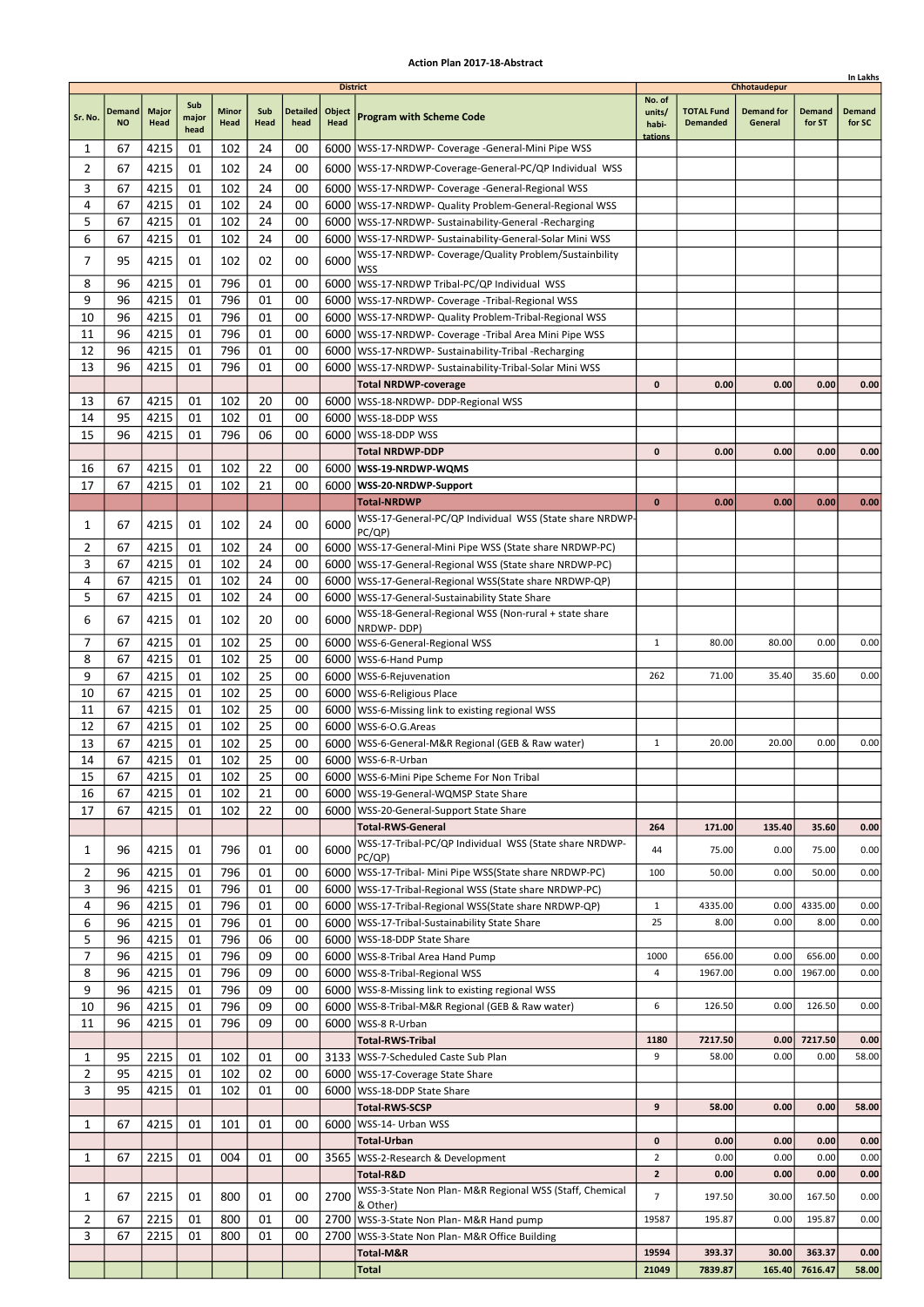|          |                     |                      |                      |                      |             |                         |                                   |                                                                                                                        |                                      |                                      |                                         |                         | In Lakhs                |
|----------|---------------------|----------------------|----------------------|----------------------|-------------|-------------------------|-----------------------------------|------------------------------------------------------------------------------------------------------------------------|--------------------------------------|--------------------------------------|-----------------------------------------|-------------------------|-------------------------|
| Sr. No.  | Demand<br><b>NO</b> | <b>Major</b><br>Head | Sub<br>major<br>head | <b>Minor</b><br>Head | Sub<br>Head | <b>Detailed</b><br>head | <b>District</b><br>Object<br>Head | <b>Program with Scheme Code</b>                                                                                        | No. of<br>units/<br>habi-<br>tations | <b>TOTAL Fund</b><br><b>Demanded</b> | Narmada<br><b>Demand for</b><br>General | <b>Demand</b><br>for ST | <b>Demand</b><br>for SC |
| 1        | 67                  | 4215                 | 01                   | 102                  | 24          | 00                      |                                   | 6000   WSS-17-NRDWP- Coverage -General-Mini Pipe WSS                                                                   |                                      |                                      |                                         |                         |                         |
| 2        | 67                  | 4215                 | 01                   | 102                  | 24          | 00                      |                                   | 6000   WSS-17-NRDWP-Coverage-General-PC/QP Individual WSS                                                              |                                      |                                      |                                         |                         |                         |
| 3        | 67                  | 4215                 | 01                   | 102                  | 24          | 00                      |                                   | 6000   WSS-17-NRDWP- Coverage -General-Regional WSS                                                                    |                                      |                                      |                                         |                         |                         |
| 4        | 67                  | 4215                 | 01                   | 102                  | 24          | 00                      |                                   | 6000   WSS-17-NRDWP- Quality Problem-General-Regional WSS                                                              |                                      |                                      |                                         |                         |                         |
| 5        | 67                  | 4215                 | 01                   | 102                  | 24          | 00                      |                                   | 6000   WSS-17-NRDWP- Sustainability-General -Recharging                                                                |                                      |                                      |                                         |                         |                         |
| 6        | 67                  | 4215                 | 01                   | 102                  | 24          | 00                      |                                   | 6000   WSS-17-NRDWP- Sustainability-General-Solar Mini WSS                                                             |                                      |                                      |                                         |                         |                         |
| 7        | 95                  | 4215                 | 01                   | 102                  | 02          | 00                      | 6000                              | WSS-17-NRDWP- Coverage/Quality Problem/Sustainbility                                                                   |                                      |                                      |                                         |                         |                         |
| 8        | 96                  | 4215                 | 01                   | 796                  | 01          | 00                      |                                   | <b>WSS</b><br>6000 WSS-17-NRDWP Tribal-PC/QP Individual WSS                                                            |                                      |                                      |                                         |                         |                         |
| 9        | 96                  | 4215                 | 01                   | 796                  | 01          | 00                      |                                   | 6000   WSS-17-NRDWP- Coverage - Tribal-Regional WSS                                                                    |                                      |                                      |                                         |                         |                         |
| 10       | 96                  | 4215                 | 01                   | 796                  | 01          | 00                      |                                   | 6000   WSS-17-NRDWP- Quality Problem-Tribal-Regional WSS                                                               |                                      |                                      |                                         |                         |                         |
| 11       | 96                  | 4215                 | 01                   | 796                  | 01          | 00                      |                                   | 6000   WSS-17-NRDWP- Coverage - Tribal Area Mini Pipe WSS                                                              |                                      |                                      |                                         |                         |                         |
| 12       | 96                  | 4215                 | 01                   | 796                  | 01          | 00                      |                                   | 6000   WSS-17-NRDWP- Sustainability-Tribal -Recharging                                                                 |                                      |                                      |                                         |                         |                         |
| 13       | 96                  | 4215                 | 01                   | 796                  | 01          | 00                      | 6000                              | WSS-17-NRDWP- Sustainability-Tribal-Solar Mini WSS                                                                     |                                      |                                      |                                         |                         |                         |
|          |                     |                      |                      |                      |             |                         |                                   | <b>Total NRDWP-coverage</b>                                                                                            | 0                                    | 0.00                                 | 0.00                                    | 0.00                    | 0.00                    |
| 13       | 67                  | 4215                 | 01                   | 102                  | 20          | 00                      |                                   | 6000   WSS-18-NRDWP- DDP-Regional WSS                                                                                  |                                      |                                      |                                         |                         |                         |
| 14<br>15 | 95<br>96            | 4215<br>4215         | 01<br>01             | 102<br>796           | 01<br>06    | 00<br>00                |                                   | 6000   WSS-18-DDP WSS<br>6000   WSS-18-DDP WSS                                                                         |                                      |                                      |                                         |                         |                         |
|          |                     |                      |                      |                      |             |                         |                                   | <b>Total NRDWP-DDP</b>                                                                                                 | 0                                    | 0.00                                 | 0.00                                    | 0.00                    | 0.00                    |
| 16       | 67                  | 4215                 | 01                   | 102                  | 22          | 00                      |                                   | 6000   WSS-19-NRDWP-WQMS                                                                                               |                                      |                                      |                                         |                         |                         |
| 17       | 67                  | 4215                 | 01                   | 102                  | 21          | 00                      |                                   | 6000   WSS-20-NRDWP-Support                                                                                            |                                      |                                      |                                         |                         |                         |
|          |                     |                      |                      |                      |             |                         |                                   | <b>Total-NRDWP</b>                                                                                                     | $\bf{0}$                             | 0.00                                 | 0.00                                    | 0.00                    | 0.00                    |
| 1        | 67                  | 4215                 | 01                   | 102                  | 24          | 00                      | 6000                              | WSS-17-General-PC/QP Individual WSS (State share NRDWP-                                                                |                                      |                                      |                                         |                         |                         |
|          |                     |                      |                      |                      |             |                         |                                   | PC/QP)                                                                                                                 |                                      |                                      |                                         |                         |                         |
| 2<br>3   | 67<br>67            | 4215<br>4215         | 01<br>01             | 102<br>102           | 24<br>24    | 00<br>00                |                                   | 6000   WSS-17-General-Mini Pipe WSS (State share NRDWP-PC)                                                             |                                      |                                      |                                         |                         |                         |
| 4        | 67                  | 4215                 | 01                   | 102                  | 24          | 00                      |                                   | 6000   WSS-17-General-Regional WSS (State share NRDWP-PC)<br>6000   WSS-17-General-Regional WSS (State share NRDWP-QP) |                                      |                                      |                                         |                         |                         |
| 5        | 67                  | 4215                 | 01                   | 102                  | 24          | 00                      |                                   | 6000   WSS-17-General-Sustainability State Share                                                                       |                                      |                                      |                                         |                         |                         |
|          |                     |                      |                      | 102                  |             |                         |                                   | WSS-18-General-Regional WSS (Non-rural + state share                                                                   |                                      |                                      |                                         |                         |                         |
| 6        | 67                  | 4215                 | 01                   |                      | 20          | 00                      | 6000                              | NRDWP-DDP)                                                                                                             |                                      |                                      |                                         |                         |                         |
| 7        | 67                  | 4215                 | 01                   | 102                  | 25          | 00                      |                                   | 6000   WSS-6-General-Regional WSS                                                                                      |                                      |                                      |                                         |                         |                         |
| 8        | 67                  | 4215                 | 01                   | 102                  | 25          | 00                      |                                   | 6000   WSS-6-Hand Pump                                                                                                 |                                      |                                      |                                         |                         |                         |
| 9<br>10  | 67<br>67            | 4215<br>4215         | 01<br>01             | 102<br>102           | 25<br>25    | 00<br>00                |                                   | 6000   WSS-6-Rejuvenation<br>6000   WSS-6-Religious Place                                                              | 195                                  | 109.79                               | 79.19                                   | 30.60                   | 0.00                    |
| 11       | 67                  | 4215                 | 01                   | 102                  | 25          | 00                      |                                   | 6000   WSS-6-Missing link to existing regional WSS                                                                     |                                      |                                      |                                         |                         |                         |
| 12       | 67                  | 4215                 | 01                   | 102                  | 25          | 00                      |                                   | 6000   WSS-6-O.G. Areas                                                                                                |                                      |                                      |                                         |                         |                         |
| 13       | 67                  | 4215                 | 01                   | 102                  | 25          | 00                      |                                   | 6000   WSS-6-General-M&R Regional (GEB & Raw water)                                                                    |                                      |                                      |                                         |                         |                         |
| 14       | 67                  | 4215                 | 01                   | 102                  | 25          | 00                      |                                   | 6000   WSS-6-R-Urban                                                                                                   |                                      |                                      |                                         |                         |                         |
| 15       | 67                  | 4215                 | 01                   | 102                  | 25          | 00                      |                                   | 6000 WSS-6-Mini Pipe Scheme For Non Tribal                                                                             |                                      |                                      |                                         |                         |                         |
| 16       | 67                  | 4215                 | 01                   | 102                  | 21          | 00                      |                                   | 6000   WSS-19-General-WQMSP State Share                                                                                |                                      |                                      |                                         |                         |                         |
| 17       | 67                  | 4215                 | 01                   | 102                  | 22          | 00                      |                                   | 6000   WSS-20-General-Support State Share                                                                              |                                      |                                      |                                         |                         |                         |
|          |                     |                      |                      |                      |             |                         |                                   | <b>Total-RWS-General</b><br>WSS-17-Tribal-PC/QP Individual WSS (State share NRDWP-                                     | 195                                  | 109.79                               | 79.19                                   | 30.60                   | 0.00                    |
| 1        | 96                  | 4215                 | 01                   | 796                  | 01          | 00                      | 6000                              | PC/QP)                                                                                                                 | 54                                   | 204.73                               | 0.00                                    | 204.73                  | 0.00                    |
| 2        | 96                  | 4215                 | 01                   | 796                  | 01          | 00                      |                                   | 6000   WSS-17-Tribal- Mini Pipe WSS (State share NRDWP-PC)                                                             | 60                                   | 30.00                                | 0.00                                    | 30.00                   | 0.00                    |
| 3        | 96                  | 4215                 | 01                   | 796                  | 01          | 00                      |                                   | 6000   WSS-17-Tribal-Regional WSS (State share NRDWP-PC)                                                               |                                      |                                      |                                         |                         |                         |
| 4        | 96                  | 4215                 | 01                   | 796                  | 01          | 00                      |                                   | 6000   WSS-17-Tribal-Regional WSS (State share NRDWP-QP)                                                               |                                      |                                      |                                         |                         |                         |
| 6        | 96                  | 4215                 | 01                   | 796                  | 01          | 00                      |                                   | 6000   WSS-17-Tribal-Sustainability State Share                                                                        | 50                                   | 15.00                                | 0.00                                    | 15.00                   | 0.00                    |
| 5<br>7   | 96<br>96            | 4215<br>4215         | 01<br>01             | 796<br>796           | 06<br>09    | 00<br>00                |                                   | 6000   WSS-18-DDP State Share<br>6000 WSS-8-Tribal Area Hand Pump                                                      | 700                                  | 455.00                               | 0.00                                    | 455.00                  | 0.00                    |
| 8        | 96                  | 4215                 | 01                   | 796                  | 09          | 00                      |                                   | 6000   WSS-8-Tribal-Regional WSS                                                                                       | 1                                    | 8000.00                              | 0.00                                    | 8000.00                 | 0.00                    |
| 9        | 96                  | 4215                 | 01                   | 796                  | 09          | 00                      |                                   | 6000   WSS-8-Missing link to existing regional WSS                                                                     |                                      |                                      |                                         |                         |                         |
| 10       | 96                  | 4215                 | 01                   | 796                  | 09          | 00                      |                                   | 6000   WSS-8-Tribal-M&R Regional (GEB & Raw water)                                                                     | 3                                    | 118.16                               | 0.00                                    | 118.16                  | 0.00                    |
| 11       | 96                  | 4215                 | 01                   | 796                  | 09          | 00                      |                                   | 6000   WSS-8 R-Urban                                                                                                   |                                      |                                      |                                         |                         |                         |
|          |                     |                      |                      |                      |             |                         |                                   | <b>Total-RWS-Tribal</b>                                                                                                | 868                                  | 8822.89                              | 0.00                                    | 8822.89                 | 0.00                    |
| 1        | 95                  | 2215                 | 01                   | 102                  | 01          | 00                      |                                   | 3133   WSS-7-Scheduled Caste Sub Plan                                                                                  |                                      |                                      |                                         |                         |                         |
| 2        | 95                  | 4215                 | 01                   | 102                  | 02          | 00                      |                                   | 6000   WSS-17-Coverage State Share                                                                                     |                                      |                                      |                                         |                         |                         |
| 3        | 95                  | 4215                 | 01                   | 102                  | 01          | 00                      |                                   | 6000   WSS-18-DDP State Share                                                                                          | 0                                    | 0.00                                 | 0.00                                    | 0.00                    |                         |
| 1        | 67                  | 4215                 | 01                   | 101                  | 01          | 00                      |                                   | <b>Total-RWS-SCSP</b><br>6000   WSS-14- Urban WSS                                                                      |                                      |                                      |                                         |                         | 0.00                    |
|          |                     |                      |                      |                      |             |                         |                                   | <b>Total-Urban</b>                                                                                                     | 0                                    | 0.00                                 | 0.00                                    | 0.00                    | 0.00                    |
| 1        | 67                  | 2215                 | 01                   | 004                  | 01          | 00                      |                                   | 3565   WSS-2-Research & Development                                                                                    | $\mathbf 1$                          | 25.00                                | 0.00                                    | 25.00                   | 0.00                    |
|          |                     |                      |                      |                      |             |                         |                                   | Total-R&D                                                                                                              | $\mathbf 1$                          | 25.00                                | 0.00                                    | 25.00                   | 0.00                    |
| 1        | 67                  | 2215                 | 01                   | 800                  | 01          | 00                      | 2700                              | WSS-3-State Non Plan- M&R Regional WSS (Staff, Chemical                                                                | 3                                    | 150.08                               | 0.00                                    | 150.08                  | 0.00                    |
| 2        | 67                  | 2215                 | 01                   | 800                  | 01          | 00                      |                                   | & Other)<br>2700 WSS-3-State Non Plan- M&R Hand pump                                                                   | 9977                                 | 100.82                               | 0.00                                    | 100.82                  | 0.00                    |
| 3        | 67                  | 2215                 | 01                   | 800                  | 01          | 00                      | 2700                              | WSS-3-State Non Plan- M&R Office Building                                                                              | $\mathbf{1}$                         | 35.00                                | 0.00                                    | 35.00                   | 0.00                    |
|          |                     |                      |                      |                      |             |                         |                                   | Total-M&R                                                                                                              | 9981                                 | 285.90                               | 0.00                                    | 285.90                  | 0.00                    |
|          |                     |                      |                      |                      |             |                         |                                   | <b>Total</b>                                                                                                           | 11045                                | 9243.58                              | 79.19                                   | 9164.39                 | 0.00                    |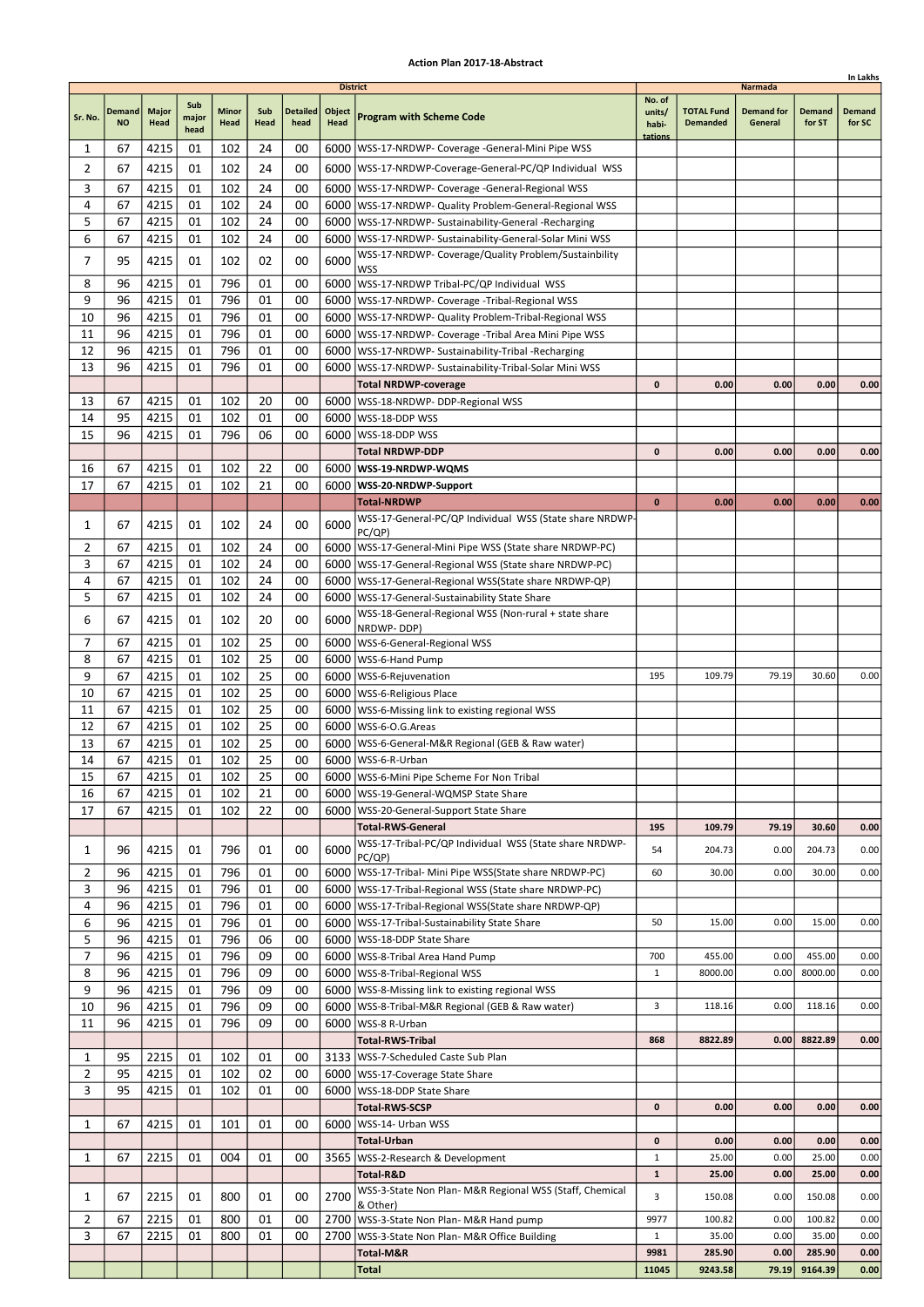|                     |                            |                      |              |                      |             |                         |                                   |                                                                                                           |                           |                                      |                                            |                  | In Lakhs                |
|---------------------|----------------------------|----------------------|--------------|----------------------|-------------|-------------------------|-----------------------------------|-----------------------------------------------------------------------------------------------------------|---------------------------|--------------------------------------|--------------------------------------------|------------------|-------------------------|
| Sr. No.             | <b>Demand</b><br><b>NO</b> | <b>Major</b><br>Head | Sub<br>major | <b>Minor</b><br>Head | Sub<br>Head | <b>Detailed</b><br>head | <b>District</b><br>Object<br>Head | <b>Program with Scheme Code</b>                                                                           | No. of<br>units/<br>habi- | <b>TOTAL Fund</b><br><b>Demanded</b> | Panchmahal<br><b>Demand for</b><br>General | Demand<br>for ST | <b>Demand</b><br>for SC |
| 1                   | 67                         | 4215                 | head<br>01   | 102                  | 24          | 00                      |                                   | 6000   WSS-17-NRDWP- Coverage - General-Mini Pipe WSS                                                     | tations                   |                                      |                                            |                  |                         |
| 2                   | 67                         | 4215                 | 01           | 102                  | 24          | 00                      |                                   | 6000   WSS-17-NRDWP-Coverage-General-PC/QP Individual WSS                                                 |                           |                                      |                                            |                  |                         |
| 3                   | 67                         | 4215                 | 01           | 102                  | 24          | 00                      |                                   | 6000   WSS-17-NRDWP- Coverage - General-Regional WSS                                                      |                           |                                      |                                            |                  |                         |
| 4                   | 67                         | 4215                 | 01           | 102                  | 24          | 00                      |                                   | 6000   WSS-17-NRDWP- Quality Problem-General-Regional WSS                                                 |                           |                                      |                                            |                  |                         |
| 5                   | 67                         | 4215                 | 01           | 102                  | 24          | 00                      | 6000                              | WSS-17-NRDWP- Sustainability-General -Recharging                                                          |                           |                                      |                                            |                  |                         |
| 6                   | 67                         | 4215                 | 01           | 102                  | 24          | 00                      | 6000                              | WSS-17-NRDWP- Sustainability-General-Solar Mini WSS                                                       |                           |                                      |                                            |                  |                         |
| $\overline{7}$      | 95                         | 4215                 | 01           | 102                  | 02          | 00                      | 6000                              | WSS-17-NRDWP- Coverage/Quality Problem/Sustainbility<br>WSS                                               |                           |                                      |                                            |                  |                         |
| 8                   | 96                         | 4215                 | 01           | 796                  | 01          | 00                      | 6000                              | WSS-17-NRDWP Tribal-PC/QP Individual WSS                                                                  |                           |                                      |                                            |                  |                         |
| 9                   | 96                         | 4215                 | 01           | 796                  | 01          | 00                      |                                   | 6000   WSS-17-NRDWP- Coverage - Tribal-Regional WSS                                                       | $\mathbf{1}$              | 3200.00                              | 0.00                                       | 3200.00          | 0.00                    |
| 10                  | 96                         | 4215                 | 01           | 796                  | 01          | 00                      |                                   | 6000   WSS-17-NRDWP- Quality Problem-Tribal-Regional WSS                                                  |                           |                                      |                                            |                  |                         |
| 11                  | 96                         | 4215                 | 01           | 796                  | 01          | 00                      | 6000                              | WSS-17-NRDWP- Coverage -Tribal Area Mini Pipe WSS                                                         |                           |                                      |                                            |                  |                         |
| 12                  | 96                         | 4215                 | 01           | 796                  | 01          | 00                      | 6000                              | WSS-17-NRDWP- Sustainability-Tribal -Recharging                                                           |                           |                                      |                                            |                  |                         |
| 13                  | 96                         | 4215                 | 01           | 796                  | 01          | 00                      | 6000                              | WSS-17-NRDWP- Sustainability-Tribal-Solar Mini WSS<br><b>Total NRDWP-coverage</b>                         | $\mathbf{1}$              | 3200.00                              | 0.00                                       | 3200.00          | 0.00                    |
| 13                  | 67                         | 4215                 | 01           | 102                  | 20          | 00                      |                                   | 6000   WSS-18-NRDWP- DDP-Regional WSS                                                                     |                           |                                      |                                            |                  |                         |
| 14                  | 95                         | 4215                 | 01           | 102                  | 01          | 00                      | 6000                              | WSS-18-DDP WSS                                                                                            |                           |                                      |                                            |                  |                         |
| 15                  | 96                         | 4215                 | 01           | 796                  | 06          | 00                      |                                   | 6000   WSS-18-DDP WSS                                                                                     |                           |                                      |                                            |                  |                         |
|                     |                            |                      |              |                      |             |                         |                                   | <b>Total NRDWP-DDP</b>                                                                                    | $\mathbf{0}$              | 0.00                                 | 0.00                                       | 0.00             | 0.00                    |
| 16                  | 67                         | 4215                 | 01           | 102                  | 22          | 00                      |                                   | 6000   WSS-19-NRDWP-WQMS                                                                                  |                           |                                      |                                            |                  |                         |
| 17                  | 67                         | 4215                 | 01           | 102                  | 21          | 00                      |                                   | 6000   WSS-20-NRDWP-Support                                                                               |                           |                                      |                                            |                  |                         |
|                     |                            |                      |              |                      |             |                         |                                   | <b>Total-NRDWP</b>                                                                                        | $\mathbf{1}$              | 3200.00                              | 0.00                                       | 3200.00          | 0.00                    |
| 1                   | 67                         | 4215                 | 01           | 102                  | 24          | 00                      | 6000                              | WSS-17-General-PC/QP Individual WSS (State share NRDWP<br>PC/QP)                                          | 66                        | 160.00                               | 160.00                                     | 0.00             | 0.00                    |
| 2                   | 67                         | 4215                 | 01           | 102                  | 24          | 00                      |                                   | 6000   WSS-17-General-Mini Pipe WSS (State share NRDWP-PC)                                                | 100                       | 48.00                                | 48.00                                      | 0.00             | 0.00                    |
| 3                   | 67                         | 4215                 | 01           | 102                  | 24          | 00                      | 6000                              | WSS-17-General-Regional WSS (State share NRDWP-PC)                                                        |                           |                                      |                                            |                  |                         |
| 4                   | 67                         | 4215                 | 01           | 102                  | 24          | 00                      |                                   | 6000   WSS-17-General-Regional WSS (State share NRDWP-QP)                                                 |                           |                                      |                                            |                  |                         |
| 5                   | 67                         | 4215                 | 01           | 102                  | 24          | 00                      |                                   | 6000   WSS-17-General-Sustainability State Share                                                          |                           |                                      |                                            |                  |                         |
| 6                   | 67                         | 4215                 | 01           | 102                  | 20          | 00                      | 6000                              | WSS-18-General-Regional WSS (Non-rural + state share<br>NRDWP-DDP)                                        |                           |                                      |                                            |                  |                         |
| 7                   | 67                         | 4215                 | 01           | 102                  | 25          | 00                      |                                   | 6000   WSS-6-General-Regional WSS                                                                         | 3                         | 30.00                                | 30.00                                      | 0.00             | 0.00                    |
| 8                   | 67                         | 4215                 | 01           | 102                  | 25          | 00                      | 6000                              | WSS-6-Hand Pump                                                                                           | 800                       | 480.00                               | 480.00                                     | 0.00             | 0.00                    |
| 9                   | 67                         | 4215                 | 01           | 102                  | 25          | 00                      | 6000                              | WSS-6-Rejuvenation                                                                                        | 166                       | 64.10                                | 20.00                                      | 44.10            | 0.00                    |
| 10                  | 67                         | 4215                 | 01           | 102                  | 25          | 00                      |                                   | 6000   WSS-6-Religious Place                                                                              |                           |                                      |                                            |                  |                         |
| 11<br>12            | 67<br>67                   | 4215                 | 01<br>01     | 102<br>102           | 25<br>25    | 00<br>00                |                                   | 6000   WSS-6-Missing link to existing regional WSS                                                        | 1                         | 35.00                                | 35.00                                      | 0.00             | 0.00                    |
| 13                  | 67                         | 4215<br>4215         | 01           | 102                  | 25          | 00                      |                                   | 6000   WSS-6-O.G. Areas<br>6000   WSS-6-General-M&R Regional (GEB & Raw water)                            | 6                         | 1000.00                              | 1000.00                                    | 0.00             | 0.00                    |
| 14                  | 67                         | 4215                 | 01           | 102                  | 25          | 00                      |                                   | 6000 WSS-6-R-Urban                                                                                        |                           |                                      |                                            |                  |                         |
| 15                  | 67                         | 4215                 | 01           | 102                  | 25          | 00                      |                                   | 6000   WSS-6-Mini Pipe Scheme For Non Tribal                                                              |                           |                                      |                                            |                  |                         |
| 16                  | 67                         | 4215                 | 01           | 102                  | 21          | 00                      |                                   | 6000   WSS-19-General-WQMSP State Share                                                                   |                           |                                      |                                            |                  |                         |
| 17                  | 67                         | 4215                 | 01           | 102                  | 22          | 00                      |                                   | 6000   WSS-20-General-Support State Share                                                                 |                           |                                      |                                            |                  |                         |
|                     |                            |                      |              |                      |             |                         |                                   | <b>Total-RWS-General</b>                                                                                  | 1142                      | 1817.10                              | 1773.00                                    | 44.10            | 0.00                    |
| 1                   | 96                         | 4215                 | 01           | 796                  | 01          | 00                      | 6000                              | WSS-17-Tribal-PC/QP Individual WSS (State share NRDWP-<br>PC/QP)                                          | $\overline{7}$            | 20.42                                | 0.00                                       | 20.42            | 0.00                    |
| 2                   | 96                         | 4215                 | 01           | 796                  | 01          | 00                      |                                   | 6000   WSS-17-Tribal- Mini Pipe WSS(State share NRDWP-PC)                                                 | 35                        | 18.00                                | 0.00                                       | 18.00            | 0.00                    |
| 3                   | 96                         | 4215                 | 01           | 796                  | 01          | 00                      |                                   | 6000   WSS-17-Tribal-Regional WSS (State share NRDWP-PC)                                                  | $\mathbf{1}$              | 385.75                               | 0.00                                       | 385.75           | 0.00                    |
| 4<br>6              | 96<br>96                   | 4215<br>4215         | 01<br>01     | 796<br>796           | 01<br>01    | 00<br>00                |                                   | 6000   WSS-17-Tribal-Regional WSS (State share NRDWP-QP)<br>6000 WSS-17-Tribal-Sustainability State Share | 35                        | 10.00                                | 0.00                                       | 10.00            | 0.00                    |
| 5                   | 96                         | 4215                 | 01           | 796                  | 06          | 00                      | 6000                              | WSS-18-DDP State Share                                                                                    |                           |                                      |                                            |                  |                         |
| 7                   | 96                         | 4215                 | 01           | 796                  | 09          | 00                      |                                   | 6000 WSS-8-Tribal Area Hand Pump                                                                          | 300                       | 180.00                               | 0.00                                       | 180.00           | 0.00                    |
| 8                   | 96                         | 4215                 | 01           | 796                  | 09          | 00                      |                                   | 6000   WSS-8-Tribal-Regional WSS                                                                          | $\mathbf{1}$              | 200.00                               | 0.00                                       | 200.00           | 0.00                    |
| 9                   | 96                         | 4215                 | 01           | 796                  | 09          | 00                      |                                   | 6000   WSS-8-Missing link to existing regional WSS                                                        |                           |                                      |                                            |                  |                         |
| 10                  | 96                         | 4215                 | 01           | 796                  | 09          | 00                      |                                   | 6000   WSS-8-Tribal-M&R Regional (GEB & Raw water)                                                        | $\overline{2}$            | 171.07                               | 0.00                                       | 171.07           | 0.00                    |
| 11                  | 96                         | 4215                 | 01           | 796                  | 09          | 00                      | 6000                              | WSS-8 R-Urban                                                                                             |                           |                                      |                                            |                  |                         |
|                     |                            |                      |              |                      |             |                         |                                   | <b>Total-RWS-Tribal</b>                                                                                   | 381                       | 985.24                               | 0.00                                       | 985.24           | 0.00                    |
| 1<br>$\overline{2}$ | 95<br>95                   | 2215<br>4215         | 01<br>01     | 102<br>102           | 01<br>02    | 00<br>00                |                                   | 3133   WSS-7-Scheduled Caste Sub Plan<br>6000   WSS-17-Coverage State Share                               | 51                        | 39.09                                | 0.00                                       | 0.00             | 39.09                   |
| 3                   | 95                         | 4215                 | 01           | 102                  | 01          | 00                      |                                   | 6000   WSS-18-DDP State Share                                                                             |                           |                                      |                                            |                  |                         |
|                     |                            |                      |              |                      |             |                         |                                   | <b>Total-RWS-SCSP</b>                                                                                     | 51                        | 39.09                                | 0.00                                       | 0.00             | 39.09                   |
| 1                   | 67                         | 4215                 | 01           | 101                  | 01          | 00                      |                                   | 6000   WSS-14- Urban WSS                                                                                  |                           |                                      |                                            |                  |                         |
|                     |                            |                      |              |                      |             |                         |                                   | Total-Urban                                                                                               | $\mathbf 0$               | 0.00                                 | 0.00                                       | 0.00             | 0.00                    |
| 1                   | 67                         | 2215                 | 01           | 004                  | 01          | 00                      |                                   | 3565   WSS-2-Research & Development                                                                       | 3                         | 5.00                                 | 5.00                                       | 0.00             | 0.00                    |
|                     |                            |                      |              |                      |             |                         |                                   | Total-R&D                                                                                                 | 3                         | 5.00                                 | 5.00                                       | 0.00             | 0.00                    |
| 1                   | 67                         | 2215                 | 01           | 800                  | 01          | 00                      | 2700                              | WSS-3-State Non Plan- M&R Regional WSS (Staff, Chemical<br>& Other)                                       | 8                         | 745.59                               | 361.17                                     | 384.42           | 0.00                    |
| 2                   | 67                         | 2215                 | 01           | 800                  | 01          | 00                      |                                   | 2700 WSS-3-State Non Plan- M&R Hand pump                                                                  | 25622                     | 257.47                               | 182.47                                     | 75.00            | 0.00                    |
| 3                   | 67                         | 2215                 | 01           | 800                  | 01          | 00                      | 2700                              | WSS-3-State Non Plan- M&R Office Building                                                                 |                           |                                      |                                            |                  |                         |
|                     |                            |                      |              |                      |             |                         |                                   | Total-M&R                                                                                                 | 25630                     | 1003.06                              | 543.64                                     | 459.42           | 0.00                    |
|                     |                            |                      |              |                      |             |                         |                                   | Total                                                                                                     | 27208                     | 7049.49                              | 2321.64                                    | 4688.76          | 39.09                   |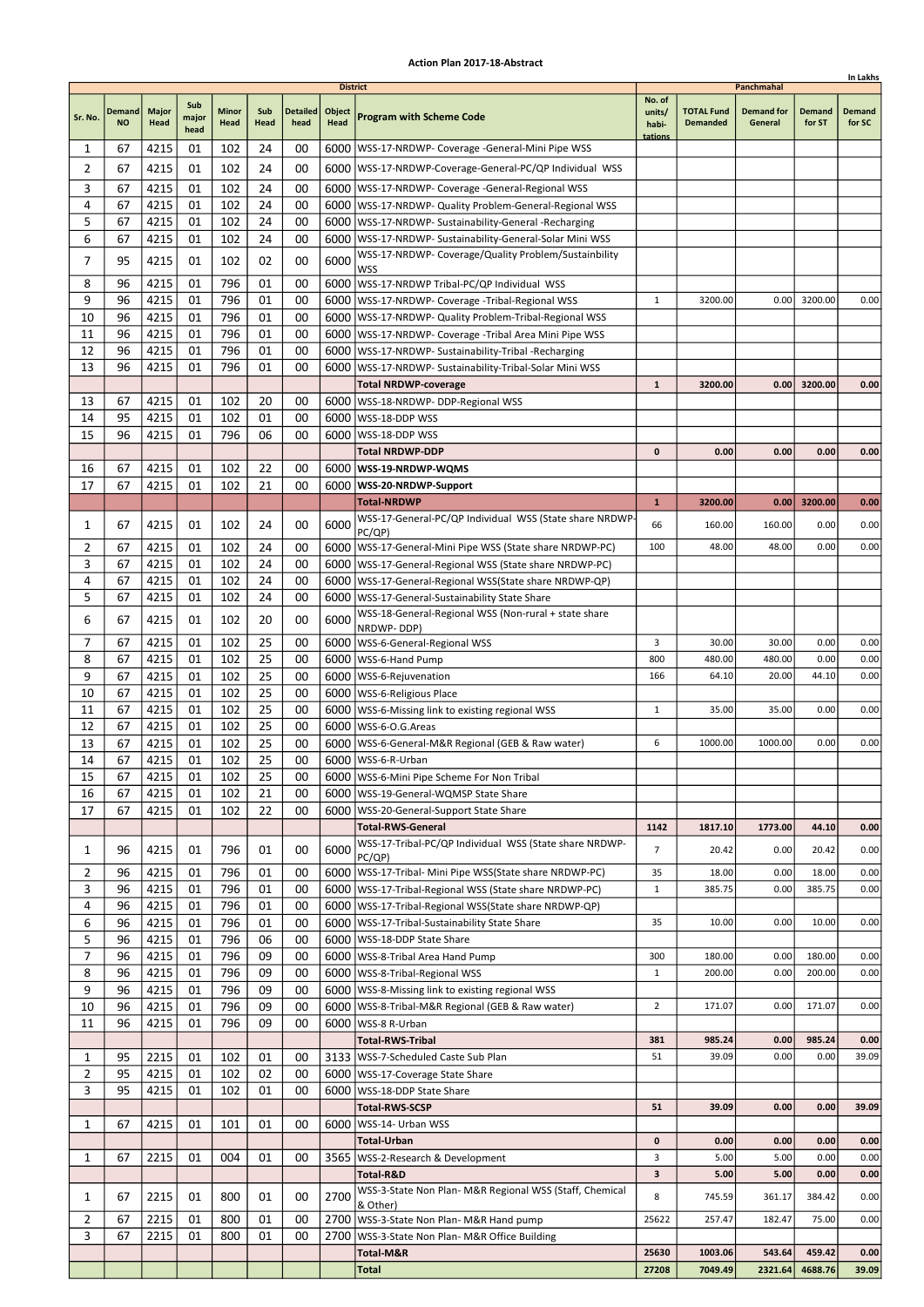|                |                            |                      |                      |                      |             |                         |                                          |                                                                                                                       |                                      |                                      |                                                  |                         | In Lakhs                |
|----------------|----------------------------|----------------------|----------------------|----------------------|-------------|-------------------------|------------------------------------------|-----------------------------------------------------------------------------------------------------------------------|--------------------------------------|--------------------------------------|--------------------------------------------------|-------------------------|-------------------------|
| Sr. No.        | <b>Demand</b><br><b>NO</b> | <b>Major</b><br>Head | Sub<br>major<br>head | <b>Minor</b><br>Head | Sub<br>Head | <b>Detailed</b><br>head | <b>District</b><br>Object<br><b>Head</b> | <b>Program with Scheme Code</b>                                                                                       | No. of<br>units/<br>habi-<br>tations | <b>TOTAL Fund</b><br><b>Demanded</b> | <b>Mahisagar</b><br><b>Demand for</b><br>General | <b>Demand</b><br>for ST | <b>Demand</b><br>for SC |
| 1              | 67                         | 4215                 | 01                   | 102                  | 24          | 00                      |                                          | 6000   WSS-17-NRDWP- Coverage - General-Mini Pipe WSS                                                                 |                                      |                                      |                                                  |                         |                         |
| $\overline{2}$ | 67                         | 4215                 | 01                   | 102                  | 24          | 00                      |                                          | 6000   WSS-17-NRDWP-Coverage-General-PC/QP Individual WSS                                                             |                                      |                                      |                                                  |                         |                         |
| 3              | 67                         | 4215                 | 01                   | 102                  | 24          | 00                      |                                          | 6000   WSS-17-NRDWP- Coverage - General-Regional WSS                                                                  |                                      |                                      |                                                  |                         |                         |
| 4              | 67                         | 4215                 | 01                   | 102                  | 24          | 00                      |                                          | 6000   WSS-17-NRDWP- Quality Problem-General-Regional WSS                                                             |                                      |                                      |                                                  |                         |                         |
| 5              | 67                         | 4215                 | 01                   | 102                  | 24          | 00                      |                                          | 6000   WSS-17-NRDWP- Sustainability-General -Recharging                                                               |                                      |                                      |                                                  |                         |                         |
| 6              | 67                         | 4215                 | 01                   | 102                  | 24          | 00                      |                                          | 6000   WSS-17-NRDWP- Sustainability-General-Solar Mini WSS                                                            |                                      |                                      |                                                  |                         |                         |
| 7              | 95                         | 4215                 | 01                   | 102                  | 02          | 00                      | 6000                                     | WSS-17-NRDWP- Coverage/Quality Problem/Sustainbility                                                                  |                                      |                                      |                                                  |                         |                         |
|                |                            |                      |                      |                      |             |                         |                                          | <b>WSS</b>                                                                                                            |                                      |                                      |                                                  |                         |                         |
| 8              | 96                         | 4215                 | 01                   | 796                  | 01          | 00                      |                                          | 6000 WSS-17-NRDWP Tribal-PC/QP Individual WSS                                                                         |                                      |                                      |                                                  |                         |                         |
| 9<br>10        | 96<br>96                   | 4215                 | 01<br>01             | 796<br>796           | 01<br>01    | 00                      |                                          | 6000   WSS-17-NRDWP- Coverage - Tribal-Regional WSS                                                                   |                                      |                                      |                                                  |                         |                         |
| 11             | 96                         | 4215<br>4215         | 01                   | 796                  | 01          | 00<br>00                |                                          | 6000   WSS-17-NRDWP- Quality Problem-Tribal-Regional WSS<br>6000   WSS-17-NRDWP- Coverage - Tribal Area Mini Pipe WSS |                                      |                                      |                                                  |                         |                         |
| 12             | 96                         | 4215                 | 01                   | 796                  | 01          | 00                      |                                          | 6000   WSS-17-NRDWP- Sustainability-Tribal -Recharging                                                                |                                      |                                      |                                                  |                         |                         |
| 13             | 96                         | 4215                 | 01                   | 796                  | 01          | 00                      | 6000                                     | WSS-17-NRDWP- Sustainability-Tribal-Solar Mini WSS                                                                    |                                      |                                      |                                                  |                         |                         |
|                |                            |                      |                      |                      |             |                         |                                          | <b>Total NRDWP-coverage</b>                                                                                           | $\mathbf 0$                          | 0.00                                 | 0.00                                             | 0.00                    | 0.00                    |
| 13             | 67                         | 4215                 | 01                   | 102                  | 20          | 00                      |                                          | 6000   WSS-18-NRDWP- DDP-Regional WSS                                                                                 |                                      |                                      |                                                  |                         |                         |
| 14             | 95                         | 4215                 | 01                   | 102                  | 01          | 00                      |                                          | 6000 WSS-18-DDP WSS                                                                                                   |                                      |                                      |                                                  |                         |                         |
| 15             | 96                         | 4215                 | 01                   | 796                  | 06          | 00                      | 6000                                     | WSS-18-DDP WSS                                                                                                        |                                      |                                      |                                                  |                         |                         |
|                |                            |                      |                      |                      |             |                         |                                          | <b>Total NRDWP-DDP</b>                                                                                                | 0                                    | 0.00                                 | 0.00                                             | 0.00                    | 0.00                    |
| 16             | 67                         | 4215                 | 01                   | 102                  | 22          | 00                      |                                          | 6000   WSS-19-NRDWP-WQMS                                                                                              |                                      |                                      |                                                  |                         |                         |
| 17             | 67                         | 4215                 | 01                   | 102                  | 21          | 00                      |                                          | 6000   WSS-20-NRDWP-Support                                                                                           |                                      |                                      |                                                  |                         |                         |
|                |                            |                      |                      |                      |             |                         |                                          | <b>Total-NRDWP</b>                                                                                                    | $\bf{0}$                             | 0.00                                 | 0.00                                             | 0.00                    | 0.00                    |
| 1              | 67                         | 4215                 | 01                   | 102                  | 24          | 00                      | 6000                                     | WSS-17-General-PC/QP Individual WSS (State share NRDWP-                                                               | 14                                   | 36.00                                | 36.00                                            | 0.00                    | 0.00                    |
| 2              | 67                         | 4215                 | 01                   | 102                  | 24          | 00                      |                                          | PC/QP)<br>6000   WSS-17-General-Mini Pipe WSS (State share NRDWP-PC)                                                  | 20                                   | 10.00                                | 10.00                                            | 0.00                    | 0.00                    |
| 3              | 67                         | 4215                 | 01                   | 102                  | 24          | 00                      |                                          | 6000   WSS-17-General-Regional WSS (State share NRDWP-PC)                                                             |                                      |                                      |                                                  |                         |                         |
| 4              | 67                         | 4215                 | 01                   | 102                  | 24          | 00                      |                                          | 6000   WSS-17-General-Regional WSS (State share NRDWP-QP)                                                             |                                      |                                      |                                                  |                         |                         |
| 5              | 67                         | 4215                 | 01                   | 102                  | 24          | 00                      |                                          | 6000   WSS-17-General-Sustainability State Share                                                                      |                                      |                                      |                                                  |                         |                         |
|                |                            |                      |                      |                      |             |                         |                                          | WSS-18-General-Regional WSS (Non-rural + state share                                                                  |                                      |                                      |                                                  |                         |                         |
| 6              | 67                         | 4215                 | 01                   | 102                  | 20          | 00                      | 6000                                     | NRDWP-DDP)                                                                                                            |                                      |                                      |                                                  |                         |                         |
| 7              | 67                         | 4215                 | 01                   | 102                  | 25          | 00                      |                                          | 6000   WSS-6-General-Regional WSS                                                                                     | 1                                    | 10.00                                | 10.00                                            | 0.00                    | 0.00                    |
| 8              | 67                         | 4215                 | 01                   | 102                  | 25          | 00                      | 6000                                     | WSS-6-Hand Pump                                                                                                       | 500                                  | 300.00                               | 300.00                                           | 0.00                    | 0.00                    |
| 9              | 67                         | 4215                 | 01                   | 102                  | 25          | 00                      |                                          | 6000   WSS-6-Rejuvenation                                                                                             | 48                                   | 136.00                               | 95.00                                            | 41.00                   | 0.00                    |
| 10             | 67                         | 4215                 | 01                   | 102                  | 25          | 00                      |                                          | 6000   WSS-6-Religious Place                                                                                          |                                      |                                      |                                                  |                         |                         |
| 11             | 67                         | 4215                 | 01                   | 102                  | 25          | 00                      |                                          | 6000   WSS-6-Missing link to existing regional WSS                                                                    |                                      |                                      |                                                  |                         |                         |
| 12<br>13       | 67<br>67                   | 4215<br>4215         | 01<br>01             | 102<br>102           | 25<br>25    | 00<br>00                |                                          | 6000   WSS-6-O.G. Areas<br>6000   WSS-6-General-M&R Regional (GEB & Raw water)                                        | 6                                    | 600.00                               | 600.00                                           | 0.00                    | 0.00                    |
| 14             | 67                         | 4215                 | 01                   | 102                  | 25          | 00                      |                                          | 6000   WSS-6-R-Urban                                                                                                  |                                      |                                      |                                                  |                         |                         |
| 15             | 67                         | 4215                 | 01                   | 102                  | 25          | 00                      |                                          | 6000   WSS-6-Mini Pipe Scheme For Non Tribal                                                                          |                                      |                                      |                                                  |                         |                         |
| 16             | 67                         | 4215                 | 01                   | 102                  | 21          | 00                      |                                          | 6000   WSS-19-General-WQMSP State Share                                                                               |                                      |                                      |                                                  |                         |                         |
| 17             | 67                         | 4215                 | 01                   | 102                  | 22          | 00                      |                                          | 6000   WSS-20-General-Support State Share                                                                             |                                      |                                      |                                                  |                         |                         |
|                |                            |                      |                      |                      |             |                         |                                          | <b>Total-RWS-General</b>                                                                                              | 589                                  | 1092.00                              | 1051.00                                          | 41.00                   | 0.00                    |
| 1              | 96                         | 4215                 | 01                   | 796                  | 01          | 00                      | 6000                                     | WSS-17-Tribal-PC/QP Individual WSS (State share NRDWP-<br>PC(QP)                                                      | 14                                   | 81.00                                | 0.00                                             | 81.00                   | 0.00                    |
| $\overline{2}$ | 96                         | 4215                 | 01                   | 796                  | 01          | 00                      |                                          | 6000   WSS-17-Tribal- Mini Pipe WSS (State share NRDWP-PC)                                                            | 20                                   | 10.00                                | 0.00                                             | 10.00                   | 0.00                    |
| 3              | 96                         | 4215                 | 01                   | 796                  | 01          | 00                      |                                          | 6000   WSS-17-Tribal-Regional WSS (State share NRDWP-PC)                                                              |                                      |                                      |                                                  |                         |                         |
| 4              | 96                         | 4215                 | 01                   | 796                  | 01          | 00                      |                                          | 6000   WSS-17-Tribal-Regional WSS (State share NRDWP-QP)                                                              |                                      |                                      |                                                  |                         |                         |
| 6              | 96                         | 4215                 | 01                   | 796                  | 01          | 00                      |                                          | 6000   WSS-17-Tribal-Sustainability State Share                                                                       | 10                                   | 4.00                                 | 0.00                                             | 4.00                    | 0.00                    |
| 5              | 96                         | 4215                 | 01                   | 796                  | 06          | 00                      |                                          | 6000   WSS-18-DDP State Share                                                                                         |                                      |                                      |                                                  |                         |                         |
| $\overline{7}$ | 96                         | 4215                 | 01                   | 796                  | 09          | 00                      |                                          | 6000   WSS-8-Tribal Area Hand Pump                                                                                    | 400                                  | 260.00                               | 0.00                                             | 260.00                  | 0.00                    |
| 8              | 96                         | 4215                 | 01                   | 796                  | 09          | 00                      |                                          | 6000   WSS-8-Tribal-Regional WSS                                                                                      | $\mathbf{1}$                         | 1500.00                              | 0.00                                             | 1500.00                 | 0.00                    |
| 9<br>10        | 96<br>96                   | 4215<br>4215         | 01<br>01             | 796<br>796           | 09<br>09    | 00<br>00                |                                          | 6000   WSS-8-Missing link to existing regional WSS                                                                    | $\overline{2}$<br>$\overline{2}$     | 40.00<br>200.00                      | 0.00<br>0.00                                     | 40.00<br>200.00         | 0.00<br>0.00            |
|                | 96                         | 4215                 | 01                   | 796                  | 09          | 00                      |                                          | 6000   WSS-8-Tribal-M&R Regional (GEB & Raw water)                                                                    |                                      |                                      |                                                  |                         |                         |
| 11             |                            |                      |                      |                      |             |                         |                                          | 6000   WSS-8 R-Urban<br><b>Total-RWS-Tribal</b>                                                                       | 449                                  | 2095.00                              | 0.00                                             | 2095.00                 | 0.00                    |
| 1              | 95                         | 2215                 | 01                   | 102                  | 01          | 00                      |                                          | 3133   WSS-7-Scheduled Caste Sub Plan                                                                                 | 73                                   | 40.00                                | 0.00                                             | 0.00                    | 40.00                   |
| $\overline{2}$ | 95                         | 4215                 | 01                   | 102                  | 02          | 00                      |                                          | 6000   WSS-17-Coverage State Share                                                                                    |                                      |                                      |                                                  |                         |                         |
| 3              | 95                         | 4215                 | 01                   | 102                  | 01          | 00                      |                                          | 6000   WSS-18-DDP State Share                                                                                         |                                      |                                      |                                                  |                         |                         |
|                |                            |                      |                      |                      |             |                         |                                          | <b>Total-RWS-SCSP</b>                                                                                                 | 73                                   | 40.00                                | 0.00                                             | 0.00                    | 40.00                   |
| 1              | 67                         | 4215                 | 01                   | 101                  | 01          | 00                      | 6000                                     | WSS-14- Urban WSS                                                                                                     |                                      |                                      |                                                  |                         |                         |
|                |                            |                      |                      |                      |             |                         |                                          | <b>Total-Urban</b>                                                                                                    | 0                                    | 0.00                                 | 0.00                                             | 0.00                    | 0.00                    |
| 1              | 67                         | 2215                 | 01                   | 004                  | 01          | 00                      |                                          | 3565   WSS-2-Research & Development                                                                                   | 4                                    | 10.00                                | 10.00                                            | 0.00                    | 0.00                    |
|                |                            |                      |                      |                      |             |                         |                                          | Total-R&D                                                                                                             | 4                                    | 10.00                                | 10.00                                            | 0.00                    | 0.00                    |
| 1              | 67                         | 2215                 | 01                   | 800                  | 01          | 00                      | 2700                                     | WSS-3-State Non Plan- M&R Regional WSS (Staff, Chemical                                                               | 8                                    | 1020.00                              | 772.00                                           | 248.00                  | 0.00                    |
| 2              | 67                         | 2215                 | 01                   | 800                  | 01          | 00                      |                                          | & Other)<br>2700   WSS-3-State Non Plan- M&R Hand pump                                                                | 18807                                | 188.26                               | 106.74                                           | 81.52                   | 0.00                    |
| 3              | 67                         | 2215                 | 01                   | 800                  | 01          | 00                      | 2700                                     | WSS-3-State Non Plan- M&R Office Building                                                                             |                                      |                                      |                                                  |                         |                         |
|                |                            |                      |                      |                      |             |                         |                                          | Total-M&R                                                                                                             | 18815                                | 1208.26                              | 878.74                                           | 329.52                  | 0.00                    |
|                |                            |                      |                      |                      |             |                         |                                          | <b>Total</b>                                                                                                          | 19930                                | 4445.26                              | 1939.74                                          | 2465.52                 | 40.00                   |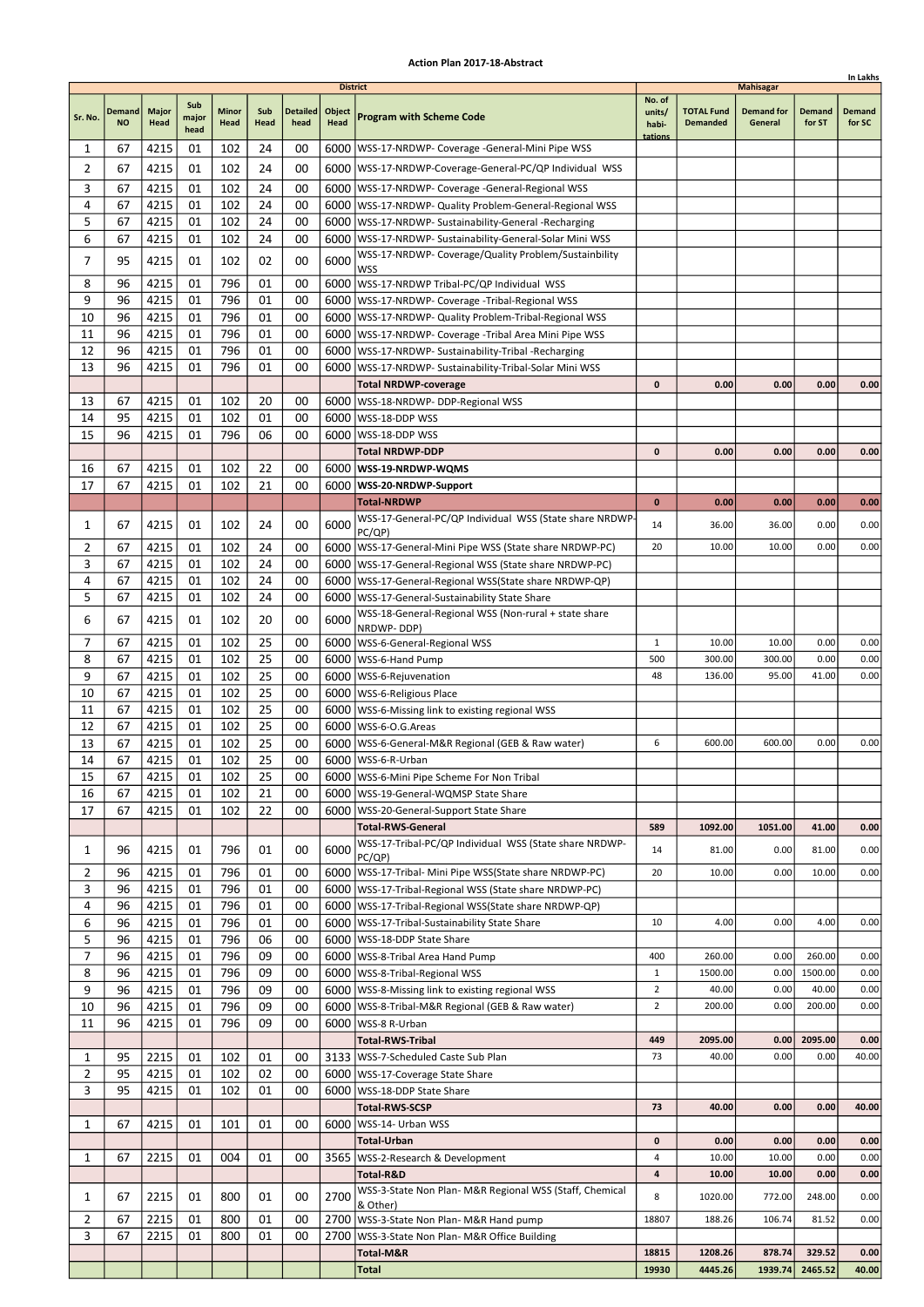|          |                     |                      |                      |                      |             |                         |                                          |                                                                             |                                      |                                      |                                              |                         | In Lakhs                |
|----------|---------------------|----------------------|----------------------|----------------------|-------------|-------------------------|------------------------------------------|-----------------------------------------------------------------------------|--------------------------------------|--------------------------------------|----------------------------------------------|-------------------------|-------------------------|
| Sr. No.  | Demand<br><b>NO</b> | <b>Major</b><br>Head | Sub<br>major<br>head | <b>Minor</b><br>Head | Sub<br>Head | <b>Detailed</b><br>head | <b>District</b><br>Object<br><b>Head</b> | <b>Program with Scheme Code</b>                                             | No. of<br>units/<br>habi-<br>tations | <b>TOTAL Fund</b><br><b>Demanded</b> | <b>Dahod</b><br><b>Demand for</b><br>General | <b>Demand</b><br>for ST | <b>Demand</b><br>for SC |
| 1        | 67                  | 4215                 | 01                   | 102                  | 24          | 00                      |                                          | 6000   WSS-17-NRDWP- Coverage -General-Mini Pipe WSS                        |                                      |                                      |                                              |                         |                         |
| 2        | 67                  | 4215                 | 01                   | 102                  | 24          | 00                      |                                          | 6000   WSS-17-NRDWP-Coverage-General-PC/QP Individual WSS                   |                                      |                                      |                                              |                         |                         |
| 3        | 67                  | 4215                 | 01                   | 102                  | 24          | 00                      |                                          | 6000   WSS-17-NRDWP- Coverage -General-Regional WSS                         |                                      |                                      |                                              |                         |                         |
| 4        | 67                  | 4215                 | 01                   | 102                  | 24          | 00                      |                                          | 6000   WSS-17-NRDWP- Quality Problem-General-Regional WSS                   |                                      |                                      |                                              |                         |                         |
| 5        | 67                  | 4215                 | 01                   | 102                  | 24          | 00                      |                                          | 6000   WSS-17-NRDWP- Sustainability-General -Recharging                     |                                      |                                      |                                              |                         |                         |
| 6        | 67                  | 4215                 | 01                   | 102                  | 24          | 00                      |                                          | 6000   WSS-17-NRDWP- Sustainability-General-Solar Mini WSS                  |                                      |                                      |                                              |                         |                         |
| 7        | 95                  | 4215                 | 01                   | 102                  | 02          | 00                      | 6000                                     | WSS-17-NRDWP- Coverage/Quality Problem/Sustainbility                        |                                      |                                      |                                              |                         |                         |
| 8        | 96                  | 4215                 | 01                   | 796                  | 01          | 00                      |                                          | <b>WSS</b><br>6000 WSS-17-NRDWP Tribal-PC/QP Individual WSS                 |                                      |                                      |                                              |                         |                         |
| 9        | 96                  | 4215                 | 01                   | 796                  | 01          | 00                      |                                          | 6000   WSS-17-NRDWP- Coverage - Tribal-Regional WSS                         |                                      |                                      |                                              |                         |                         |
| 10       | 96                  | 4215                 | 01                   | 796                  | 01          | 00                      |                                          | 6000   WSS-17-NRDWP- Quality Problem-Tribal-Regional WSS                    |                                      |                                      |                                              |                         |                         |
| 11       | 96                  | 4215                 | 01                   | 796                  | 01          | 00                      |                                          | 6000   WSS-17-NRDWP- Coverage - Tribal Area Mini Pipe WSS                   |                                      |                                      |                                              |                         |                         |
| 12       | 96                  | 4215                 | 01                   | 796                  | 01          | 00                      |                                          | 6000   WSS-17-NRDWP- Sustainability-Tribal -Recharging                      |                                      |                                      |                                              |                         |                         |
| 13       | 96                  | 4215                 | 01                   | 796                  | 01          | 00                      | 6000                                     | WSS-17-NRDWP- Sustainability-Tribal-Solar Mini WSS                          |                                      |                                      |                                              |                         |                         |
|          |                     |                      |                      |                      |             |                         |                                          | <b>Total NRDWP-coverage</b>                                                 | 0                                    | 0.00                                 | 0.00                                         | 0.00                    | 0.00                    |
| 13       | 67                  | 4215                 | 01                   | 102                  | 20          | 00                      |                                          | 6000   WSS-18-NRDWP- DDP-Regional WSS                                       |                                      |                                      |                                              |                         |                         |
| 14       | 95                  | 4215                 | 01                   | 102                  | 01          | 00                      |                                          | 6000   WSS-18-DDP WSS                                                       |                                      |                                      |                                              |                         |                         |
| 15       | 96                  | 4215                 | 01                   | 796                  | 06          | 00                      |                                          | 6000   WSS-18-DDP WSS                                                       |                                      |                                      |                                              |                         |                         |
| 16       | 67                  | 4215                 | 01                   | 102                  | 22          | 00                      |                                          | <b>Total NRDWP-DDP</b><br>6000   WSS-19-NRDWP-WQMS                          | 0                                    | 0.00                                 | 0.00                                         | 0.00                    | 0.00                    |
| 17       | 67                  | 4215                 | 01                   | 102                  | 21          | 00                      |                                          | 6000   WSS-20-NRDWP-Support                                                 |                                      |                                      |                                              |                         |                         |
|          |                     |                      |                      |                      |             |                         |                                          | <b>Total-NRDWP</b>                                                          | $\bf{0}$                             | 0.00                                 | 0.00                                         | 0.00                    | 0.00                    |
|          |                     |                      |                      |                      |             |                         |                                          | WSS-17-General-PC/QP Individual WSS (State share NRDWP-                     |                                      |                                      |                                              |                         |                         |
| 1        | 67                  | 4215                 | 01                   | 102                  | 24          | 00                      | 6000                                     | PC/QP)                                                                      |                                      |                                      |                                              |                         |                         |
| 2        | 67                  | 4215                 | 01                   | 102                  | 24          | 00                      |                                          | 6000   WSS-17-General-Mini Pipe WSS (State share NRDWP-PC)                  |                                      |                                      |                                              |                         |                         |
| 3        | 67                  | 4215                 | 01                   | 102                  | 24          | 00                      |                                          | 6000   WSS-17-General-Regional WSS (State share NRDWP-PC)                   |                                      |                                      |                                              |                         |                         |
| 4        | 67                  | 4215                 | 01                   | 102                  | 24          | 00                      |                                          | 6000   WSS-17-General-Regional WSS (State share NRDWP-QP)                   |                                      |                                      |                                              |                         |                         |
| 5        | 67                  | 4215                 | 01                   | 102                  | 24          | 00                      |                                          | 6000   WSS-17-General-Sustainability State Share                            |                                      |                                      |                                              |                         |                         |
| 6        | 67                  | 4215                 | 01                   | 102                  | 20          | 00                      | 6000                                     | WSS-18-General-Regional WSS (Non-rural + state share<br>NRDWP-DDP)          |                                      |                                      |                                              |                         |                         |
| 7        | 67                  | 4215                 | 01                   | 102                  | 25          | 00                      |                                          | 6000   WSS-6-General-Regional WSS                                           |                                      |                                      |                                              |                         |                         |
| 8        | 67                  | 4215                 | 01                   | 102                  | 25          | 00                      |                                          | 6000   WSS-6-Hand Pump                                                      |                                      |                                      |                                              |                         |                         |
| 9        | 67                  | 4215                 | 01                   | 102                  | 25          | 00                      |                                          | 6000   WSS-6-Rejuvenation                                                   | 2260                                 | 168.00                               | 0.00                                         | 168.00                  | 0.00                    |
| 10       | 67                  | 4215                 | 01                   | 102                  | 25          | 00                      |                                          | 6000   WSS-6-Religious Place                                                |                                      |                                      |                                              |                         |                         |
| 11       | 67                  | 4215                 | 01                   | 102                  | 25          | 00                      |                                          | 6000   WSS-6-Missing link to existing regional WSS                          |                                      |                                      |                                              |                         |                         |
| 12       | 67                  | 4215                 | 01                   | 102                  | 25<br>25    | 00                      |                                          | 6000   WSS-6-O.G. Areas                                                     |                                      |                                      |                                              |                         |                         |
| 13<br>14 | 67<br>67            | 4215<br>4215         | 01<br>01             | 102<br>102           | 25          | 00<br>00                |                                          | 6000   WSS-6-General-M&R Regional (GEB & Raw water)<br>6000   WSS-6-R-Urban |                                      |                                      |                                              |                         |                         |
| 15       | 67                  | 4215                 | 01                   | 102                  | 25          | 00                      |                                          | 6000 WSS-6-Mini Pipe Scheme For Non Tribal                                  |                                      |                                      |                                              |                         |                         |
| 16       | 67                  | 4215                 | 01                   | 102                  | 21          | 00                      |                                          | 6000   WSS-19-General-WQMSP State Share                                     |                                      |                                      |                                              |                         |                         |
| 17       | 67                  | 4215                 | 01                   | 102                  | 22          | 00                      |                                          | 6000   WSS-20-General-Support State Share                                   |                                      |                                      |                                              |                         |                         |
|          |                     |                      |                      |                      |             |                         |                                          | <b>Total-RWS-General</b>                                                    | 2260                                 | 168.00                               | 0.00                                         | 168.00                  | 0.00                    |
| 1        | 96                  | 4215                 | 01                   | 796                  | 01          | 00                      | 6000                                     | WSS-17-Tribal-PC/QP Individual WSS (State share NRDWP-                      | 66                                   | 200.00                               | 0.00                                         | 200.00                  | 0.00                    |
| 2        | 96                  | 4215                 | 01                   | 796                  | 01          | 00                      |                                          | PC/QP)<br>6000   WSS-17-Tribal- Mini Pipe WSS (State share NRDWP-PC)        | 150                                  | 62.00                                | 0.00                                         | 62.00                   | 0.00                    |
| 3        | 96                  | 4215                 | 01                   | 796                  | 01          | 00                      |                                          | 6000   WSS-17-Tribal-Regional WSS (State share NRDWP-PC)                    |                                      |                                      |                                              |                         |                         |
| 4        | 96                  | 4215                 | 01                   | 796                  | 01          | 00                      |                                          | 6000   WSS-17-Tribal-Regional WSS (State share NRDWP-QP)                    |                                      |                                      |                                              |                         |                         |
| 6        | 96                  | 4215                 | 01                   | 796                  | 01          | 00                      |                                          | 6000   WSS-17-Tribal-Sustainability State Share                             | 50                                   | 15.00                                | 0.00                                         | 15.00                   | 0.00                    |
| 5        | 96                  | 4215                 | 01                   | 796                  | 06          | 00                      |                                          | 6000 WSS-18-DDP State Share                                                 |                                      |                                      |                                              |                         |                         |
| 7        | 96                  | 4215                 | 01                   | 796                  | 09          | 00                      |                                          | 6000 WSS-8-Tribal Area Hand Pump                                            | 1000                                 | 650.00                               | 0.00                                         | 650.00                  | 0.00                    |
| 8        | 96                  | 4215                 | 01                   | 796                  | 09          | 00                      |                                          | 6000   WSS-8-Tribal-Regional WSS                                            | 4                                    | 29227.00                             |                                              | 0.00 29227.00           | 0.00                    |
| 9        | 96                  | 4215                 | 01                   | 796                  | 09          | 00                      |                                          | 6000   WSS-8-Missing link to existing regional WSS                          |                                      |                                      |                                              |                         |                         |
| 10       | 96<br>96            | 4215                 | 01                   | 796                  | 09          | 00                      |                                          | 6000   WSS-8-Tribal-M&R Regional (GEB & Raw water)                          | 6                                    | 300.00                               | 0.00                                         | 300.00                  | 0.00                    |
| 11       |                     | 4215                 | 01                   | 796                  | 09          | 00                      |                                          | 6000   WSS-8 R-Urban<br><b>Total-RWS-Tribal</b>                             | 1276                                 | 30454.00                             |                                              | $0.00$ 30454.00         | 0.00                    |
| 1        | 95                  | 2215                 | 01                   | 102                  | 01          | 00                      |                                          | 3133   WSS-7-Scheduled Caste Sub Plan                                       | 21                                   | 84.77                                | 0.00                                         | 0.00                    | 84.77                   |
| 2        | 95                  | 4215                 | 01                   | 102                  | 02          | 00                      |                                          | 6000   WSS-17-Coverage State Share                                          |                                      |                                      |                                              |                         |                         |
| 3        | 95                  | 4215                 | 01                   | 102                  | 01          | 00                      |                                          | 6000   WSS-18-DDP State Share                                               |                                      |                                      |                                              |                         |                         |
|          |                     |                      |                      |                      |             |                         |                                          | <b>Total-RWS-SCSP</b>                                                       | 21                                   | 84.77                                | 0.00                                         | 0.00                    | 84.77                   |
| 1        | 67                  | 4215                 | 01                   | 101                  | 01          | 00                      | 6000                                     | WSS-14- Urban WSS                                                           | $\mathbf{1}$                         | 61.81                                | 0.00                                         | 61.81                   | 0.00                    |
|          |                     |                      |                      |                      |             |                         |                                          | <b>Total-Urban</b>                                                          | 1                                    | 61.81                                | 0.00                                         | 61.81                   | 0.00                    |
| 1        | 67                  | 2215                 | 01                   | 004                  | 01          | 00                      |                                          | 3565   WSS-2-Research & Development                                         | $\overline{7}$                       | 10.00                                | 0.00                                         | 10.00                   | 0.00                    |
|          |                     |                      |                      |                      |             |                         |                                          | Total-R&D                                                                   | 7                                    | 10.00                                | 0.00                                         | 10.00                   | 0.00                    |
| 1        | 67                  | 2215                 | 01                   | 800                  | 01          | 00                      | 2700                                     | WSS-3-State Non Plan- M&R Regional WSS (Staff, Chemical<br>& Other)         | 6                                    | 268.31                               | 0.00                                         | 268.31                  | 0.00                    |
| 2        | 67                  | 2215                 | 01                   | 800                  | 01          | 00                      |                                          | 2700 WSS-3-State Non Plan- M&R Hand pump                                    | 44982                                | 483.91                               | 0.00                                         | 483.91                  | 0.00                    |
| 3        | 67                  | 2215                 | 01                   | 800                  | 01          | 00                      | 2700                                     | WSS-3-State Non Plan- M&R Office Building                                   | $\mathbf{1}$                         | 10.00                                | 0.00                                         | 10.00                   | 0.00                    |
|          |                     |                      |                      |                      |             |                         |                                          | Total-M&R                                                                   | 44989                                | 762.22                               | 0.00                                         | 762.22                  | 0.00                    |
|          |                     |                      |                      |                      |             |                         |                                          | <b>Total</b>                                                                | 48554                                | 31540.80                             |                                              | $0.00$ 31456.03         | 84.77                   |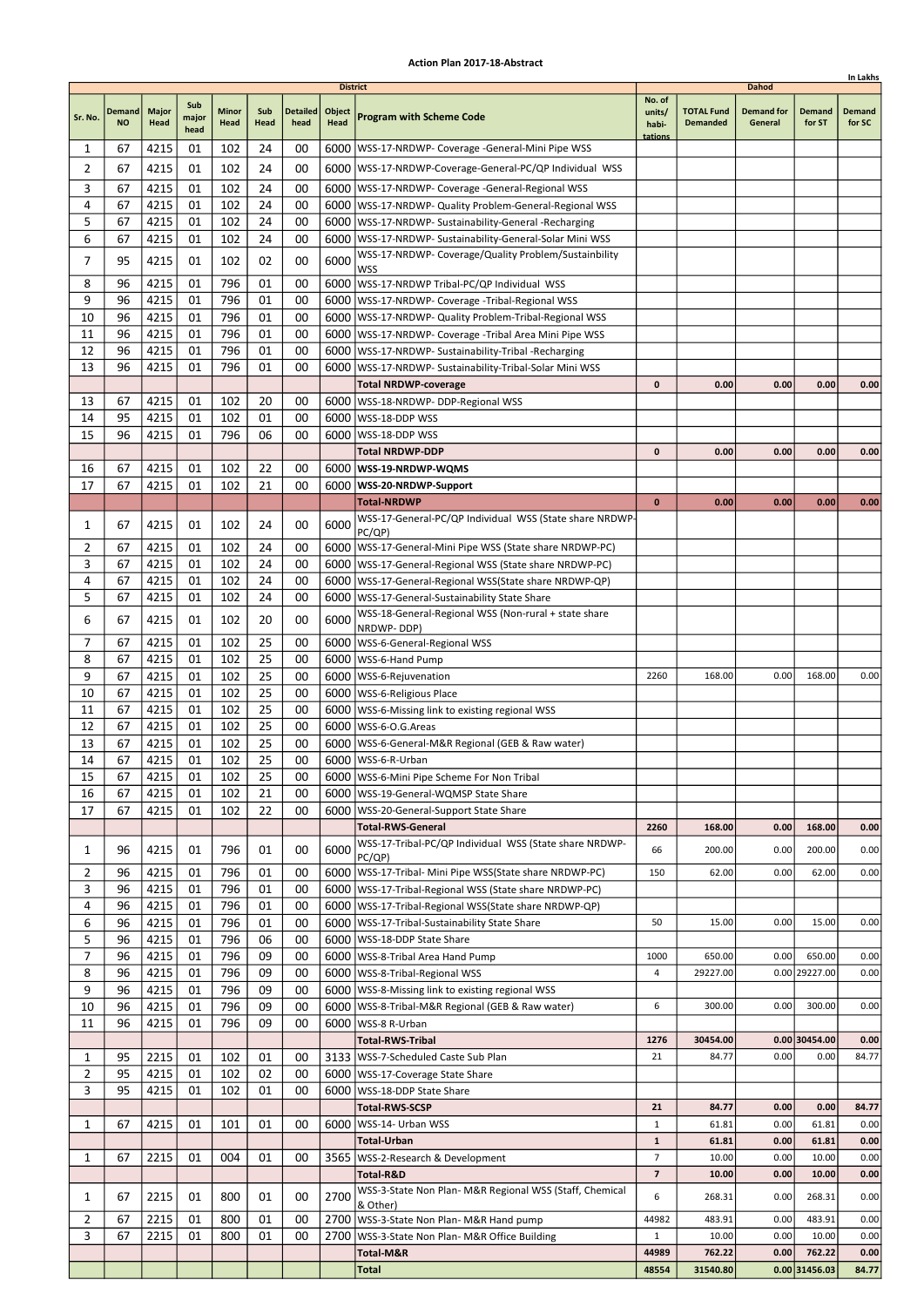|                |               |              |               |       |      |                 |                 |                                                                    |                  |                   |                   |        | In Lakhs |
|----------------|---------------|--------------|---------------|-------|------|-----------------|-----------------|--------------------------------------------------------------------|------------------|-------------------|-------------------|--------|----------|
|                |               |              |               |       |      |                 | <b>District</b> |                                                                    |                  |                   | <b>Bharuch</b>    |        |          |
|                | <b>Demand</b> | <b>Major</b> | Sub           | Minor | Sub  | <b>Detailed</b> | Object          |                                                                    | No. of<br>units/ | <b>TOTAL Fund</b> | <b>Demand for</b> | Demand | Demand   |
| Sr. No.        | <b>NO</b>     | Head         | major<br>head | Head  | Head | head            | Head            | <b>Program with Scheme Code</b>                                    | habi-            | <b>Demanded</b>   | General           | for ST | for SC   |
|                |               |              |               |       |      |                 |                 |                                                                    | tations          |                   |                   |        |          |
| 1              | 67            | 4215         | 01            | 102   | 24   | 00              |                 | 6000   WSS-17-NRDWP- Coverage - General-Mini Pipe WSS              |                  |                   |                   |        |          |
| 2              | 67            | 4215         | 01            | 102   | 24   | 00              |                 | 6000 WSS-17-NRDWP-Coverage-General-PC/QP Individual WSS            |                  |                   |                   |        |          |
| 3              | 67            | 4215         | 01            | 102   | 24   | 00              |                 | 6000   WSS-17-NRDWP- Coverage -General-Regional WSS                |                  |                   |                   |        |          |
| 4              | 67            | 4215         | 01            | 102   | 24   | 00              |                 | 6000   WSS-17-NRDWP- Quality Problem-General-Regional WSS          |                  |                   |                   |        |          |
| 5              | 67            | 4215         | 01            | 102   | 24   | 00              |                 | 6000   WSS-17-NRDWP- Sustainability-General -Recharging            |                  |                   |                   |        |          |
| 6              | 67            | 4215         | 01            | 102   | 24   | 00              |                 | 6000   WSS-17-NRDWP- Sustainability-General-Solar Mini WSS         |                  |                   |                   |        |          |
| 7              | 95            | 4215         | 01            | 102   | 02   | 00              | 6000            | WSS-17-NRDWP- Coverage/Quality Problem/Sustainbility               |                  |                   |                   |        |          |
|                |               |              |               |       |      |                 |                 | WSS                                                                |                  |                   |                   |        |          |
| 8              | 96            | 4215         | 01            | 796   | 01   | 00              |                 | 6000   WSS-17-NRDWP Tribal-PC/QP Individual WSS                    |                  |                   |                   |        |          |
| 9              | 96            | 4215         | 01            | 796   | 01   | 00              |                 | 6000   WSS-17-NRDWP- Coverage - Tribal-Regional WSS                |                  |                   |                   |        |          |
| 10             | 96            | 4215         | 01            | 796   | 01   | 00              |                 | 6000   WSS-17-NRDWP- Quality Problem-Tribal-Regional WSS           |                  |                   |                   |        |          |
| 11             | 96            | 4215         | 01            | 796   | 01   | 00              | 6000            | WSS-17-NRDWP- Coverage -Tribal Area Mini Pipe WSS                  |                  |                   |                   |        |          |
| 12             | 96            | 4215         | 01            | 796   | 01   | 00              |                 | 6000   WSS-17-NRDWP- Sustainability-Tribal - Recharging            |                  |                   |                   |        |          |
| 13             | 96            | 4215         | 01            | 796   | 01   | 00              | 6000            | WSS-17-NRDWP- Sustainability-Tribal-Solar Mini WSS                 |                  |                   |                   |        |          |
|                |               |              |               |       |      |                 |                 | <b>Total NRDWP-coverage</b>                                        | 0                | 0.00              | 0.00              | 0.00   | 0.00     |
| 13             | 67            | 4215         | 01            | 102   | 20   | 00              |                 | 6000   WSS-18-NRDWP- DDP-Regional WSS                              |                  |                   |                   |        |          |
| 14             | 95            | 4215         | 01            | 102   | 01   | 00              | 6000            | WSS-18-DDP WSS                                                     |                  |                   |                   |        |          |
| 15             | 96            | 4215         | 01            | 796   | 06   | 00              |                 | 6000   WSS-18-DDP WSS                                              |                  |                   |                   |        |          |
|                |               |              |               |       |      |                 |                 | Total NRDWP-DDP                                                    | $\mathbf{0}$     | 0.00              | 0.00              | 0.00   | 0.00     |
| 16             | 67            | 4215         | 01            | 102   | 22   | 00              |                 | 6000   WSS-19-NRDWP-WQMS                                           |                  |                   |                   |        |          |
| 17             | 67            | 4215         | 01            | 102   | 21   | 00              |                 | 6000 WSS-20-NRDWP-Support                                          |                  |                   |                   |        |          |
|                |               |              |               |       |      |                 |                 | <b>Total-NRDWP</b>                                                 | $\bf{0}$         | 0.00              | 0.00              | 0.00   | 0.00     |
| 1              | 67            | 4215         | 01            | 102   | 24   | 00              | 6000            | WSS-17-General-PC/QP Individual WSS (State share NRDWP-            |                  |                   |                   |        |          |
|                |               |              |               |       |      |                 |                 | PC(QP)                                                             |                  |                   |                   |        |          |
| 2              | 67            | 4215         | 01            | 102   | 24   | 00              |                 | 6000   WSS-17-General-Mini Pipe WSS (State share NRDWP-PC)         |                  |                   |                   |        |          |
| 3              | 67            | 4215         | 01            | 102   | 24   | 00              | 6000            | WSS-17-General-Regional WSS (State share NRDWP-PC)                 | $\mathbf{1}$     | 1387.08           | 1387.08           | 0.00   | 0.00     |
| 4              | 67            | 4215         | 01            | 102   | 24   | 00              |                 | 6000   WSS-17-General-Regional WSS (State share NRDWP-QP)          | $\mathbf{1}$     | 75.00             | 75.00             | 0.00   | 0.00     |
| 5              | 67            | 4215         | 01            | 102   | 24   | 00              |                 | 6000   WSS-17-General-Sustainability State Share                   |                  |                   |                   |        |          |
| 6              | 67            | 4215         | 01            | 102   | 20   | 00              | 6000            | WSS-18-General-Regional WSS (Non-rural + state share<br>NRDWP-DDP) |                  |                   |                   |        |          |
| 7              | 67            | 4215         | 01            | 102   | 25   | 00              |                 | 6000   WSS-6-General-Regional WSS                                  | $\overline{2}$   | 90.00             | 90.00             | 0.00   | 0.00     |
| 8              | 67            | 4215         | 01            | 102   | 25   | 00              | 6000            | WSS-6-Hand Pump                                                    | 120              | 96.00             | 96.00             | 0.00   | 0.00     |
| 9              | 67            | 4215         | 01            | 102   | 25   | 00              |                 | 6000   WSS-6-Rejuvenation                                          | 79               | 211.93            | 190.00            | 21.93  | 0.00     |
| 10             | 67            | 4215         | 01            | 102   | 25   | 00              |                 | 6000   WSS-6-Religious Place                                       | 2                | 18.00             | 18.00             | 0.00   | 0.00     |
| 11             | 67            | 4215         | 01            | 102   | 25   | 00              |                 | 6000   WSS-6-Missing link to existing regional WSS                 | 3                | 129.01            | 129.01            | 0.00   | 0.00     |
| 12             | 67            | 4215         | 01            | 102   | 25   | 00              |                 | 6000   WSS-6-O.G. Areas                                            |                  |                   |                   |        |          |
| 13             | 67            | 4215         | 01            | 102   | 25   | 00              |                 | 6000   WSS-6-General-M&R Regional (GEB & Raw water)                | 10               | 700.00            | 700.00            | 0.00   | 0.00     |
| 14             | 67            | 4215         | 01            | 102   | 25   | 00              |                 | 6000 WSS-6-R-Urban                                                 |                  |                   |                   |        |          |
| 15             | 67            | 4215         | 01            | 102   | 25   | 00              |                 | 6000   WSS-6-Mini Pipe Scheme For Non Tribal                       |                  |                   |                   |        |          |
| 16             | 67            | 4215         | 01            | 102   | 21   | 00              |                 | 6000   WSS-19-General-WQMSP State Share                            |                  |                   |                   |        |          |
| 17             | 67            | 4215         | 01            | 102   | 22   | 00              |                 | 6000   WSS-20-General-Support State Share                          |                  |                   |                   |        |          |
|                |               |              |               |       |      |                 |                 | <b>Total-RWS-General</b>                                           | 218              | 2707.02           | 2685.09           | 21.93  | 0.00     |
|                |               |              |               |       |      |                 |                 | WSS-17-Tribal-PC/QP Individual WSS (State share NRDWP-             |                  |                   |                   |        |          |
| 1              | 96            | 4215         | 01            | 796   | 01   | 00              | 6000            | PC(QP)                                                             | 21               | 98.00             | 0.00              | 98.00  | 0.00     |
| 2              | 96            | 4215         | 01            | 796   | 01   | 00              |                 | 6000   WSS-17-Tribal- Mini Pipe WSS(State share NRDWP-PC)          | 30               | 15.00             | 0.00              | 15.00  | 0.00     |
| 3              | 96            | 4215         | 01            | 796   | 01   | 00              |                 | 6000   WSS-17-Tribal-Regional WSS (State share NRDWP-PC)           |                  |                   |                   |        |          |
| 4              | 96            | 4215         | 01            | 796   | 01   | 00              |                 | 6000   WSS-17-Tribal-Regional WSS (State share NRDWP-QP)           |                  |                   |                   |        |          |
| 6              | 96            | 4215         | 01            | 796   | 01   | 00              |                 | 6000 WSS-17-Tribal-Sustainability State Share                      | 25               | 20.00             | 0.00              | 20.00  | 0.00     |
| 5              | 96            | 4215         | 01            | 796   | 06   | 00              |                 | 6000   WSS-18-DDP State Share                                      |                  |                   |                   |        |          |
| 7              | 96            | 4215         | 01            | 796   | 09   | 00              |                 | 6000   WSS-8-Tribal Area Hand Pump                                 | 300              | 210.00            | 0.00              | 210.00 | 0.00     |
| 8              | 96            | 4215         | 01            | 796   | 09   | 00              |                 | 6000   WSS-8-Tribal-Regional WSS                                   | 1                | 121.00            | 0.00              | 121.00 | 0.00     |
| 9              | 96            | 4215         | 01            | 796   | 09   | 00              |                 | 6000   WSS-8-Missing link to existing regional WSS                 |                  |                   |                   |        |          |
| 10             | 96            | 4215         | 01            | 796   | 09   | 00              |                 | 6000   WSS-8-Tribal-M&R Regional (GEB & Raw water)                 | $\mathbf{1}$     | 48.58             | 0.00              | 48.58  | 0.00     |
| 11             | 96            | 4215         | 01            | 796   | 09   | 00              |                 | 6000   WSS-8 R-Urban                                               |                  |                   |                   |        |          |
|                |               |              |               |       |      |                 |                 | <b>Total-RWS-Tribal</b>                                            | 378              | 512.58            | 0.00              | 512.58 | 0.00     |
| 1              | 95            | 2215         | 01            | 102   | 01   | 00              |                 | 3133   WSS-7-Scheduled Caste Sub Plan                              | 10               | 31.50             | 0.00              | 0.00   | 31.50    |
| $\overline{2}$ | 95            | 4215         | 01            | 102   | 02   | 00              |                 | 6000   WSS-17-Coverage State Share                                 |                  |                   |                   |        |          |
| 3              | 95            | 4215         | 01            | 102   | 01   | 00              |                 | 6000   WSS-18-DDP State Share                                      |                  |                   |                   |        |          |
|                |               |              |               |       |      |                 |                 | <b>Total-RWS-SCSP</b>                                              | 10               | 31.50             | 0.00              | 0.00   | 31.50    |
| 1              | 67            | 4215         | 01            | 101   | 01   | 00              |                 | 6000   WSS-14- Urban WSS                                           |                  |                   |                   |        |          |
|                |               |              |               |       |      |                 |                 | Total-Urban                                                        | 0                | 0.00              | 0.00              | 0.00   | 0.00     |
|                |               |              |               |       |      |                 |                 |                                                                    | 3                | 10.00             | 10.00             | 0.00   | 0.00     |
| 1              | 67            | 2215         | 01            | 004   | 01   | 00              |                 | 3565   WSS-2-Research & Development<br>Total-R&D                   | 3                | 10.00             | 10.00             | 0.00   |          |
|                |               |              |               |       |      |                 |                 | WSS-3-State Non Plan- M&R Regional WSS (Staff, Chemical            |                  |                   |                   |        | 0.00     |
| 1              | 67            | 2215         | 01            | 800   | 01   | 00              | 2700            | & Other)                                                           | 11               | 800.00            | 800.00            | 0.00   | 0.00     |
| $\overline{2}$ | 67            | 2215         | 01            | 800   | 01   | 00              |                 | 2700   WSS-3-State Non Plan- M&R Hand pump                         | 6476             | 66.01             | 66.01             | 0.00   | 0.00     |
| 3              | 67            | 2215         | 01            | 800   | 01   | 00              | 2700            | WSS-3-State Non Plan- M&R Office Building                          | 2                | 20.00             | 20.00             | 0.00   | 0.00     |
|                |               |              |               |       |      |                 |                 | Total-M&R                                                          | 6489             | 886.01            | 886.01            | 0.00   | 0.00     |
|                |               |              |               |       |      |                 |                 | Total                                                              | 7098             | 4147.11           | 3581.10           | 534.51 | 31.50    |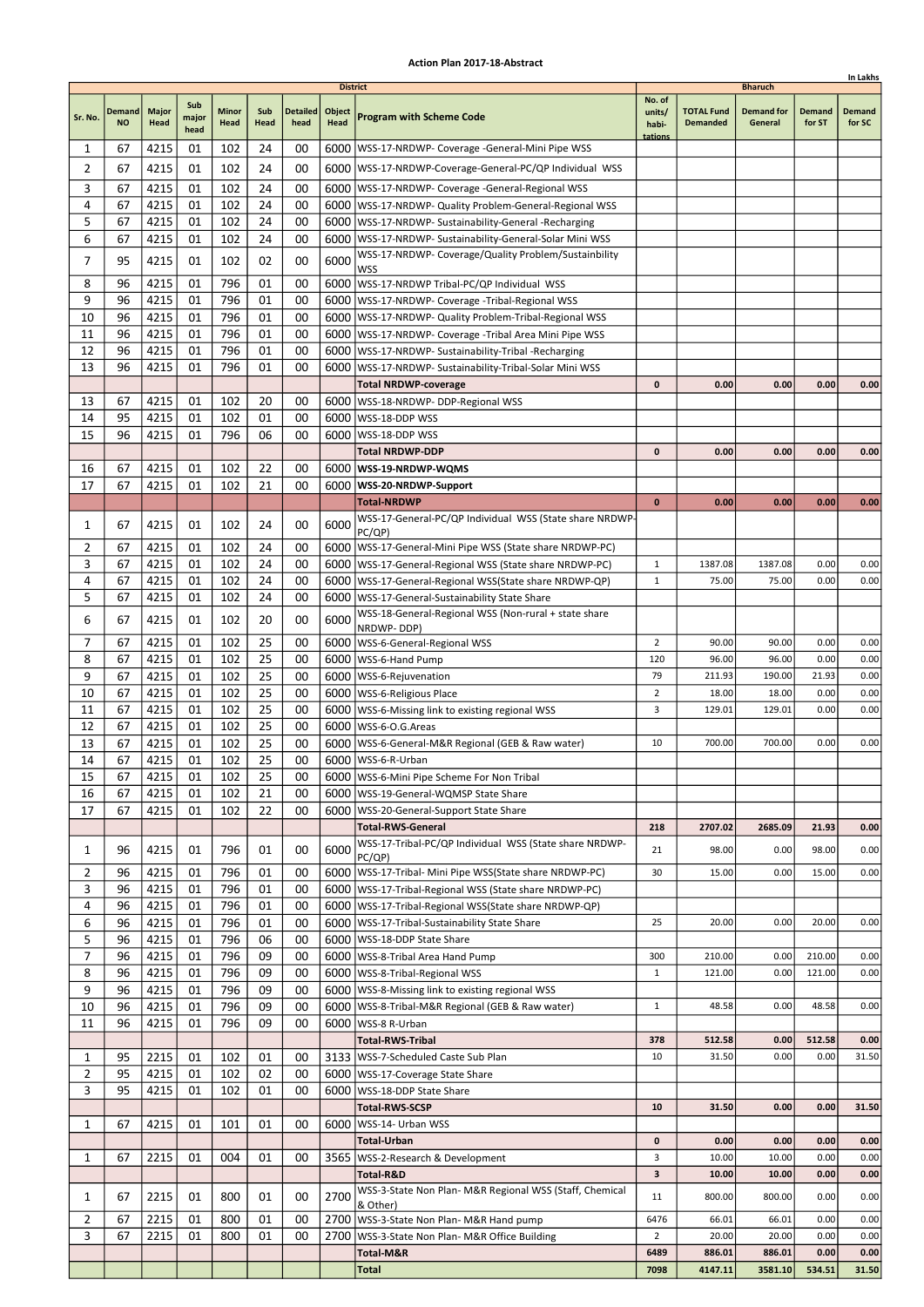|                     |                            |                      |                      |               |             |                         |                                          |                                                                                                                  |                              |                                      |                                              |                  | In Lakhs         |
|---------------------|----------------------------|----------------------|----------------------|---------------|-------------|-------------------------|------------------------------------------|------------------------------------------------------------------------------------------------------------------|------------------------------|--------------------------------------|----------------------------------------------|------------------|------------------|
| Sr. No.             | <b>Demand</b><br><b>NO</b> | <b>Major</b><br>Head | Sub<br>major<br>head | Minor<br>Head | Sub<br>Head | <b>Detailed</b><br>head | <b>District</b><br>Object<br><b>Head</b> | <b>Program with Scheme Code</b>                                                                                  | No. of<br>units/<br>habi-    | <b>TOTAL Fund</b><br><b>Demanded</b> | <b>Surat</b><br><b>Demand for</b><br>General | Demand<br>for ST | Demand<br>for SC |
| 1                   | 67                         | 4215                 | 01                   | 102           | 24          | 00                      |                                          | 6000   WSS-17-NRDWP- Coverage - General-Mini Pipe WSS                                                            | tations                      |                                      |                                              |                  |                  |
| 2                   | 67                         | 4215                 | 01                   | 102           | 24          | 00                      |                                          | 6000   WSS-17-NRDWP-Coverage-General-PC/QP Individual WSS                                                        |                              |                                      |                                              |                  |                  |
| 3                   | 67                         | 4215                 | 01                   | 102           | 24          | 00                      |                                          | 6000   WSS-17-NRDWP- Coverage -General-Regional WSS                                                              |                              |                                      |                                              |                  |                  |
| 4                   | 67                         | 4215                 | 01                   | 102           | 24          | 00                      |                                          | 6000   WSS-17-NRDWP- Quality Problem-General-Regional WSS                                                        |                              |                                      |                                              |                  |                  |
| 5                   | 67                         | 4215                 | 01                   | 102           | 24          | 00                      |                                          | 6000   WSS-17-NRDWP- Sustainability-General -Recharging                                                          |                              |                                      |                                              |                  |                  |
| 6                   | 67                         | 4215                 | 01                   | 102           | 24          | 00                      |                                          | 6000 WSS-17-NRDWP- Sustainability-General-Solar Mini WSS<br>WSS-17-NRDWP- Coverage/Quality Problem/Sustainbility |                              |                                      |                                              |                  |                  |
| 7                   | 95                         | 4215                 | 01                   | 102           | 02          | 00                      | 6000                                     | WSS                                                                                                              |                              |                                      |                                              |                  |                  |
| 8                   | 96                         | 4215                 | 01                   | 796           | 01          | 00                      |                                          | 6000   WSS-17-NRDWP Tribal-PC/QP Individual WSS                                                                  |                              |                                      |                                              |                  |                  |
| 9                   | 96                         | 4215                 | 01                   | 796           | 01          | 00                      |                                          | 6000   WSS-17-NRDWP- Coverage - Tribal-Regional WSS                                                              | $\mathbf{1}$                 | 2500.00                              | 0.00                                         | 2500.00          | 0.00             |
| 10<br>11            | 96<br>96                   | 4215<br>4215         | 01<br>01             | 796<br>796    | 01<br>01    | 00<br>00                | 6000                                     | 6000   WSS-17-NRDWP- Quality Problem-Tribal-Regional WSS<br>WSS-17-NRDWP- Coverage -Tribal Area Mini Pipe WSS    |                              |                                      |                                              |                  |                  |
| 12                  | 96                         | 4215                 | 01                   | 796           | 01          | 00                      |                                          | 6000   WSS-17-NRDWP- Sustainability-Tribal - Recharging                                                          |                              |                                      |                                              |                  |                  |
| 13                  | 96                         | 4215                 | 01                   | 796           | 01          | 00                      | 6000                                     | WSS-17-NRDWP- Sustainability-Tribal-Solar Mini WSS                                                               |                              |                                      |                                              |                  |                  |
|                     |                            |                      |                      |               |             |                         |                                          | <b>Total NRDWP-coverage</b>                                                                                      | $\mathbf{1}$                 | 2500.00                              | 0.00                                         | 2500.00          | 0.00             |
| 13                  | 67                         | 4215                 | 01                   | 102           | 20          | 00                      |                                          | 6000   WSS-18-NRDWP- DDP-Regional WSS                                                                            |                              |                                      |                                              |                  |                  |
| 14                  | 95                         | 4215                 | 01                   | 102           | 01          | 00                      | 6000                                     | WSS-18-DDP WSS                                                                                                   |                              |                                      |                                              |                  |                  |
| 15                  | 96                         | 4215                 | 01                   | 796           | 06          | 00                      |                                          | 6000   WSS-18-DDP WSS<br>Total NRDWP-DDP                                                                         | $\mathbf{0}$                 | 0.00                                 | 0.00                                         | 0.00             | 0.00             |
| 16                  | 67                         | 4215                 | 01                   | 102           | 22          | 00                      |                                          | 6000   WSS-19-NRDWP-WQMS                                                                                         |                              |                                      |                                              |                  |                  |
| 17                  | 67                         | 4215                 | 01                   | 102           | 21          | 00                      |                                          | 6000 WSS-20-NRDWP-Support                                                                                        |                              |                                      |                                              |                  |                  |
|                     |                            |                      |                      |               |             |                         |                                          | <b>Total-NRDWP</b>                                                                                               | $\mathbf{1}$                 | 2500.00                              | 0.00                                         | 2500.00          | 0.00             |
| 1                   | 67                         | 4215                 | 01                   | 102           | 24          | 00                      | 6000                                     | WSS-17-General-PC/QP Individual WSS (State share NRDWP-<br>PC(QP)                                                |                              |                                      |                                              |                  |                  |
| 2                   | 67                         | 4215                 | 01                   | 102           | 24          | 00                      |                                          | 6000   WSS-17-General-Mini Pipe WSS (State share NRDWP-PC)                                                       |                              |                                      |                                              |                  |                  |
| 3                   | 67                         | 4215                 | 01                   | 102           | 24          | 00                      | 6000                                     | WSS-17-General-Regional WSS (State share NRDWP-PC)                                                               |                              |                                      |                                              |                  |                  |
| 4                   | 67                         | 4215                 | 01                   | 102           | 24          | 00                      |                                          | 6000   WSS-17-General-Regional WSS (State share NRDWP-QP)                                                        |                              |                                      |                                              |                  |                  |
| 5                   | 67                         | 4215                 | 01                   | 102           | 24          | 00                      |                                          | 6000   WSS-17-General-Sustainability State Share                                                                 |                              |                                      |                                              |                  |                  |
| 6                   | 67                         | 4215                 | 01                   | 102           | 20          | 00                      | 6000                                     | WSS-18-General-Regional WSS (Non-rural + state share<br>NRDWP-DDP)                                               |                              |                                      |                                              |                  |                  |
| 7                   | 67                         | 4215                 | 01                   | 102           | 25          | 00                      |                                          | 6000   WSS-6-General-Regional WSS                                                                                |                              |                                      |                                              |                  |                  |
| 8                   | 67                         | 4215                 | 01                   | 102           | 25          | 00                      | 6000                                     | WSS-6-Hand Pump                                                                                                  | 250                          | 325.00                               | 325.00                                       | 0.00             | 0.00             |
| 9                   | 67                         | 4215                 | 01                   | 102           | 25          | 00                      |                                          | 6000   WSS-6-Rejuvenation                                                                                        | 165                          | 30.90                                | 20.00                                        | 10.90            | 0.00             |
| 10                  | 67                         | 4215                 | 01                   | 102           | 25<br>25    | 00                      |                                          | 6000   WSS-6-Religious Place                                                                                     |                              |                                      |                                              |                  | 0.00             |
| 11<br>12            | 67<br>67                   | 4215<br>4215         | 01<br>01             | 102<br>102    | 25          | 00<br>00                |                                          | 6000   WSS-6-Missing link to existing regional WSS<br>6000   WSS-6-O.G. Areas                                    | 1                            | 40.00                                | 40.00                                        | 0.00             |                  |
| 13                  | 67                         | 4215                 | 01                   | 102           | 25          | 00                      |                                          | 6000   WSS-6-General-M&R Regional (GEB & Raw water)                                                              | 10                           | 1000.00                              | 1000.00                                      | 0.00             | 0.00             |
| 14                  | 67                         | 4215                 | 01                   | 102           | 25          | 00                      |                                          | 6000 WSS-6-R-Urban                                                                                               |                              |                                      |                                              |                  |                  |
| 15                  | 67                         | 4215                 | 01                   | 102           | 25          | 00                      |                                          | 6000   WSS-6-Mini Pipe Scheme For Non Tribal                                                                     |                              |                                      |                                              |                  |                  |
| 16                  | 67                         | 4215                 | 01                   | 102           | 21          | 00                      |                                          | 6000   WSS-19-General-WQMSP State Share                                                                          |                              |                                      |                                              |                  |                  |
| 17                  | 67                         | 4215                 | 01                   | 102           | 22          | 00                      |                                          | 6000   WSS-20-General-Support State Share<br><b>Total-RWS-General</b>                                            | 426                          | 1395.90                              | 1385.00                                      | 10.90            | 0.00             |
| 1                   | 96                         | 4215                 | 01                   | 796           | 01          | 00                      | 6000                                     | WSS-17-Tribal-PC/QP Individual WSS (State share NRDWP-                                                           |                              |                                      |                                              |                  |                  |
| 2                   | 96                         | 4215                 | 01                   | 796           | 01          | 00                      |                                          | PC(QP)<br>6000   WSS-17-Tribal- Mini Pipe WSS(State share NRDWP-PC)                                              | 60                           | 25.00                                | 0.00                                         | 25.00            | 0.00             |
| 3                   | 96                         | 4215                 | 01                   | 796           | 01          | 00                      |                                          | 6000   WSS-17-Tribal-Regional WSS (State share NRDWP-PC)                                                         | $\mathbf{1}$                 | 4000.00                              | 0.00                                         | 4000.00          | 0.00             |
| 4                   | 96                         | 4215                 | 01                   | 796           | 01          | 00                      |                                          | 6000   WSS-17-Tribal-Regional WSS (State share NRDWP-QP)                                                         |                              |                                      |                                              |                  |                  |
| 6                   | 96                         | 4215                 | 01                   | 796           | 01          | 00                      |                                          | 6000   WSS-17-Tribal-Sustainability State Share                                                                  | 40                           | 12.00                                | 0.00                                         | 12.00            | 0.00             |
| 5                   | 96                         | 4215                 | 01                   | 796           | 06          | 00                      |                                          | 6000   WSS-18-DDP State Share                                                                                    |                              |                                      |                                              |                  |                  |
| 7                   | 96                         | 4215                 | 01                   | 796           | 09          | 00                      |                                          | 6000   WSS-8-Tribal Area Hand Pump                                                                               | 700                          | 560.00                               | 0.00                                         | 560.00           | 0.00             |
| 8<br>9              | 96<br>96                   | 4215<br>4215         | 01<br>01             | 796<br>796    | 09<br>09    | 00<br>00                |                                          | 6000   WSS-8-Tribal-Regional WSS<br>6000   WSS-8-Missing link to existing regional WSS                           | $\mathbf{1}$<br>$\mathbf{1}$ | 30.00<br>10.00                       | 0.00<br>0.00                                 | 30.00<br>10.00   | 0.00<br>0.00     |
| 10                  | 96                         | 4215                 | 01                   | 796           | 09          | 00                      |                                          | 6000   WSS-8-Tribal-M&R Regional (GEB & Raw water)                                                               | 4                            | 500.00                               | 0.00                                         | 500.00           | 0.00             |
| 11                  | 96                         | 4215                 | 01                   | 796           | 09          | 00                      |                                          | 6000   WSS-8 R-Urban                                                                                             |                              |                                      |                                              |                  |                  |
|                     |                            |                      |                      |               |             |                         |                                          | <b>Total-RWS-Tribal</b>                                                                                          | 807                          | 5137.00                              | 0.00                                         | 5137.00          | 0.00             |
| 1                   | 95                         | 2215                 | 01                   | 102           | 01          | 00                      |                                          | 3133   WSS-7-Scheduled Caste Sub Plan                                                                            | $\mathbf{1}$                 | 4.00                                 | 0.00                                         | 0.00             | 4.00             |
| $\overline{2}$      | 95                         | 4215                 | 01                   | 102           | 02          | 00                      |                                          | 6000   WSS-17-Coverage State Share                                                                               |                              |                                      |                                              |                  |                  |
| 3                   | 95                         | 4215                 | 01                   | 102           | 01          | 00                      |                                          | 6000   WSS-18-DDP State Share<br><b>Total-RWS-SCSP</b>                                                           | $\mathbf{1}$                 | 4.00                                 | 0.00                                         | 0.00             | 4.00             |
| 1                   | 67                         | 4215                 | 01                   | 101           | 01          | 00                      |                                          | 6000   WSS-14- Urban WSS                                                                                         |                              |                                      |                                              |                  |                  |
|                     |                            |                      |                      |               |             |                         |                                          | Total-Urban                                                                                                      | 0                            | 0.00                                 | 0.00                                         | 0.00             | 0.00             |
| 1                   | 67                         | 2215                 | 01                   | 004           | 01          | 00                      |                                          | 3565   WSS-2-Research & Development<br>Total-R&D                                                                 | 0                            | 0.00                                 | 0.00                                         | 0.00             | 0.00             |
|                     |                            |                      |                      |               |             |                         |                                          | WSS-3-State Non Plan- M&R Regional WSS (Staff, Chemical                                                          |                              |                                      |                                              |                  |                  |
| 1                   | 67                         | 2215                 | 01                   | 800           | 01          | 00                      | 2700                                     | & Other)                                                                                                         | 14                           | 811.61                               | 583.08                                       | 228.53           | 0.00             |
| $\overline{2}$<br>3 | 67<br>67                   | 2215<br>2215         | 01<br>01             | 800<br>800    | 01<br>01    | 00<br>00                | 2700                                     | 2700   WSS-3-State Non Plan- M&R Hand pump<br>WSS-3-State Non Plan- M&R Office Building                          | 18244<br>3                   | 187.69<br>120.00                     | 187.69<br>120.00                             | 0.00<br>0.00     | 0.00<br>0.00     |
|                     |                            |                      |                      |               |             |                         |                                          | Total-M&R                                                                                                        | 18261                        | 1119.30                              | 890.77                                       | 228.53           | 0.00             |
|                     |                            |                      |                      |               |             |                         |                                          | Total                                                                                                            | 19496                        | 10156.20                             | 2275.77                                      | 7876.43          | 4.00             |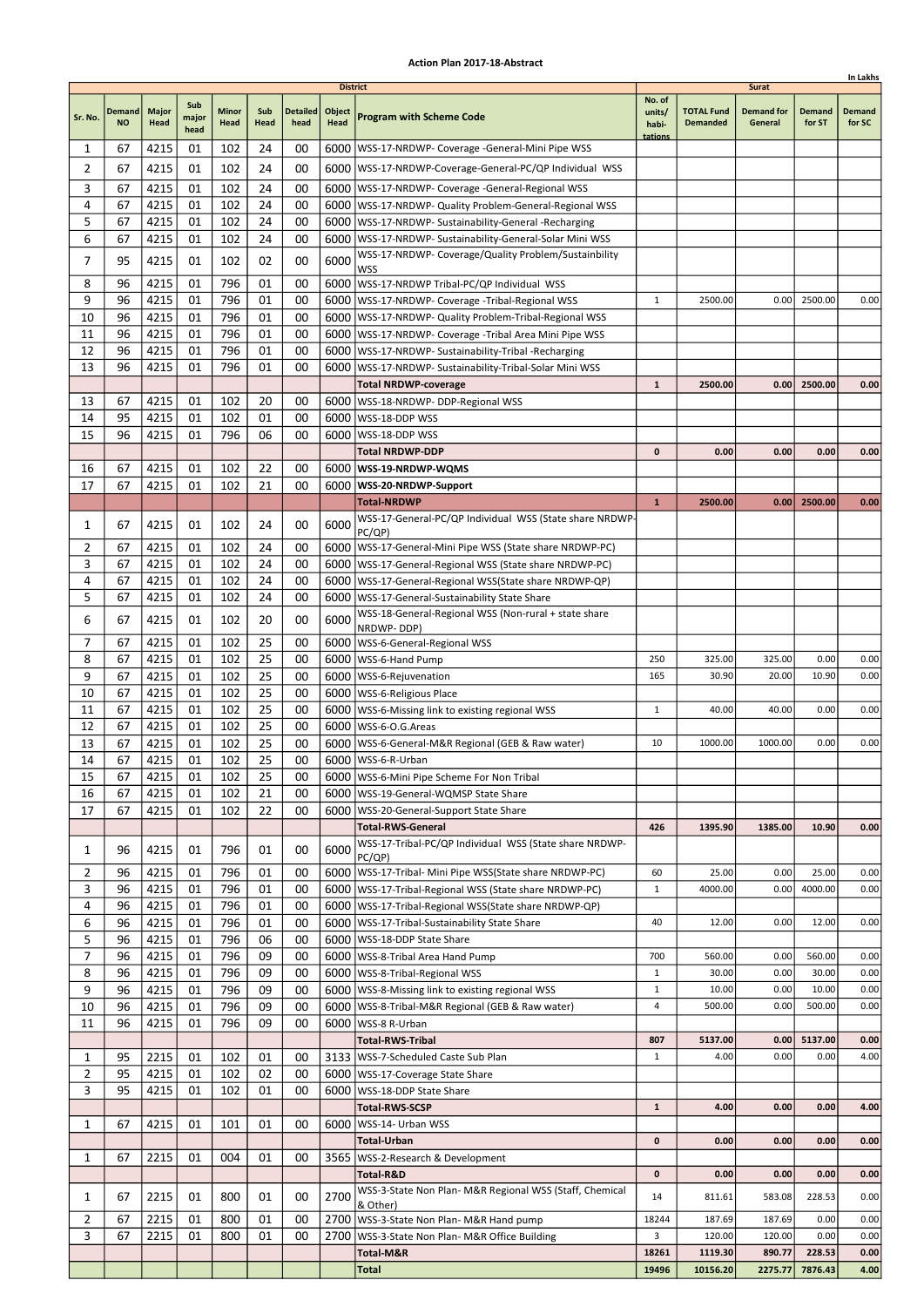|                |                     |                      |                      |                      |             |                         |                                   |                                                                                                      |                                      |                                      |                                      |                         | In Lakhs                |
|----------------|---------------------|----------------------|----------------------|----------------------|-------------|-------------------------|-----------------------------------|------------------------------------------------------------------------------------------------------|--------------------------------------|--------------------------------------|--------------------------------------|-------------------------|-------------------------|
| Sr. No.        | Demand<br><b>NO</b> | <b>Major</b><br>Head | Sub<br>major<br>head | <b>Minor</b><br>Head | Sub<br>Head | <b>Detailed</b><br>head | <b>District</b><br>Object<br>Head | <b>Program with Scheme Code</b>                                                                      | No. of<br>units/<br>habi-<br>tations | <b>TOTAL Fund</b><br><b>Demanded</b> | Tapi<br><b>Demand for</b><br>General | <b>Demand</b><br>for ST | <b>Demand</b><br>for SC |
| 1              | 67                  | 4215                 | 01                   | 102                  | 24          | 00                      |                                   | 6000   WSS-17-NRDWP- Coverage - General-Mini Pipe WSS                                                |                                      |                                      |                                      |                         |                         |
| 2              | 67                  | 4215                 | 01                   | 102                  | 24          | 00                      |                                   | 6000   WSS-17-NRDWP-Coverage-General-PC/QP Individual WSS                                            |                                      |                                      |                                      |                         |                         |
| 3              | 67                  | 4215                 | 01                   | 102                  | 24          | 00                      |                                   | 6000   WSS-17-NRDWP- Coverage - General-Regional WSS                                                 |                                      |                                      |                                      |                         |                         |
| 4              | 67                  | 4215                 | 01                   | 102                  | 24          | 00                      |                                   | 6000   WSS-17-NRDWP- Quality Problem-General-Regional WSS                                            |                                      |                                      |                                      |                         |                         |
| 5              | 67                  | 4215                 | 01                   | 102                  | 24          | 00                      |                                   | 6000   WSS-17-NRDWP- Sustainability-General -Recharging                                              |                                      |                                      |                                      |                         |                         |
| 6              | 67                  | 4215                 | 01                   | 102                  | 24          | 00                      |                                   | 6000   WSS-17-NRDWP- Sustainability-General-Solar Mini WSS                                           |                                      |                                      |                                      |                         |                         |
| 7              | 95                  | 4215                 | 01                   | 102                  | 02          | 00                      | 6000                              | WSS-17-NRDWP- Coverage/Quality Problem/Sustainbility                                                 |                                      |                                      |                                      |                         |                         |
| 8              | 96                  | 4215                 | 01                   | 796                  | 01          | 00                      |                                   | <b>WSS</b>                                                                                           |                                      |                                      |                                      |                         |                         |
| 9              | 96                  | 4215                 | 01                   | 796                  | 01          | 00                      |                                   | 6000 WSS-17-NRDWP Tribal-PC/QP Individual WSS<br>6000   WSS-17-NRDWP- Coverage - Tribal-Regional WSS | $\mathbf{1}$                         | 5200.00                              | 0.00                                 | 5200.00                 | 0.00                    |
| 10             | 96                  | 4215                 | 01                   | 796                  | 01          | 00                      |                                   | 6000   WSS-17-NRDWP- Quality Problem-Tribal-Regional WSS                                             |                                      |                                      |                                      |                         |                         |
| 11             | 96                  | 4215                 | 01                   | 796                  | 01          | 00                      |                                   | 6000   WSS-17-NRDWP- Coverage - Tribal Area Mini Pipe WSS                                            |                                      |                                      |                                      |                         |                         |
| 12             | 96                  | 4215                 | 01                   | 796                  | 01          | 00                      |                                   | 6000   WSS-17-NRDWP- Sustainability-Tribal -Recharging                                               |                                      |                                      |                                      |                         |                         |
| 13             | 96                  | 4215                 | 01                   | 796                  | 01          | 00                      | 6000                              | WSS-17-NRDWP- Sustainability-Tribal-Solar Mini WSS                                                   |                                      |                                      |                                      |                         |                         |
|                |                     |                      |                      |                      |             |                         |                                   | <b>Total NRDWP-coverage</b>                                                                          | $\mathbf{1}$                         | 5200.00                              | 0.00                                 | 5200.00                 | 0.00                    |
| 13             | 67                  | 4215                 | 01                   | 102                  | 20          | 00                      |                                   | 6000   WSS-18-NRDWP- DDP-Regional WSS                                                                |                                      |                                      |                                      |                         |                         |
| 14             | 95                  | 4215                 | 01                   | 102                  | 01          | 00                      |                                   | 6000   WSS-18-DDP WSS                                                                                |                                      |                                      |                                      |                         |                         |
| 15             | 96                  | 4215                 | 01                   | 796                  | 06          | 00                      | 6000                              | WSS-18-DDP WSS                                                                                       |                                      |                                      |                                      |                         |                         |
|                |                     |                      |                      |                      |             |                         |                                   | <b>Total NRDWP-DDP</b>                                                                               | 0                                    | 0.00                                 | 0.00                                 | 0.00                    | 0.00                    |
| 16             | 67                  | 4215                 | 01                   | 102                  | 22          | 00                      |                                   | 6000   WSS-19-NRDWP-WQMS                                                                             |                                      |                                      |                                      |                         |                         |
| 17             | 67                  | 4215                 | 01                   | 102                  | 21          | 00                      |                                   | 6000   WSS-20-NRDWP-Support                                                                          |                                      |                                      |                                      |                         |                         |
|                |                     |                      |                      |                      |             |                         |                                   | <b>Total-NRDWP</b>                                                                                   | $\mathbf{1}$                         | 5200.00                              | 0.00                                 | 5200.00                 | 0.00                    |
| 1              | 67                  | 4215                 | 01                   | 102                  | 24          | 00                      | 6000                              | WSS-17-General-PC/QP Individual WSS (State share NRDWP-<br>PC/QP)                                    |                                      |                                      |                                      |                         |                         |
| 2              | 67                  | 4215                 | 01                   | 102                  | 24          | 00                      |                                   | 6000   WSS-17-General-Mini Pipe WSS (State share NRDWP-PC)                                           |                                      |                                      |                                      |                         |                         |
| 3              | 67                  | 4215                 | 01                   | 102                  | 24          | 00                      |                                   | 6000   WSS-17-General-Regional WSS (State share NRDWP-PC)                                            |                                      |                                      |                                      |                         |                         |
| 4              | 67                  | 4215                 | 01                   | 102                  | 24          | 00                      |                                   | 6000   WSS-17-General-Regional WSS (State share NRDWP-QP)                                            |                                      |                                      |                                      |                         |                         |
| 5              | 67                  | 4215                 | 01                   | 102                  | 24          | 00                      |                                   | 6000   WSS-17-General-Sustainability State Share                                                     |                                      |                                      |                                      |                         |                         |
| 6              | 67                  | 4215                 | 01                   | 102                  | 20          | 00                      | 6000                              | WSS-18-General-Regional WSS (Non-rural + state share                                                 |                                      |                                      |                                      |                         |                         |
|                |                     |                      |                      |                      |             |                         |                                   | NRDWP-DDP)                                                                                           |                                      |                                      |                                      |                         |                         |
| 7              | 67                  | 4215                 | 01                   | 102                  | 25<br>25    | 00                      |                                   | 6000   WSS-6-General-Regional WSS                                                                    |                                      |                                      |                                      |                         |                         |
| 8<br>9         | 67<br>67            | 4215<br>4215         | 01<br>01             | 102<br>102           | 25          | 00<br>00                |                                   | 6000   WSS-6-Hand Pump<br>6000   WSS-6-Rejuvenation                                                  | 67                                   | 130.00                               |                                      | 130.00                  | 0.00                    |
| 10             | 67                  | 4215                 | 01                   | 102                  | 25          | 00                      |                                   | 6000   WSS-6-Religious Place                                                                         | $\mathbf{1}$                         | 5.00                                 | 0.00                                 | 5.00                    | 0.00                    |
| 11             | 67                  | 4215                 | 01                   | 102                  | 25          | 00                      |                                   | 6000   WSS-6-Missing link to existing regional WSS                                                   |                                      |                                      |                                      |                         |                         |
| 12             | 67                  | 4215                 | 01                   | 102                  | 25          | 00                      |                                   | 6000   WSS-6-O.G. Areas                                                                              |                                      |                                      |                                      |                         |                         |
| 13             | 67                  | 4215                 | 01                   | 102                  | 25          | 00                      |                                   | 6000   WSS-6-General-M&R Regional (GEB & Raw water)                                                  |                                      |                                      |                                      |                         |                         |
| 14             | 67                  | 4215                 | 01                   | 102                  | 25          | 00                      |                                   | 6000   WSS-6-R-Urban                                                                                 |                                      |                                      |                                      |                         |                         |
| 15             | 67                  | 4215                 | 01                   | 102                  | 25          | 00                      |                                   | 6000 WSS-6-Mini Pipe Scheme For Non Tribal                                                           |                                      |                                      |                                      |                         |                         |
| 16             | 67                  | 4215                 | 01                   | 102                  | 21          | 00                      |                                   | 6000   WSS-19-General-WQMSP State Share                                                              |                                      |                                      |                                      |                         |                         |
| 17             | 67                  | 4215                 | 01                   | 102                  | 22          | 00                      |                                   | 6000   WSS-20-General-Support State Share                                                            |                                      |                                      |                                      |                         |                         |
|                |                     |                      |                      |                      |             |                         |                                   | <b>Total-RWS-General</b>                                                                             | 68                                   | 135.00                               | 0.00                                 | 135.00                  | 0.00                    |
| 1              | 96                  | 4215                 | 01                   | 796                  | 01          | 00                      | 6000                              | WSS-17-Tribal-PC/QP Individual WSS (State share NRDWP-<br>PC/QP)                                     | $\mathbf{1}$                         | 90.00                                | 0.00                                 | 90.00                   | 0.00                    |
| 2              | 96                  | 4215                 | 01                   | 796                  | 01          | 00                      |                                   | 6000   WSS-17-Tribal- Mini Pipe WSS (State share NRDWP-PC)                                           | 50                                   | 25.00                                | 0.00                                 | 25.00                   | 0.00                    |
| 3              | 96                  | 4215                 | 01                   | 796                  | 01          | 00                      |                                   | 6000   WSS-17-Tribal-Regional WSS (State share NRDWP-PC)                                             | $\mathbf{1}$                         | 4300.00                              | 0.00                                 | 4300.00                 | 0.00                    |
| 4              | 96                  | 4215                 | 01                   | 796                  | 01          | 00                      |                                   | 6000   WSS-17-Tribal-Regional WSS (State share NRDWP-QP)                                             |                                      |                                      |                                      |                         |                         |
| 6              | 96                  | 4215                 | 01                   | 796                  | 01          | 00                      |                                   | 6000   WSS-17-Tribal-Sustainability State Share                                                      | 30                                   | 9.00                                 | 0.00                                 | 9.00                    | 0.00                    |
| 5              | 96                  | 4215                 | 01                   | 796                  | 06          | 00                      |                                   | 6000   WSS-18-DDP State Share                                                                        |                                      |                                      |                                      |                         |                         |
| 7              | 96                  | 4215                 | 01                   | 796                  | 09          | 00                      |                                   | 6000 WSS-8-Tribal Area Hand Pump                                                                     | 500                                  | 253.70                               | 0.00                                 | 253.70                  | 0.00                    |
| 8              | 96                  | 4215                 | 01                   | 796                  | 09          | 00                      |                                   | 6000   WSS-8-Tribal-Regional WSS                                                                     | 1                                    | 1400.00                              | 0.00                                 | 1400.00                 | 0.00                    |
| 9              | 96                  | 4215                 | 01                   | 796                  | 09          | 00                      |                                   | 6000   WSS-8-Missing link to existing regional WSS                                                   | $\overline{2}$                       | 10.00                                | 0.00                                 | 10.00                   | 0.00                    |
| 10             | 96<br>96            | 4215                 | 01<br>01             | 796<br>796           | 09<br>09    | 00                      |                                   | 6000   WSS-8-Tribal-M&R Regional (GEB & Raw water)                                                   | 6                                    | 290.50                               | 0.00                                 | 290.50                  | 0.00                    |
| 11             |                     | 4215                 |                      |                      |             | 00                      |                                   | 6000   WSS-8 R-Urban<br><b>Total-RWS-Tribal</b>                                                      | 591                                  | 6378.20                              | 0.00                                 | 6378.20                 | 0.00                    |
| 1              | 95                  | 2215                 | 01                   | 102                  | 01          | 00                      |                                   | 3133   WSS-7-Scheduled Caste Sub Plan                                                                | $\overline{2}$                       | 5.00                                 | 0.00                                 | 0.00                    | 5.00                    |
| $\overline{2}$ | 95                  | 4215                 | 01                   | 102                  | 02          | 00                      |                                   | 6000   WSS-17-Coverage State Share                                                                   |                                      |                                      |                                      |                         |                         |
| 3              | 95                  | 4215                 | 01                   | 102                  | 01          | 00                      |                                   | 6000   WSS-18-DDP State Share                                                                        |                                      |                                      |                                      |                         |                         |
|                |                     |                      |                      |                      |             |                         |                                   | <b>Total-RWS-SCSP</b>                                                                                | $\mathbf{z}$                         | 5.00                                 | 0.00                                 | 0.00                    | 5.00                    |
| 1              | 67                  | 4215                 | 01                   | 101                  | 01          | 00                      |                                   | 6000   WSS-14- Urban WSS                                                                             |                                      |                                      |                                      |                         |                         |
|                |                     |                      |                      |                      |             |                         |                                   | <b>Total-Urban</b>                                                                                   | 0                                    | 0.00                                 | 0.00                                 | 0.00                    | 0.00                    |
| 1              | 67                  | 2215                 | 01                   | 004                  | 01          | 00                      |                                   | 3565   WSS-2-Research & Development                                                                  | $\mathbf 1$                          | 5.00                                 | 0.00                                 | 5.00                    | 0.00                    |
|                |                     |                      |                      |                      |             |                         |                                   | Total-R&D                                                                                            | $\mathbf{1}$                         | 5.00                                 | 0.00                                 | 5.00                    | 0.00                    |
| 1              | 67                  | 2215                 | 01                   | 800                  | 01          | 00                      | 2700                              | WSS-3-State Non Plan- M&R Regional WSS (Staff, Chemical                                              | 6                                    | 378.00                               | 0.00                                 | 378.00                  | 0.00                    |
| 2              | 67                  | 2215                 | 01                   | 800                  | 01          | 00                      |                                   | & Other)<br>2700 WSS-3-State Non Plan- M&R Hand pump                                                 | 17551                                | 177.17                               | 0.00                                 | 177.17                  | 0.00                    |
| 3              | 67                  | 2215                 | 01                   | 800                  | 01          | 00                      | 2700                              | WSS-3-State Non Plan- M&R Office Building                                                            |                                      |                                      |                                      |                         |                         |
|                |                     |                      |                      |                      |             |                         |                                   | Total-M&R                                                                                            | 17557                                | 555.17                               | 0.00                                 | 555.17                  | 0.00                    |
|                |                     |                      |                      |                      |             |                         |                                   | <b>Total</b>                                                                                         | 18220                                | 12278.37                             |                                      | 0.00 12273.37           | 5.00                    |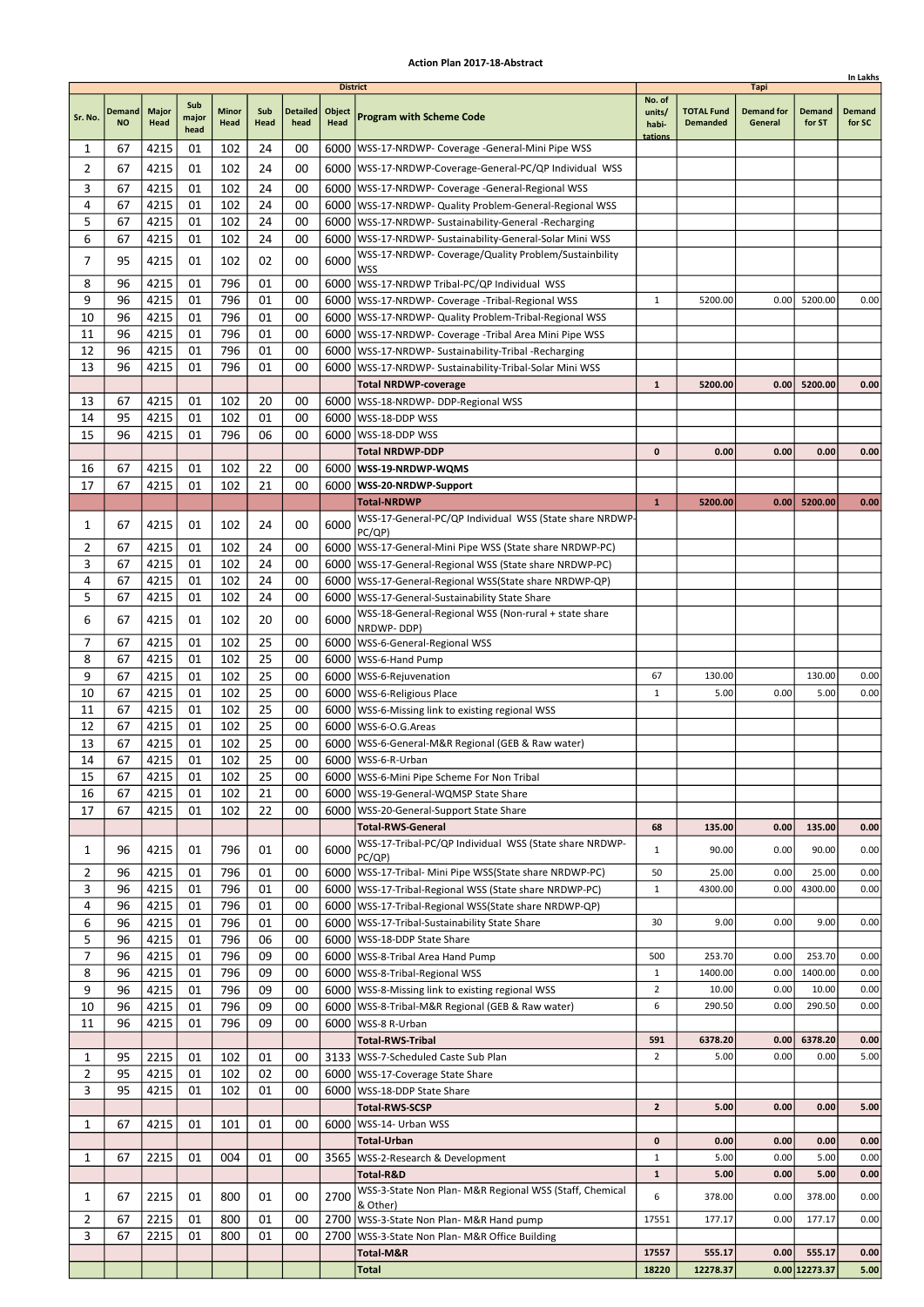|         |                     |                      |                      |                      |             |                         |                                   |                                                                                                                 |                                      |                                      |                                        |                         | In Lakhs                |
|---------|---------------------|----------------------|----------------------|----------------------|-------------|-------------------------|-----------------------------------|-----------------------------------------------------------------------------------------------------------------|--------------------------------------|--------------------------------------|----------------------------------------|-------------------------|-------------------------|
| Sr. No. | Demand<br><b>NO</b> | <b>Major</b><br>Head | Sub<br>major<br>head | <b>Minor</b><br>Head | Sub<br>Head | <b>Detailed</b><br>head | <b>District</b><br>Object<br>Head | <b>Program with Scheme Code</b>                                                                                 | No. of<br>units/<br>habi-<br>tations | <b>TOTAL Fund</b><br><b>Demanded</b> | Valsad<br><b>Demand for</b><br>General | <b>Demand</b><br>for ST | <b>Demand</b><br>for SC |
| 1       | 67                  | 4215                 | 01                   | 102                  | 24          | 00                      |                                   | 6000   WSS-17-NRDWP- Coverage -General-Mini Pipe WSS                                                            |                                      |                                      |                                        |                         |                         |
| 2       | 67                  | 4215                 | 01                   | 102                  | 24          | 00                      |                                   | 6000   WSS-17-NRDWP-Coverage-General-PC/QP Individual WSS                                                       |                                      |                                      |                                        |                         |                         |
| 3       | 67                  | 4215                 | 01                   | 102                  | 24          | 00                      |                                   | 6000   WSS-17-NRDWP- Coverage - General-Regional WSS                                                            |                                      |                                      |                                        |                         |                         |
| 4       | 67                  | 4215                 | 01                   | 102                  | 24          | 00                      |                                   | 6000   WSS-17-NRDWP- Quality Problem-General-Regional WSS                                                       |                                      |                                      |                                        |                         |                         |
| 5       | 67                  | 4215                 | 01                   | 102                  | 24          | 00                      |                                   | 6000   WSS-17-NRDWP- Sustainability-General -Recharging                                                         |                                      |                                      |                                        |                         |                         |
| 6       | 67                  | 4215                 | 01                   | 102                  | 24          | 00                      |                                   | 6000   WSS-17-NRDWP- Sustainability-General-Solar Mini WSS                                                      |                                      |                                      |                                        |                         |                         |
| 7       | 95                  | 4215                 | 01                   | 102                  | 02          | 00                      | 6000                              | WSS-17-NRDWP- Coverage/Quality Problem/Sustainbility                                                            |                                      |                                      |                                        |                         |                         |
|         |                     |                      |                      |                      |             |                         |                                   | <b>WSS</b>                                                                                                      |                                      |                                      |                                        |                         |                         |
| 8<br>9  | 96                  | 4215                 | 01                   | 796                  | 01          | 00                      |                                   | 6000 WSS-17-NRDWP Tribal-PC/QP Individual WSS                                                                   |                                      |                                      |                                        |                         |                         |
| 10      | 96<br>96            | 4215<br>4215         | 01<br>01             | 796<br>796           | 01<br>01    | 00<br>00                |                                   | 6000   WSS-17-NRDWP- Coverage - Tribal-Regional WSS<br>6000   WSS-17-NRDWP- Quality Problem-Tribal-Regional WSS |                                      |                                      |                                        |                         |                         |
| 11      | 96                  | 4215                 | 01                   | 796                  | 01          | 00                      |                                   | 6000   WSS-17-NRDWP- Coverage - Tribal Area Mini Pipe WSS                                                       |                                      |                                      |                                        |                         |                         |
| 12      | 96                  | 4215                 | 01                   | 796                  | 01          | 00                      |                                   | 6000   WSS-17-NRDWP- Sustainability-Tribal -Recharging                                                          |                                      |                                      |                                        |                         |                         |
| 13      | 96                  | 4215                 | 01                   | 796                  | 01          | 00                      | 6000                              | WSS-17-NRDWP- Sustainability-Tribal-Solar Mini WSS                                                              |                                      |                                      |                                        |                         |                         |
|         |                     |                      |                      |                      |             |                         |                                   | <b>Total NRDWP-coverage</b>                                                                                     | 0                                    | 0.00                                 | 0.00                                   | 0.00                    | 0.00                    |
| 13      | 67                  | 4215                 | 01                   | 102                  | 20          | 00                      |                                   | 6000   WSS-18-NRDWP- DDP-Regional WSS                                                                           |                                      |                                      |                                        |                         |                         |
| 14      | 95                  | 4215                 | 01                   | 102                  | 01          | 00                      |                                   | 6000   WSS-18-DDP WSS                                                                                           |                                      |                                      |                                        |                         |                         |
| 15      | 96                  | 4215                 | 01                   | 796                  | 06          | 00                      |                                   | 6000   WSS-18-DDP WSS                                                                                           |                                      |                                      |                                        |                         |                         |
|         |                     |                      |                      |                      |             |                         |                                   | <b>Total NRDWP-DDP</b>                                                                                          | 0                                    | 0.00                                 | 0.00                                   | 0.00                    | 0.00                    |
| 16      | 67                  | 4215                 | 01                   | 102                  | 22          | 00                      |                                   | 6000   WSS-19-NRDWP-WQMS                                                                                        |                                      |                                      |                                        |                         |                         |
| 17      | 67                  | 4215                 | 01                   | 102                  | 21          | 00                      |                                   | 6000   WSS-20-NRDWP-Support                                                                                     |                                      |                                      |                                        |                         |                         |
|         |                     |                      |                      |                      |             |                         |                                   | <b>Total-NRDWP</b>                                                                                              | $\bf{0}$                             | 0.00                                 | 0.00                                   | 0.00                    | 0.00                    |
| 1       | 67                  | 4215                 | 01                   | 102                  | 24          | 00                      | 6000                              | WSS-17-General-PC/QP Individual WSS (State share NRDWP-                                                         |                                      |                                      |                                        |                         |                         |
| 2       | 67                  | 4215                 | 01                   | 102                  | 24          | 00                      |                                   | PC/QP)<br>6000   WSS-17-General-Mini Pipe WSS (State share NRDWP-PC)                                            |                                      |                                      |                                        |                         |                         |
| 3       | 67                  | 4215                 | 01                   | 102                  | 24          | 00                      |                                   | 6000   WSS-17-General-Regional WSS (State share NRDWP-PC)                                                       |                                      |                                      |                                        |                         |                         |
| 4       | 67                  | 4215                 | 01                   | 102                  | 24          | 00                      |                                   | 6000   WSS-17-General-Regional WSS (State share NRDWP-QP)                                                       |                                      |                                      |                                        |                         |                         |
| 5       | 67                  | 4215                 | 01                   | 102                  | 24          | 00                      |                                   | 6000   WSS-17-General-Sustainability State Share                                                                |                                      |                                      |                                        |                         |                         |
| 6       | 67                  | 4215                 | 01                   | 102                  | 20          | 00                      | 6000                              | WSS-18-General-Regional WSS (Non-rural + state share                                                            |                                      |                                      |                                        |                         |                         |
|         |                     |                      |                      |                      |             |                         |                                   | NRDWP-DDP)                                                                                                      |                                      |                                      |                                        |                         |                         |
| 7       | 67                  | 4215                 | 01                   | 102                  | 25          | 00                      |                                   | 6000   WSS-6-General-Regional WSS                                                                               |                                      |                                      |                                        |                         |                         |
| 8       | 67                  | 4215                 | 01                   | 102                  | 25          | 00                      |                                   | 6000   WSS-6-Hand Pump                                                                                          |                                      |                                      |                                        |                         |                         |
| 9<br>10 | 67<br>67            | 4215<br>4215         | 01<br>01             | 102<br>102           | 25<br>25    | 00<br>00                |                                   | 6000   WSS-6-Rejuvenation                                                                                       | 281                                  | 400.60                               | 0.00                                   | 400.60                  | 0.00                    |
| 11      | 67                  | 4215                 | 01                   | 102                  | 25          | 00                      |                                   | 6000   WSS-6-Religious Place<br>6000   WSS-6-Missing link to existing regional WSS                              | 3                                    | 60.00                                | 60.00                                  | 0.00                    | 0.00                    |
| 12      | 67                  | 4215                 | 01                   | 102                  | 25          | 00                      |                                   | 6000   WSS-6-O.G. Areas                                                                                         |                                      |                                      |                                        |                         |                         |
| 13      | 67                  | 4215                 | 01                   | 102                  | 25          | 00                      |                                   | 6000   WSS-6-General-M&R Regional (GEB & Raw water)                                                             | 5                                    | 101.00                               | 101.00                                 | 0.00                    | 0.00                    |
| 14      | 67                  | 4215                 | 01                   | 102                  | 25          | 00                      |                                   | 6000   WSS-6-R-Urban                                                                                            |                                      |                                      |                                        |                         |                         |
| 15      | 67                  | 4215                 | 01                   | 102                  | 25          | 00                      |                                   | 6000   WSS-6-Mini Pipe Scheme For Non Tribal                                                                    |                                      |                                      |                                        |                         |                         |
| 16      | 67                  | 4215                 | 01                   | 102                  | 21          | 00                      |                                   | 6000   WSS-19-General-WQMSP State Share                                                                         |                                      |                                      |                                        |                         |                         |
| 17      | 67                  | 4215                 | 01                   | 102                  | 22          | 00                      |                                   | 6000   WSS-20-General-Support State Share                                                                       |                                      |                                      |                                        |                         |                         |
|         |                     |                      |                      |                      |             |                         |                                   | <b>Total-RWS-General</b>                                                                                        | 289                                  | 561.60                               | 161.00                                 | 400.60                  | 0.00                    |
| 1       | 96                  | 4215                 | 01                   | 796                  | 01          | 00                      | 6000                              | WSS-17-Tribal-PC/QP Individual WSS (State share NRDWP-<br>PC/QP)                                                | 105                                  | 600.00                               | 0.00                                   | 600.00                  | 0.00                    |
| 2       | 96                  | 4215                 | 01                   | 796                  | 01          | 00                      |                                   | 6000   WSS-17-Tribal- Mini Pipe WSS (State share NRDWP-PC)                                                      | 100                                  | 136.00                               | 0.00                                   | 136.00                  | 0.00                    |
| 3       | 96                  | 4215                 | 01                   | 796                  | 01          | 00                      |                                   | 6000   WSS-17-Tribal-Regional WSS (State share NRDWP-PC)                                                        |                                      |                                      |                                        |                         |                         |
| 4       | 96                  | 4215<br>4215         | 01<br>01             | 796<br>796           | 01<br>01    | 00                      |                                   | 6000   WSS-17-Tribal-Regional WSS(State share NRDWP-QP)                                                         | 37                                   |                                      | 0.00                                   | 15.00                   | 0.00                    |
| 6<br>5  | 96<br>96            | 4215                 | 01                   | 796                  | 06          | 00<br>00                |                                   | 6000   WSS-17-Tribal-Sustainability State Share<br>6000   WSS-18-DDP State Share                                |                                      | 15.00                                |                                        |                         |                         |
| 7       | 96                  | 4215                 | 01                   | 796                  | 09          | 00                      |                                   | 6000 WSS-8-Tribal Area Hand Pump                                                                                | 1500                                 | 1200.00                              | 0.00                                   | 1200.00                 | 0.00                    |
| 8       | 96                  | 4215                 | 01                   | 796                  | 09          | 00                      |                                   | 6000   WSS-8-Tribal-Regional WSS                                                                                | 5                                    | 532.00                               | 0.00                                   | 532.00                  | 0.00                    |
| 9       | 96                  | 4215                 | 01                   | 796                  | 09          | 00                      |                                   | 6000   WSS-8-Missing link to existing regional WSS                                                              | $\mathbf{1}$                         | 50.00                                | 0.00                                   | 50.00                   | 0.00                    |
| 10      | 96                  | 4215                 | 01                   | 796                  | 09          | 00                      |                                   | 6000   WSS-8-Tribal-M&R Regional (GEB & Raw water)                                                              | 11                                   | 305.00                               | 0.00                                   | 305.00                  | 0.00                    |
| 11      | 96                  | 4215                 | 01                   | 796                  | 09          | 00                      |                                   | 6000   WSS-8 R-Urban                                                                                            |                                      |                                      |                                        |                         |                         |
|         |                     |                      |                      |                      |             |                         |                                   | <b>Total-RWS-Tribal</b>                                                                                         | 1759                                 | 2838.00                              | 0.00                                   | 2838.00                 | 0.00                    |
| 1       | 95                  | 2215                 | 01                   | 102                  | 01          | 00                      |                                   | 3133   WSS-7-Scheduled Caste Sub Plan                                                                           | 3                                    | 24.00                                | 0.00                                   | 0.00                    | 24.00                   |
| 2       | 95                  | 4215                 | 01                   | 102                  | 02          | 00                      |                                   | 6000   WSS-17-Coverage State Share                                                                              |                                      |                                      |                                        |                         |                         |
| 3       | 95                  | 4215                 | 01                   | 102                  | 01          | 00                      |                                   | 6000   WSS-18-DDP State Share                                                                                   |                                      |                                      |                                        |                         |                         |
|         |                     |                      |                      |                      |             |                         |                                   | <b>Total-RWS-SCSP</b>                                                                                           | 3                                    | 24.00                                | 0.00                                   | 0.00                    | 24.00                   |
| 1       | 67                  | 4215                 | 01                   | 101                  | 01          | 00                      | 6000                              | WSS-14- Urban WSS                                                                                               |                                      |                                      |                                        |                         |                         |
|         |                     |                      |                      |                      |             |                         |                                   | <b>Total-Urban</b>                                                                                              | 0                                    | 0.00                                 | 0.00                                   | 0.00                    | 0.00                    |
| 1       | 67                  | 2215                 | 01                   | 004                  | 01          | 00                      |                                   | 3565   WSS-2-Research & Development                                                                             | $\overline{2}$                       | 100.00                               | 0.00                                   | 100.00                  | 0.00                    |
|         |                     |                      |                      |                      |             |                         |                                   | Total-R&D<br>WSS-3-State Non Plan- M&R Regional WSS (Staff, Chemical                                            | $\mathbf{z}$                         | 100.00                               | 0.00                                   | 100.00                  | 0.00                    |
| 1       | 67                  | 2215                 | 01                   | 800                  | 01          | 00                      | 2700                              | & Other)                                                                                                        | 16                                   | 399.00                               | 150.28                                 | 248.72                  | 0.00                    |
| 2       | 67                  | 2215                 | 01                   | 800                  | 01          | 00                      |                                   | 2700 WSS-3-State Non Plan- M&R Hand pump                                                                        | 22701                                | 228.04                               | 0.00                                   | 228.04                  | 0.00                    |
| 3       | 67                  | 2215                 | 01                   | 800                  | 01          | 00                      | 2700                              | WSS-3-State Non Plan- M&R Office Building                                                                       |                                      |                                      |                                        |                         |                         |
|         |                     |                      |                      |                      |             |                         |                                   | Total-M&R                                                                                                       | 22717                                | 627.04                               | 150.28                                 | 476.76                  | 0.00                    |
|         |                     |                      |                      |                      |             |                         |                                   | <b>Total</b>                                                                                                    | 24770                                | 4150.64                              | 311.28                                 | 3815.36                 | 24.00                   |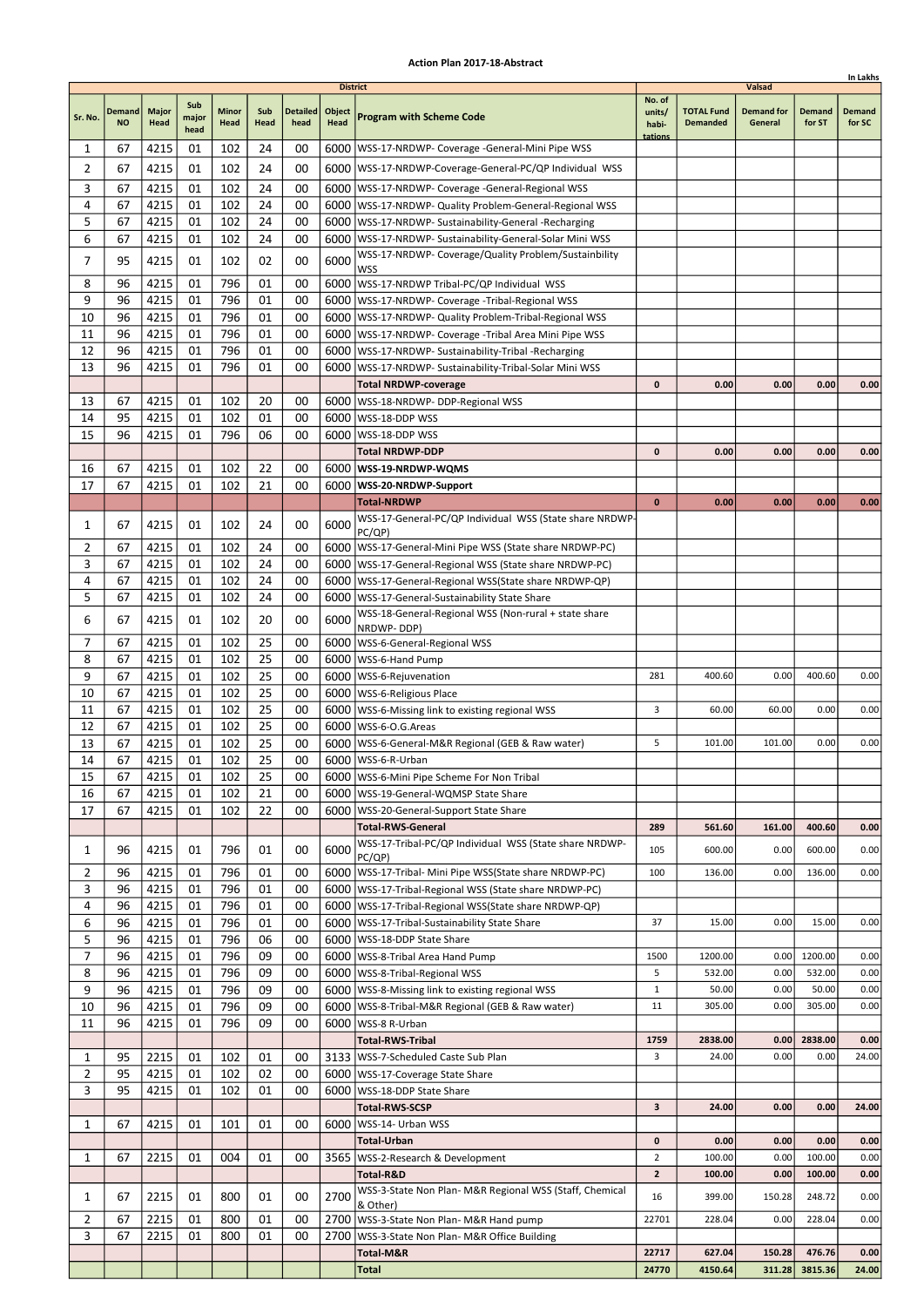|                |                     |                      |                      |                      |             |                         |                                   |                                                                                                                 |                                      |                                      |                                                |                         | In Lakhs                |
|----------------|---------------------|----------------------|----------------------|----------------------|-------------|-------------------------|-----------------------------------|-----------------------------------------------------------------------------------------------------------------|--------------------------------------|--------------------------------------|------------------------------------------------|-------------------------|-------------------------|
| Sr. No.        | Demand<br><b>NO</b> | <b>Major</b><br>Head | Sub<br>major<br>head | <b>Minor</b><br>Head | Sub<br>Head | <b>Detailed</b><br>head | <b>District</b><br>Object<br>Head | <b>Program with Scheme Code</b>                                                                                 | No. of<br>units/<br>habi-<br>tations | <b>TOTAL Fund</b><br><b>Demanded</b> | <b>Navsari</b><br><b>Demand for</b><br>General | <b>Demand</b><br>for ST | <b>Demand</b><br>for SC |
| 1              | 67                  | 4215                 | 01                   | 102                  | 24          | 00                      |                                   | 6000   WSS-17-NRDWP- Coverage - General-Mini Pipe WSS                                                           |                                      |                                      |                                                |                         |                         |
| 2              | 67                  | 4215                 | 01                   | 102                  | 24          | 00                      |                                   | 6000   WSS-17-NRDWP-Coverage-General-PC/QP Individual WSS                                                       |                                      |                                      |                                                |                         |                         |
| 3              | 67                  | 4215                 | 01                   | 102                  | 24          | 00                      |                                   | 6000   WSS-17-NRDWP- Coverage - General-Regional WSS                                                            |                                      |                                      |                                                |                         |                         |
| 4              | 67                  | 4215                 | 01                   | 102                  | 24          | 00                      |                                   | 6000   WSS-17-NRDWP- Quality Problem-General-Regional WSS                                                       |                                      |                                      |                                                |                         |                         |
| 5              | 67                  | 4215                 | 01                   | 102                  | 24          | 00                      |                                   | 6000   WSS-17-NRDWP- Sustainability-General -Recharging                                                         |                                      |                                      |                                                |                         |                         |
| 6              | 67                  | 4215                 | 01                   | 102                  | 24          | 00                      |                                   | 6000   WSS-17-NRDWP- Sustainability-General-Solar Mini WSS                                                      |                                      |                                      |                                                |                         |                         |
| $\overline{7}$ | 95                  | 4215                 | 01                   | 102                  | 02          | 00                      | 6000                              | WSS-17-NRDWP- Coverage/Quality Problem/Sustainbility                                                            |                                      |                                      |                                                |                         |                         |
|                |                     |                      |                      |                      |             |                         |                                   | <b>WSS</b>                                                                                                      |                                      |                                      |                                                |                         |                         |
| 8<br>9         | 96                  | 4215                 | 01                   | 796                  | 01<br>01    | 00                      |                                   | 6000 WSS-17-NRDWP Tribal-PC/QP Individual WSS                                                                   |                                      |                                      |                                                |                         |                         |
| 10             | 96<br>96            | 4215<br>4215         | 01<br>01             | 796<br>796           | 01          | 00<br>00                |                                   | 6000   WSS-17-NRDWP- Coverage - Tribal-Regional WSS<br>6000   WSS-17-NRDWP- Quality Problem-Tribal-Regional WSS |                                      |                                      |                                                |                         |                         |
| 11             | 96                  | 4215                 | 01                   | 796                  | 01          | 00                      |                                   | 6000   WSS-17-NRDWP- Coverage - Tribal Area Mini Pipe WSS                                                       |                                      |                                      |                                                |                         |                         |
| 12             | 96                  | 4215                 | 01                   | 796                  | 01          | 00                      |                                   | 6000   WSS-17-NRDWP- Sustainability-Tribal -Recharging                                                          |                                      |                                      |                                                |                         |                         |
| 13             | 96                  | 4215                 | 01                   | 796                  | 01          | 00                      | 6000                              | WSS-17-NRDWP- Sustainability-Tribal-Solar Mini WSS                                                              |                                      |                                      |                                                |                         |                         |
|                |                     |                      |                      |                      |             |                         |                                   | <b>Total NRDWP-coverage</b>                                                                                     | 0                                    | 0.00                                 | 0.00                                           | 0.00                    | 0.00                    |
| 13             | 67                  | 4215                 | 01                   | 102                  | 20          | 00                      |                                   | 6000   WSS-18-NRDWP- DDP-Regional WSS                                                                           |                                      |                                      |                                                |                         |                         |
| 14             | 95                  | 4215                 | 01                   | 102                  | 01          | 00                      |                                   | 6000   WSS-18-DDP WSS                                                                                           |                                      |                                      |                                                |                         |                         |
| 15             | 96                  | 4215                 | 01                   | 796                  | 06          | 00                      | 6000                              | WSS-18-DDP WSS                                                                                                  |                                      |                                      |                                                |                         |                         |
|                |                     |                      |                      |                      |             |                         |                                   | <b>Total NRDWP-DDP</b>                                                                                          | 0                                    | 0.00                                 | 0.00                                           | 0.00                    | 0.00                    |
| 16             | 67                  | 4215                 | 01                   | 102                  | 22          | 00                      |                                   | 6000   WSS-19-NRDWP-WQMS                                                                                        |                                      |                                      |                                                |                         |                         |
| 17             | 67                  | 4215                 | 01                   | 102                  | 21          | 00                      |                                   | 6000   WSS-20-NRDWP-Support                                                                                     |                                      |                                      |                                                |                         |                         |
|                |                     |                      |                      |                      |             |                         |                                   | <b>Total-NRDWP</b>                                                                                              | $\bf{0}$                             | 0.00                                 | 0.00                                           | 0.00                    | 0.00                    |
| 1              | 67                  | 4215                 | 01                   | 102                  | 24          | 00                      | 6000                              | WSS-17-General-PC/QP Individual WSS (State share NRDWP-                                                         | 8                                    | 64.55                                | 64.55                                          | 0.00                    | 0.00                    |
| 2              | 67                  | 4215                 | 01                   | 102                  | 24          | 00                      |                                   | PC/QP)<br>6000   WSS-17-General-Mini Pipe WSS (State share NRDWP-PC)                                            |                                      |                                      |                                                |                         |                         |
| 3              | 67                  | 4215                 | 01                   | 102                  | 24          | 00                      |                                   | 6000   WSS-17-General-Regional WSS (State share NRDWP-PC)                                                       |                                      |                                      |                                                |                         |                         |
| 4              | 67                  | 4215                 | 01                   | 102                  | 24          | 00                      |                                   | 6000   WSS-17-General-Regional WSS (State share NRDWP-QP)                                                       |                                      |                                      |                                                |                         |                         |
| 5              | 67                  | 4215                 | 01                   | 102                  | 24          | 00                      |                                   | 6000   WSS-17-General-Sustainability State Share                                                                |                                      |                                      |                                                |                         |                         |
| 6              | 67                  | 4215                 | 01                   | 102                  | 20          | 00                      | 6000                              | WSS-18-General-Regional WSS (Non-rural + state share                                                            |                                      |                                      |                                                |                         |                         |
|                |                     |                      |                      |                      |             |                         |                                   | NRDWP-DDP)                                                                                                      |                                      |                                      |                                                |                         |                         |
| 7              | 67                  | 4215                 | 01                   | 102                  | 25          | 00                      |                                   | 6000   WSS-6-General-Regional WSS                                                                               |                                      |                                      |                                                |                         |                         |
| 8              | 67                  | 4215                 | 01                   | 102                  | 25          | 00                      |                                   | 6000   WSS-6-Hand Pump                                                                                          | 90                                   | 81.00                                | 81.00                                          | 0.00                    | 0.00                    |
| 9              | 67                  | 4215                 | 01                   | 102                  | 25          | 00                      |                                   | 6000   WSS-6-Rejuvenation                                                                                       | 383                                  | 622.10                               | 0.00                                           | 622.10                  | 0.00                    |
| 10<br>11       | 67<br>67            | 4215<br>4215         | 01<br>01             | 102<br>102           | 25<br>25    | 00<br>00                |                                   | 6000   WSS-6-Religious Place                                                                                    | $\overline{2}$                       | 55.00                                | 55.00                                          | 0.00                    | 0.00                    |
| 12             | 67                  | 4215                 | 01                   | 102                  | 25          | 00                      |                                   | 6000   WSS-6-Missing link to existing regional WSS<br>6000   WSS-6-O.G. Areas                                   |                                      |                                      |                                                |                         |                         |
| 13             | 67                  | 4215                 | 01                   | 102                  | 25          | 00                      |                                   | 6000   WSS-6-General-M&R Regional (GEB & Raw water)                                                             | 6                                    | 97.00                                | 97.00                                          | 0.00                    | 0.00                    |
| 14             | 67                  | 4215                 | 01                   | 102                  | 25          | 00                      |                                   | 6000   WSS-6-R-Urban                                                                                            |                                      |                                      |                                                |                         |                         |
| 15             | 67                  | 4215                 | 01                   | 102                  | 25          | 00                      |                                   | 6000   WSS-6-Mini Pipe Scheme For Non Tribal                                                                    |                                      |                                      |                                                |                         |                         |
| 16             | 67                  | 4215                 | 01                   | 102                  | 21          | 00                      |                                   | 6000   WSS-19-General-WQMSP State Share                                                                         |                                      |                                      |                                                |                         |                         |
| 17             | 67                  | 4215                 | 01                   | 102                  | 22          | 00                      |                                   | 6000   WSS-20-General-Support State Share                                                                       |                                      |                                      |                                                |                         |                         |
|                |                     |                      |                      |                      |             |                         |                                   | <b>Total-RWS-General</b>                                                                                        | 489                                  | 919.65                               | 297.55                                         | 622.10                  | 0.00                    |
| 1              | 96                  | 4215                 | 01                   | 796                  | 01          | 00                      | 6000                              | WSS-17-Tribal-PC/QP Individual WSS (State share NRDWP-<br>PC/QP)                                                | 158                                  | 511.65                               | 0.00                                           | 511.65                  | 0.00                    |
| 2              | 96                  | 4215                 | 01                   | 796                  | 01          | 00                      |                                   | 6000   WSS-17-Tribal- Mini Pipe WSS (State share NRDWP-PC)                                                      | 130                                  | 14.00                                | 0.00                                           | 14.00                   | 0.00                    |
| 3              | 96                  | 4215                 | 01                   | 796                  | 01          | 00                      |                                   | 6000   WSS-17-Tribal-Regional WSS (State share NRDWP-PC)                                                        |                                      |                                      |                                                |                         |                         |
| 4              | 96                  | 4215<br>4215         | 01<br>01             | 796<br>796           | 01<br>01    | 00                      |                                   | 6000   WSS-17-Tribal-Regional WSS (State share NRDWP-QP)                                                        | 50                                   |                                      | 0.00                                           | 15.00                   | 0.00                    |
| 6<br>5         | 96<br>96            | 4215                 | 01                   | 796                  | 06          | 00<br>00                |                                   | 6000   WSS-17-Tribal-Sustainability State Share<br>6000   WSS-18-DDP State Share                                |                                      | 15.00                                |                                                |                         |                         |
| 7              | 96                  | 4215                 | 01                   | 796                  | 09          | 00                      |                                   | 6000 WSS-8-Tribal Area Hand Pump                                                                                | 1150                                 | 840.00                               | 0.00                                           | 840.00                  | 0.00                    |
| 8              | 96                  | 4215                 | 01                   | 796                  | 09          | 00                      |                                   | 6000   WSS-8-Tribal-Regional WSS                                                                                |                                      |                                      |                                                |                         |                         |
| 9              | 96                  | 4215                 | 01                   | 796                  | 09          | 00                      |                                   | 6000   WSS-8-Missing link to existing regional WSS                                                              | $\mathbf{1}$                         | 5.00                                 | 0.00                                           | 5.00                    | 0.00                    |
| 10             | 96                  | 4215                 | 01                   | 796                  | 09          | 00                      |                                   | 6000   WSS-8-Tribal-M&R Regional (GEB & Raw water)                                                              | 3                                    | 50.00                                | 0.00                                           | 50.00                   | 0.00                    |
| 11             | 96                  | 4215                 | 01                   | 796                  | 09          | 00                      |                                   | 6000   WSS-8 R-Urban                                                                                            | $\mathbf{1}$                         | 0.00                                 | 0.00                                           | 0.00                    | 0.00                    |
|                |                     |                      |                      |                      |             |                         |                                   | <b>Total-RWS-Tribal</b>                                                                                         | 1493                                 | 1435.65                              | 0.00                                           | 1435.65                 | 0.00                    |
| 1              | 95                  | 2215                 | 01                   | 102                  | 01          | 00                      |                                   | 3133   WSS-7-Scheduled Caste Sub Plan                                                                           | 5                                    | 30.70                                | 0.00                                           | 0.00                    | 30.70                   |
| 2              | 95                  | 4215                 | 01                   | 102                  | 02          | 00                      |                                   | 6000   WSS-17-Coverage State Share                                                                              |                                      |                                      |                                                |                         |                         |
| 3              | 95                  | 4215                 | 01                   | 102                  | 01          | 00                      |                                   | 6000   WSS-18-DDP State Share                                                                                   |                                      |                                      |                                                |                         |                         |
|                |                     |                      |                      |                      |             |                         |                                   | <b>Total-RWS-SCSP</b>                                                                                           | 5                                    | 30.70                                | 0.00                                           | 0.00                    | 30.70                   |
| 1              | 67                  | 4215                 | 01                   | 101                  | 01          | 00                      | 6000                              | WSS-14- Urban WSS                                                                                               |                                      |                                      |                                                |                         |                         |
|                |                     |                      |                      |                      |             |                         |                                   | <b>Total-Urban</b>                                                                                              | 0                                    | 0.00                                 | 0.00                                           | 0.00                    | 0.00                    |
| 1              | 67                  | 2215                 | 01                   | 004                  | 01          | 00                      |                                   | 3565   WSS-2-Research & Development                                                                             | 3                                    | 20.00                                | 0.00                                           | 20.00                   | 0.00                    |
|                |                     |                      |                      |                      |             |                         |                                   | Total-R&D                                                                                                       | 3                                    | 20.00                                | 0.00                                           | 20.00                   | 0.00                    |
| 1              | 67                  | 2215                 | 01                   | 800                  | 01          | 00                      | 2700                              | WSS-3-State Non Plan- M&R Regional WSS (Staff, Chemical<br>& Other)                                             | 9                                    | 245.50                               | 147.50                                         | 98.00                   | 0.00                    |
| 2              | 67                  | 2215                 | 01                   | 800                  | 01          | 00                      |                                   | 2700 WSS-3-State Non Plan- M&R Hand pump                                                                        | 17080                                | 171.90                               | 0.00                                           | 171.90                  | 0.00                    |
| 3              | 67                  | 2215                 | 01                   | 800                  | 01          | 00                      | 2700                              | WSS-3-State Non Plan- M&R Office Building                                                                       |                                      |                                      |                                                |                         |                         |
|                |                     |                      |                      |                      |             |                         |                                   | Total-M&R                                                                                                       | 17089                                | 417.40                               | 147.50                                         | 269.90                  | 0.00                    |
|                |                     |                      |                      |                      |             |                         |                                   | <b>Total</b>                                                                                                    | 19079                                | 2823.40                              | 445.05                                         | 2347.65                 | 30.70                   |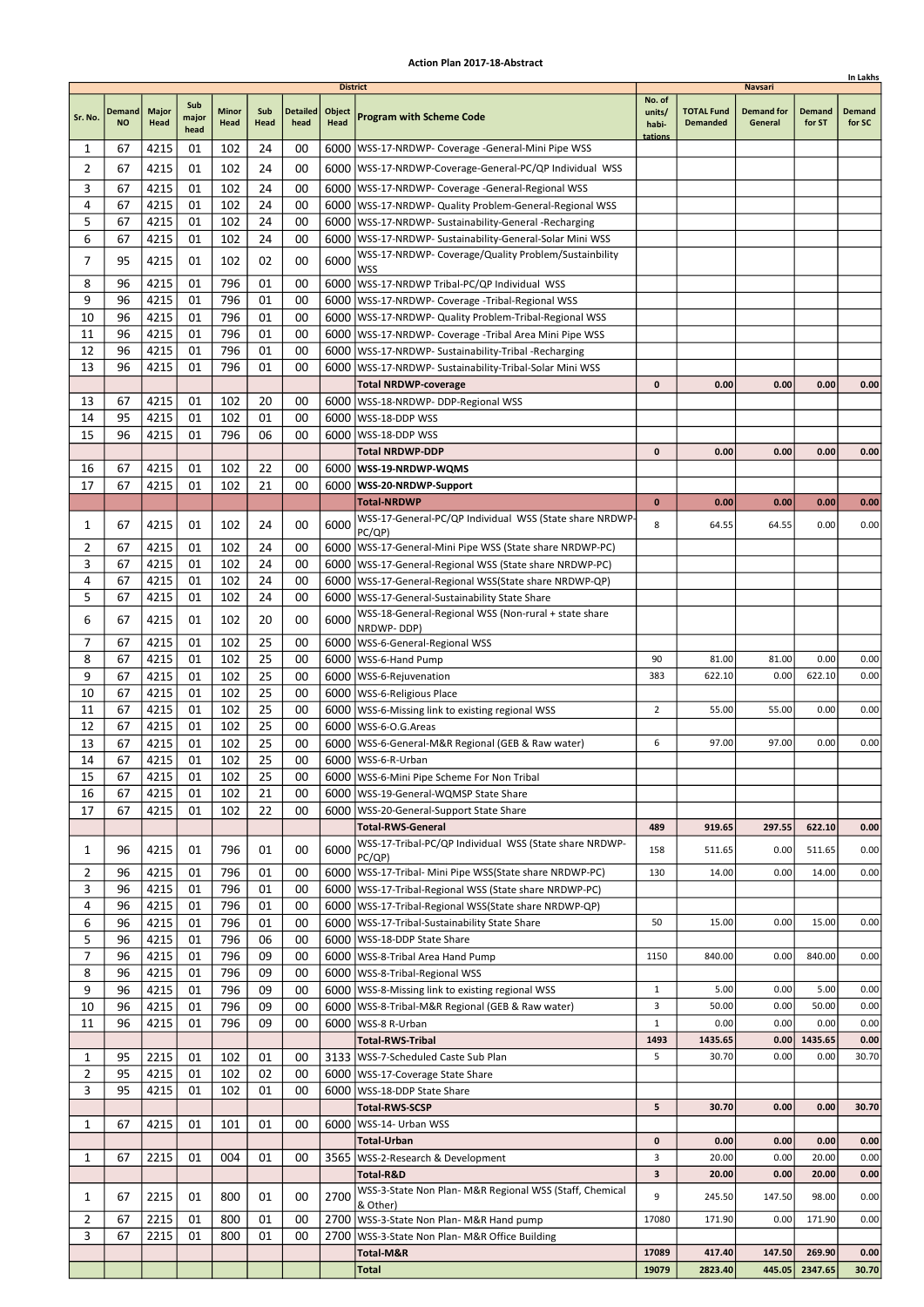|                |                     |                      |                      |                      |             |                         |                                   |                                                                                  |                                      |                                      |                                              |                         | In Lakhs                |
|----------------|---------------------|----------------------|----------------------|----------------------|-------------|-------------------------|-----------------------------------|----------------------------------------------------------------------------------|--------------------------------------|--------------------------------------|----------------------------------------------|-------------------------|-------------------------|
| Sr. No.        | Demand<br><b>NO</b> | <b>Major</b><br>Head | Sub<br>major<br>head | <b>Minor</b><br>Head | Sub<br>Head | <b>Detailed</b><br>head | <b>District</b><br>Object<br>Head | <b>Program with Scheme Code</b>                                                  | No. of<br>units/<br>habi-<br>tations | <b>TOTAL Fund</b><br><b>Demanded</b> | <b>Dangs</b><br><b>Demand for</b><br>General | <b>Demand</b><br>for ST | <b>Demand</b><br>for SC |
| 1              | 67                  | 4215                 | 01                   | 102                  | 24          | 00                      |                                   | 6000   WSS-17-NRDWP- Coverage - General-Mini Pipe WSS                            |                                      |                                      |                                              |                         |                         |
| 2              | 67                  | 4215                 | 01                   | 102                  | 24          | 00                      |                                   | 6000   WSS-17-NRDWP-Coverage-General-PC/QP Individual WSS                        |                                      |                                      |                                              |                         |                         |
| 3              | 67                  | 4215                 | 01                   | 102                  | 24          | 00                      |                                   | 6000   WSS-17-NRDWP- Coverage - General-Regional WSS                             |                                      |                                      |                                              |                         |                         |
| 4              | 67                  | 4215                 | 01                   | 102                  | 24          | 00                      |                                   | 6000   WSS-17-NRDWP- Quality Problem-General-Regional WSS                        |                                      |                                      |                                              |                         |                         |
| 5              | 67                  | 4215                 | 01                   | 102                  | 24          | 00                      |                                   | 6000   WSS-17-NRDWP- Sustainability-General -Recharging                          |                                      |                                      |                                              |                         |                         |
| 6              | 67                  | 4215                 | 01                   | 102                  | 24          | 00                      |                                   | 6000   WSS-17-NRDWP- Sustainability-General-Solar Mini WSS                       |                                      |                                      |                                              |                         |                         |
| $\overline{7}$ | 95                  | 4215                 | 01                   | 102                  | 02          | 00                      | 6000                              | WSS-17-NRDWP- Coverage/Quality Problem/Sustainbility                             |                                      |                                      |                                              |                         |                         |
| 8              | 96                  | 4215                 | 01                   | 796                  | 01          | 00                      |                                   | <b>WSS</b><br>6000 WSS-17-NRDWP Tribal-PC/QP Individual WSS                      |                                      |                                      |                                              |                         |                         |
| 9              | 96                  | 4215                 | 01                   | 796                  | 01          | 00                      |                                   | 6000   WSS-17-NRDWP- Coverage - Tribal-Regional WSS                              |                                      |                                      |                                              |                         |                         |
| 10             | 96                  | 4215                 | 01                   | 796                  | 01          | 00                      |                                   | 6000   WSS-17-NRDWP- Quality Problem-Tribal-Regional WSS                         |                                      |                                      |                                              |                         |                         |
| 11             | 96                  | 4215                 | 01                   | 796                  | 01          | 00                      |                                   | 6000   WSS-17-NRDWP- Coverage - Tribal Area Mini Pipe WSS                        |                                      |                                      |                                              |                         |                         |
| 12             | 96                  | 4215                 | 01                   | 796                  | 01          | 00                      |                                   | 6000   WSS-17-NRDWP- Sustainability-Tribal -Recharging                           |                                      |                                      |                                              |                         |                         |
| 13             | 96                  | 4215                 | 01                   | 796                  | 01          | 00                      | 6000                              | WSS-17-NRDWP- Sustainability-Tribal-Solar Mini WSS                               |                                      |                                      |                                              |                         |                         |
|                |                     |                      |                      |                      |             |                         |                                   | <b>Total NRDWP-coverage</b>                                                      | 0                                    | 0.00                                 | 0.00                                         | 0.00                    | 0.00                    |
| 13             | 67                  | 4215                 | 01                   | 102                  | 20          | 00                      |                                   | 6000   WSS-18-NRDWP- DDP-Regional WSS                                            |                                      |                                      |                                              |                         |                         |
| 14             | 95                  | 4215                 | 01                   | 102                  | 01          | 00                      |                                   | 6000   WSS-18-DDP WSS                                                            |                                      |                                      |                                              |                         |                         |
| 15             | 96                  | 4215                 | 01                   | 796                  | 06          | 00                      | 6000                              | WSS-18-DDP WSS                                                                   |                                      |                                      |                                              |                         |                         |
| 16             | 67                  | 4215                 | 01                   | 102                  | 22          | 00                      |                                   | <b>Total NRDWP-DDP</b><br>6000   WSS-19-NRDWP-WQMS                               | 0                                    | 0.00                                 | 0.00                                         | 0.00                    | 0.00                    |
| 17             | 67                  | 4215                 | 01                   | 102                  | 21          | 00                      |                                   | 6000   WSS-20-NRDWP-Support                                                      |                                      |                                      |                                              |                         |                         |
|                |                     |                      |                      |                      |             |                         |                                   | <b>Total-NRDWP</b>                                                               | $\bf{0}$                             | 0.00                                 | 0.00                                         | 0.00                    | 0.00                    |
|                |                     |                      |                      |                      |             |                         |                                   | WSS-17-General-PC/QP Individual WSS (State share NRDWP-                          |                                      |                                      |                                              |                         |                         |
| 1              | 67                  | 4215                 | 01                   | 102                  | 24          | 00                      | 6000                              | PC/QP)                                                                           |                                      |                                      |                                              |                         |                         |
| 2              | 67                  | 4215                 | 01                   | 102                  | 24          | 00                      |                                   | 6000   WSS-17-General-Mini Pipe WSS (State share NRDWP-PC)                       |                                      |                                      |                                              |                         |                         |
| 3              | 67                  | 4215                 | 01                   | 102                  | 24          | 00                      |                                   | 6000   WSS-17-General-Regional WSS (State share NRDWP-PC)                        |                                      |                                      |                                              |                         |                         |
| 4              | 67                  | 4215                 | 01                   | 102                  | 24          | 00                      |                                   | 6000   WSS-17-General-Regional WSS (State share NRDWP-QP)                        |                                      |                                      |                                              |                         |                         |
| 5              | 67                  | 4215                 | 01                   | 102                  | 24          | 00                      |                                   | 6000   WSS-17-General-Sustainability State Share                                 |                                      |                                      |                                              |                         |                         |
| 6              | 67                  | 4215                 | 01                   | 102                  | 20          | 00                      | 6000                              | WSS-18-General-Regional WSS (Non-rural + state share<br>NRDWP-DDP)               |                                      |                                      |                                              |                         |                         |
| 7              | 67                  | 4215                 | 01                   | 102                  | 25          | 00                      |                                   | 6000   WSS-6-General-Regional WSS                                                |                                      |                                      |                                              |                         |                         |
| 8              | 67                  | 4215                 | 01                   | 102                  | 25          | 00                      |                                   | 6000   WSS-6-Hand Pump                                                           |                                      |                                      |                                              |                         |                         |
| 9              | 67                  | 4215                 | 01                   | 102                  | 25          | 00                      |                                   | 6000   WSS-6-Rejuvenation                                                        | 183                                  | 434.20                               | 0.00                                         | 434.20                  | 0.00                    |
| 10             | 67                  | 4215                 | 01                   | 102                  | 25          | 00                      |                                   | 6000   WSS-6-Religious Place                                                     | 4                                    | 25.00                                | 0.00                                         | 25.00                   | 0.00                    |
| 11             | 67                  | 4215                 | 01                   | 102                  | 25          | 00                      |                                   | 6000   WSS-6-Missing link to existing regional WSS                               |                                      |                                      |                                              |                         |                         |
| 12             | 67                  | 4215                 | 01                   | 102                  | 25          | 00                      |                                   | 6000   WSS-6-O.G. Areas                                                          |                                      |                                      |                                              |                         |                         |
| 13<br>14       | 67<br>67            | 4215<br>4215         | 01<br>01             | 102<br>102           | 25<br>25    | 00<br>00                |                                   | 6000   WSS-6-General-M&R Regional (GEB & Raw water)<br>6000   WSS-6-R-Urban      |                                      |                                      |                                              |                         |                         |
| 15             | 67                  | 4215                 | 01                   | 102                  | 25          | 00                      |                                   | 6000 WSS-6-Mini Pipe Scheme For Non Tribal                                       |                                      |                                      |                                              |                         |                         |
| 16             | 67                  | 4215                 | 01                   | 102                  | 21          | 00                      |                                   | 6000   WSS-19-General-WQMSP State Share                                          |                                      |                                      |                                              |                         |                         |
| 17             | 67                  | 4215                 | 01                   | 102                  | 22          | 00                      |                                   | 6000   WSS-20-General-Support State Share                                        |                                      |                                      |                                              |                         |                         |
|                |                     |                      |                      |                      |             |                         |                                   | <b>Total-RWS-General</b>                                                         | 187                                  | 459.20                               | 0.00                                         | 459.20                  | 0.00                    |
| 1              | 96                  | 4215                 | 01                   | 796                  | 01          | 00                      | 6000                              | WSS-17-Tribal-PC/QP Individual WSS (State share NRDWP-<br>PC/QP)                 | 10                                   | 60.00                                | 0.00                                         | 60.00                   | 0.00                    |
| 2              | 96                  | 4215                 | 01                   | 796                  | 01          | 00                      |                                   | 6000   WSS-17-Tribal- Mini Pipe WSS (State share NRDWP-PC)                       | 50                                   | 15.00                                | 0.00                                         | 15.00                   | 0.00                    |
| 3              | 96                  | 4215                 | 01                   | 796                  | 01          | 00                      |                                   | 6000   WSS-17-Tribal-Regional WSS (State share NRDWP-PC)                         |                                      |                                      |                                              |                         |                         |
| 4              | 96                  | 4215                 | 01                   | 796                  | 01          | 00                      |                                   | 6000   WSS-17-Tribal-Regional WSS (State share NRDWP-QP)                         |                                      |                                      |                                              |                         |                         |
| 6<br>5         | 96<br>96            | 4215<br>4215         | 01<br>01             | 796<br>796           | 01<br>06    | 00<br>00                |                                   | 6000   WSS-17-Tribal-Sustainability State Share<br>6000   WSS-18-DDP State Share | 10                                   | 3.00                                 | 0.00                                         | 3.00                    | 0.00                    |
| 7              | 96                  | 4215                 | 01                   | 796                  | 09          | 00                      |                                   | 6000 WSS-8-Tribal Area Hand Pump                                                 | 500                                  | 335.00                               | 0.00                                         | 335.00                  | 0.00                    |
| 8              | 96                  | 4215                 | 01                   | 796                  | 09          | 00                      |                                   | 6000   WSS-8-Tribal-Regional WSS                                                 |                                      |                                      |                                              |                         |                         |
| 9              | 96                  | 4215                 | 01                   | 796                  | 09          | 00                      |                                   | 6000   WSS-8-Missing link to existing regional WSS                               |                                      |                                      |                                              |                         |                         |
| 10             | 96                  | 4215                 | 01                   | 796                  | 09          | 00                      |                                   | 6000   WSS-8-Tribal-M&R Regional (GEB & Raw water)                               | 27                                   | 140.91                               | 0.00                                         | 140.91                  | 0.00                    |
| 11             | 96                  | 4215                 | 01                   | 796                  | 09          | 00                      |                                   | 6000   WSS-8 R-Urban                                                             |                                      |                                      |                                              |                         |                         |
|                |                     |                      |                      |                      |             |                         |                                   | <b>Total-RWS-Tribal</b>                                                          | 597                                  | 553.91                               | 0.00                                         | 553.91                  | 0.00                    |
| 1              | 95                  | 2215                 | 01                   | 102                  | 01          | 00                      |                                   | 3133   WSS-7-Scheduled Caste Sub Plan                                            |                                      |                                      |                                              |                         |                         |
| 2              | 95                  | 4215                 | 01                   | 102                  | 02          | 00                      |                                   | 6000   WSS-17-Coverage State Share                                               |                                      |                                      |                                              |                         |                         |
| 3              | 95                  | 4215                 | 01                   | 102                  | 01          | 00                      |                                   | 6000   WSS-18-DDP State Share                                                    |                                      |                                      |                                              |                         |                         |
|                |                     |                      |                      |                      |             |                         |                                   | <b>Total-RWS-SCSP</b>                                                            | 0                                    | 0.00                                 | 0.00                                         | 0.00                    | 0.00                    |
| 1              | 67                  | 4215                 | 01                   | 101                  | 01          | 00                      |                                   | 6000   WSS-14- Urban WSS<br><b>Total-Urban</b>                                   | 0                                    | 0.00                                 | 0.00                                         | 0.00                    | 0.00                    |
| 1              | 67                  | 2215                 | 01                   | 004                  | 01          | 00                      |                                   | 3565   WSS-2-Research & Development                                              | 14                                   | 110.00                               | 0.00                                         | 110.00                  | 0.00                    |
|                |                     |                      |                      |                      |             |                         |                                   | Total-R&D                                                                        | 14                                   | 110.00                               | 0.00                                         | 110.00                  | 0.00                    |
| 1              | 67                  | 2215                 | 01                   | 800                  | 01          | 00                      | 2700                              | WSS-3-State Non Plan- M&R Regional WSS (Staff, Chemical                          | 27                                   | 510.50                               | 0.00                                         | 510.50                  | 0.00                    |
|                |                     |                      |                      |                      |             |                         |                                   | & Other)                                                                         |                                      |                                      |                                              |                         |                         |
| 2              | 67                  | 2215                 | 01                   | 800                  | 01          | 00                      |                                   | 2700 WSS-3-State Non Plan- M&R Hand pump                                         | 6880                                 | 69.80                                | 0.00                                         | 69.80                   | 0.00                    |
| 3              | 67                  | 2215                 | 01                   | 800                  | 01          | 00                      | 2700                              | WSS-3-State Non Plan- M&R Office Building<br>Total-M&R                           | $\mathbf{1}$<br>6908                 | 50.00<br>630.30                      | 0.00<br>0.00                                 | 50.00<br>630.30         | 0.00<br>0.00            |
|                |                     |                      |                      |                      |             |                         |                                   | <b>Total</b>                                                                     | 7706                                 | 1753.41                              | 0.00                                         | 1753.41                 | 0.00                    |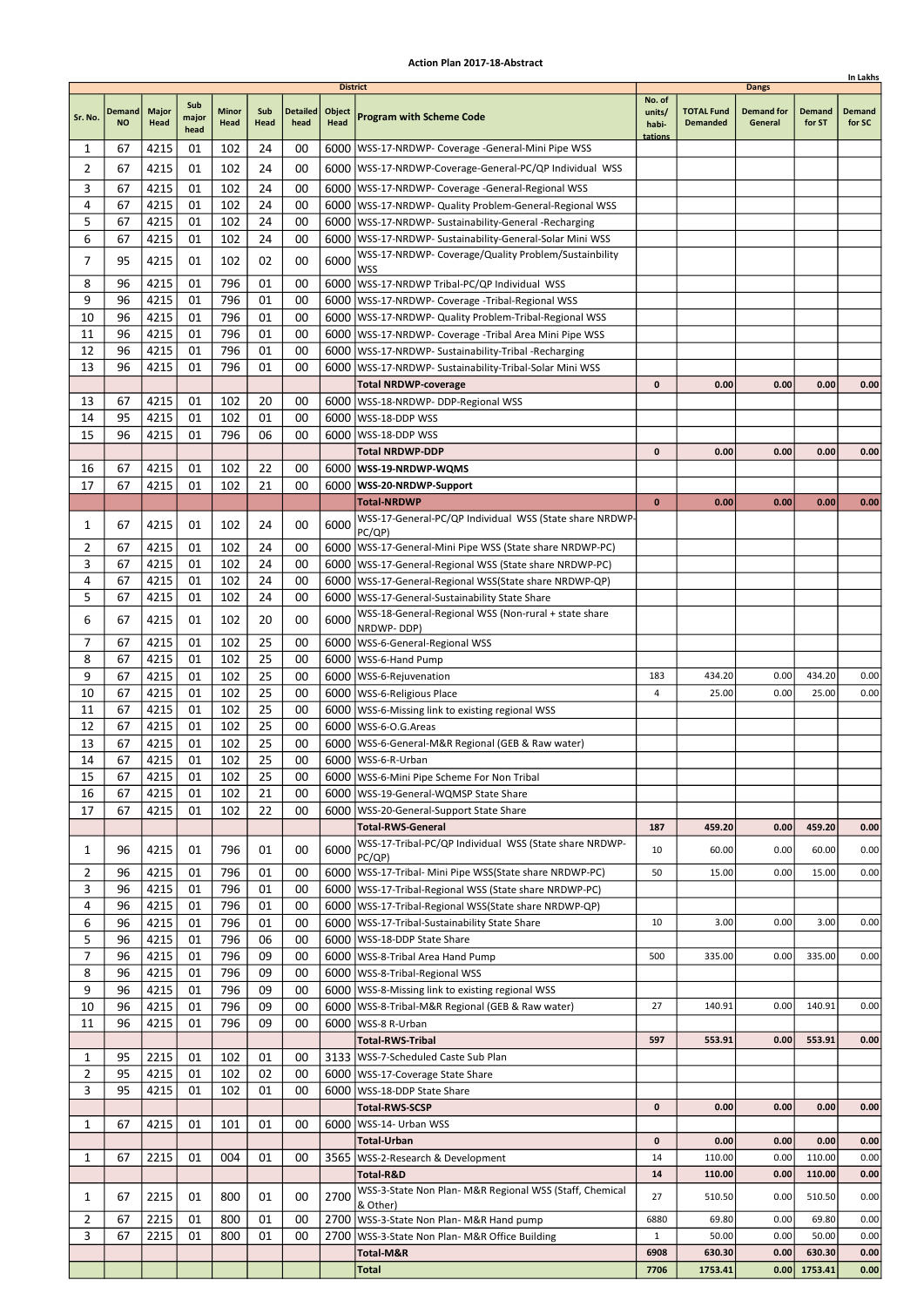|                |                            |                      |                      |                      |             |                         |                                   |                                                                                                                                |                                      |                                      |                                                 |                         | In Lakhs                |
|----------------|----------------------------|----------------------|----------------------|----------------------|-------------|-------------------------|-----------------------------------|--------------------------------------------------------------------------------------------------------------------------------|--------------------------------------|--------------------------------------|-------------------------------------------------|-------------------------|-------------------------|
| Sr. No.        | <b>Demand</b><br><b>NO</b> | <b>Major</b><br>Head | Sub<br>major<br>head | <b>Minor</b><br>Head | Sub<br>Head | <b>Detailed</b><br>head | <b>District</b><br>Object<br>Head | <b>Program with Scheme Code</b>                                                                                                | No. of<br>units/<br>habi-<br>tations | <b>TOTAL Fund</b><br><b>Demanded</b> | Zone-I Vadodara<br><b>Demand for</b><br>General | <b>Demand</b><br>for ST | <b>Demand</b><br>for SC |
| 1              | 67                         | 4215                 | 01                   | 102                  | 24          | 00                      |                                   | 6000   WSS-17-NRDWP- Coverage - General-Mini Pipe WSS                                                                          | 0                                    | 0.00                                 | 0.00                                            | 0.00                    | 0.00                    |
| 2              | 67                         | 4215                 | 01                   | 102                  | 24          | 00                      |                                   | 6000   WSS-17-NRDWP-Coverage-General-PC/QP Individual WSS                                                                      | 0                                    | 0.00                                 | 0.00                                            | 0.00                    | 0.00                    |
| 3              | 67                         | 4215                 | 01                   | 102                  | 24          | 00                      |                                   | 6000   WSS-17-NRDWP- Coverage -General-Regional WSS                                                                            | $\overline{2}$                       | 427.91                               | 427.91                                          | 0.00                    | 0.00                    |
| 4              | 67                         | 4215                 | 01                   | 102                  | 24          | 00                      |                                   | 6000   WSS-17-NRDWP- Quality Problem-General-Regional WSS                                                                      | 0                                    | 0.00                                 | 0.00                                            | 0.00                    | 0.00                    |
| 5              | 67                         | 4215                 | 01                   | 102                  | 24          | 00                      |                                   | 6000   WSS-17-NRDWP- Sustainability-General -Recharging                                                                        | 0                                    | 0.00                                 | 0.00                                            | 0.00                    | 0.00                    |
| 6              | 67                         | 4215                 | 01                   | 102                  | 24          | 00                      |                                   | 6000   WSS-17-NRDWP- Sustainability-General-Solar Mini WSS                                                                     | 0                                    | 0.00                                 | 0.00                                            | 0.00                    | 0.00                    |
| 7              | 95                         | 4215                 | 01                   | 102                  | 02          | 00                      | 6000                              | WSS-17-NRDWP- Coverage/Quality Problem/Sustainbility<br><b>WSS</b>                                                             | 0                                    | 0.00                                 | 0.00                                            | 0.00                    | 0.00                    |
| 8              | 96                         | 4215                 | 01                   | 796                  | 01          | 00                      | 6000                              | WSS-17-NRDWP Tribal-PC/QP Individual WSS                                                                                       | 0                                    | 0.00                                 | 0.00                                            | 0.00                    | 0.00                    |
| 9              | 96                         | 4215                 | 01                   | 796                  | 01          | 00                      |                                   | 6000   WSS-17-NRDWP- Coverage - Tribal-Regional WSS                                                                            | 3                                    | 10900.00                             | 0.00                                            | 10900.00                | 0.00                    |
| 10             | 96                         | 4215                 | 01                   | 796                  | 01          | 00                      |                                   | 6000   WSS-17-NRDWP- Quality Problem-Tribal-Regional WSS                                                                       | 0                                    | 0.00                                 | 0.00                                            | 0.00                    | 0.00                    |
| 11<br>12       | 96<br>96                   | 4215<br>4215         | 01<br>01             | 796<br>796           | 01<br>01    | 00<br>00                |                                   | 6000   WSS-17-NRDWP- Coverage - Tribal Area Mini Pipe WSS                                                                      | $\pmb{0}$<br>0                       | 0.00<br>0.00                         | 0.00<br>0.00                                    | 0.00<br>0.00            | 0.00                    |
| 13             | 96                         | 4215                 | 01                   | 796                  | 01          | 00                      | 6000                              | 6000   WSS-17-NRDWP- Sustainability-Tribal -Recharging<br>WSS-17-NRDWP- Sustainability-Tribal-Solar Mini WSS                   | 0                                    | 0.00                                 | 0.00                                            | 0.00                    | 0.00<br>0.00            |
|                |                            |                      |                      |                      |             |                         |                                   | <b>Total NRDWP-coverage</b>                                                                                                    | 5                                    | 11327.91                             | 427.91                                          | 10900.00                | 0.00                    |
| 13             | 67                         | 4215                 | 01                   | 102                  | 20          | 00                      |                                   | 6000   WSS-18-NRDWP- DDP-Regional WSS                                                                                          | $\mathbf 0$                          | 0.00                                 | 0.00                                            | 0.00                    | 0.00                    |
| 14             | 95                         | 4215                 | 01                   | 102                  | 01          | 00                      |                                   | 6000   WSS-18-DDP WSS                                                                                                          | 0                                    | 0.00                                 | 0.00                                            | 0.00                    | 0.00                    |
| 15             | 96                         | 4215                 | 01                   | 796                  | 06          | 00                      | 6000                              | WSS-18-DDP WSS                                                                                                                 | 0                                    | 0.00                                 | 0.00                                            | 0.00                    | 0.00                    |
|                |                            |                      |                      |                      |             |                         |                                   | <b>Total NRDWP-DDP</b>                                                                                                         | $\mathbf{0}$                         | 0.00                                 | 0.00                                            | 0.00                    | 0.00                    |
| 16             | 67                         | 4215                 | 01                   | 102                  | 22          | 00                      |                                   | 6000   WSS-19-NRDWP-WQMS                                                                                                       | $\pmb{0}$                            | 0.00                                 | 0.00                                            | 0.00                    | 0.00                    |
| 17             | 67                         | 4215                 | 01                   | 102                  | 21          | 00                      |                                   | 6000   WSS-20-NRDWP-Support                                                                                                    | 0                                    | 0.00                                 | 0.00                                            | 0.00                    | 0.00                    |
|                |                            |                      |                      |                      |             |                         |                                   | <b>Total-NRDWP</b><br>WSS-17-General-PC/QP Individual WSS (State share NRDWP-                                                  | 5                                    | 11327.91                             | 427.91                                          | 10900.00                | 0.00                    |
| 1              | 67                         | 4215                 | 01                   | 102                  | 24          | 00                      | 6000                              | PC/QP)                                                                                                                         | 133                                  | 386.72                               | 386.72                                          | 0.00                    | 0.00                    |
| 2              | 67                         | 4215                 | 01                   | 102                  | 24          | 00                      |                                   | 6000   WSS-17-General-Mini Pipe WSS (State share NRDWP-PC)                                                                     | 120                                  | 58.00                                | 58.00                                           | 0.00                    | 0.00                    |
| 3              | 67                         | 4215                 | 01                   | 102                  | 24          | 00                      |                                   | 6000   WSS-17-General-Regional WSS (State share NRDWP-PC)                                                                      | 3                                    | 5922.26                              | 5922.26                                         | 0.00                    | 0.00                    |
| 4              | 67                         | 4215                 | 01                   | 102                  | 24          | 00                      |                                   | 6000   WSS-17-General-Regional WSS (State share NRDWP-QP)                                                                      | 1                                    | 75.00                                | 75.00                                           | 0.00                    | 0.00                    |
| 5              | 67                         | 4215                 | 01                   | 102                  | 24          | 00                      |                                   | 6000   WSS-17-General-Sustainability State Share<br>WSS-18-General-Regional WSS (Non-rural + state share                       | 35                                   | 10.00                                | 10.00                                           | 0.00                    | 0.00                    |
| 6              | 67                         | 4215                 | 01                   | 102                  | 20          | 00                      | 6000                              | NRDWP-DDP)                                                                                                                     | 0                                    | 0.00                                 | 0.00                                            | 0.00                    | 0.00                    |
| 7              | 67                         | 4215                 | 01                   | 102                  | 25          | 00                      |                                   | 6000   WSS-6-General-Regional WSS                                                                                              | 9                                    | 7691.03                              | 7691.03                                         | 0.00                    | 0.00                    |
| 8              | 67                         | 4215                 | 01                   | 102                  | 25          | 00                      | 6000                              | WSS-6-Hand Pump                                                                                                                | 1910                                 | 1334.90                              | 1334.90                                         | 0.00                    | 0.00                    |
| 9              | 67                         | 4215                 | 01                   | 102                  | 25          | 00                      |                                   | 6000   WSS-6-Rejuvenation                                                                                                      | 4145                                 | 2543.12                              | 604.09                                          | 1939.03                 | 0.00                    |
| 10             | 67<br>67                   | 4215                 | 01                   | 102<br>102           | 25<br>25    | 00<br>00                |                                   | 6000   WSS-6-Religious Place                                                                                                   | 9<br>10                              | 60.00<br>319.01                      | 30.00<br>319.01                                 | 30.00<br>0.00           | 0.00<br>0.00            |
| 11<br>12       | 67                         | 4215<br>4215         | 01<br>01             | 102                  | 25          | 00                      |                                   | 6000   WSS-6-Missing link to existing regional WSS<br>6000   WSS-6-O.G. Areas                                                  | 0                                    | 0.00                                 | 0.00                                            | 0.00                    | 0.00                    |
| 13             | 67                         | 4215                 | 01                   | 102                  | 25          | 00                      | 6000                              | WSS-6-General-M&R Regional (GEB & Raw water)                                                                                   | 52                                   | 4118.00                              | 4118.00                                         | 0.00                    | 0.00                    |
| 14             | 67                         | 4215                 | 01                   | 102                  | 25          | 00                      |                                   | 6000   WSS-6-R-Urban                                                                                                           | 0                                    | 0.00                                 | 0.00                                            | 0.00                    | 0.00                    |
| 15             | 67                         | 4215                 | 01                   | 102                  | 25          | 00                      |                                   | 6000   WSS-6-Mini Pipe Scheme For Non Tribal                                                                                   | $\pmb{0}$                            | 0.00                                 | 0.00                                            | 0.00                    | 0.00                    |
| 16             | 67                         | 4215                 | 01                   | 102                  | 21          | 00                      |                                   | 6000   WSS-19-General-WQMSP State Share                                                                                        | 0                                    | 0.00                                 | 0.00                                            | 0.00                    | 0.00                    |
| 17             | 67                         | 4215                 | 01                   | 102                  | 22          | 00                      |                                   | 6000   WSS-20-General-Support State Share                                                                                      | 0                                    | 0.00                                 | 0.00                                            | 0.00                    | 0.00                    |
|                |                            |                      |                      |                      |             |                         |                                   | <b>Total-RWS-General</b>                                                                                                       | 6427                                 | 22518.04                             | 20549.01                                        | 1969.03                 | 0.00                    |
| 1<br>2         | 96<br>96                   | 4215<br>4215         | 01<br>01             | 796<br>796           | 01<br>01    | 00<br>00                | 6000                              | WSS-17-Tribal-PC/QP Individual WSS (State share NRDWP-<br>PC/QP)<br>6000   WSS-17-Tribal- Mini Pipe WSS (State share NRDWP-PC) | 480<br>785                           | 1940.80<br>400.00                    | 0.00<br>0.00                                    | 1940.80<br>400.00       | 0.00<br>0.00            |
| 3              | 96                         | 4215                 | 01                   | 796                  | 01          | 00                      |                                   | 6000   WSS-17-Tribal-Regional WSS (State share NRDWP-PC)                                                                       | 3                                    | 8685.75                              | 0.00                                            | 8685.75                 | 0.00                    |
| 4              | 96                         | 4215                 | 01                   | 796                  | 01          | 00                      |                                   | 6000   WSS-17-Tribal-Regional WSS(State share NRDWP-QP)                                                                        | $\mathbf{1}$                         | 4335.00                              | 0.00                                            | 4335.00                 | 0.00                    |
| 6              | 96                         | 4215                 | 01                   | 796                  | 01          | 00                      |                                   | 6000   WSS-17-Tribal-Sustainability State Share                                                                                | 362                                  | 126.00                               | 0.00                                            | 126.00                  | 0.00                    |
| 5              | 96                         | 4215                 | 01                   | 796                  | 06          | 00                      |                                   | 6000   WSS-18-DDP State Share                                                                                                  | 0                                    | 0.00                                 | 0.00                                            | 0.00                    | 0.00                    |
| $\overline{7}$ | 96                         | 4215                 | 01                   | 796                  | 09          | 00                      |                                   | 6000 WSS-8-Tribal Area Hand Pump                                                                                               | 8050                                 | 5599.70                              | 0.00                                            | 5599.70                 | 0.00                    |
| 8              | 96                         | 4215                 | 01                   | 796                  | 09          | 00                      |                                   | 6000   WSS-8-Tribal-Regional WSS                                                                                               | 19                                   | 42977.00                             | 0.00                                            | 42977.00                | 0.00                    |
| 9              | 96                         | 4215                 | 01                   | 796                  | 09          | 00                      |                                   | 6000   WSS-8-Missing link to existing regional WSS                                                                             | $\overline{7}$                       | 115.00                               | 0.00                                            | 115.00                  | 0.00                    |
| 10             | 96<br>96                   | 4215                 | 01                   | 796<br>796           | 09<br>09    | 00<br>00                |                                   | 6000   WSS-8-Tribal-M&R Regional (GEB & Raw water)                                                                             | 71<br>$\mathbf{1}$                   | 2250.72<br>0.00                      | 0.00<br>0.00                                    | 2250.72<br>0.00         | 0.00<br>0.00            |
| 11             |                            | 4215                 | 01                   |                      |             |                         |                                   | 6000   WSS-8 R-Urban<br><b>Total-RWS-Tribal</b>                                                                                | 9779                                 | 66429.97                             | 0.00                                            | 66429.97                | 0.00                    |
| 1              | 95                         | 2215                 | 01                   | 102                  | 01          | 00                      |                                   | 3133   WSS-7-Scheduled Caste Sub Plan                                                                                          | 187                                  | 331.06                               | 0.00                                            | 0.00                    | 331.06                  |
| $\overline{2}$ | 95                         | 4215                 | 01                   | 102                  | 02          | 00                      |                                   | 6000   WSS-17-Coverage State Share                                                                                             | 0                                    | 0.00                                 | 0.00                                            | 0.00                    | 0.00                    |
| 3              | 95                         | 4215                 | 01                   | 102                  | 01          | 00                      |                                   | 6000   WSS-18-DDP State Share                                                                                                  | 0                                    | 0.00                                 | 0.00                                            | 0.00                    | 0.00                    |
|                |                            |                      |                      |                      |             |                         |                                   | <b>Total-RWS-SCSP</b>                                                                                                          | 187                                  | 331.06                               | 0.00                                            | 0.00                    | 331.06                  |
| 1              | 67                         | 4215                 | 01                   | 101                  | 01          | 00                      | 6000                              | WSS-14- Urban WSS                                                                                                              | $\mathbf{1}$                         | 61.81                                | 0.00                                            | 61.81                   | 0.00                    |
|                |                            |                      |                      |                      |             |                         |                                   | <b>Total-Urban</b>                                                                                                             | $\mathbf{1}$                         | 61.81                                | 0.00                                            | 61.81                   | 0.00                    |
| 1              | 67                         | 2215                 | 01                   | 004                  | 01          | 00                      |                                   | 3565   WSS-2-Research & Development<br>Total-R&D                                                                               | 45<br>45                             | 299.66<br>299.66                     | 29.66<br>29.66                                  | 270.00<br>270.00        | 0.00<br>0.00            |
|                |                            |                      |                      |                      |             |                         |                                   | WSS-3-State Non Plan- M&R Regional WSS (Staff, Chemical                                                                        |                                      |                                      |                                                 |                         |                         |
| 1              | 67                         | 2215                 | 01                   | 800                  | 01          | 00                      | 2700                              | & Other)                                                                                                                       | 123                                  | 5926.09                              | 3244.03                                         | 2682.06                 | 0.00                    |
| 2              | 67                         | 2215                 | 01                   | 800                  | 01          | 00                      |                                   | 2700 WSS-3-State Non Plan- M&R Hand pump                                                                                       | 211018                               | 2155.01                              | 570.98                                          | 1584.03                 | 0.00                    |
| 3              | 67                         | 2215                 | 01                   | 800                  | 01          | 00                      | 2700                              | WSS-3-State Non Plan- M&R Office Building                                                                                      | 10                                   | 286.10                               | 191.10                                          | 95.00                   | 0.00                    |
|                |                            |                      |                      |                      |             |                         |                                   | Total-M&R<br>Total                                                                                                             | 211151<br>227595                     | 8367.20<br>109335.65                 | 4006.11<br>25012.69                             | 4361.09<br>83991.90     | 0.00<br>331.06          |
|                |                            |                      |                      |                      |             |                         |                                   |                                                                                                                                |                                      |                                      |                                                 |                         |                         |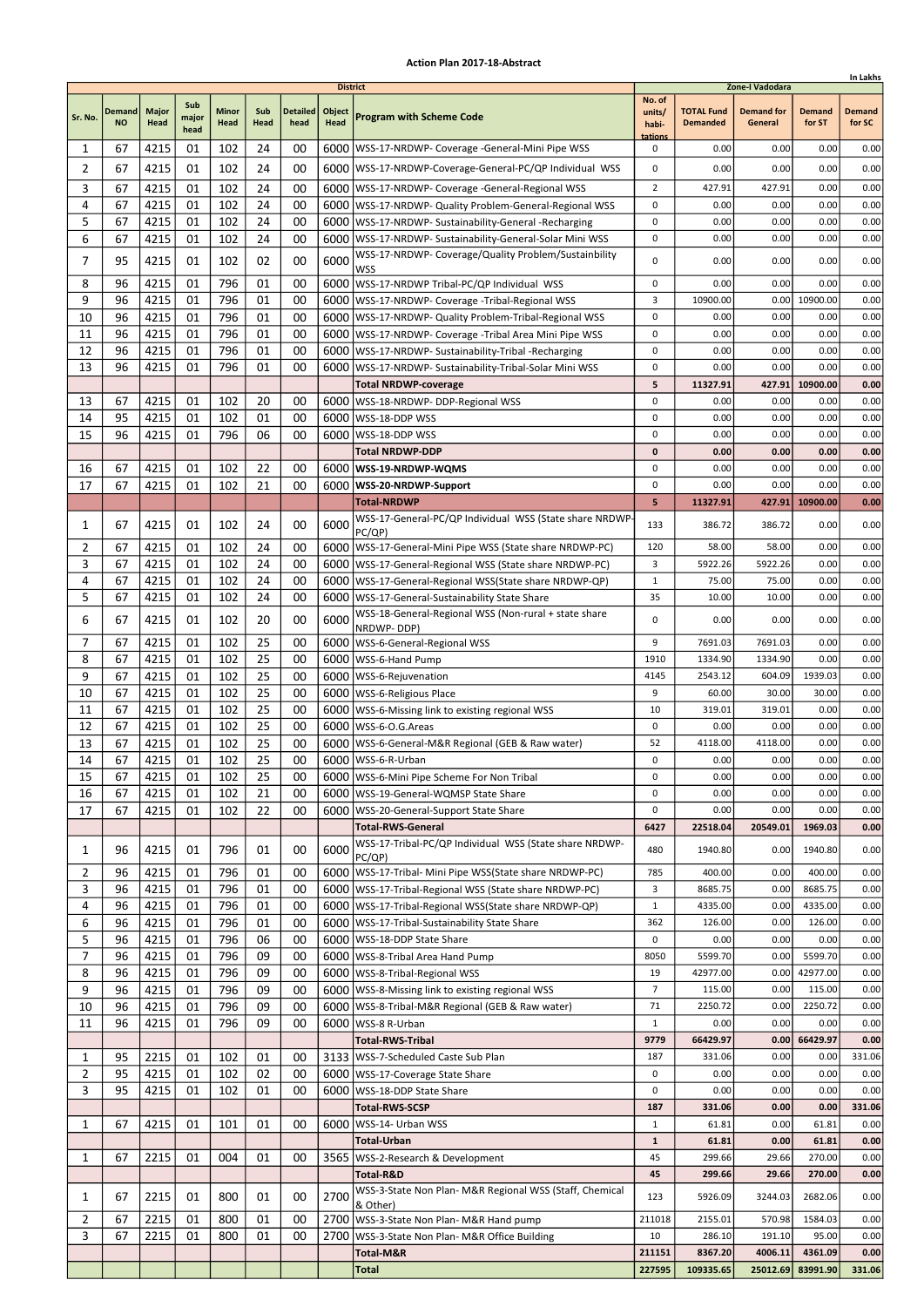|                |                            |                      |                      |                      |             |                         |                                   |                                                                                                                      |                                      |                                      |                                                  |                         | In Lakhs                |
|----------------|----------------------------|----------------------|----------------------|----------------------|-------------|-------------------------|-----------------------------------|----------------------------------------------------------------------------------------------------------------------|--------------------------------------|--------------------------------------|--------------------------------------------------|-------------------------|-------------------------|
| Sr. No.        | <b>Demand</b><br><b>NO</b> | <b>Major</b><br>Head | Sub<br>major<br>head | <b>Minor</b><br>Head | Sub<br>Head | <b>Detailed</b><br>head | <b>District</b><br>Object<br>Head | <b>Program with Scheme Code</b>                                                                                      | No. of<br>units/<br>habi-<br>tations | <b>TOTAL Fund</b><br><b>Demanded</b> | <b>AHMEDABAD</b><br><b>Demand for</b><br>General | <b>Demand</b><br>for ST | <b>Demand</b><br>for SC |
| 1              | 67                         | 4215                 | 01                   | 102                  | 24          | 00                      |                                   | 6000   WSS-17-NRDWP- Coverage - General-Mini Pipe WSS                                                                |                                      |                                      |                                                  |                         |                         |
| $\overline{2}$ | 67                         | 4215                 | 01                   | 102                  | 24          | 00                      |                                   | 6000   WSS-17-NRDWP-Coverage-General-PC/QP Individual WSS                                                            |                                      |                                      |                                                  |                         |                         |
| 3              | 67                         | 4215                 | 01                   | 102                  | 24          | 00                      |                                   | 6000   WSS-17-NRDWP- Coverage - General-Regional WSS                                                                 |                                      |                                      |                                                  |                         |                         |
| 4              | 67                         | 4215                 | 01                   | 102                  | 24          | 00                      |                                   | 6000   WSS-17-NRDWP- Quality Problem-General-Regional WSS                                                            |                                      |                                      |                                                  |                         |                         |
| 5              | 67                         | 4215                 | 01                   | 102                  | 24          | 00                      |                                   | 6000   WSS-17-NRDWP- Sustainability-General -Recharging                                                              |                                      |                                      |                                                  |                         |                         |
| 6              | 67                         | 4215                 | 01                   | 102                  | 24          | 00                      |                                   | 6000 WSS-17-NRDWP- Sustainability-General-Solar Mini WSS                                                             |                                      |                                      |                                                  |                         |                         |
| 7              | 95                         | 4215                 | 01                   | 102                  | 02          | 00                      | 6000                              | WSS-17-NRDWP- Coverage/Quality Problem/Sustainbility                                                                 |                                      |                                      |                                                  |                         |                         |
|                |                            |                      |                      |                      |             |                         |                                   | <b>WSS</b>                                                                                                           |                                      |                                      |                                                  |                         |                         |
| 8              | 96                         | 4215                 | 01                   | 796                  | 01          | 00                      |                                   | 6000 WSS-17-NRDWP Tribal-PC/QP Individual WSS                                                                        |                                      |                                      |                                                  |                         |                         |
| 9              | 96<br>96                   | 4215                 | 01<br>01             | 796<br>796           | 01<br>01    | 00                      |                                   | 6000   WSS-17-NRDWP- Coverage - Tribal-Regional WSS                                                                  |                                      |                                      |                                                  |                         |                         |
| 10             | 96                         | 4215<br>4215         | 01                   | 796                  | 01          | 00<br>00                |                                   | 6000   WSS-17-NRDWP- Quality Problem-Tribal-Regional WSS                                                             |                                      |                                      |                                                  |                         |                         |
| 11<br>12       | 96                         | 4215                 | 01                   | 796                  | 01          | 00                      |                                   | 6000   WSS-17-NRDWP- Coverage - Tribal Area Mini Pipe WSS<br>6000   WSS-17-NRDWP- Sustainability-Tribal -Recharging  |                                      |                                      |                                                  |                         |                         |
| 13             | 96                         | 4215                 | 01                   | 796                  | 01          | 00                      | 6000                              | WSS-17-NRDWP- Sustainability-Tribal-Solar Mini WSS                                                                   |                                      |                                      |                                                  |                         |                         |
|                |                            |                      |                      |                      |             |                         |                                   | <b>Total NRDWP-coverage</b>                                                                                          | $\mathbf 0$                          | 0.00                                 | 0.00                                             | 0.00                    | 0.00                    |
| 13             | 67                         | 4215                 | 01                   | 102                  | 20          | 00                      |                                   | 6000   WSS-18-NRDWP- DDP-Regional WSS                                                                                |                                      |                                      |                                                  |                         |                         |
| 14             | 95                         | 4215                 | 01                   | 102                  | 01          | 00                      |                                   | 6000 WSS-18-DDP WSS                                                                                                  |                                      |                                      |                                                  |                         |                         |
| 15             | 96                         | 4215                 | 01                   | 796                  | 06          | 00                      | 6000                              | WSS-18-DDP WSS                                                                                                       |                                      |                                      |                                                  |                         |                         |
|                |                            |                      |                      |                      |             |                         |                                   | <b>Total NRDWP-DDP</b>                                                                                               | 0                                    | 0.00                                 | 0.00                                             | 0.00                    | 0.00                    |
| 16             | 67                         | 4215                 | 01                   | 102                  | 22          | 00                      |                                   | 6000   WSS-19-NRDWP-WQMS                                                                                             |                                      |                                      |                                                  |                         |                         |
| 17             | 67                         | 4215                 | 01                   | 102                  | 21          | 00                      |                                   | 6000   WSS-20-NRDWP-Support                                                                                          |                                      |                                      |                                                  |                         |                         |
|                |                            |                      |                      |                      |             |                         |                                   | <b>Total-NRDWP</b>                                                                                                   | $\mathbf{0}$                         | 0.00                                 | 0.00                                             | 0.00                    | 0.00                    |
| 1              | 67                         | 4215                 | 01                   | 102                  | 24          | 00                      | 6000                              | WSS-17-General-PC/QP Individual WSS (State share NRDWP-                                                              |                                      |                                      |                                                  |                         |                         |
| 2              | 67                         | 4215                 | 01                   | 102                  | 24          | 00                      |                                   | PC/QP)<br>6000   WSS-17-General-Mini Pipe WSS (State share NRDWP-PC)                                                 |                                      |                                      |                                                  |                         |                         |
| 3              | 67                         | 4215                 | 01                   | 102                  | 24          | 00                      |                                   | 6000   WSS-17-General-Regional WSS (State share NRDWP-PC)                                                            |                                      |                                      |                                                  |                         |                         |
| 4              | 67                         | 4215                 | 01                   | 102                  | 24          | 00                      |                                   | 6000   WSS-17-General-Regional WSS (State share NRDWP-QP)                                                            |                                      |                                      |                                                  |                         |                         |
| 5              | 67                         | 4215                 | 01                   | 102                  | 24          | 00                      |                                   | 6000   WSS-17-General-Sustainability State Share                                                                     | 10                                   | 70.00                                | 61.76                                            | 0.87                    | 7.37                    |
|                |                            |                      |                      |                      |             |                         |                                   | WSS-18-General-Regional WSS (Non-rural + state share                                                                 |                                      |                                      |                                                  |                         |                         |
| 6              | 67                         | 4215                 | 01                   | 102                  | 20          | 00                      | 6000                              | NRDWP-DDP)                                                                                                           |                                      |                                      |                                                  |                         |                         |
| 7              | 67                         | 4215                 | 01                   | 102                  | 25          | 00                      |                                   | 6000   WSS-6-General-Regional WSS                                                                                    | $\mathbf{1}$                         | 475.00                               | 419.09                                           | 5.89                    | 50.02                   |
| 8              | 67                         | 4215                 | 01                   | 102                  | 25          | 00                      | 6000                              | WSS-6-Hand Pump                                                                                                      |                                      |                                      |                                                  |                         |                         |
| 9              | 67                         | 4215                 | 01                   | 102                  | 25          | 00                      |                                   | 6000   WSS-6-Rejuvenation                                                                                            | 47                                   | 100.00                               | 89.00                                            | 2.00                    | 9.00                    |
| 10             | 67                         | 4215                 | 01                   | 102                  | 25          | 00                      |                                   | 6000   WSS-6-Religious Place                                                                                         | 5                                    | 25.00                                | 22.06                                            | 0.31                    | 2.63                    |
| 11             | 67                         | 4215                 | 01                   | 102                  | 25          | 00                      |                                   | 6000   WSS-6-Missing link to existing regional WSS                                                                   | 9                                    | 461.00                               | 405.56                                           | 5.84                    | 49.60                   |
| 12<br>13       | 67<br>67                   | 4215<br>4215         | 01<br>01             | 102<br>102           | 25<br>25    | 00<br>00                |                                   | 6000   WSS-6-O.G. Areas                                                                                              | 5                                    | 1465.00                              | 1292.57                                          | 18.17                   | 154.26                  |
| 14             | 67                         | 4215                 | 01                   | 102                  | 25          | 00                      |                                   | 6000   WSS-6-General-M&R Regional (GEB & Raw water)<br>6000   WSS-6-R-Urban                                          |                                      |                                      |                                                  |                         |                         |
| 15             | 67                         | 4215                 | 01                   | 102                  | 25          | 00                      |                                   | 6000   WSS-6-Mini Pipe Scheme For Non Tribal                                                                         |                                      |                                      |                                                  |                         |                         |
| 16             | 67                         | 4215                 | 01                   | 102                  | 21          | 00                      |                                   | 6000   WSS-19-General-WQMSP State Share                                                                              |                                      |                                      |                                                  |                         |                         |
| 17             | 67                         | 4215                 | 01                   | 102                  | 22          | 00                      |                                   | 6000   WSS-20-General-Support State Share                                                                            |                                      |                                      |                                                  |                         |                         |
|                |                            |                      |                      |                      |             |                         |                                   | <b>Total-RWS-General</b>                                                                                             | 77                                   | 2596.00                              | 2290.04                                          | 33.07                   | 272.88                  |
| 1              | 96                         | 4215                 | 01                   | 796                  | 01          | 00                      | 6000                              | WSS-17-Tribal-PC/QP Individual WSS (State share NRDWP-                                                               |                                      |                                      |                                                  |                         |                         |
|                |                            |                      |                      |                      |             |                         |                                   | PC(QP)                                                                                                               |                                      |                                      |                                                  |                         |                         |
| 2              | 96                         | 4215                 | 01                   | 796                  | 01          | 00                      |                                   | 6000   WSS-17-Tribal- Mini Pipe WSS (State share NRDWP-PC)                                                           |                                      |                                      |                                                  |                         |                         |
| 3<br>4         | 96<br>96                   | 4215<br>4215         | 01<br>01             | 796<br>796           | 01<br>01    | 00<br>00                |                                   | 6000   WSS-17-Tribal-Regional WSS (State share NRDWP-PC)<br>6000   WSS-17-Tribal-Regional WSS (State share NRDWP-QP) |                                      |                                      |                                                  |                         |                         |
| 6              | 96                         | 4215                 | 01                   | 796                  | 01          | 00                      |                                   | 6000   WSS-17-Tribal-Sustainability State Share                                                                      |                                      |                                      |                                                  |                         |                         |
| 5              | 96                         | 4215                 | 01                   | 796                  | 06          | 00                      |                                   | 6000   WSS-18-DDP State Share                                                                                        |                                      |                                      |                                                  |                         |                         |
| 7              | 96                         | 4215                 | 01                   | 796                  | 09          | 00                      |                                   | 6000   WSS-8-Tribal Area Hand Pump                                                                                   |                                      |                                      |                                                  |                         |                         |
| 8              | 96                         | 4215                 | 01                   | 796                  | 09          | 00                      |                                   | 6000   WSS-8-Tribal-Regional WSS                                                                                     |                                      |                                      |                                                  |                         |                         |
| 9              | 96                         | 4215                 | 01                   | 796                  | 09          | 00                      |                                   | 6000   WSS-8-Missing link to existing regional WSS                                                                   |                                      |                                      |                                                  |                         |                         |
| 10             | 96                         | 4215                 | 01                   | 796                  | 09          | 00                      |                                   | 6000   WSS-8-Tribal-M&R Regional (GEB & Raw water)                                                                   |                                      |                                      |                                                  |                         |                         |
| 11             | 96                         | 4215                 | 01                   | 796                  | 09          | 00                      |                                   | 6000   WSS-8 R-Urban                                                                                                 |                                      |                                      |                                                  |                         |                         |
|                |                            |                      |                      |                      |             |                         |                                   | <b>Total-RWS-Tribal</b>                                                                                              | $\mathbf 0$                          | 0.00                                 | 0.00                                             | 0.00                    | 0.00                    |
| 1              | 95                         | 2215                 | 01                   | 102                  | 01          | 00                      |                                   | 3133   WSS-7-Scheduled Caste Sub Plan                                                                                | 10                                   | 75.00                                | 0.00                                             | 0.00                    | 75.00                   |
| $\overline{2}$ | 95                         | 4215                 | 01                   | 102                  | 02          | 00                      |                                   | 6000   WSS-17-Coverage State Share                                                                                   |                                      |                                      |                                                  |                         |                         |
| 3              | 95                         | 4215                 | 01                   | 102                  | 01          | 00                      |                                   | 6000   WSS-18-DDP State Share                                                                                        |                                      |                                      |                                                  |                         |                         |
|                |                            |                      |                      |                      |             |                         |                                   | <b>Total-RWS-SCSP</b>                                                                                                | 10                                   | 75.00                                | 0.00                                             | 0.00                    | 75.00                   |
| 1              | 67                         | 4215                 | 01                   | 101                  | 01          | 00                      | 6000                              | WSS-14- Urban WSS                                                                                                    |                                      |                                      |                                                  |                         |                         |
|                |                            |                      |                      |                      |             |                         |                                   | <b>Total-Urban</b>                                                                                                   | 0                                    | 0.00                                 | 0.00                                             | 0.00                    | 0.00                    |
| 1              | 67                         | 2215                 | 01                   | 004                  | 01          | 00                      |                                   | 3565   WSS-2-Research & Development                                                                                  |                                      |                                      |                                                  |                         |                         |
|                |                            |                      |                      |                      |             |                         |                                   | Total-R&D<br>WSS-3-State Non Plan- M&R Regional WSS (Staff, Chemical                                                 | 0                                    | 0.00                                 | 0.00                                             | 0.00                    | 0.00                    |
| 1              | 67                         | 2215                 | 01                   | 800                  | 01          | 00                      | 2700                              | & Other)                                                                                                             | 5                                    | 1800.00                              | 1588.14                                          | 22.32                   | 189.54                  |
| 2              | 67                         | 2215                 | 01                   | 800                  | 01          | 00                      |                                   | 2700   WSS-3-State Non Plan- M&R Hand pump                                                                           |                                      |                                      |                                                  |                         |                         |
| 3              | 67                         | 2215                 | 01                   | 800                  | 01          | 00                      | 2700                              | WSS-3-State Non Plan- M&R Office Building                                                                            | $\overline{4}$                       | 200.00                               | 176.46                                           | 2.48                    | 21.06                   |
|                |                            |                      |                      |                      |             |                         |                                   | Total-M&R                                                                                                            | 9                                    | 2000.00                              | 1764.60                                          | 24.80                   | 210.60                  |
|                |                            |                      |                      |                      |             |                         |                                   | <b>Total</b>                                                                                                         | 96                                   | 4671.00                              | 4054.64                                          | 57.87                   | 558.48                  |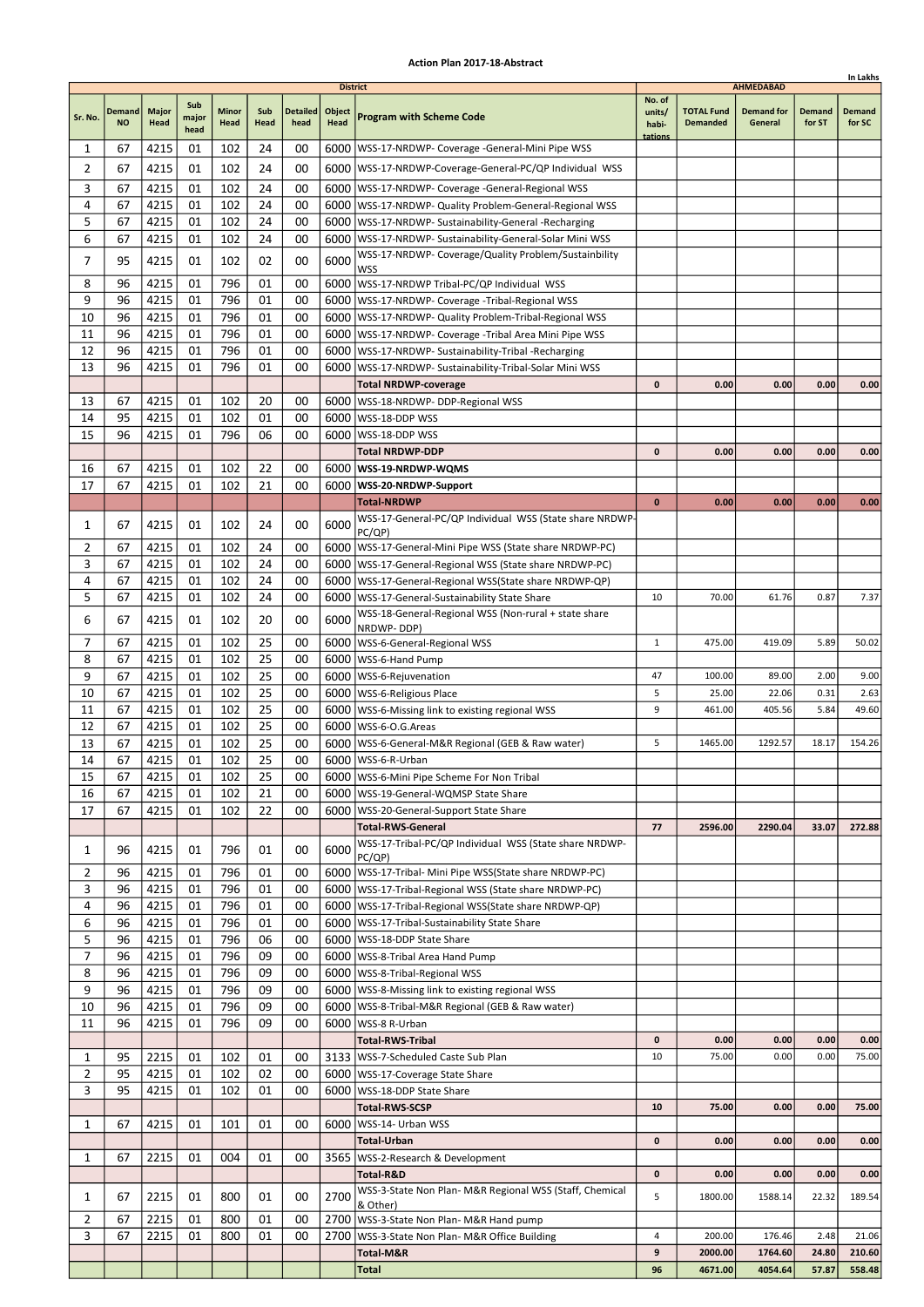|                     |                            |                      |               |               |             |                         |                       |                                                                                                                    |                 |                                      |                              |                  | In Lakhs         |
|---------------------|----------------------------|----------------------|---------------|---------------|-------------|-------------------------|-----------------------|--------------------------------------------------------------------------------------------------------------------|-----------------|--------------------------------------|------------------------------|------------------|------------------|
|                     |                            |                      | Sub           |               |             |                         | <b>District</b>       |                                                                                                                    | No. of          |                                      | <b>GANDHINAGAR</b>           |                  |                  |
| Sr. No.             | <b>Demand</b><br><b>NO</b> | <b>Major</b><br>Head | major<br>head | Minor<br>Head | Sub<br>Head | <b>Detailed</b><br>head | Object<br><b>Head</b> | <b>Program with Scheme Code</b>                                                                                    | units/<br>habi- | <b>TOTAL Fund</b><br><b>Demanded</b> | <b>Demand for</b><br>General | Demand<br>for ST | Demand<br>for SC |
| 1                   | 67                         | 4215                 | 01            | 102           | 24          | 00                      |                       | 6000   WSS-17-NRDWP- Coverage - General-Mini Pipe WSS                                                              | tations         |                                      |                              |                  |                  |
| 2                   | 67                         | 4215                 | 01            | 102           | 24          | 00                      |                       | 6000 WSS-17-NRDWP-Coverage-General-PC/QP Individual WSS                                                            |                 |                                      |                              |                  |                  |
| 3                   | 67                         | 4215                 | 01            | 102           | 24          | 00                      |                       | 6000   WSS-17-NRDWP- Coverage -General-Regional WSS                                                                |                 |                                      |                              |                  |                  |
| 4                   | 67                         | 4215                 | 01            | 102           | 24          | 00                      |                       | 6000   WSS-17-NRDWP- Quality Problem-General-Regional WSS                                                          |                 |                                      |                              |                  |                  |
| 5                   | 67                         | 4215                 | 01            | 102           | 24          | 00                      |                       | 6000   WSS-17-NRDWP- Sustainability-General -Recharging                                                            |                 |                                      |                              |                  |                  |
| 6                   | 67                         | 4215                 | 01            | 102           | 24          | 00                      |                       | 6000   WSS-17-NRDWP- Sustainability-General-Solar Mini WSS<br>WSS-17-NRDWP- Coverage/Quality Problem/Sustainbility |                 |                                      |                              |                  |                  |
| 7                   | 95                         | 4215                 | 01            | 102           | 02          | 00                      | 6000                  | WSS                                                                                                                |                 |                                      |                              |                  |                  |
| 8                   | 96                         | 4215                 | 01            | 796           | 01          | 00                      |                       | 6000   WSS-17-NRDWP Tribal-PC/QP Individual WSS                                                                    |                 |                                      |                              |                  |                  |
| 9                   | 96                         | 4215                 | 01            | 796           | 01          | 00                      |                       | 6000   WSS-17-NRDWP- Coverage - Tribal-Regional WSS                                                                |                 |                                      |                              |                  |                  |
| 10<br>11            | 96<br>96                   | 4215<br>4215         | 01<br>01      | 796<br>796    | 01<br>01    | 00<br>00                | 6000                  | 6000   WSS-17-NRDWP- Quality Problem-Tribal-Regional WSS<br>WSS-17-NRDWP- Coverage -Tribal Area Mini Pipe WSS      |                 |                                      |                              |                  |                  |
| 12                  | 96                         | 4215                 | 01            | 796           | 01          | 00                      |                       | 6000   WSS-17-NRDWP- Sustainability-Tribal - Recharging                                                            |                 |                                      |                              |                  |                  |
| 13                  | 96                         | 4215                 | 01            | 796           | 01          | 00                      | 6000                  | WSS-17-NRDWP- Sustainability-Tribal-Solar Mini WSS                                                                 |                 |                                      |                              |                  |                  |
|                     |                            |                      |               |               |             |                         |                       | <b>Total NRDWP-coverage</b>                                                                                        | 0               | 0.00                                 | 0.00                         | 0.00             | 0.00             |
| 13                  | 67                         | 4215                 | 01            | 102           | 20          | 00                      |                       | 6000   WSS-18-NRDWP- DDP-Regional WSS                                                                              |                 |                                      |                              |                  |                  |
| 14                  | 95                         | 4215                 | 01            | 102           | 01          | 00                      | 6000                  | WSS-18-DDP WSS                                                                                                     |                 |                                      |                              |                  |                  |
| 15                  | 96                         | 4215                 | 01            | 796           | 06          | 00                      |                       | 6000   WSS-18-DDP WSS<br>Total NRDWP-DDP                                                                           | $\mathbf{0}$    | 0.00                                 | 0.00                         | 0.00             | 0.00             |
| 16                  | 67                         | 4215                 | 01            | 102           | 22          | 00                      |                       | 6000   WSS-19-NRDWP-WQMS                                                                                           |                 |                                      |                              |                  |                  |
| 17                  | 67                         | 4215                 | 01            | 102           | 21          | 00                      |                       | 6000 WSS-20-NRDWP-Support                                                                                          |                 |                                      |                              |                  |                  |
|                     |                            |                      |               |               |             |                         |                       | <b>Total-NRDWP</b>                                                                                                 | $\bf{0}$        | 0.00                                 | 0.00                         | 0.00             | 0.00             |
| 1                   | 67                         | 4215                 | 01            | 102           | 24          | 00                      | 6000                  | WSS-17-General-PC/QP Individual WSS (State share NRDWP-<br>PC(QP)                                                  |                 |                                      |                              |                  |                  |
| 2                   | 67                         | 4215                 | 01            | 102           | 24          | 00                      |                       | 6000   WSS-17-General-Mini Pipe WSS (State share NRDWP-PC)                                                         |                 |                                      |                              |                  |                  |
| 3                   | 67                         | 4215                 | 01            | 102           | 24          | 00                      | 6000                  | WSS-17-General-Regional WSS (State share NRDWP-PC)                                                                 |                 |                                      |                              |                  |                  |
| 4                   | 67                         | 4215                 | 01            | 102           | 24          | 00                      |                       | 6000   WSS-17-General-Regional WSS (State share NRDWP-QP)                                                          |                 |                                      |                              |                  |                  |
| 5                   | 67                         | 4215                 | 01            | 102           | 24          | 00                      |                       | 6000   WSS-17-General-Sustainability State Share                                                                   |                 |                                      |                              |                  |                  |
| 6                   | 67                         | 4215                 | 01            | 102           | 20          | 00                      | 6000                  | WSS-18-General-Regional WSS (Non-rural + state share<br>NRDWP-DDP)                                                 |                 |                                      |                              |                  |                  |
| 7                   | 67                         | 4215                 | 01            | 102           | 25          | 00                      |                       | 6000   WSS-6-General-Regional WSS                                                                                  | $\overline{2}$  | 137.36                               | 124.85                       | 1.80             | 10.71            |
| 8                   | 67                         | 4215                 | 01            | 102           | 25          | 00                      | 6000                  | WSS-6-Hand Pump                                                                                                    |                 |                                      |                              |                  |                  |
| 9                   | 67                         | 4215                 | 01            | 102           | 25          | 00                      |                       | 6000   WSS-6-Rejuvenation                                                                                          | 45              | 150.00                               | 136.00                       | 4.00             | 10.00            |
| 10<br>11            | 67<br>67                   | 4215<br>4215         | 01<br>01      | 102<br>102    | 25<br>25    | 00<br>00                |                       | 6000   WSS-6-Religious Place<br>6000   WSS-6-Missing link to existing regional WSS                                 | 4               | 140.00                               | 124.97                       | 2.16             | 12.87            |
| 12                  | 67                         | 4215                 | 01            | 102           | 25          | 00                      |                       | 6000   WSS-6-O.G. Areas                                                                                            |                 |                                      |                              |                  |                  |
| 13                  | 67                         | 4215                 | 01            | 102           | 25          | 00                      |                       | 6000   WSS-6-General-M&R Regional (GEB & Raw water)                                                                | 5               | 3700.00                              | 3362.93                      | 48.47            | 288.60           |
| 14                  | 67                         | 4215                 | 01            | 102           | 25          | 00                      |                       | 6000 WSS-6-R-Urban                                                                                                 |                 |                                      |                              |                  |                  |
| 15                  | 67                         | 4215                 | 01            | 102           | 25          | 00                      |                       | 6000   WSS-6-Mini Pipe Scheme For Non Tribal                                                                       |                 |                                      |                              |                  |                  |
| 16<br>17            | 67<br>67                   | 4215<br>4215         | 01<br>01      | 102<br>102    | 21<br>22    | 00<br>00                |                       | 6000   WSS-19-General-WQMSP State Share<br>6000   WSS-20-General-Support State Share                               |                 |                                      |                              |                  |                  |
|                     |                            |                      |               |               |             |                         |                       | <b>Total-RWS-General</b>                                                                                           | 56              | 4127.36                              | 3748.75                      | 56.43            | 322.18           |
| 1                   | 96                         | 4215                 | 01            | 796           | 01          | 00                      | 6000                  | WSS-17-Tribal-PC/QP Individual WSS (State share NRDWP-                                                             |                 |                                      |                              |                  |                  |
| 2                   | 96                         | 4215                 | 01            | 796           | 01          | 00                      |                       | PC(QP)<br>6000   WSS-17-Tribal- Mini Pipe WSS(State share NRDWP-PC)                                                |                 |                                      |                              |                  |                  |
| 3                   | 96                         | 4215                 | 01            | 796           | 01          | 00                      |                       | 6000   WSS-17-Tribal-Regional WSS (State share NRDWP-PC)                                                           |                 |                                      |                              |                  |                  |
| 4                   | 96                         | 4215                 | 01            | 796           | 01          | 00                      |                       | 6000   WSS-17-Tribal-Regional WSS (State share NRDWP-QP)                                                           |                 |                                      |                              |                  |                  |
| 6                   | 96                         | 4215                 | 01            | 796           | 01          | 00                      |                       | 6000   WSS-17-Tribal-Sustainability State Share                                                                    |                 |                                      |                              |                  |                  |
| 5                   | 96                         | 4215                 | 01            | 796           | 06          | 00                      |                       | 6000   WSS-18-DDP State Share                                                                                      |                 |                                      |                              |                  |                  |
| 7<br>8              | 96<br>96                   | 4215<br>4215         | 01<br>01      | 796<br>796    | 09<br>09    | 00<br>00                |                       | 6000   WSS-8-Tribal Area Hand Pump<br>6000   WSS-8-Tribal-Regional WSS                                             |                 |                                      |                              |                  |                  |
| 9                   | 96                         | 4215                 | 01            | 796           | 09          | 00                      |                       | 6000   WSS-8-Missing link to existing regional WSS                                                                 |                 |                                      |                              |                  |                  |
| 10                  | 96                         | 4215                 | 01            | 796           | 09          | 00                      |                       | 6000   WSS-8-Tribal-M&R Regional (GEB & Raw water)                                                                 |                 |                                      |                              |                  |                  |
| 11                  | 96                         | 4215                 | 01            | 796           | 09          | 00                      |                       | 6000   WSS-8 R-Urban                                                                                               |                 |                                      |                              |                  |                  |
|                     |                            |                      |               |               |             |                         |                       | <b>Total-RWS-Tribal</b>                                                                                            | 0               | 0.00                                 | 0.00                         | 0.00             | 0.00             |
| 1<br>$\overline{2}$ | 95<br>95                   | 2215                 | 01<br>01      | 102<br>102    | 01<br>02    | 00<br>00                |                       | 3133   WSS-7-Scheduled Caste Sub Plan                                                                              | $\overline{2}$  | 4.50                                 | 0.00                         | 0.00             | 4.50             |
| 3                   | 95                         | 4215<br>4215         | 01            | 102           | 01          | 00                      |                       | 6000   WSS-17-Coverage State Share<br>6000   WSS-18-DDP State Share                                                |                 |                                      |                              |                  |                  |
|                     |                            |                      |               |               |             |                         |                       | <b>Total-RWS-SCSP</b>                                                                                              | $\mathbf{2}$    | 4.50                                 | 0.00                         | 0.00             | 4.50             |
| 1                   | 67                         | 4215                 | 01            | 101           | 01          | 00                      |                       | 6000   WSS-14- Urban WSS                                                                                           |                 |                                      |                              |                  |                  |
|                     |                            |                      |               |               |             |                         |                       | Total-Urban                                                                                                        | 0               | 0.00                                 | 0.00                         | 0.00             | 0.00             |
| 1                   | 67                         | 2215                 | 01            | 004           | 01          | 00                      |                       | 3565   WSS-2-Research & Development<br>Total-R&D                                                                   | 3<br>3          | 70.00<br>70.00                       | 63.62<br>63.62               | 0.92<br>0.92     | 5.46<br>5.46     |
|                     |                            |                      |               |               |             |                         |                       | WSS-3-State Non Plan- M&R Regional WSS (Staff, Chemical                                                            | 5               | 470.00                               |                              |                  | 36.66            |
| 1                   | 67                         | 2215                 | 01            | 800           | 01          | 00                      | 2700                  | & Other)                                                                                                           |                 |                                      | 427.18                       | 6.16             |                  |
| $\overline{2}$<br>3 | 67<br>67                   | 2215<br>2215         | 01<br>01      | 800<br>800    | 01<br>01    | 00<br>00                |                       | 2700   WSS-3-State Non Plan- M&R Hand pump<br>2700   WSS-3-State Non Plan- M&R Office Building                     |                 |                                      |                              |                  |                  |
|                     |                            |                      |               |               |             |                         |                       | Total-M&R                                                                                                          | 5               | 470.00                               | 427.18                       | 6.16             | 36.66            |
|                     |                            |                      |               |               |             |                         |                       | Total                                                                                                              | 66              | 4671.86                              | 4239.55                      | 63.51            | 368.80           |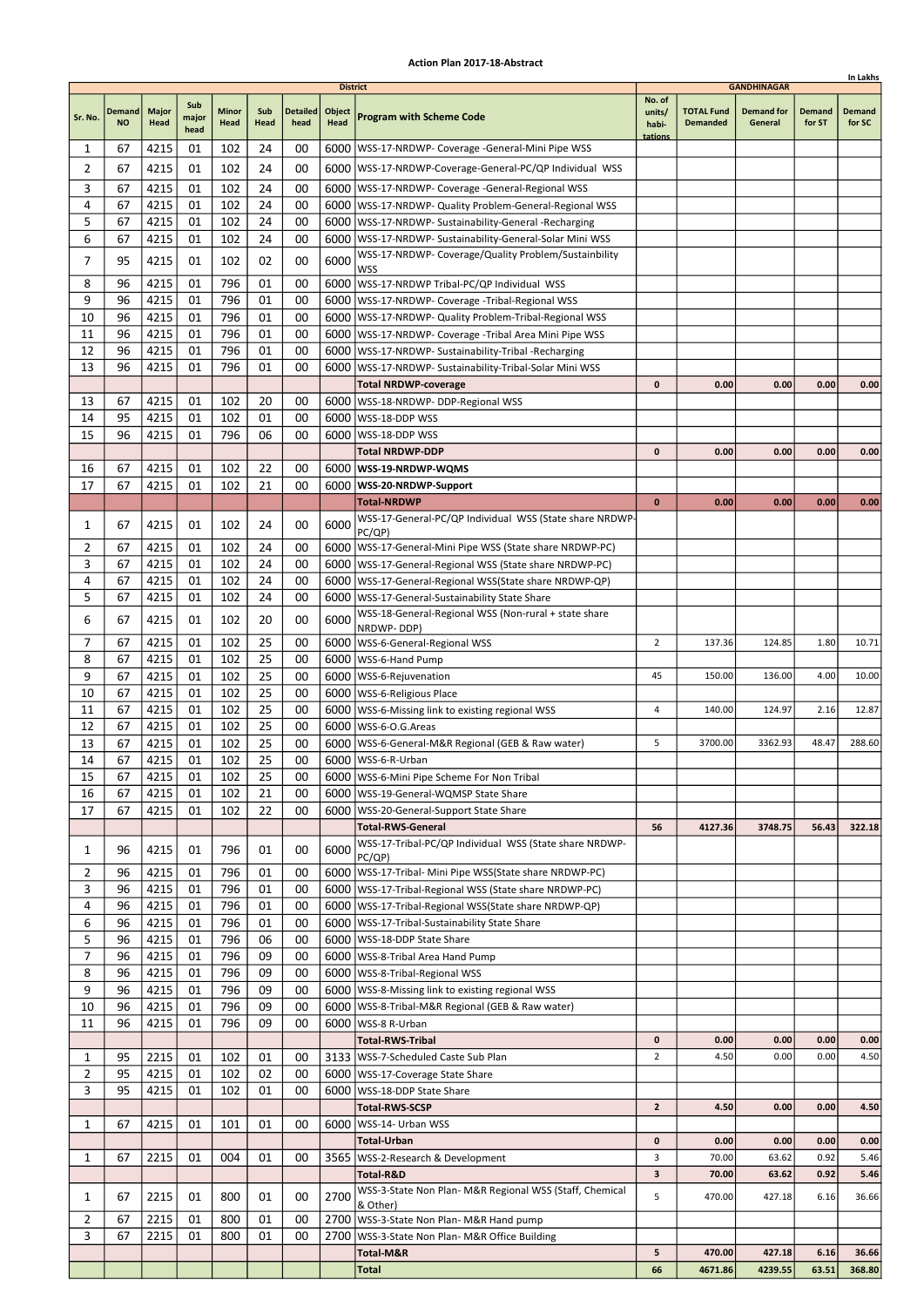|                |                     |                      |                      |               |             |                         |                                   |                                                                                |                           |                                      |                                              |                         | In Lakhs                |
|----------------|---------------------|----------------------|----------------------|---------------|-------------|-------------------------|-----------------------------------|--------------------------------------------------------------------------------|---------------------------|--------------------------------------|----------------------------------------------|-------------------------|-------------------------|
| Sr. No.        | Demand<br><b>NO</b> | <b>Major</b><br>Head | Sub<br>major<br>head | Minor<br>Head | Sub<br>Head | <b>Detailed</b><br>head | <b>District</b><br>Object<br>Head | <b>Program with Scheme Code</b>                                                | No. of<br>units/<br>habi- | <b>TOTAL Fund</b><br><b>Demanded</b> | <b>ANAND</b><br><b>Demand for</b><br>General | <b>Demand</b><br>for ST | <b>Demand</b><br>for SC |
| 1              | 67                  | 4215                 | 01                   | 102           | 24          | 00                      |                                   | 6000   WSS-17-NRDWP- Coverage - General-Mini Pipe WSS                          | tations                   |                                      |                                              |                         |                         |
| 2              | 67                  | 4215                 | 01                   | 102           | 24          | 00                      |                                   | 6000   WSS-17-NRDWP-Coverage-General-PC/QP Individual WSS                      |                           |                                      |                                              |                         |                         |
| 3              | 67                  | 4215                 | 01                   | 102           | 24          | 00                      |                                   | 6000   WSS-17-NRDWP- Coverage -General-Regional WSS                            |                           |                                      |                                              |                         |                         |
| 4              | 67                  | 4215                 | 01                   | 102           | 24          | 00                      |                                   | 6000   WSS-17-NRDWP- Quality Problem-General-Regional WSS                      |                           |                                      |                                              |                         |                         |
| 5              | 67                  | 4215                 | 01                   | 102           | 24          | 00                      |                                   | 6000   WSS-17-NRDWP- Sustainability-General -Recharging                        |                           |                                      |                                              |                         |                         |
| 6              | 67                  | 4215                 | 01                   | 102           | 24          | 00                      |                                   | 6000   WSS-17-NRDWP- Sustainability-General-Solar Mini WSS                     |                           |                                      |                                              |                         |                         |
| 7              | 95                  | 4215                 | 01                   | 102           | 02          | 00                      | 6000                              | WSS-17-NRDWP- Coverage/Quality Problem/Sustainbility                           |                           |                                      |                                              |                         |                         |
| 8              | 96                  | 4215                 | 01                   | 796           | 01          | 00                      | 6000                              | <b>WSS</b><br>WSS-17-NRDWP Tribal-PC/QP Individual WSS                         |                           |                                      |                                              |                         |                         |
| 9              | 96                  | 4215                 | 01                   | 796           | 01          | 00                      |                                   | 6000   WSS-17-NRDWP- Coverage - Tribal-Regional WSS                            |                           |                                      |                                              |                         |                         |
| 10             | 96                  | 4215                 | 01                   | 796           | 01          | 00                      |                                   | 6000   WSS-17-NRDWP- Quality Problem-Tribal-Regional WSS                       |                           |                                      |                                              |                         |                         |
| 11             | 96                  | 4215                 | 01                   | 796           | 01          | 00                      |                                   | 6000   WSS-17-NRDWP- Coverage - Tribal Area Mini Pipe WSS                      |                           |                                      |                                              |                         |                         |
| 12             | 96                  | 4215                 | 01                   | 796           | 01          | 00                      |                                   | 6000   WSS-17-NRDWP- Sustainability-Tribal -Recharging                         |                           |                                      |                                              |                         |                         |
| 13             | 96                  | 4215                 | 01                   | 796           | 01          | 00                      | 6000                              | WSS-17-NRDWP- Sustainability-Tribal-Solar Mini WSS                             |                           |                                      |                                              |                         |                         |
| 13             | 67                  | 4215                 | 01                   | 102           | 20          | 00                      |                                   | <b>Total NRDWP-coverage</b><br>6000   WSS-18-NRDWP- DDP-Regional WSS           | 0                         | 0.00                                 | 0.00                                         | 0.00                    | 0.00                    |
| 14             | 95                  | 4215                 | 01                   | 102           | 01          | 00                      |                                   | 6000   WSS-18-DDP WSS                                                          |                           |                                      |                                              |                         |                         |
| 15             | 96                  | 4215                 | 01                   | 796           | 06          | 00                      | 6000                              | WSS-18-DDP WSS                                                                 |                           |                                      |                                              |                         |                         |
|                |                     |                      |                      |               |             |                         |                                   | <b>Total NRDWP-DDP</b>                                                         | 0                         | 0.00                                 | 0.00                                         | 0.00                    | 0.00                    |
| 16             | 67                  | 4215                 | 01                   | 102           | 22          | 00                      |                                   | 6000   WSS-19-NRDWP-WQMS                                                       |                           |                                      |                                              |                         |                         |
| 17             | 67                  | 4215                 | 01                   | 102           | 21          | 00                      |                                   | 6000   WSS-20-NRDWP-Support                                                    |                           |                                      |                                              |                         |                         |
|                |                     |                      |                      |               |             |                         |                                   | <b>Total-NRDWP</b>                                                             | $\bf{0}$                  | 0.00                                 | 0.00                                         | 0.00                    | 0.00                    |
| 1              | 67                  | 4215                 | 01                   | 102           | 24          | 00                      | 6000                              | WSS-17-General-PC/QP Individual WSS (State share NRDWP<br>PC/QP)               | 54                        | 24.00                                | 22.52                                        | 0.29                    | 1.20                    |
| 2              | 67                  | 4215                 | 01                   | 102           | 24          | 00                      |                                   | 6000   WSS-17-General-Mini Pipe WSS (State share NRDWP-PC)                     | 100                       | 350.00                               | 328.50                                       | 4.14                    | 17.36                   |
| 3              | 67                  | 4215                 | 01                   | 102           | 24          | 00                      |                                   | 6000   WSS-17-General-Regional WSS (State share NRDWP-PC)                      |                           |                                      |                                              |                         |                         |
| 4              | 67                  | 4215                 | 01                   | 102           | 24          | 00                      | 6000                              | WSS-17-General-Regional WSS(State share NRDWP-QP)                              | $\overline{2}$            | 63.00                                | 59.10                                        | 0.75                    | 3.15                    |
| 5              | 67                  | 4215                 | 01                   | 102           | 24          | 00                      |                                   | 6000   WSS-17-General-Sustainability State Share                               | 15                        | 50.00                                | 46.91                                        | 0.60                    | 2.49                    |
| 6              | 67                  | 4215                 | 01                   | 102           | 20          | 00                      | 6000                              | WSS-18-General-Regional WSS (Non-rural + state share<br>NRDWP-DDP)             |                           |                                      |                                              |                         |                         |
| 7              | 67                  | 4215                 | 01                   | 102           | 25          | 00                      |                                   | 6000   WSS-6-General-Regional WSS                                              | 1                         | 300.00                               | 278.50                                       | 4.14                    | 17.36                   |
| 8              | 67                  | 4215                 | 01                   | 102           | 25          | 00                      | 6000                              | WSS-6-Hand Pump                                                                | 250                       | 89.00                                | 80.00                                        | 2.00                    | 7.00                    |
| 9              | 67                  | 4215                 | 01                   | 102           | 25          | 00                      |                                   | 6000   WSS-6-Rejuvenation                                                      | 50                        | 40.00                                | 35.00                                        | 1.00                    | 4.00                    |
| 10             | 67                  | 4215                 | 01                   | 102           | 25          | 00                      |                                   | 6000   WSS-6-Religious Place                                                   | 3                         | 12.00                                | 11.26                                        | 0.14                    | 0.60                    |
| 11             | 67                  | 4215                 | 01                   | 102           | 25          | 00                      |                                   | 6000   WSS-6-Missing link to existing regional WSS                             | 3                         | 155.00                               | 142.02                                       | 2.49                    | 10.49                   |
| 12<br>13       | 67<br>67            | 4215<br>4215         | 01<br>01             | 102<br>102    | 25<br>25    | 00<br>00                |                                   | 6000   WSS-6-O.G. Areas<br>6000   WSS-6-General-M&R Regional (GEB & Raw water) | 11                        | 500.00                               | 469.10                                       | 5.95                    | 24.95                   |
| 14             | 67                  | 4215                 | 01                   | 102           | 25          | 00                      |                                   | 6000   WSS-6-R-Urban                                                           |                           |                                      |                                              |                         |                         |
| 15             | 67                  | 4215                 | 01                   | 102           | 25          | 00                      |                                   | 6000 WSS-6-Mini Pipe Scheme For Non Tribal                                     |                           |                                      |                                              |                         |                         |
| 16             | 67                  | 4215                 | 01                   | 102           | 21          | 00                      |                                   | 6000   WSS-19-General-WQMSP State Share                                        |                           |                                      |                                              |                         |                         |
| 17             | 67                  | 4215                 | 01                   | 102           | 22          | 00                      |                                   | 6000   WSS-20-General-Support State Share                                      |                           |                                      |                                              |                         |                         |
|                |                     |                      |                      |               |             |                         |                                   | <b>Total-RWS-General</b>                                                       | 489                       | 1583.00                              | 1472.91                                      | 21.50                   | 88.60                   |
| 1              | 96                  | 4215                 | 01                   | 796           | 01          | 00                      | 6000                              | WSS-17-Tribal-PC/QP Individual WSS (State share NRDWP-<br>PC/QP)               |                           |                                      |                                              |                         |                         |
| 2              | 96                  | 4215                 | 01                   | 796           | 01          | 00                      |                                   | 6000   WSS-17-Tribal- Mini Pipe WSS (State share NRDWP-PC)                     |                           |                                      |                                              |                         |                         |
| 3              | 96                  | 4215                 | 01                   | 796           | 01          | 00                      |                                   | 6000   WSS-17-Tribal-Regional WSS (State share NRDWP-PC)                       |                           |                                      |                                              |                         |                         |
| 4              | 96                  | 4215                 | 01                   | 796           | 01          | 00                      |                                   | 6000   WSS-17-Tribal-Regional WSS(State share NRDWP-QP)                        |                           |                                      |                                              |                         |                         |
| 6<br>5         | 96<br>96            | 4215                 | 01                   | 796<br>796    | 01          | 00<br>00                |                                   | 6000 WSS-17-Tribal-Sustainability State Share<br>6000   WSS-18-DDP State Share |                           |                                      |                                              |                         |                         |
| 7              | 96                  | 4215<br>4215         | 01<br>01             | 796           | 06<br>09    | 00                      |                                   | 6000 WSS-8-Tribal Area Hand Pump                                               |                           |                                      |                                              |                         |                         |
| 8              | 96                  | 4215                 | 01                   | 796           | 09          | 00                      |                                   | 6000   WSS-8-Tribal-Regional WSS                                               |                           |                                      |                                              |                         |                         |
| 9              | 96                  | 4215                 | 01                   | 796           | 09          | 00                      |                                   | 6000   WSS-8-Missing link to existing regional WSS                             |                           |                                      |                                              |                         |                         |
| 10             | 96                  | 4215                 | 01                   | 796           | 09          | 00                      |                                   | 6000   WSS-8-Tribal-M&R Regional (GEB & Raw water)                             |                           |                                      |                                              |                         |                         |
| 11             | 96                  | 4215                 | 01                   | 796           | 09          | 00                      |                                   | 6000   WSS-8 R-Urban                                                           |                           |                                      |                                              |                         |                         |
|                |                     |                      |                      |               |             |                         |                                   | <b>Total-RWS-Tribal</b>                                                        | $\mathbf 0$               | 0.00                                 | 0.00                                         | 0.00                    | 0.00                    |
| 1              | 95                  | 2215                 | 01                   | 102           | 01          | 00                      |                                   | 3133   WSS-7-Scheduled Caste Sub Plan                                          | 10                        | 50.00                                | 0.00                                         | 0.00                    | 50.00                   |
| 2<br>3         | 95<br>95            | 4215<br>4215         | 01<br>01             | 102<br>102    | 02<br>01    | 00<br>00                |                                   | 6000   WSS-17-Coverage State Share<br>6000   WSS-18-DDP State Share            |                           |                                      |                                              |                         |                         |
|                |                     |                      |                      |               |             |                         |                                   | <b>Total-RWS-SCSP</b>                                                          | 10                        | 50.00                                | 0.00                                         | 0.00                    | 50.00                   |
| 1              | 67                  | 4215                 | 01                   | 101           | 01          | 00                      |                                   | 6000   WSS-14- Urban WSS                                                       |                           |                                      |                                              |                         |                         |
|                |                     |                      |                      |               |             |                         |                                   | <b>Total-Urban</b>                                                             | 0                         | 0.00                                 | 0.00                                         | 0.00                    | 0.00                    |
| 1              | 67                  | 2215                 | 01                   | 004           | 01          | 00                      |                                   | 3565   WSS-2-Research & Development                                            | 3                         | 15.00                                | 14.07                                        | 0.17                    | 0.76                    |
|                |                     |                      |                      |               |             |                         |                                   | Total-R&D                                                                      | 3                         | 15.00                                | 14.07                                        | 0.17                    | 0.76                    |
| 1              | 67                  | 2215                 | 01                   | 800           | 01          | 00                      | 2700                              | WSS-3-State Non Plan- M&R Regional WSS (Staff, Chemical<br>& Other)            | 11                        | 550.00                               | 516.01                                       | 6.54                    | 27.45                   |
| $\overline{2}$ | 67                  | 2215                 | 01                   | 800           | 01          | 00                      |                                   | 2700   WSS-3-State Non Plan- M&R Hand pump                                     | 3621                      | 65.00                                | 60.98                                        | 0.77                    | 3.24                    |
| 3              | 67                  | 2215                 | 01                   | 800           | 01          | 00                      | 2700                              | WSS-3-State Non Plan- M&R Office Building                                      |                           |                                      |                                              |                         |                         |
|                |                     |                      |                      |               |             |                         |                                   | Total-M&R                                                                      | 3632                      | 615.00                               | 576.99                                       | 7.31                    | 30.69                   |
|                |                     |                      |                      |               |             |                         |                                   | <b>Total</b>                                                                   | 4134                      | 2263.00                              | 2063.97                                      | 28.98                   | 170.05                  |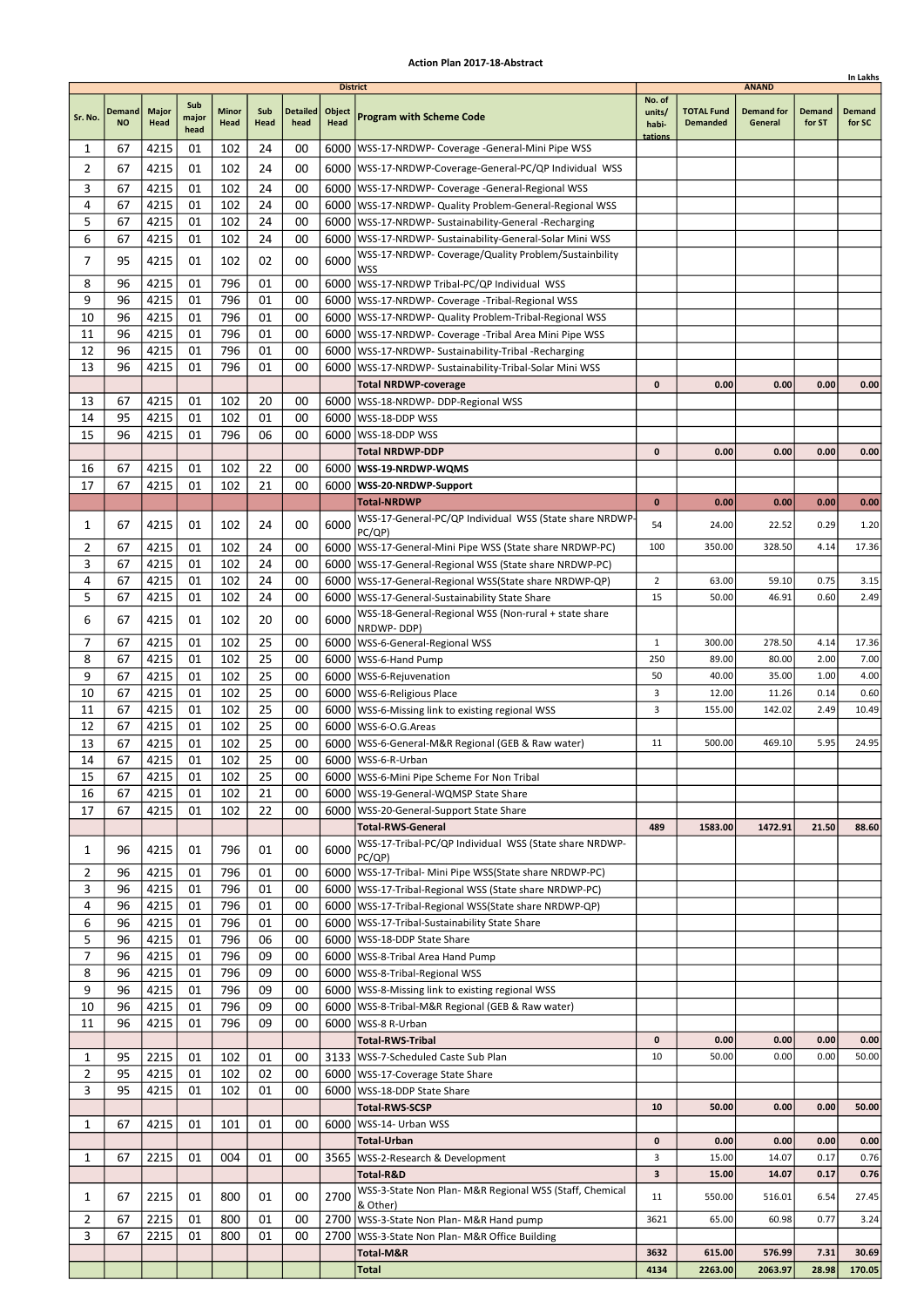|                |                     |                      |                      |               |             |                         |                                   |                                                                                   |                                      |                                      |                                              |                         | In Lakhs                |
|----------------|---------------------|----------------------|----------------------|---------------|-------------|-------------------------|-----------------------------------|-----------------------------------------------------------------------------------|--------------------------------------|--------------------------------------|----------------------------------------------|-------------------------|-------------------------|
| Sr. No.        | Demand<br><b>NO</b> | <b>Major</b><br>Head | Sub<br>major<br>head | Minor<br>Head | Sub<br>Head | <b>Detailed</b><br>head | <b>District</b><br>Object<br>Head | <b>Program with Scheme Code</b>                                                   | No. of<br>units/<br>habi-<br>tations | <b>TOTAL Fund</b><br><b>Demanded</b> | <b>KHEDA</b><br><b>Demand for</b><br>General | <b>Demand</b><br>for ST | <b>Demand</b><br>for SC |
| 1              | 67                  | 4215                 | 01                   | 102           | 24          | 00                      |                                   | 6000   WSS-17-NRDWP- Coverage - General-Mini Pipe WSS                             |                                      |                                      |                                              |                         |                         |
| 2              | 67                  | 4215                 | 01                   | 102           | 24          | 00                      |                                   | 6000   WSS-17-NRDWP-Coverage-General-PC/QP Individual WSS                         |                                      |                                      |                                              |                         |                         |
| 3              | 67                  | 4215                 | 01                   | 102           | 24          | 00                      |                                   | 6000   WSS-17-NRDWP- Coverage -General-Regional WSS                               |                                      |                                      |                                              |                         |                         |
| 4              | 67                  | 4215                 | 01                   | 102           | 24          | 00                      |                                   | 6000   WSS-17-NRDWP- Quality Problem-General-Regional WSS                         | $\overline{2}$                       | 460.00                               | 426.10                                       | 8.75                    | 25.15                   |
| 5              | 67                  | 4215                 | 01                   | 102           | 24          | 00                      |                                   | 6000   WSS-17-NRDWP- Sustainability-General -Recharging                           |                                      |                                      |                                              |                         |                         |
| 6              | 67                  | 4215                 | 01                   | 102           | 24          | 00                      |                                   | 6000   WSS-17-NRDWP- Sustainability-General-Solar Mini WSS                        |                                      |                                      |                                              |                         |                         |
| 7              | 95                  | 4215                 | 01                   | 102           | 02          | 00                      | 6000                              | WSS-17-NRDWP- Coverage/Quality Problem/Sustainbility<br><b>WSS</b>                |                                      |                                      |                                              |                         |                         |
| 8              | 96                  | 4215                 | 01                   | 796           | 01          | 00                      | 6000                              | WSS-17-NRDWP Tribal-PC/QP Individual WSS                                          |                                      |                                      |                                              |                         |                         |
| 9              | 96                  | 4215                 | 01                   | 796           | 01          | 00                      |                                   | 6000   WSS-17-NRDWP- Coverage - Tribal-Regional WSS                               |                                      |                                      |                                              |                         |                         |
| 10             | 96                  | 4215                 | 01                   | 796           | 01          | 00                      |                                   | 6000   WSS-17-NRDWP- Quality Problem-Tribal-Regional WSS                          |                                      |                                      |                                              |                         |                         |
| 11             | 96                  | 4215                 | 01                   | 796           | 01          | 00                      |                                   | 6000   WSS-17-NRDWP- Coverage - Tribal Area Mini Pipe WSS                         |                                      |                                      |                                              |                         |                         |
| 12<br>13       | 96<br>96            | 4215                 | 01<br>01             | 796           | 01          | 00<br>00                |                                   | 6000   WSS-17-NRDWP- Sustainability-Tribal -Recharging                            |                                      |                                      |                                              |                         |                         |
|                |                     | 4215                 |                      | 796           | 01          |                         | 6000                              | WSS-17-NRDWP- Sustainability-Tribal-Solar Mini WSS<br><b>Total NRDWP-coverage</b> | $\overline{2}$                       | 460.00                               | 426.10                                       | 8.75                    | 25.15                   |
| 13             | 67                  | 4215                 | 01                   | 102           | 20          | 00                      |                                   | 6000   WSS-18-NRDWP- DDP-Regional WSS                                             |                                      |                                      |                                              |                         |                         |
| 14             | 95                  | 4215                 | 01                   | 102           | 01          | 00                      |                                   | 6000   WSS-18-DDP WSS                                                             |                                      |                                      |                                              |                         |                         |
| 15             | 96                  | 4215                 | 01                   | 796           | 06          | 00                      | 6000                              | WSS-18-DDP WSS                                                                    |                                      |                                      |                                              |                         |                         |
|                |                     |                      |                      |               |             |                         |                                   | <b>Total NRDWP-DDP</b>                                                            | 0                                    | 0.00                                 | 0.00                                         | 0.00                    | 0.00                    |
| 16             | 67                  | 4215                 | 01                   | 102           | 22          | 00                      |                                   | 6000   WSS-19-NRDWP-WQMS                                                          |                                      |                                      |                                              |                         |                         |
| 17             | 67                  | 4215                 | 01                   | 102           | 21          | 00                      |                                   | 6000   WSS-20-NRDWP-Support                                                       |                                      |                                      |                                              |                         |                         |
|                |                     |                      |                      |               |             |                         |                                   | <b>Total-NRDWP</b>                                                                | $\overline{2}$                       | 460.00                               | 426.10                                       | 8.75                    | 25.15                   |
| 1              | 67                  | 4215                 | 01                   | 102           | 24          | 00                      | 6000                              | WSS-17-General-PC/QP Individual WSS (State share NRDWP-<br>PC/QP)                 | 8                                    | 40.00                                | 37.29                                        | 0.70                    | 2.01                    |
| 2              | 67                  | 4215                 | 01                   | 102           | 24          | 00                      |                                   | 6000   WSS-17-General-Mini Pipe WSS (State share NRDWP-PC)                        | 50                                   | 200.00                               | 186.44                                       | 3.50                    | 10.06                   |
| 3              | 67                  | 4215                 | 01                   | 102           | 24          | 00                      |                                   | 6000   WSS-17-General-Regional WSS (State share NRDWP-PC)                         | $\mathbf{1}$                         | 200.00                               | 200.00                                       | 0.00                    | 0.00                    |
| 4              | 67                  | 4215                 | 01                   | 102           | 24          | 00                      | 6000                              | WSS-17-General-Regional WSS(State share NRDWP-QP)                                 | $\overline{2}$                       | 460.00                               | 426.10                                       | 8.75                    | 25.15                   |
| 5              | 67                  | 4215                 | 01                   | 102           | 24          | 00                      |                                   | 6000   WSS-17-General-Sustainability State Share                                  | 20                                   | 100.00                               | 93.22                                        | 1.75                    | 5.03                    |
| 6              | 67                  | 4215                 | 01                   | 102           | 20          | 00                      | 6000                              | WSS-18-General-Regional WSS (Non-rural + state share<br>NRDWP-DDP)                |                                      |                                      |                                              |                         |                         |
| 7              | 67                  | 4215                 | 01                   | 102           | 25          | 00                      |                                   | 6000   WSS-6-General-Regional WSS                                                 | 4                                    | 20.00                                | 16.82                                        | 1.63                    | 1.55                    |
| 8              | 67                  | 4215                 | 01                   | 102           | 25          | 00                      | 6000                              | WSS-6-Hand Pump                                                                   | 250                                  | 120.00                               | 100.00                                       | 5.00                    | 15.00                   |
| 9              | 67                  | 4215                 | 01                   | 102           | 25          | 00                      |                                   | 6000   WSS-6-Rejuvenation                                                         | 30                                   | 100.00                               | 90.00                                        | 2.00                    | 8.00                    |
| 10             | 67                  | 4215                 | 01                   | 102           | 25          | 00                      | 6000                              | WSS-6-Religious Place                                                             | $\overline{2}$                       | 28.00                                | 26.10                                        | 0.49                    | 1.41                    |
| 11             | 67                  | 4215                 | 01                   | 102           | 25          | 00                      |                                   | 6000   WSS-6-Missing link to existing regional WSS                                | 13                                   | 335.80                               | 298.64                                       | 10.68                   | 26.48                   |
| 12<br>13       | 67<br>67            | 4215<br>4215         | 01<br>01             | 102<br>102    | 25<br>25    | 00<br>00                |                                   | 6000   WSS-6-O.G. Areas<br>6000   WSS-6-General-M&R Regional (GEB & Raw water)    | 13                                   | 1170.00                              | 1090.67                                      | 20.48                   | 58.85                   |
| 14             | 67                  | 4215                 | 01                   | 102           | 25          | 00                      |                                   | 6000   WSS-6-R-Urban                                                              |                                      |                                      |                                              |                         |                         |
| 15             | 67                  | 4215                 | 01                   | 102           | 25          | 00                      |                                   | 6000 WSS-6-Mini Pipe Scheme For Non Tribal                                        |                                      |                                      |                                              |                         |                         |
| 16             | 67                  | 4215                 | 01                   | 102           | 21          | 00                      |                                   | 6000   WSS-19-General-WQMSP State Share                                           |                                      |                                      |                                              |                         |                         |
| 17             | 67                  | 4215                 | 01                   | 102           | 22          | 00                      |                                   | 6000   WSS-20-General-Support State Share                                         |                                      |                                      |                                              |                         |                         |
|                |                     |                      |                      |               |             |                         |                                   | <b>Total-RWS-General</b>                                                          | 393                                  | 2773.80                              | 2565.29                                      | 54.97                   | 153.54                  |
| 1              | 96                  | 4215                 | 01                   | 796           | 01          | 00                      | 6000                              | WSS-17-Tribal-PC/QP Individual WSS (State share NRDWP-<br>PC/QP)                  |                                      |                                      |                                              |                         |                         |
| 2              | 96                  | 4215                 | 01                   | 796           | 01          | 00                      |                                   | 6000   WSS-17-Tribal- Mini Pipe WSS (State share NRDWP-PC)                        |                                      |                                      |                                              |                         |                         |
| 3              | 96                  | 4215                 | 01                   | 796           | 01          | 00                      |                                   | 6000   WSS-17-Tribal-Regional WSS (State share NRDWP-PC)                          |                                      |                                      |                                              |                         |                         |
| 4              | 96                  | 4215                 | 01                   | 796           | 01          | 00                      |                                   | 6000   WSS-17-Tribal-Regional WSS(State share NRDWP-QP)                           |                                      |                                      |                                              |                         |                         |
| 6<br>5         | 96<br>96            | 4215<br>4215         | 01<br>01             | 796<br>796    | 01<br>06    | 00<br>00                |                                   | 6000   WSS-17-Tribal-Sustainability State Share<br>6000   WSS-18-DDP State Share  |                                      |                                      |                                              |                         |                         |
| 7              | 96                  | 4215                 | 01                   | 796           | 09          | 00                      |                                   | 6000 WSS-8-Tribal Area Hand Pump                                                  |                                      |                                      |                                              |                         |                         |
| 8              | 96                  | 4215                 | 01                   | 796           | 09          | 00                      |                                   | 6000   WSS-8-Tribal-Regional WSS                                                  |                                      |                                      |                                              |                         |                         |
| 9              | 96                  | 4215                 | 01                   | 796           | 09          | 00                      |                                   | 6000   WSS-8-Missing link to existing regional WSS                                |                                      |                                      |                                              |                         |                         |
| 10             | 96                  | 4215                 | 01                   | 796           | 09          | 00                      |                                   | 6000   WSS-8-Tribal-M&R Regional (GEB & Raw water)                                |                                      |                                      |                                              |                         |                         |
| 11             | 96                  | 4215                 | 01                   | 796           | 09          | 00                      |                                   | 6000   WSS-8 R-Urban                                                              |                                      |                                      |                                              |                         |                         |
|                |                     |                      |                      |               |             |                         |                                   | <b>Total-RWS-Tribal</b>                                                           | $\mathbf 0$                          | 0.00                                 | 0.00                                         | 0.00                    | 0.00                    |
| 1              | 95                  | 2215                 | 01                   | 102           | 01          | 00                      |                                   | 3133   WSS-7-Scheduled Caste Sub Plan                                             | 6                                    | 30.00                                | 0.00                                         | 0.00                    | 30.00                   |
| 2<br>3         | 95<br>95            | 4215<br>4215         | 01<br>01             | 102<br>102    | 02<br>01    | 00<br>00                |                                   | 6000   WSS-17-Coverage State Share<br>6000   WSS-18-DDP State Share               |                                      |                                      |                                              |                         |                         |
|                |                     |                      |                      |               |             |                         |                                   | <b>Total-RWS-SCSP</b>                                                             | 6                                    | 30.00                                | 0.00                                         | 0.00                    | 30.00                   |
| 1              | 67                  | 4215                 | 01                   | 101           | 01          | 00                      |                                   | 6000   WSS-14- Urban WSS                                                          |                                      |                                      |                                              |                         |                         |
|                |                     |                      |                      |               |             |                         |                                   | <b>Total-Urban</b>                                                                | 0                                    | 0.00                                 | 0.00                                         | 0.00                    | 0.00                    |
| 1              | 67                  | 2215                 | 01                   | 004           | 01          | 00                      |                                   | 3565   WSS-2-Research & Development                                               | 4                                    | 20.00                                | 18.64                                        | 0.35                    | 1.01                    |
|                |                     |                      |                      |               |             |                         |                                   | Total-R&D                                                                         | 4                                    | 20.00                                | 18.64                                        | 0.35                    | 1.01                    |
| 1              | 67                  | 2215                 | 01                   | 800           | 01          | 00                      | 2700                              | WSS-3-State Non Plan- M&R Regional WSS (Staff, Chemical<br>& Other)               | 13                                   | 200.00                               | 200.00                                       | 0.00                    | 0.00                    |
| $\overline{2}$ | 67                  | 2215                 | 01                   | 800           | 01          | 00                      |                                   | 2700   WSS-3-State Non Plan- M&R Hand pump                                        | $\overline{2}$                       | 80.00                                | 74.58                                        | 1.40                    | 4.02                    |
| 3              | 67                  | 2215                 | 01                   | 800           | 01          | 00                      | 2700                              | WSS-3-State Non Plan- M&R Office Building                                         | 3                                    | 18.00                                | 16.78                                        | 0.32                    | 0.91                    |
|                |                     |                      |                      |               |             |                         |                                   | Total-M&R                                                                         | 18                                   | 298.00                               | 291.36                                       | 1.72                    | 4.93                    |
|                |                     |                      |                      |               |             |                         |                                   | <b>Total</b>                                                                      | 423                                  | 3581.80                              | 3301.39                                      | 65.79                   | 214.63                  |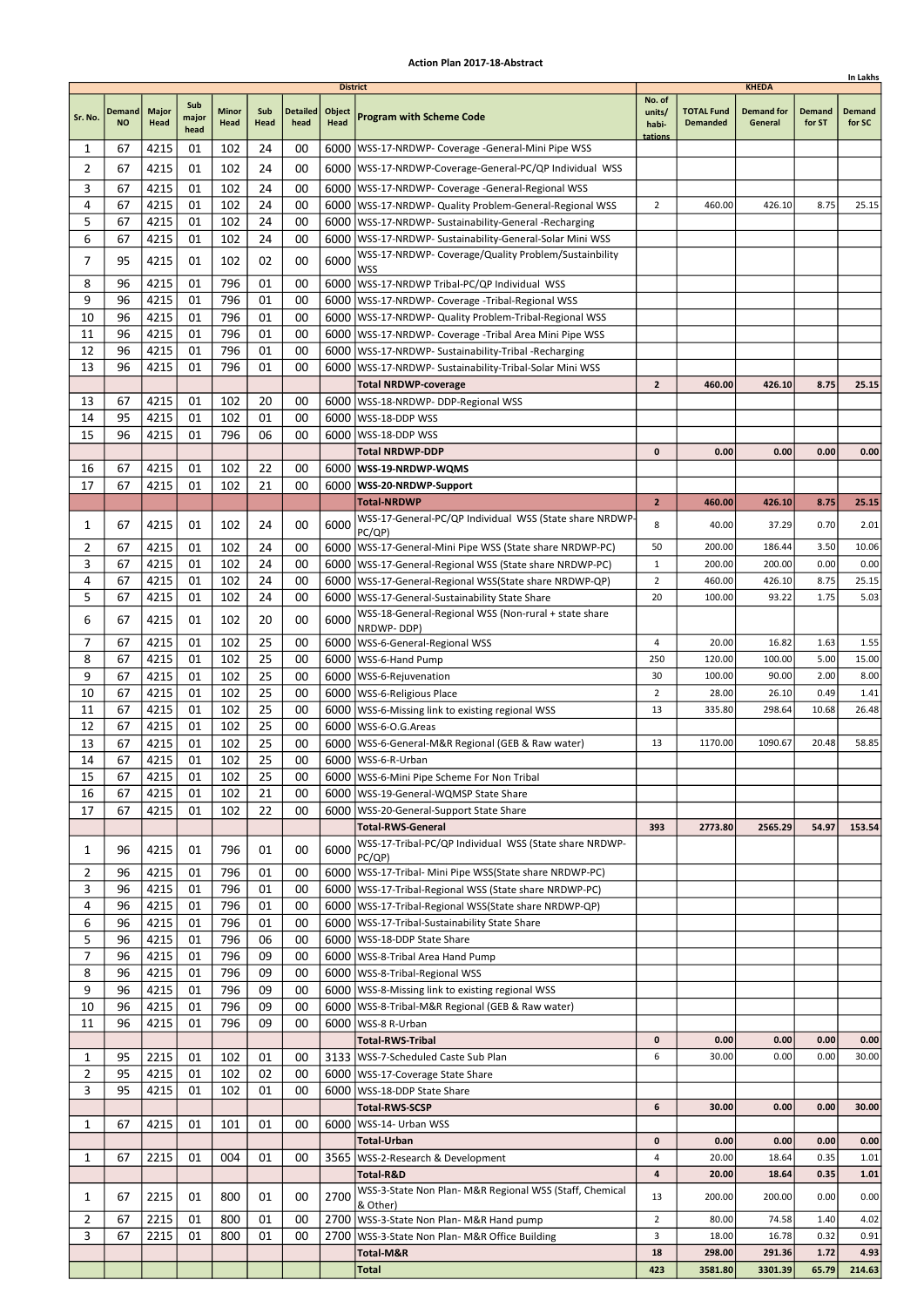|                |                            |                      |                      |                      |             |                         |                                          |                                                                                                                        |                                      |                                      |                                                |                  | In Lakhs                |
|----------------|----------------------------|----------------------|----------------------|----------------------|-------------|-------------------------|------------------------------------------|------------------------------------------------------------------------------------------------------------------------|--------------------------------------|--------------------------------------|------------------------------------------------|------------------|-------------------------|
| Sr. No.        | <b>Demand</b><br><b>NO</b> | <b>Major</b><br>Head | Sub<br>major<br>head | <b>Minor</b><br>Head | Sub<br>Head | <b>Detailed</b><br>head | <b>District</b><br>Object<br><b>Head</b> | <b>Program with Scheme Code</b>                                                                                        | No. of<br>units/<br>habi-<br>tations | <b>TOTAL Fund</b><br><b>Demanded</b> | <b>MEHSANA</b><br><b>Demand for</b><br>General | Demand<br>for ST | <b>Demand</b><br>for SC |
| 1              | 67                         | 4215                 | 01                   | 102                  | 24          | 00                      |                                          | 6000   WSS-17-NRDWP- Coverage - General-Mini Pipe WSS                                                                  |                                      |                                      |                                                |                  |                         |
| 2              | 67                         | 4215                 | 01                   | 102                  | 24          | 00                      |                                          | 6000   WSS-17-NRDWP-Coverage-General-PC/QP Individual WSS                                                              |                                      |                                      |                                                |                  |                         |
| 3              | 67                         | 4215                 | 01                   | 102                  | 24          | 00                      |                                          | 6000   WSS-17-NRDWP- Coverage - General-Regional WSS                                                                   |                                      |                                      |                                                |                  |                         |
| 4              | 67                         | 4215                 | 01                   | 102                  | 24          | 00                      |                                          | 6000   WSS-17-NRDWP- Quality Problem-General-Regional WSS                                                              |                                      |                                      |                                                |                  |                         |
| 5<br>6         | 67<br>67                   | 4215<br>4215         | 01<br>01             | 102<br>102           | 24<br>24    | 00<br>00                | 6000                                     | 6000   WSS-17-NRDWP- Sustainability-General -Recharging<br>WSS-17-NRDWP- Sustainability-General-Solar Mini WSS         |                                      |                                      |                                                |                  |                         |
| 7              | 95                         | 4215                 | 01                   | 102                  | 02          | 00                      | 6000                                     | WSS-17-NRDWP- Coverage/Quality Problem/Sustainbility                                                                   |                                      |                                      |                                                |                  |                         |
|                |                            |                      |                      |                      |             |                         |                                          | <b>WSS</b>                                                                                                             |                                      |                                      |                                                |                  |                         |
| 8<br>9         | 96<br>96                   | 4215<br>4215         | 01<br>01             | 796<br>796           | 01<br>01    | 00<br>00                |                                          | 6000   WSS-17-NRDWP Tribal-PC/QP Individual WSS<br>6000   WSS-17-NRDWP- Coverage - Tribal-Regional WSS                 |                                      |                                      |                                                |                  |                         |
| 10             | 96                         | 4215                 | 01                   | 796                  | 01          | 00                      |                                          | 6000   WSS-17-NRDWP- Quality Problem-Tribal-Regional WSS                                                               |                                      |                                      |                                                |                  |                         |
| 11             | 96                         | 4215                 | 01                   | 796                  | 01          | 00                      | 6000                                     | WSS-17-NRDWP- Coverage -Tribal Area Mini Pipe WSS                                                                      |                                      |                                      |                                                |                  |                         |
| 12             | 96                         | 4215                 | 01                   | 796                  | 01          | 00                      | 6000                                     | WSS-17-NRDWP- Sustainability-Tribal -Recharging                                                                        |                                      |                                      |                                                |                  |                         |
| 13             | 96                         | 4215                 | 01                   | 796                  | 01          | 00                      | 6000                                     | WSS-17-NRDWP- Sustainability-Tribal-Solar Mini WSS                                                                     |                                      |                                      |                                                |                  |                         |
| 13             | 67                         | 4215                 | 01                   | 102                  | 20          | 00                      |                                          | <b>Total NRDWP-coverage</b><br>6000   WSS-18-NRDWP- DDP-Regional WSS                                                   | $\mathbf{0}$                         | 0.00                                 | 0.00                                           | 0.00             | 0.00                    |
| 14             | 95                         | 4215                 | 01                   | 102                  | 01          | 00                      | 6000                                     | WSS-18-DDP WSS                                                                                                         |                                      |                                      |                                                |                  |                         |
| 15             | 96                         | 4215                 | 01                   | 796                  | 06          | 00                      | 6000                                     | lWSS-18-DDP WSS                                                                                                        |                                      |                                      |                                                |                  |                         |
|                |                            |                      |                      |                      |             |                         |                                          | Total NRDWP-DDP                                                                                                        | $\mathbf{0}$                         | 0.00                                 | 0.00                                           | 0.00             | 0.00                    |
| 16             | 67                         | 4215                 | 01                   | 102                  | 22          | 00                      |                                          | 6000   WSS-19-NRDWP-WQMS                                                                                               |                                      |                                      |                                                |                  |                         |
| 17             | 67                         | 4215                 | 01                   | 102                  | 21          | 00                      |                                          | 6000   WSS-20-NRDWP-Support<br><b>Total-NRDWP</b>                                                                      | $\mathbf 0$                          | 0.00                                 | 0.00                                           | 0.00             | 0.00                    |
|                |                            |                      |                      |                      |             |                         |                                          | WSS-17-General-PC/QP Individual WSS (State share NRDWP-                                                                |                                      |                                      |                                                |                  |                         |
| 1              | 67                         | 4215                 | 01                   | 102                  | 24          | 00                      | 6000                                     | PC(QP)                                                                                                                 |                                      |                                      |                                                |                  |                         |
| 2              | 67                         | 4215                 | 01                   | 102                  | 24          | 00                      |                                          | 6000   WSS-17-General-Mini Pipe WSS (State share NRDWP-PC)                                                             |                                      |                                      |                                                |                  |                         |
| 3<br>4         | 67<br>67                   | 4215<br>4215         | 01<br>01             | 102<br>102           | 24<br>24    | 00<br>00                |                                          | 6000   WSS-17-General-Regional WSS (State share NRDWP-PC)<br>6000   WSS-17-General-Regional WSS (State share NRDWP-QP) |                                      |                                      |                                                |                  |                         |
| 5              | 67                         | 4215                 | 01                   | 102                  | 24          | 00                      |                                          | 6000   WSS-17-General-Sustainability State Share                                                                       | 29                                   | 180.00                               | 164.83                                         | 0.83             | 14.35                   |
| 6              | 67                         | 4215                 | 01                   | 102                  | 20          | 00                      | 6000                                     | WSS-18-General-Regional WSS (Non-rural + state share                                                                   |                                      |                                      |                                                |                  |                         |
|                |                            |                      |                      |                      |             |                         |                                          | NRDWP-DDP)                                                                                                             |                                      |                                      |                                                |                  |                         |
| 7<br>8         | 67<br>67                   | 4215<br>4215         | 01<br>01             | 102<br>102           | 25<br>25    | 00<br>00                | 6000                                     | 6000   WSS-6-General-Regional WSS<br>WSS-6-Hand Pump                                                                   | $\overline{2}$                       | 520.00                               | 520.00                                         | 0.00             | 0.00                    |
| 9              | 67                         | 4215                 | 01                   | 102                  | 25          | 00                      | 6000                                     | WSS-6-Rejuvenation                                                                                                     | 103                                  | 350.00                               | 320.00                                         | 5.00             | 25.00                   |
| 10             | 67                         | 4215                 | 01                   | 102                  | 25          | 00                      |                                          | 6000   WSS-6-Religious Place                                                                                           |                                      |                                      |                                                |                  |                         |
| 11             | 67                         | 4215                 | 01                   | 102                  | 25          | 00                      |                                          | 6000   WSS-6-Missing link to existing regional WSS                                                                     | 8                                    | 83.15                                | 83.15                                          | 0.00             | 0.00                    |
| 12             | 67                         | 4215                 | 01                   | 102                  | 25          | 00                      |                                          | 6000   WSS-6-O.G. Areas                                                                                                |                                      |                                      |                                                |                  |                         |
| 13<br>14       | 67<br>67                   | 4215                 | 01<br>01             | 102<br>102           | 25<br>25    | 00<br>00                |                                          | 6000   WSS-6-General-M&R Regional (GEB & Raw water)<br>6000   WSS-6-R-Urban                                            | 5                                    | 5000.00                              | 5000.00                                        | 0.00             | 0.00                    |
| 15             | 67                         | 4215<br>4215         | 01                   | 102                  | 25          | 00                      |                                          | 6000   WSS-6-Mini Pipe Scheme For Non Tribal                                                                           |                                      |                                      |                                                |                  |                         |
| 16             | 67                         | 4215                 | 01                   | 102                  | 21          | 00                      |                                          | 6000   WSS-19-General-WQMSP State Share                                                                                |                                      |                                      |                                                |                  |                         |
| 17             | 67                         | 4215                 | 01                   | 102                  | 22          | 00                      |                                          | 6000   WSS-20-General-Support State Share                                                                              |                                      |                                      |                                                |                  |                         |
|                |                            |                      |                      |                      |             |                         |                                          | <b>Total-RWS-General</b>                                                                                               | 147                                  | 6133.15                              | 6087.98                                        | 5.83             | 39.35                   |
| 1              | 96                         | 4215                 | 01                   | 796                  | 01          | 00                      | 6000                                     | WSS-17-Tribal-PC/QP Individual WSS (State share NRDWP-<br>PC(QP)                                                       |                                      |                                      |                                                |                  |                         |
| 2              | 96                         | 4215                 | 01                   | 796                  | 01          | 00                      |                                          | 6000   WSS-17-Tribal- Mini Pipe WSS(State share NRDWP-PC)                                                              |                                      |                                      |                                                |                  |                         |
| 3              | 96                         | 4215                 | 01                   | 796                  | 01          | 00                      |                                          | 6000   WSS-17-Tribal-Regional WSS (State share NRDWP-PC)                                                               |                                      |                                      |                                                |                  |                         |
| 4              | 96                         | 4215                 | 01                   | 796                  | 01          | 00                      |                                          | 6000   WSS-17-Tribal-Regional WSS (State share NRDWP-QP)                                                               |                                      |                                      |                                                |                  |                         |
| 6<br>5         | 96<br>96                   | 4215<br>4215         | 01<br>01             | 796<br>796           | 01<br>06    | 00<br>00                |                                          | 6000   WSS-17-Tribal-Sustainability State Share<br>6000   WSS-18-DDP State Share                                       |                                      |                                      |                                                |                  |                         |
| 7              | 96                         | 4215                 | 01                   | 796                  | 09          | 00                      |                                          | 6000 WSS-8-Tribal Area Hand Pump                                                                                       |                                      |                                      |                                                |                  |                         |
| 8              | 96                         | 4215                 | 01                   | 796                  | 09          | 00                      |                                          | 6000   WSS-8-Tribal-Regional WSS                                                                                       |                                      |                                      |                                                |                  |                         |
| 9              | 96                         | 4215                 | 01                   | 796                  | 09          | 00                      |                                          | 6000   WSS-8-Missing link to existing regional WSS                                                                     |                                      |                                      |                                                |                  |                         |
| 10             | 96                         | 4215                 | 01                   | 796                  | 09          | 00                      |                                          | 6000   WSS-8-Tribal-M&R Regional (GEB & Raw water)                                                                     |                                      |                                      |                                                |                  |                         |
| 11             | 96                         | 4215                 | 01                   | 796                  | 09          | 00                      |                                          | 6000   WSS-8 R-Urban<br><b>Total-RWS-Tribal</b>                                                                        | 0                                    | 0.00                                 | 0.00                                           | 0.00             | 0.00                    |
| 1              | 95                         | 2215                 | 01                   | 102                  | 01          | 00                      |                                          | 3133   WSS-7-Scheduled Caste Sub Plan                                                                                  | 9                                    | 126.00                               | 0.00                                           | 0.00             | 126.00                  |
| $\overline{2}$ | 95                         | 4215                 | 01                   | 102                  | 02          | 00                      |                                          | 6000   WSS-17-Coverage State Share                                                                                     |                                      |                                      |                                                |                  |                         |
| 3              | 95                         | 4215                 | 01                   | 102                  | 01          | 00                      |                                          | 6000   WSS-18-DDP State Share                                                                                          |                                      |                                      |                                                |                  |                         |
|                |                            |                      |                      |                      |             |                         |                                          | Total-RWS-SCSP                                                                                                         | 9                                    | 126.00                               | 0.00                                           | 0.00             | 126.00                  |
| 1              | 67                         | 4215                 | 01                   | 101                  | 01          | 00                      |                                          | 6000   WSS-14- Urban WSS                                                                                               |                                      |                                      |                                                |                  |                         |
| 1              | 67                         | 2215                 | 01                   | 004                  | 01          | 00                      |                                          | Total-Urban<br>3565   WSS-2-Research & Development                                                                     | $\mathbf 0$                          | 0.00                                 | 0.00                                           | 0.00             | 0.00                    |
|                |                            |                      |                      |                      |             |                         |                                          | Total-R&D                                                                                                              | 0                                    | 0.00                                 | 0.00                                           | 0.00             | 0.00                    |
| 1              | 67                         | 2215                 | 01                   | 800                  | 01          | 00                      | 2700                                     | WSS-3-State Non Plan- M&R Regional WSS (Staff, Chemical                                                                | 5                                    | 1235.00                              | 1130.89                                        | 5.68             | 98.43                   |
| $\overline{2}$ | 67                         | 2215                 | 01                   | 800                  | 01          | 00                      |                                          | & Other)<br>2700   WSS-3-State Non Plan- M&R Hand pump                                                                 |                                      |                                      |                                                |                  |                         |
| 3              | 67                         | 2215                 | 01                   | 800                  | 01          | 00                      | 2700                                     | WSS-3-State Non Plan- M&R Office Building                                                                              | $\mathbf{1}$                         | 100.00                               | 91.57                                          | 0.46             | 7.97                    |
|                |                            |                      |                      |                      |             |                         |                                          | Total-M&R                                                                                                              | 6                                    | 1335.00                              | 1222.46                                        | 6.14             | 106.40                  |
|                |                            |                      |                      |                      |             |                         |                                          | Total                                                                                                                  | 162                                  | 7594.15                              | 7310.44                                        | 11.97            | 271.75                  |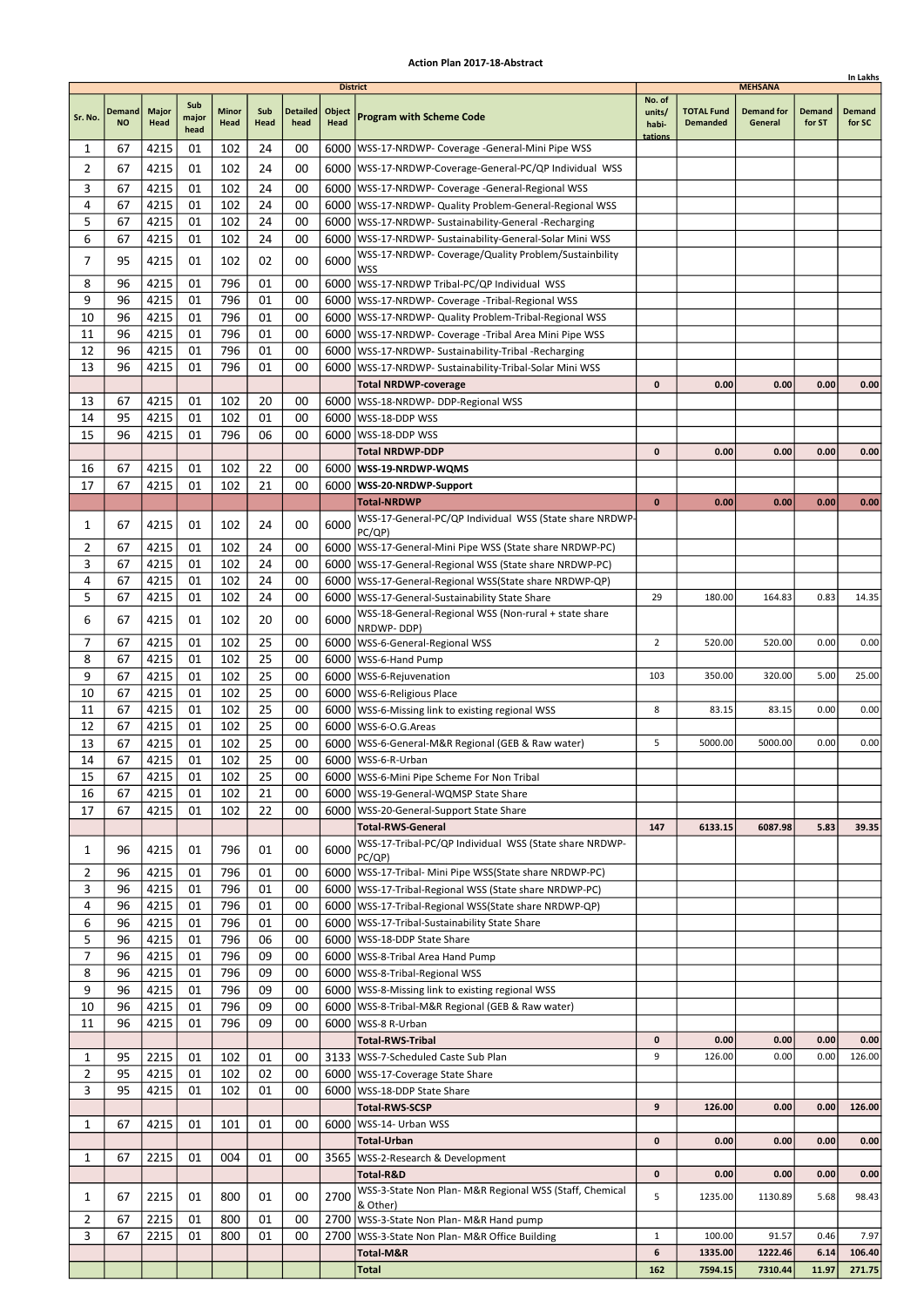|              |                            |               |                      |               |                 |                         | <b>District</b> |                                                                                                                     |                                      |                                      | <b>BANASKANTHA</b>           |                         |                         |
|--------------|----------------------------|---------------|----------------------|---------------|-----------------|-------------------------|-----------------|---------------------------------------------------------------------------------------------------------------------|--------------------------------------|--------------------------------------|------------------------------|-------------------------|-------------------------|
| Sr. No.      | <b>Demand</b><br><b>NO</b> | Major<br>Head | Sub<br>major<br>head | Minor<br>Head | Sub<br>Head     | <b>Detailed</b><br>head | Object<br>Head  | <b>Program with Scheme Code</b>                                                                                     | No. of<br>units/<br>habi-<br>tations | <b>TOTAL Fund</b><br><b>Demanded</b> | <b>Demand for</b><br>General | <b>Demand</b><br>for ST | <b>Demand</b><br>for SC |
| 1            | 67                         | 4215          | 01                   | 102           | 24              | 00                      |                 | 6000   WSS-17-NRDWP- Coverage - General-Mini Pipe WSS                                                               |                                      |                                      |                              |                         |                         |
| 2            | 67                         | 4215          | 01                   | 102           | 24              | 00                      |                 | 6000   WSS-17-NRDWP-Coverage-General-PC/QP Individual WSS                                                           |                                      |                                      |                              |                         |                         |
| 3            | 67                         | 4215          | 01                   | 102           | 24              | 00                      |                 | 6000   WSS-17-NRDWP- Coverage - General-Regional WSS                                                                |                                      |                                      |                              |                         |                         |
| 4            | 67                         | 4215          | 01                   | 102           | 24              | 00                      | 6000            | WSS-17-NRDWP- Quality Problem-General-Regional WSS                                                                  |                                      |                                      |                              |                         |                         |
| 5            | 67                         | 4215          | 01                   | 102           | 24              | 00                      |                 | 6000   WSS-17-NRDWP- Sustainability-General -Recharging                                                             |                                      |                                      |                              |                         |                         |
| 6            | 67                         | 4215          | 01                   | 102           | 24              | 00                      |                 | 6000   WSS-17-NRDWP- Sustainability-General-Solar Mini WSS                                                          |                                      |                                      |                              |                         |                         |
| 7            | 95                         | 4215          | 01                   | 102           | 02              | 00                      | 6000            | WSS-17-NRDWP- Coverage/Quality Problem/Sustainbility<br>WSS                                                         |                                      |                                      |                              |                         |                         |
| 8            | 96                         | 4215          | 01                   | 796           | 01              | 00                      |                 | 6000 WSS-17-NRDWP Tribal-PC/QP Individual WSS                                                                       |                                      |                                      |                              |                         |                         |
| 9            | 96                         | 4215          | 01                   | 796           | 01              | 00                      | 6000            | WSS-17-NRDWP- Coverage -Tribal-Regional WSS                                                                         |                                      |                                      |                              |                         |                         |
| 10           | 96                         | 4215          | 01                   | 796           | 01              | 00                      |                 | 6000   WSS-17-NRDWP- Quality Problem-Tribal-Regional WSS                                                            |                                      |                                      |                              |                         |                         |
| 11           | 96                         | 4215          | 01                   | 796           | 01              | 00                      |                 | 6000   WSS-17-NRDWP- Coverage - Tribal Area Mini Pipe WSS                                                           |                                      |                                      |                              |                         |                         |
| 12<br>13     | 96<br>96                   | 4215<br>4215  | 01<br>01             | 796<br>796    | 01<br>01        | 00<br>00                |                 | 6000   WSS-17-NRDWP- Sustainability-Tribal -Recharging<br>6000   WSS-17-NRDWP- Sustainability-Tribal-Solar Mini WSS |                                      |                                      |                              |                         |                         |
|              |                            |               |                      |               |                 |                         |                 | <b>Total NRDWP-coverage</b>                                                                                         | 0                                    | 0.00                                 | 0.00                         | 0.00                    | 0.00                    |
| 13           | 67                         | 4215          | 01                   | 102           | 20              | 00                      |                 | 6000 WSS-18-NRDWP- DDP-Regional WSS                                                                                 | 6                                    | 1505.00                              | 1133.87                      | 264.43                  | 106.70                  |
| 14           | 95                         | 4215          | 01                   | 102           | 01              | 00                      |                 | 6000 WSS-18-DDP WSS                                                                                                 |                                      |                                      |                              |                         |                         |
| 15           | 96                         | 4215          | 01                   | 796           | 06              | 00                      |                 | 6000 WSS-18-DDP WSS                                                                                                 |                                      |                                      |                              |                         |                         |
|              |                            |               |                      |               |                 |                         |                 | <b>Total NRDWP-DDP</b>                                                                                              | 6                                    | 1505.00                              | 1133.87                      | 264.43                  | 106.70                  |
| 16           | 67                         | 4215          | 01                   | 102           | 22              | 00                      |                 | 6000   WSS-19-NRDWP-WQMS                                                                                            |                                      |                                      |                              |                         |                         |
| 17           | 67                         | 4215          | 01                   | 102           | 21              | 00                      | 6000            | WSS-20-NRDWP-Support                                                                                                |                                      |                                      |                              |                         |                         |
|              |                            |               |                      |               |                 |                         |                 | <b>Total-NRDWP</b><br>WSS-17-General-PC/QP Individual WSS (State share NRDWP-                                       | 6                                    | 1505.00                              | 1133.87                      | 264.43                  | 106.70                  |
| 1            | 67                         | 4215          | 01                   | 102           | 24              | 00                      | 6000            | PC/QP)                                                                                                              |                                      |                                      |                              |                         |                         |
| 2            | 67                         | 4215          | 01                   | 102           | 24              | 00                      |                 | 6000   WSS-17-General-Mini Pipe WSS (State share NRDWP-PC)                                                          | 21                                   | 70.00                                | 52.74                        | 12.30                   | 4.96                    |
| 3            | 67                         | 4215          | 01                   | 102           | 24              | 00                      |                 | 6000   WSS-17-General-Regional WSS (State share NRDWP-PC)                                                           |                                      |                                      |                              |                         |                         |
| 4            | 67                         | 4215          | 01                   | 102           | 24              | 00                      |                 | 6000   WSS-17-General-Regional WSS (State share NRDWP-QP)                                                           | $\mathbf{1}$                         | 300.00                               | 228.06                       | 58.13                   | 13.81                   |
| 5            | 67                         | 4215          | 01                   | 102           | 24              | 00                      | 6000            | WSS-17-General-Sustainability State Share                                                                           | 53                                   | 60.00                                | 45.20                        | 10.54                   | 4.25                    |
| 6            | 67                         | 4215          | 01                   | 102           | 20              | 00                      | 6000            | WSS-18-General-Regional WSS (Non-rural + state share<br>NRDWP-DDP)                                                  | 6                                    | 533.00                               | 405.10                       | 90.41                   | 37.50                   |
| 7            | 67                         | 4215          | 01                   | 102           | 25              | 00                      | 6000            | WSS-6-General-Regional WSS                                                                                          | $\overline{2}$                       | 385.00                               | 276.56                       | 75.82                   | 32.61                   |
| 8            | 67                         | 4215          | 01                   | 102           | 25              | 00                      |                 | 6000   WSS-6-Hand Pump                                                                                              | 100                                  | 70.00                                | 52.74                        | 12.30                   | 4.96                    |
| 9            | 67                         | 4215          | 01                   | 102           | 25              | 00                      |                 | 6000   WSS-6-Rejuvenation                                                                                           | 100                                  | 200.00                               | 150.00                       | 35.00                   | 15.00                   |
| 10           | 67                         | 4215          | 01                   | 102           | 25              | 00                      |                 | 6000   WSS-6-Religious Place                                                                                        | 12                                   | 100.00                               | 75.34                        | 17.57                   | 7.09                    |
| 11<br>12     | 67<br>67                   | 4215          | 01<br>01             | 102<br>102    | 25<br>25        | 00<br>00                | 6000            | WSS-6-Missing link to existing regional WSS<br>lWSS-6-O.G.Areas                                                     | 18                                   | 907.00                               | 907.00                       | 0.00                    | 0.00                    |
| 13           | 67                         | 4215<br>4215  | 01                   | 102           | 25              | 00                      | 6000            | 6000   WSS-6-General-M&R Regional (GEB & Raw water)                                                                 | 11                                   | 3600.00                              | 2712.24                      | 632.52                  | 255.24                  |
| 14           | 67                         | 4215          | 01                   | 102           | 25              | 00                      |                 | 6000   WSS-6-R-Urban                                                                                                | 1                                    | 116.00                               | 87.39                        | 20.38                   | 8.22                    |
| 15           | 67                         | 4215          | 01                   | 102           | $\overline{25}$ | 00                      |                 | 6000 WSS-6-Mini Pipe Scheme For Non Tribal                                                                          |                                      |                                      |                              |                         |                         |
| 16           | 67                         | 4215          | 01                   | 102           | 21              | 00                      |                 | 6000   WSS-19-General-WQMSP State Share                                                                             |                                      |                                      |                              |                         |                         |
| 17           | 67                         | 4215          | 01                   | 102           | 22              | 00                      |                 | 6000   WSS-20-General-Support State Share                                                                           |                                      |                                      |                              |                         |                         |
|              |                            |               |                      |               |                 |                         |                 | <b>Total-RWS-General</b>                                                                                            | 325                                  | 6341.00                              | 4992.37                      | 964.97                  | 383.66                  |
| 1            | 96                         | 4215          | 01                   | 796           | 01              | 00                      | 6000            | WSS-17-Tribal-PC/QP Individual WSS (State share NRDWP-<br>PC/QP)                                                    |                                      |                                      |                              |                         |                         |
| 2            | 96                         | 4215          | 01                   | 796           | 01              | 00                      |                 | 6000   WSS-17-Tribal- Mini Pipe WSS (State share NRDWP-PC)                                                          | 123                                  | 260.00                               | 0.00                         | 260.00                  | 0.00                    |
| 3            | 96                         | 4215          | 01                   | 796           | 01              | 00                      |                 | 6000   WSS-17-Tribal-Regional WSS (State share NRDWP-PC)                                                            |                                      |                                      |                              |                         |                         |
| 4            | 96                         | 4215          | 01                   | 796           | 01              | 00                      |                 | 6000   WSS-17-Tribal-Regional WSS (State share NRDWP-QP)                                                            |                                      |                                      |                              |                         |                         |
| 6            | 96                         | 4215          | 01                   | 796           | 01              | 00                      |                 | 6000   WSS-17-Tribal-Sustainability State Share                                                                     |                                      |                                      |                              |                         |                         |
| 5            | 96                         | 4215          | 01                   | 796           | 06              | 00                      |                 | 6000   WSS-18-DDP State Share                                                                                       |                                      |                                      |                              |                         |                         |
| 7<br>8       | 96<br>96                   | 4215<br>4215  | 01<br>01             | 796<br>796    | 09<br>09        | 00<br>00                |                 | 6000   WSS-8-Tribal Area Hand Pump<br>6000   WSS-8-Tribal-Regional WSS                                              | 400                                  | 140.00                               | 0.00                         | 140.00                  | 0.00                    |
| 9            | 96                         | 4215          | 01                   | 796           | 09              | 00                      |                 | 6000   WSS-8-Missing link to existing regional WSS                                                                  | 6                                    | 357.00                               | 0.00                         | 357.00                  | 0.00                    |
| 10           | 96                         | 4215          | 01                   | 796           | 09              | 00                      |                 | 6000   WSS-8-Tribal-M&R Regional (GEB & Raw water)                                                                  | 5                                    | 360.00                               | 0.00                         | 360.00                  | 0.00                    |
| 11           | 96                         | 4215          | 01                   | 796           | 09              | 00                      |                 | 6000   WSS-8 R-Urban                                                                                                | $\mathbf{1}$                         | 22.00                                | 0.00                         | 22.00                   | 0.00                    |
|              |                            |               |                      |               |                 |                         |                 | <b>Total-RWS-Tribal</b>                                                                                             | 535                                  | 1139.00                              | 0.00                         | 1139.00                 | 0.00                    |
| 1            | 95                         | 2215          | 01                   | 102           | 01              | 00                      |                 | 3133   WSS-7-Scheduled Caste Sub Plan                                                                               | 23                                   | 135.00                               | 0.00                         | 0.00                    | 135.00                  |
| 2            | 95                         | 4215          | 01                   | 102           | 02              | 00                      |                 | 6000   WSS-17-Coverage State Share                                                                                  |                                      |                                      |                              |                         |                         |
| 3            | 95                         | 4215          | 01                   | 102           | 01              | 00                      |                 | 6000   WSS-18-DDP State Share                                                                                       | 23                                   | 135.00                               | 0.00                         | 0.00                    | 135.00                  |
| 1            | 67                         | 4215          | 01                   | 101           | 01              | 00                      |                 | Total-RWS-SCSP<br>6000   WSS-14- Urban WSS                                                                          |                                      |                                      |                              |                         |                         |
|              |                            |               |                      |               |                 |                         |                 | <b>Total-Urban</b>                                                                                                  | 0                                    | 0.00                                 | 0.00                         | 0.00                    | 0.00                    |
| $\mathbf{1}$ | 67                         | 2215          | 01                   | 004           | 01              | 00                      |                 | 3565   WSS-2-Research & Development                                                                                 | $\overline{7}$                       | 30.00                                | 22.60                        | 5.27                    | 2.13                    |
|              |                            |               |                      |               |                 |                         |                 | Total-R&D                                                                                                           | $\overline{\textbf{z}}$              | 30.00                                | 22.60                        | 5.27                    | 2.13                    |
| 1            | 67                         | 2215          | 01                   | 800           | 01              | 00                      | 2700            | WSS-3-State Non Plan- M&R Regional WSS (Staff, Chemical                                                             | 16                                   | 1891.00                              | 1424.68                      | 332.25                  | 134.07                  |
| 2            | 67                         | 2215          | 01                   | 800           | 01              | 00                      |                 | & Other)<br>2700   WSS-3-State Non Plan- M&R Hand pump                                                              | 4500                                 | 60.00                                | 45.20                        | 10.54                   | 4.25                    |
| 3            | 67                         | 2215          | 01                   | 800           | 01              | 00                      |                 | 2700   WSS-3-State Non Plan- M&R Office Building                                                                    | 8                                    | 80.00                                | 60.27                        | 14.06                   | 5.67                    |
|              |                            |               |                      |               |                 |                         |                 | Total-M&R                                                                                                           | 4524                                 | 2031.00                              | 1530.16                      | 356.85                  | 144.00                  |
|              |                            |               |                      |               |                 |                         |                 | Total                                                                                                               | 5420                                 | 11181.00                             | 7679.00                      | 2730.51                 | 771.49                  |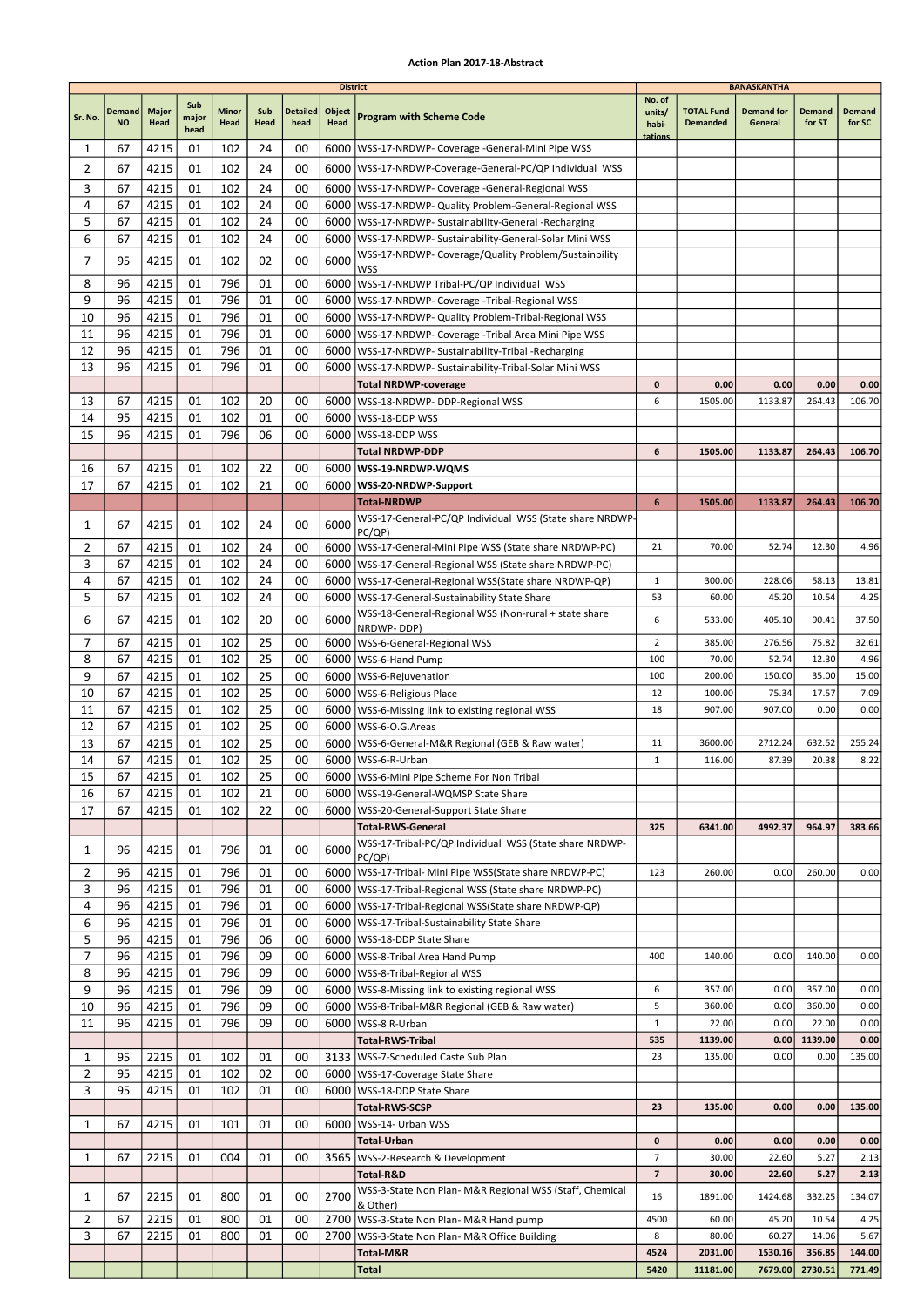|                |                     |               |                      |                      |                 |                         | <b>District</b> |                                                                                                                 |                           |                                      | <b>PATAN</b>                 |                  |                  |
|----------------|---------------------|---------------|----------------------|----------------------|-----------------|-------------------------|-----------------|-----------------------------------------------------------------------------------------------------------------|---------------------------|--------------------------------------|------------------------------|------------------|------------------|
| Sr. No.        | Demand<br><b>NO</b> | Major<br>Head | Sub<br>major<br>head | <b>Minor</b><br>Head | Sub<br>Head     | <b>Detailed</b><br>head | Object<br>Head  | <b>Program with Scheme Code</b>                                                                                 | No. of<br>units/<br>habi- | <b>TOTAL Fund</b><br><b>Demanded</b> | <b>Demand for</b><br>General | Demand<br>for ST | Demand<br>for SC |
| 1              | 67                  | 4215          | 01                   | 102                  | 24              | 00                      |                 | 6000   WSS-17-NRDWP- Coverage - General-Mini Pipe WSS                                                           | tations                   |                                      |                              |                  |                  |
| $\overline{2}$ | 67                  | 4215          | 01                   | 102                  | 24              | 00                      |                 | 6000   WSS-17-NRDWP-Coverage-General-PC/QP Individual WSS                                                       |                           |                                      |                              |                  |                  |
| 3              | 67                  | 4215          | 01                   | 102                  | 24              | 00                      |                 | 6000   WSS-17-NRDWP- Coverage - General-Regional WSS                                                            |                           |                                      |                              |                  |                  |
| 4              | 67                  | 4215          | 01                   | 102                  | 24              | 00                      |                 | 6000   WSS-17-NRDWP- Quality Problem-General-Regional WSS                                                       |                           |                                      |                              |                  |                  |
| 5              | 67                  | 4215          | 01                   | 102                  | 24              | 00                      |                 | 6000   WSS-17-NRDWP- Sustainability-General -Recharging                                                         |                           |                                      |                              |                  |                  |
| 6              | 67                  | 4215          | 01                   | 102                  | 24              | 00                      |                 | 6000   WSS-17-NRDWP- Sustainability-General-Solar Mini WSS                                                      |                           |                                      |                              |                  |                  |
| 7              | 95                  | 4215          | 01                   | 102                  | 02              | 00                      | 6000            | WSS-17-NRDWP- Coverage/Quality Problem/Sustainbility                                                            |                           |                                      |                              |                  |                  |
|                |                     |               |                      |                      |                 |                         |                 | <b>WSS</b>                                                                                                      |                           |                                      |                              |                  |                  |
| 8<br>9         | 96<br>96            | 4215<br>4215  | 01<br>01             | 796<br>796           | 01<br>01        | 00<br>00                |                 | 6000 WSS-17-NRDWP Tribal-PC/QP Individual WSS                                                                   |                           |                                      |                              |                  |                  |
| 10             | 96                  | 4215          | 01                   | 796                  | 01              | 00                      |                 | 6000   WSS-17-NRDWP- Coverage - Tribal-Regional WSS<br>6000   WSS-17-NRDWP- Quality Problem-Tribal-Regional WSS |                           |                                      |                              |                  |                  |
| 11             | 96                  | 4215          | 01                   | 796                  | 01              | 00                      | 6000            | WSS-17-NRDWP- Coverage -Tribal Area Mini Pipe WSS                                                               |                           |                                      |                              |                  |                  |
| 12             | 96                  | 4215          | 01                   | 796                  | 01              | 00                      |                 | 6000   WSS-17-NRDWP- Sustainability-Tribal -Recharging                                                          |                           |                                      |                              |                  |                  |
| 13             | 96                  | 4215          | 01                   | 796                  | 01              | 00                      |                 | 6000   WSS-17-NRDWP- Sustainability-Tribal-Solar Mini WSS                                                       |                           |                                      |                              |                  |                  |
|                |                     |               |                      |                      |                 |                         |                 | <b>Total NRDWP-coverage</b>                                                                                     | 0                         | 0.00                                 | 0.00                         | 0.00             | 0.00             |
| 13             | 67                  | 4215          | 01                   | 102                  | 20              | 00                      |                 | 6000 WSS-18-NRDWP- DDP-Regional WSS                                                                             | $\overline{2}$            | 176.16                               | 156.70                       | 1.78             | 17.68            |
| 14             | 95                  | 4215          | 01                   | 102                  | 01              | 00                      | 6000            | WSS-18-DDP WSS                                                                                                  |                           |                                      |                              |                  |                  |
| 15             | 96                  | 4215          | 01                   | 796                  | 06              | 00                      |                 | 6000 WSS-18-DDP WSS                                                                                             |                           |                                      |                              |                  |                  |
|                |                     |               |                      |                      |                 |                         |                 | <b>Total NRDWP-DDP</b>                                                                                          | $\overline{2}$            | 176.16                               | 156.70                       | 1.78             | 17.68            |
| 16             | 67                  | 4215          | 01                   | 102                  | 22              | 00                      |                 | 6000   WSS-19-NRDWP-WQMS                                                                                        |                           |                                      |                              |                  |                  |
| 17             | 67                  | 4215          | 01                   | 102                  | 21              | 00                      | 6000            | WSS-20-NRDWP-Support                                                                                            |                           |                                      |                              |                  |                  |
|                |                     |               |                      |                      |                 |                         |                 | <b>Total-NRDWP</b>                                                                                              | $\overline{2}$            | 176.16                               | 156.70                       | 1.78             | 17.68            |
| 1              | 67                  | 4215          | 01                   | 102                  | 24              | 00                      | 6000            | WSS-17-General-PC/QP Individual WSS (State share NRDWP-<br>PC/QP)                                               |                           |                                      |                              |                  |                  |
| 2              | 67                  | 4215          | 01                   | 102                  | 24              | 00                      | 6000            | WSS-17-General-Mini Pipe WSS (State share NRDWP-PC)                                                             |                           |                                      |                              |                  |                  |
| 3              | 67                  | 4215          | 01                   | 102                  | 24              | 00                      |                 | 6000   WSS-17-General-Regional WSS (State share NRDWP-PC)                                                       |                           |                                      |                              |                  |                  |
| 4              | 67                  | 4215          | 01                   | 102                  | 24              | 00                      |                 | 6000   WSS-17-General-Regional WSS (State share NRDWP-QP)                                                       |                           |                                      |                              |                  |                  |
| 5              | 67                  | 4215          | 01                   | 102                  | 24              | 00                      | 6000            | WSS-17-General-Sustainability State Share                                                                       | 33                        | 60.00                                | 53.90                        | 0.59             | 5.51             |
| 6              | 67                  | 4215          | 01                   | 102                  | 20              | 00                      | 6000            | WSS-18-General-Regional WSS (Non-rural + state share                                                            | $\overline{2}$            | 820.00                               | 770.00                       | 10.00            | 40.00            |
|                |                     |               |                      |                      |                 |                         |                 | NRDWP-DDP)                                                                                                      |                           |                                      |                              |                  |                  |
| 7              | 67                  | 4215          | 01                   | 102                  | 25              | 00                      |                 | 6000   WSS-6-General-Regional WSS                                                                               |                           |                                      |                              |                  |                  |
| 8              | 67                  | 4215          | 01                   | 102                  | 25              | 00                      |                 | 6000   WSS-6-Hand Pump                                                                                          |                           |                                      |                              |                  |                  |
| 9<br>10        | 67<br>67            | 4215<br>4215  | 01<br>01             | 102<br>102           | 25<br>25        | 00<br>00                |                 | 6000   WSS-6-Rejuvenation<br>6000   WSS-6-Religious Place                                                       | 30<br>1                   | 150.00<br>5.00                       | 135.00<br>4.49               | 2.00<br>0.05     | 13.00<br>0.46    |
| 11             | 67                  | 4215          | 01                   | 102                  | 25              | 00                      |                 | 6000   WSS-6-Missing link to existing regional WSS                                                              | $\overline{2}$            | 285.00                               | 251.95                       | 3.22             | 29.84            |
| 12             | 67                  | 4215          | 01                   | 102                  | 25              | 00                      |                 | 6000   WSS-6-O.G. Areas                                                                                         |                           |                                      |                              |                  |                  |
| 13             | 67                  | 4215          | 01                   | 102                  | 25              | 00                      |                 | 6000   WSS-6-General-M&R Regional (GEB & Raw water)                                                             | 3                         | 1890.00                              | 1697.79                      | 18.71            | 173.50           |
| 14             | 67                  | 4215          | 01                   | 102                  | 25              | 00                      |                 | 6000   WSS-6-R-Urban                                                                                            |                           |                                      |                              |                  |                  |
| 15             | 67                  | 4215          | 01                   | 102                  | $\overline{25}$ | $00\,$                  |                 | 6000 WSS-6-Mini Pipe Scheme For Non Tribal                                                                      |                           |                                      |                              |                  |                  |
| 16             | 67                  | 4215          | 01                   | 102                  | 21              | 00                      |                 | 6000   WSS-19-General-WQMSP State Share                                                                         |                           |                                      |                              |                  |                  |
| 17             | 67                  | 4215          | 01                   | 102                  | 22              | 00                      |                 | 6000   WSS-20-General-Support State Share                                                                       |                           |                                      |                              |                  |                  |
|                |                     |               |                      |                      |                 |                         |                 | <b>Total-RWS-General</b>                                                                                        | 71                        | 3210.00                              | 2913.13                      | 34.57            | 262.30           |
| 1              | 96                  | 4215          | 01                   | 796                  | 01              | 00                      | 6000            | WSS-17-Tribal-PC/QP Individual WSS (State share NRDWP-                                                          |                           |                                      |                              |                  |                  |
| 2              | 96                  | 4215          | 01                   | 796                  | 01              | 00                      |                 | PC/QP)<br>6000   WSS-17-Tribal- Mini Pipe WSS (State share NRDWP-PC)                                            |                           |                                      |                              |                  |                  |
| 3              | 96                  | 4215          | 01                   | 796                  | 01              | 00                      |                 | 6000   WSS-17-Tribal-Regional WSS (State share NRDWP-PC)                                                        |                           |                                      |                              |                  |                  |
| 4              | 96                  | 4215          | 01                   | 796                  | 01              | 00                      |                 | 6000   WSS-17-Tribal-Regional WSS (State share NRDWP-QP)                                                        |                           |                                      |                              |                  |                  |
| 6              | 96                  | 4215          | 01                   | 796                  | 01              | 00                      |                 | 6000   WSS-17-Tribal-Sustainability State Share                                                                 |                           |                                      |                              |                  |                  |
| 5              | 96                  | 4215          | 01                   | 796                  | 06              | 00                      |                 | 6000   WSS-18-DDP State Share                                                                                   |                           |                                      |                              |                  |                  |
| 7              | 96                  | 4215          | 01                   | 796                  | 09              | 00                      |                 | 6000   WSS-8-Tribal Area Hand Pump                                                                              |                           |                                      |                              |                  |                  |
| 8              | 96                  | 4215          | 01                   | 796                  | 09              | 00                      |                 | 6000   WSS-8-Tribal-Regional WSS                                                                                |                           |                                      |                              |                  |                  |
| 9              | 96                  | 4215          | 01                   | 796                  | 09              | 00                      |                 | 6000   WSS-8-Missing link to existing regional WSS                                                              |                           |                                      |                              |                  |                  |
| 10             | 96                  | 4215          | 01                   | 796                  | 09              | 00                      |                 | 6000   WSS-8-Tribal-M&R Regional (GEB & Raw water)                                                              |                           |                                      |                              |                  |                  |
| 11             | 96                  | 4215          | 01                   | 796                  | 09              | 00                      |                 | 6000   WSS-8 R-Urban                                                                                            |                           |                                      |                              |                  |                  |
|                |                     |               |                      |                      |                 |                         |                 | <b>Total-RWS-Tribal</b>                                                                                         | 0                         | 0.00                                 | 0.00<br>0.00                 | 0.00             | 0.00<br>150.00   |
| 1<br>2         | 95<br>95            | 2215<br>4215  | 01<br>01             | 102<br>102           | 01<br>02        | 00<br>00                |                 | 3133   WSS-7-Scheduled Caste Sub Plan<br>6000   WSS-17-Coverage State Share                                     | 10                        | 150.00                               |                              | 0.00             |                  |
| 3              | 95                  | 4215          | 01                   | 102                  | 01              | 00                      | 6000            | WSS-18-DDP State Share                                                                                          |                           |                                      |                              |                  |                  |
|                |                     |               |                      |                      |                 |                         |                 | Total-RWS-SCSP                                                                                                  | 10                        | 150.00                               | 0.00                         | 0.00             | 150.00           |
| 1              | 67                  | 4215          | 01                   | 101                  | 01              | 00                      |                 | 6000   WSS-14- Urban WSS                                                                                        |                           |                                      |                              |                  |                  |
|                |                     |               |                      |                      |                 |                         |                 | Total-Urban                                                                                                     | 0                         | 0.00                                 | 0.00                         | 0.00             | 0.00             |
| 1              | 67                  | 2215          | 01                   | 004                  | 01              | 00                      |                 | 3565   WSS-2-Research & Development                                                                             | $\overline{2}$            | 60.00                                | 53.90                        | 0.60             | 5.50             |
|                |                     |               |                      |                      |                 |                         |                 | Total-R&D                                                                                                       | $\overline{2}$            | 60.00                                | 53.90                        | 0.60             | 5.50             |
| 1              | 67                  | 2215          | 01                   | 800                  | 01              | 00                      | 2700            | WSS-3-State Non Plan- M&R Regional WSS (Staff, Chemical                                                         | 3                         | 1730.00                              | 1554.06                      | 17.13            | 158.81           |
| 2              | 67                  | 2215          | 01                   | 800                  | 01              | 00                      |                 | & Other)<br>2700 WSS-3-State Non Plan- M&R Hand pump                                                            |                           |                                      |                              |                  |                  |
| 3              | 67                  | 2215          | 01                   | 800                  | 01              | 00                      |                 | 2700   WSS-3-State Non Plan- M&R Office Building                                                                | $\overline{2}$            | 40.00                                | 35.94                        | 0.40             | 3.66             |
|                |                     |               |                      |                      |                 |                         |                 | Total-M&R                                                                                                       | 5                         | 1770.00                              | 1590.00                      | 17.53            | 162.47           |
|                |                     |               |                      |                      |                 |                         |                 | Total                                                                                                           | 90                        | 5366.16                              | 4713.73                      | 54.48            | 597.96           |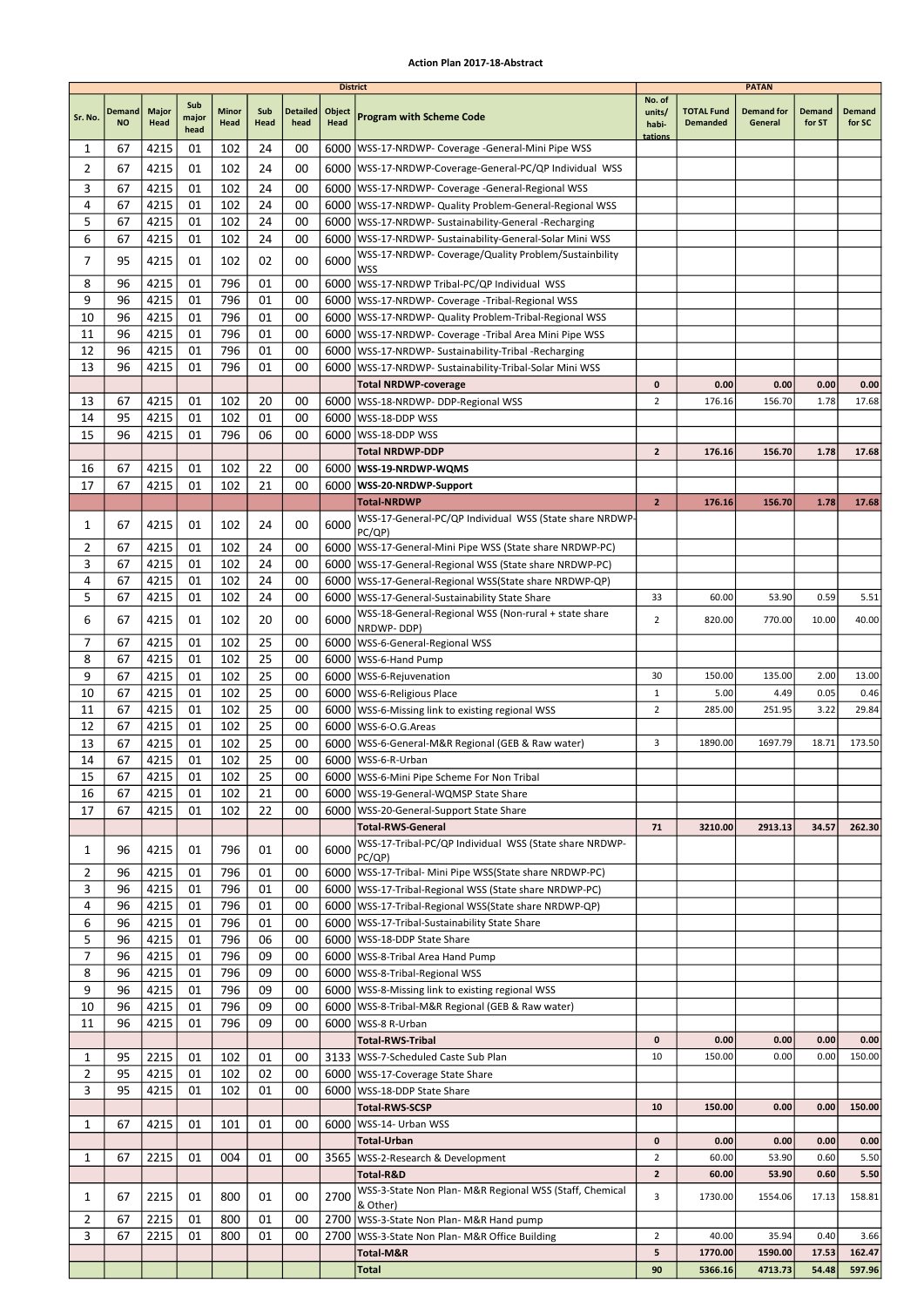|                |                            |                      |                      |                      |             |                         |                                          |                                                                                                                     |                                      |                                      |                                                    |                         | In Lakhs                |
|----------------|----------------------------|----------------------|----------------------|----------------------|-------------|-------------------------|------------------------------------------|---------------------------------------------------------------------------------------------------------------------|--------------------------------------|--------------------------------------|----------------------------------------------------|-------------------------|-------------------------|
| Sr. No.        | <b>Demand</b><br><b>NO</b> | <b>Major</b><br>Head | Sub<br>major<br>head | <b>Minor</b><br>Head | Sub<br>Head | <b>Detailed</b><br>head | <b>District</b><br>Object<br><b>Head</b> | <b>Program with Scheme Code</b>                                                                                     | No. of<br>units/<br>habi-<br>tations | <b>TOTAL Fund</b><br><b>Demanded</b> | <b>SABARKANTHA</b><br><b>Demand for</b><br>General | <b>Demand</b><br>for ST | <b>Demand</b><br>for SC |
| 1              | 67                         | 4215                 | 01                   | 102                  | 24          | 00                      |                                          | 6000   WSS-17-NRDWP- Coverage - General-Mini Pipe WSS                                                               |                                      |                                      |                                                    |                         |                         |
| $\overline{2}$ | 67                         | 4215                 | 01                   | 102                  | 24          | 00                      |                                          | 6000   WSS-17-NRDWP-Coverage-General-PC/QP Individual WSS                                                           |                                      |                                      |                                                    |                         |                         |
| 3              | 67                         | 4215                 | 01                   | 102                  | 24          | 00                      |                                          | 6000   WSS-17-NRDWP- Coverage - General-Regional WSS                                                                |                                      |                                      |                                                    |                         |                         |
| 4              | 67                         | 4215                 | 01                   | 102                  | 24          | 00                      |                                          | 6000   WSS-17-NRDWP- Quality Problem-General-Regional WSS                                                           |                                      |                                      |                                                    |                         |                         |
| 5              | 67                         | 4215                 | 01                   | 102                  | 24          | 00                      |                                          | 6000   WSS-17-NRDWP- Sustainability-General -Recharging                                                             |                                      |                                      |                                                    |                         |                         |
| 6              | 67                         | 4215                 | 01                   | 102                  | 24          | 00                      |                                          | 6000   WSS-17-NRDWP- Sustainability-General-Solar Mini WSS                                                          |                                      |                                      |                                                    |                         |                         |
| 7              | 95                         | 4215                 | 01                   | 102                  | 02          | 00                      | 6000                                     | WSS-17-NRDWP- Coverage/Quality Problem/Sustainbility                                                                |                                      |                                      |                                                    |                         |                         |
|                |                            |                      |                      |                      |             |                         |                                          | <b>WSS</b>                                                                                                          |                                      |                                      |                                                    |                         |                         |
| 8              | 96                         | 4215                 | 01                   | 796                  | 01          | 00                      |                                          | 6000 WSS-17-NRDWP Tribal-PC/QP Individual WSS                                                                       |                                      |                                      |                                                    |                         |                         |
| 9              | 96<br>96                   | 4215                 | 01<br>01             | 796<br>796           | 01<br>01    | 00                      |                                          | 6000   WSS-17-NRDWP- Coverage - Tribal-Regional WSS                                                                 |                                      |                                      |                                                    |                         |                         |
| 10             | 96                         | 4215<br>4215         | 01                   | 796                  | 01          | 00<br>00                |                                          | 6000   WSS-17-NRDWP- Quality Problem-Tribal-Regional WSS                                                            |                                      |                                      |                                                    |                         |                         |
| 11<br>12       | 96                         | 4215                 | 01                   | 796                  | 01          | 00                      |                                          | 6000   WSS-17-NRDWP- Coverage - Tribal Area Mini Pipe WSS<br>6000   WSS-17-NRDWP- Sustainability-Tribal -Recharging |                                      |                                      |                                                    |                         |                         |
| 13             | 96                         | 4215                 | 01                   | 796                  | 01          | 00                      | 6000                                     | WSS-17-NRDWP- Sustainability-Tribal-Solar Mini WSS                                                                  |                                      |                                      |                                                    |                         |                         |
|                |                            |                      |                      |                      |             |                         |                                          | <b>Total NRDWP-coverage</b>                                                                                         | $\mathbf 0$                          | 0.00                                 | 0.00                                               | 0.00                    | 0.00                    |
| 13             | 67                         | 4215                 | 01                   | 102                  | 20          | 00                      |                                          | 6000   WSS-18-NRDWP- DDP-Regional WSS                                                                               |                                      |                                      |                                                    |                         |                         |
| 14             | 95                         | 4215                 | 01                   | 102                  | 01          | 00                      |                                          | 6000   WSS-18-DDP WSS                                                                                               |                                      |                                      |                                                    |                         |                         |
| 15             | 96                         | 4215                 | 01                   | 796                  | 06          | 00                      | 6000                                     | WSS-18-DDP WSS                                                                                                      |                                      |                                      |                                                    |                         |                         |
|                |                            |                      |                      |                      |             |                         |                                          | <b>Total NRDWP-DDP</b>                                                                                              | 0                                    | 0.00                                 | 0.00                                               | 0.00                    | 0.00                    |
| 16             | 67                         | 4215                 | 01                   | 102                  | 22          | 00                      |                                          | 6000   WSS-19-NRDWP-WQMS                                                                                            |                                      |                                      |                                                    |                         |                         |
| 17             | 67                         | 4215                 | 01                   | 102                  | 21          | 00                      |                                          | 6000   WSS-20-NRDWP-Support                                                                                         |                                      |                                      |                                                    |                         |                         |
|                |                            |                      |                      |                      |             |                         |                                          | <b>Total-NRDWP</b>                                                                                                  | $\mathbf{0}$                         | 0.00                                 | 0.00                                               | 0.00                    | 0.00                    |
| 1              | 67                         | 4215                 | 01                   | 102                  | 24          | 00                      | 6000                                     | WSS-17-General-PC/QP Individual WSS (State share NRDWP-                                                             |                                      |                                      |                                                    |                         |                         |
| 2              | 67                         | 4215                 | 01                   | 102                  | 24          | 00                      |                                          | PC/QP)<br>6000   WSS-17-General-Mini Pipe WSS (State share NRDWP-PC)                                                | 11                                   | 45.00                                | 31.49                                              | 10.04                   | 3.47                    |
| 3              | 67                         | 4215                 | 01                   | 102                  | 24          | 00                      |                                          | 6000   WSS-17-General-Regional WSS (State share NRDWP-PC)                                                           |                                      |                                      |                                                    |                         |                         |
| 4              | 67                         | 4215                 | 01                   | 102                  | 24          | 00                      |                                          | 6000   WSS-17-General-Regional WSS (State share NRDWP-QP)                                                           |                                      |                                      |                                                    |                         |                         |
| 5              | 67                         | 4215                 | 01                   | 102                  | 24          | 00                      |                                          | 6000   WSS-17-General-Sustainability State Share                                                                    | 40                                   | 9.00                                 | 6.30                                               | 2.01                    | 0.70                    |
|                |                            |                      |                      |                      |             |                         |                                          | WSS-18-General-Regional WSS (Non-rural + state share                                                                |                                      |                                      |                                                    |                         |                         |
| 6              | 67                         | 4215                 | 01                   | 102                  | 20          | 00                      | 6000                                     | NRDWP-DDP)                                                                                                          |                                      |                                      |                                                    |                         |                         |
| 7              | 67                         | 4215                 | 01                   | 102                  | 25          | 00                      |                                          | 6000   WSS-6-General-Regional WSS                                                                                   | 4                                    | 0.00                                 | 0.00                                               | 0.00                    | 0.00                    |
| 8              | 67                         | 4215                 | 01                   | 102                  | 25          | 00                      | 6000                                     | WSS-6-Hand Pump                                                                                                     | 80                                   | 80.00                                | 55.96                                              | 17.86                   | 6.18                    |
| 9              | 67                         | 4215                 | 01                   | 102                  | 25          | 00                      |                                          | 6000   WSS-6-Rejuvenation                                                                                           | 156                                  | 200.00                               | 139.90                                             | 44.64                   | 15.46                   |
| 10             | 67                         | 4215                 | 01                   | 102                  | 25          | 00                      |                                          | 6000 WSS-6-Religious Place                                                                                          | 6                                    | 30.00                                | 20.99                                              | 6.70                    | 2.32                    |
| 11             | 67                         | 4215                 | 01                   | 102                  | 25          | 00                      |                                          | 6000   WSS-6-Missing link to existing regional WSS                                                                  | 11                                   | 141.30                               | 98.84                                              | 31.54                   | 10.92                   |
| 12<br>13       | 67<br>67                   | 4215<br>4215         | 01<br>01             | 102<br>102           | 25<br>25    | 00<br>00                |                                          | 6000   WSS-6-O.G. Areas                                                                                             | $\overline{2}$<br>9                  | 0.00<br>1220.53                      | 0.00<br>853.76                                     | 0.00<br>272.42          | 0.00<br>94.35           |
| 14             | 67                         | 4215                 | 01                   | 102                  | 25          | 00                      |                                          | 6000   WSS-6-General-M&R Regional (GEB & Raw water)<br>6000   WSS-6-R-Urban                                         |                                      |                                      |                                                    |                         |                         |
| 15             | 67                         | 4215                 | 01                   | 102                  | 25          | 00                      |                                          | 6000   WSS-6-Mini Pipe Scheme For Non Tribal                                                                        |                                      |                                      |                                                    |                         |                         |
| 16             | 67                         | 4215                 | 01                   | 102                  | 21          | 00                      |                                          | 6000   WSS-19-General-WQMSP State Share                                                                             |                                      |                                      |                                                    |                         |                         |
| 17             | 67                         | 4215                 | 01                   | 102                  | 22          | 00                      |                                          | 6000   WSS-20-General-Support State Share                                                                           |                                      |                                      |                                                    |                         |                         |
|                |                            |                      |                      |                      |             |                         |                                          | <b>Total-RWS-General</b>                                                                                            | 319                                  | 1725.83                              | 1207.23                                            | 385.20                  | 133.40                  |
| 1              | 96                         | 4215                 | 01                   | 796                  | 01          | 00                      | 6000                                     | WSS-17-Tribal-PC/QP Individual WSS (State share NRDWP-                                                              |                                      |                                      |                                                    |                         |                         |
| 2              | 96                         | 4215                 | 01                   | 796                  | 01          | 00                      |                                          | PC(QP)<br>6000   WSS-17-Tribal- Mini Pipe WSS (State share NRDWP-PC)                                                | 88                                   | 380.00                               | 0.00                                               | 380.00                  | 0.00                    |
| 3              | 96                         | 4215                 | 01                   | 796                  | 01          | 00                      |                                          | 6000   WSS-17-Tribal-Regional WSS (State share NRDWP-PC)                                                            |                                      |                                      |                                                    |                         |                         |
| 4              | 96                         | 4215                 | 01                   | 796                  | 01          | 00                      |                                          | 6000   WSS-17-Tribal-Regional WSS (State share NRDWP-QP)                                                            |                                      |                                      |                                                    |                         |                         |
| 6              | 96                         | 4215                 | 01                   | 796                  | 01          | 00                      |                                          | 6000   WSS-17-Tribal-Sustainability State Share                                                                     | 201                                  | 75.00                                | 0.00                                               | 75.00                   | 0.00                    |
| 5              | 96                         | 4215                 | 01                   | 796                  | 06          | 00                      |                                          | 6000   WSS-18-DDP State Share                                                                                       |                                      |                                      |                                                    |                         |                         |
| $\overline{7}$ | 96                         | 4215                 | 01                   | 796                  | 09          | 00                      |                                          | 6000   WSS-8-Tribal Area Hand Pump                                                                                  | 600                                  | 150.00                               | 0.00                                               | 150.00                  | 0.00                    |
| 8              | 96                         | 4215                 | 01                   | 796                  | 09          | 00                      |                                          | 6000   WSS-8-Tribal-Regional WSS                                                                                    | $\mathbf{1}$                         | 30.00                                | 0.00                                               | 30.00                   | 0.00                    |
| 9              | 96                         | 4215                 | 01                   | 796                  | 09          | 00                      |                                          | 6000   WSS-8-Missing link to existing regional WSS                                                                  |                                      |                                      |                                                    |                         |                         |
| 10             | 96                         | 4215                 | 01                   | 796                  | 09          | 00                      |                                          | 6000   WSS-8-Tribal-M&R Regional (GEB & Raw water)                                                                  | 3                                    | 32.00                                | 0.00                                               | 32.00                   | 0.00                    |
| 11             | 96                         | 4215                 | 01                   | 796                  | 09          | 00                      |                                          | 6000   WSS-8 R-Urban                                                                                                |                                      |                                      |                                                    |                         |                         |
|                |                            |                      |                      |                      |             |                         |                                          | <b>Total-RWS-Tribal</b>                                                                                             | 893                                  | 667.00                               | 0.00                                               | 667.00                  | 0.00                    |
| 1              | 95                         | 2215                 | 01                   | 102                  | 01          | 00                      |                                          | 3133   WSS-7-Scheduled Caste Sub Plan                                                                               | 21                                   | 80.00                                | 0.00                                               | 0.00                    | 80.00                   |
| $\overline{2}$ | 95                         | 4215                 | 01                   | 102                  | 02          | 00                      |                                          | 6000   WSS-17-Coverage State Share                                                                                  |                                      |                                      |                                                    |                         |                         |
| 3              | 95                         | 4215                 | 01                   | 102                  | 01          | 00                      |                                          | 6000   WSS-18-DDP State Share                                                                                       |                                      |                                      |                                                    |                         |                         |
|                |                            |                      |                      |                      |             |                         |                                          | <b>Total-RWS-SCSP</b>                                                                                               | 21                                   | 80.00                                | 0.00                                               | 0.00                    | 80.00                   |
| 1              | 67                         | 4215                 | 01                   | 101                  | 01          | 00                      | 6000                                     | WSS-14- Urban WSS<br><b>Total-Urban</b>                                                                             | $\mathbf{1}$<br>$\mathbf{1}$         | 500.00<br>500.00                     | 349.75<br>349.75                                   | 111.60<br>111.60        | 38.65<br>38.65          |
| 1              | 67                         | 2215                 | 01                   | 004                  | 01          | 00                      |                                          | 3565   WSS-2-Research & Development                                                                                 | $\mathbf{1}$                         | 5.00                                 | 2.34                                               | 1.12                    | 1.55                    |
|                |                            |                      |                      |                      |             |                         |                                          | Total-R&D                                                                                                           | ${\bf 1}$                            | 5.00                                 | 2.34                                               | 1.12                    | 1.55                    |
|                |                            |                      |                      |                      |             |                         |                                          | WSS-3-State Non Plan- M&R Regional WSS (Staff, Chemical                                                             |                                      |                                      |                                                    |                         |                         |
| 1              | 67                         | 2215                 | 01                   | 800                  | 01          | 00                      | 2700                                     | & Other)                                                                                                            | 12                                   | 762.88                               | 533.63                                             | 170.27                  | 58.97                   |
| 2              | 67                         | 2215                 | 01                   | 800                  | 01          | 00                      |                                          | 2700   WSS-3-State Non Plan- M&R Hand pump                                                                          | 7455                                 | 74.55                                | 52.15                                              | 16.64                   | 5.76                    |
| 3              | 67                         | 2215                 | 01                   | 800                  | 01          | 00                      | 2700                                     | WSS-3-State Non Plan- M&R Office Building                                                                           | $\mathbf{1}$                         | 21.00                                | 14.69                                              | 4.69                    | 1.62                    |
|                |                            |                      |                      |                      |             |                         |                                          | Total-M&R                                                                                                           | 7468                                 | 858.43                               | 600.47                                             | 191.60                  | 66.36                   |
|                |                            |                      |                      |                      |             |                         |                                          | <b>Total</b>                                                                                                        | 8703                                 | 3836.26                              | 2159.79                                            | 1356.52                 | 319.95                  |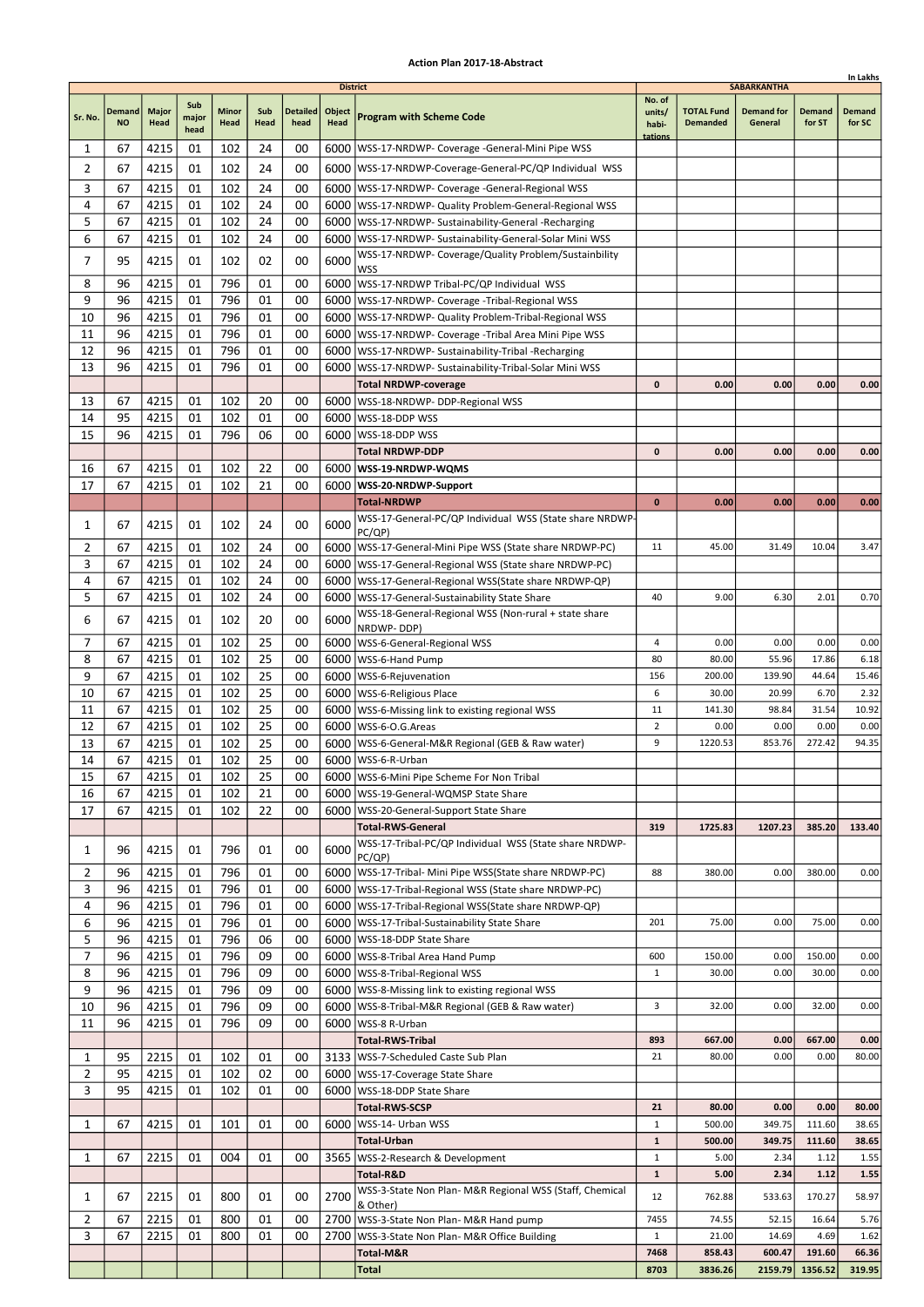|                |                            |                      |                      |                      |             |                         |                                   |                                                                                                                       |                                      |                                      |                                                |                         | In Lakhs                |
|----------------|----------------------------|----------------------|----------------------|----------------------|-------------|-------------------------|-----------------------------------|-----------------------------------------------------------------------------------------------------------------------|--------------------------------------|--------------------------------------|------------------------------------------------|-------------------------|-------------------------|
| Sr. No.        | <b>Demand</b><br><b>NO</b> | <b>Major</b><br>Head | Sub<br>major<br>head | <b>Minor</b><br>Head | Sub<br>Head | <b>Detailed</b><br>head | <b>District</b><br>Object<br>Head | <b>Program with Scheme Code</b>                                                                                       | No. of<br>units/<br>habi-<br>tations | <b>TOTAL Fund</b><br><b>Demanded</b> | <b>ARVALLI</b><br><b>Demand for</b><br>General | <b>Demand</b><br>for ST | <b>Demand</b><br>for SC |
| 1              | 67                         | 4215                 | 01                   | 102                  | 24          | 00                      |                                   | 6000   WSS-17-NRDWP- Coverage - General-Mini Pipe WSS                                                                 |                                      |                                      |                                                |                         |                         |
| $\overline{2}$ | 67                         | 4215                 | 01                   | 102                  | 24          | 00                      |                                   | 6000   WSS-17-NRDWP-Coverage-General-PC/QP Individual WSS                                                             |                                      |                                      |                                                |                         |                         |
| 3              | 67                         | 4215                 | 01                   | 102                  | 24          | 00                      |                                   | 6000   WSS-17-NRDWP- Coverage - General-Regional WSS                                                                  | $\overline{2}$                       | 4447.93                              | 3111.33                                        | 992.78                  | 343.82                  |
| 4              | 67                         | 4215                 | 01                   | 102                  | 24          | 00                      |                                   | 6000   WSS-17-NRDWP- Quality Problem-General-Regional WSS                                                             |                                      |                                      |                                                |                         |                         |
| 5              | 67                         | 4215                 | 01                   | 102                  | 24          | 00                      |                                   | 6000   WSS-17-NRDWP- Sustainability-General -Recharging                                                               |                                      |                                      |                                                |                         |                         |
| 6              | 67                         | 4215                 | 01                   | 102                  | 24          | 00                      |                                   | 6000   WSS-17-NRDWP- Sustainability-General-Solar Mini WSS                                                            |                                      |                                      |                                                |                         |                         |
| 7              | 95                         | 4215                 | 01                   | 102                  | 02          | 00                      | 6000                              | WSS-17-NRDWP- Coverage/Quality Problem/Sustainbility                                                                  |                                      |                                      |                                                |                         |                         |
|                |                            |                      |                      |                      |             |                         |                                   | <b>WSS</b>                                                                                                            |                                      |                                      |                                                |                         |                         |
| 8              | 96                         | 4215                 | 01                   | 796                  | 01          | 00                      |                                   | 6000 WSS-17-NRDWP Tribal-PC/QP Individual WSS                                                                         |                                      |                                      |                                                |                         |                         |
| 9              | 96<br>96                   | 4215                 | 01<br>01             | 796<br>796           | 01<br>01    | 00                      |                                   | 6000   WSS-17-NRDWP- Coverage - Tribal-Regional WSS                                                                   |                                      |                                      |                                                |                         |                         |
| 10<br>11       | 96                         | 4215<br>4215         | 01                   | 796                  | 01          | 00<br>00                |                                   | 6000   WSS-17-NRDWP- Quality Problem-Tribal-Regional WSS<br>6000   WSS-17-NRDWP- Coverage - Tribal Area Mini Pipe WSS |                                      |                                      |                                                |                         |                         |
| 12             | 96                         | 4215                 | 01                   | 796                  | 01          | 00                      |                                   | 6000   WSS-17-NRDWP- Sustainability-Tribal -Recharging                                                                |                                      |                                      |                                                |                         |                         |
| 13             | 96                         | 4215                 | 01                   | 796                  | 01          | 00                      | 6000                              | WSS-17-NRDWP- Sustainability-Tribal-Solar Mini WSS                                                                    |                                      |                                      |                                                |                         |                         |
|                |                            |                      |                      |                      |             |                         |                                   | <b>Total NRDWP-coverage</b>                                                                                           | $\overline{2}$                       | 4447.93                              | 3111.33                                        | 992.78                  | 343.82                  |
| 13             | 67                         | 4215                 | 01                   | 102                  | 20          | 00                      |                                   | 6000   WSS-18-NRDWP- DDP-Regional WSS                                                                                 |                                      |                                      |                                                |                         |                         |
| 14             | 95                         | 4215                 | 01                   | 102                  | 01          | 00                      |                                   | 6000 WSS-18-DDP WSS                                                                                                   |                                      |                                      |                                                |                         |                         |
| 15             | 96                         | 4215                 | 01                   | 796                  | 06          | 00                      | 6000                              | WSS-18-DDP WSS                                                                                                        |                                      |                                      |                                                |                         |                         |
|                |                            |                      |                      |                      |             |                         |                                   | <b>Total NRDWP-DDP</b>                                                                                                | 0                                    | 0.00                                 | 0.00                                           | 0.00                    | 0.00                    |
| 16             | 67                         | 4215                 | 01                   | 102                  | 22          | 00                      |                                   | 6000   WSS-19-NRDWP-WQMS                                                                                              |                                      |                                      |                                                |                         |                         |
| 17             | 67                         | 4215                 | 01                   | 102                  | 21          | 00                      |                                   | 6000   WSS-20-NRDWP-Support                                                                                           |                                      |                                      |                                                |                         |                         |
|                |                            |                      |                      |                      |             |                         |                                   | <b>Total-NRDWP</b>                                                                                                    | $\overline{2}$                       | 4447.93                              | 3111.33                                        | 992.78                  | 343.82                  |
| 1              | 67                         | 4215                 | 01                   | 102                  | 24          | 00                      | 6000                              | WSS-17-General-PC/QP Individual WSS (State share NRDWP-                                                               |                                      |                                      |                                                |                         |                         |
| 2              | 67                         | 4215                 | 01                   | 102                  | 24          | 00                      |                                   | PC/QP)<br>6000   WSS-17-General-Mini Pipe WSS (State share NRDWP-PC)                                                  | 33                                   | 80.00                                | 55.96                                          | 17.86                   | 6.18                    |
| 3              | 67                         | 4215                 | 01                   | 102                  | 24          | 00                      |                                   | 6000   WSS-17-General-Regional WSS (State share NRDWP-PC)                                                             | $\overline{2}$                       | 4000.00                              | 2798.00                                        | 892.80                  | 309.20                  |
| 4              | 67                         | 4215                 | 01                   | 102                  | 24          | 00                      |                                   | 6000   WSS-17-General-Regional WSS (State share NRDWP-QP)                                                             |                                      |                                      |                                                |                         |                         |
| 5              | 67                         | 4215                 | 01                   | 102                  | 24          | 00                      |                                   | 6000   WSS-17-General-Sustainability State Share                                                                      |                                      |                                      |                                                |                         |                         |
| 6              | 67                         | 4215                 | 01                   | 102                  | 20          | 00                      | 6000                              | WSS-18-General-Regional WSS (Non-rural + state share                                                                  |                                      |                                      |                                                |                         |                         |
|                |                            |                      |                      |                      |             |                         |                                   | NRDWP-DDP)                                                                                                            |                                      |                                      |                                                |                         |                         |
| 7              | 67                         | 4215                 | 01                   | 102                  | 25          | 00                      |                                   | 6000   WSS-6-General-Regional WSS                                                                                     |                                      |                                      |                                                |                         |                         |
| 8              | 67                         | 4215                 | 01                   | 102                  | 25          | 00                      | 6000                              | WSS-6-Hand Pump                                                                                                       | 400                                  | 150.00                               | 104.93                                         | 33.48                   | 11.60                   |
| 9              | 67                         | 4215                 | 01                   | 102                  | 25          | 00                      |                                   | 6000   WSS-6-Rejuvenation                                                                                             | 110                                  | 200.00                               | 139.90                                         | 44.64                   | 15.46                   |
| 10<br>11       | 67<br>67                   | 4215<br>4215         | 01<br>01             | 102<br>102           | 25<br>25    | 00<br>00                |                                   | 6000   WSS-6-Religious Place                                                                                          | 3<br>3                               | 24.00<br>15.00                       | 16.79<br>10.49                                 | 5.36<br>3.35            | 1.86<br>1.16            |
| 12             | 67                         | 4215                 | 01                   | 102                  | 25          | 00                      |                                   | 6000   WSS-6-Missing link to existing regional WSS<br>6000   WSS-6-O.G. Areas                                         |                                      |                                      |                                                |                         |                         |
| 13             | 67                         | 4215                 | 01                   | 102                  | 25          | 00                      |                                   | 6000   WSS-6-General-M&R Regional (GEB & Raw water)                                                                   | 4                                    | 130.00                               | 90.94                                          | 29.02                   | 10.05                   |
| 14             | 67                         | 4215                 | 01                   | 102                  | 25          | 00                      |                                   | 6000   WSS-6-R-Urban                                                                                                  |                                      |                                      |                                                |                         |                         |
| 15             | 67                         | 4215                 | 01                   | 102                  | 25          | 00                      |                                   | 6000   WSS-6-Mini Pipe Scheme For Non Tribal                                                                          |                                      |                                      |                                                |                         |                         |
| 16             | 67                         | 4215                 | 01                   | 102                  | 21          | 00                      |                                   | 6000   WSS-19-General-WQMSP State Share                                                                               |                                      |                                      |                                                |                         |                         |
| 17             | 67                         | 4215                 | 01                   | 102                  | 22          | 00                      |                                   | 6000   WSS-20-General-Support State Share                                                                             |                                      |                                      |                                                |                         |                         |
|                |                            |                      |                      |                      |             |                         |                                   | <b>Total-RWS-General</b>                                                                                              | 555                                  | 4599.00                              | 3217.00                                        | 1026.50                 | 355.50                  |
| 1              | 96                         | 4215                 | 01                   | 796                  | 01          | 00                      | 6000                              | WSS-17-Tribal-PC/QP Individual WSS (State share NRDWP-<br>PC(QP)                                                      | $\mathbf{1}$                         | 10.00                                | 0.00                                           | 10.00                   | 0.00                    |
| $\overline{2}$ | 96                         | 4215                 | 01                   | 796                  | 01          | 00                      |                                   | 6000   WSS-17-Tribal- Mini Pipe WSS (State share NRDWP-PC)                                                            | 161                                  | 190.00                               | 0.00                                           | 190.00                  | 0.00                    |
| 3              | 96                         | 4215                 | 01                   | 796                  | 01          | 00                      |                                   | 6000   WSS-17-Tribal-Regional WSS (State share NRDWP-PC)                                                              | $\mathbf{1}$                         | 1275.00                              | 0.00                                           | 1275.00                 | 0.00                    |
| 4<br>6         | 96<br>96                   | 4215<br>4215         | 01<br>01             | 796<br>796           | 01<br>01    | 00<br>00                |                                   | 6000   WSS-17-Tribal-Regional WSS (State share NRDWP-QP)<br>6000   WSS-17-Tribal-Sustainability State Share           | 62                                   | 13.00                                | 0.00                                           | 13.00                   | 0.00                    |
| 5              | 96                         | 4215                 | 01                   | 796                  | 06          | 00                      |                                   | 6000   WSS-18-DDP State Share                                                                                         |                                      |                                      |                                                |                         |                         |
| $\overline{7}$ | 96                         | 4215                 | 01                   | 796                  | 09          | 00                      |                                   | 6000   WSS-8-Tribal Area Hand Pump                                                                                    | 500                                  | 200.00                               | 0.00                                           | 200.00                  | 0.00                    |
| 8              | 96                         | 4215                 | 01                   | 796                  | 09          | 00                      |                                   | 6000   WSS-8-Tribal-Regional WSS                                                                                      | $\overline{2}$                       | 10.00                                | 0.00                                           | 10.00                   | 0.00                    |
| 9              | 96                         | 4215                 | 01                   | 796                  | 09          | 00                      |                                   | 6000   WSS-8-Missing link to existing regional WSS                                                                    | 3                                    | 65.00                                | 0.00                                           | 65.00                   | 0.00                    |
| 10             | 96                         | 4215                 | 01                   | 796                  | 09          | 00                      |                                   | 6000   WSS-8-Tribal-M&R Regional (GEB & Raw water)                                                                    | 3                                    | 150.00                               | 0.00                                           | 150.00                  | 0.00                    |
| 11             | 96                         | 4215                 | 01                   | 796                  | 09          | 00                      |                                   | 6000   WSS-8 R-Urban                                                                                                  | $\mathbf{1}$                         | 700.00                               | 0.00                                           | 700.00                  | 0.00                    |
|                |                            |                      |                      |                      |             |                         |                                   | <b>Total-RWS-Tribal</b>                                                                                               | 734                                  | 2613.00                              | 0.00                                           | 2613.00                 | 0.00                    |
| 1              | 95                         | 2215                 | 01                   | 102                  | 01          | 00                      |                                   | 3133   WSS-7-Scheduled Caste Sub Plan                                                                                 | 19                                   | 70.00                                | 0.00                                           | 0.00                    | 70.00                   |
| $\overline{2}$ | 95                         | 4215                 | 01                   | 102                  | 02          | 00                      |                                   | 6000   WSS-17-Coverage State Share                                                                                    |                                      |                                      |                                                |                         |                         |
| 3              | 95                         | 4215                 | 01                   | 102                  | 01          | 00                      |                                   | 6000   WSS-18-DDP State Share                                                                                         |                                      |                                      |                                                |                         |                         |
|                |                            |                      |                      |                      |             |                         |                                   | <b>Total-RWS-SCSP</b>                                                                                                 | 19                                   | 70.00                                | 0.00                                           | 0.00                    | 70.00                   |
| 1              | 67                         | 4215                 | 01                   | 101                  | 01          | 00                      | 6000                              | WSS-14- Urban WSS                                                                                                     |                                      |                                      |                                                |                         |                         |
|                |                            |                      |                      |                      |             |                         |                                   | <b>Total-Urban</b>                                                                                                    | 0                                    | 0.00                                 | 0.00                                           | 0.00                    | 0.00                    |
| 1              | 67                         | 2215                 | 01                   | 004                  | 01          | 00                      |                                   | 3565   WSS-2-Research & Development                                                                                   |                                      |                                      |                                                |                         |                         |
|                |                            |                      |                      |                      |             |                         |                                   | Total-R&D<br>WSS-3-State Non Plan- M&R Regional WSS (Staff, Chemical                                                  | 0                                    | 0.00                                 | 0.00                                           | 0.00                    | 0.00                    |
| 1              | 67                         | 2215                 | 01                   | 800                  | 01          | 00                      | 2700                              | & Other)                                                                                                              | 7                                    | 287.00                               | 200.76                                         | 64.06                   | 22.19                   |
| 2              | 67                         | 2215                 | 01                   | 800                  | 01          | 00                      |                                   | 2700   WSS-3-State Non Plan- M&R Hand pump                                                                            | 9418                                 | 95.00                                | 66.45                                          | 21.20                   | 7.34                    |
| 3              | 67                         | 2215                 | 01                   | 800                  | 01          | 00                      | 2700                              | WSS-3-State Non Plan- M&R Office Building                                                                             |                                      |                                      |                                                |                         |                         |
|                |                            |                      |                      |                      |             |                         |                                   | Total-M&R                                                                                                             | 9425                                 | 382.00                               | 267.21                                         | 85.26                   | 29.53                   |
|                |                            |                      |                      |                      |             |                         |                                   | <b>Total</b>                                                                                                          | 10735                                | 12111.93                             | 6595.54                                        | 4717.54                 | 798.86                  |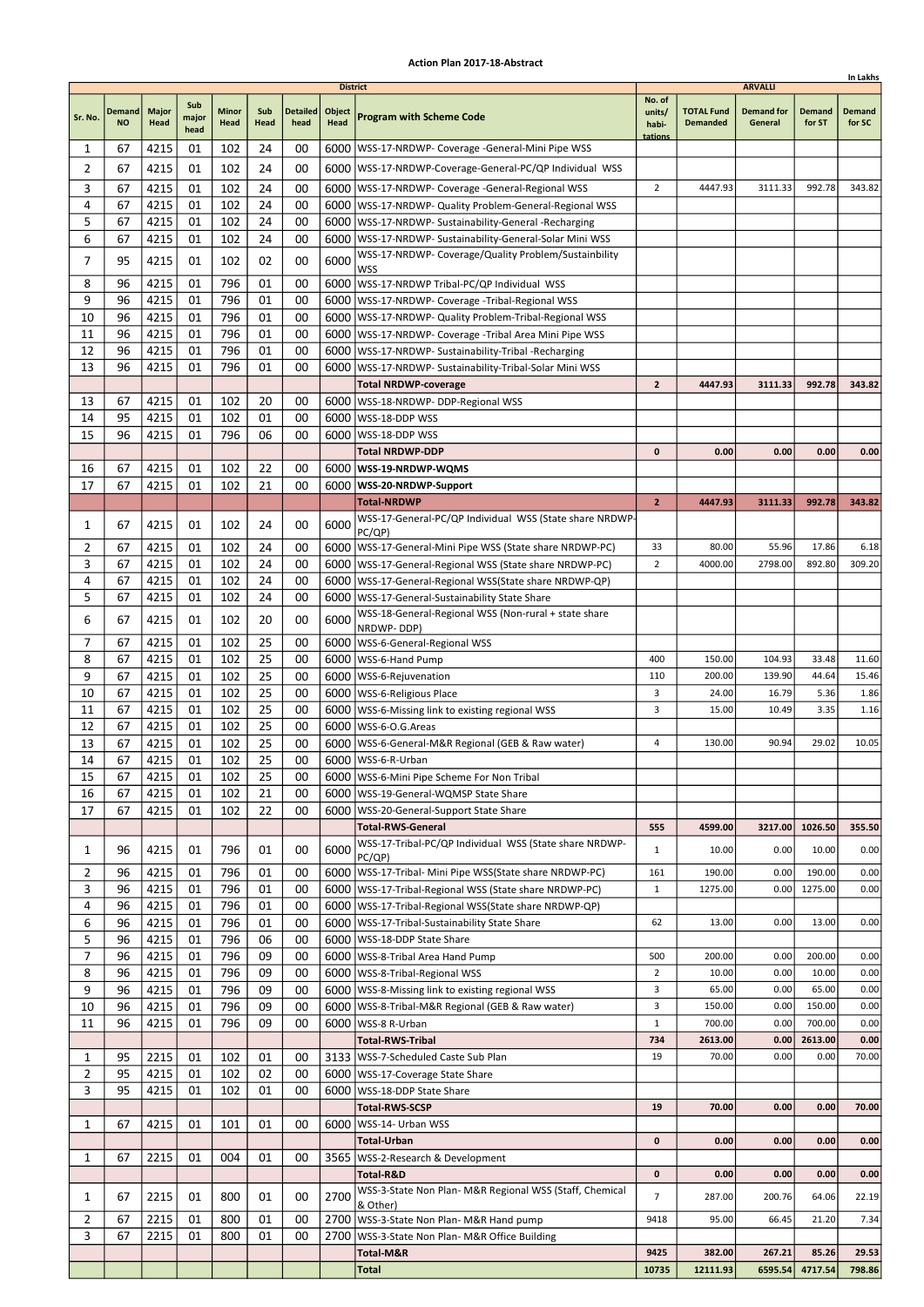|                |                            |               |                      |               |             |                         |                                          |                                                                                                                     |                                             |                                      |                                                   |                         | In Lakhs                |
|----------------|----------------------------|---------------|----------------------|---------------|-------------|-------------------------|------------------------------------------|---------------------------------------------------------------------------------------------------------------------|---------------------------------------------|--------------------------------------|---------------------------------------------------|-------------------------|-------------------------|
| Sr. No.        | <b>Demand</b><br><b>NO</b> | Major<br>Head | Sub<br>major<br>head | Minor<br>Head | Sub<br>Head | <b>Detailed</b><br>head | <b>District</b><br>Object<br><b>Head</b> | <b>Program with Scheme Code</b>                                                                                     | No. of<br>units/<br>habi-<br><u>tations</u> | <b>TOTAL Fund</b><br><b>Demanded</b> | Zone-II Ahmedabad<br><b>Demand for</b><br>General | <b>Demand</b><br>for ST | <b>Demand</b><br>for SC |
| 1              | 67                         | 4215          | 01                   | 102           | 24          | 00                      |                                          | 6000   WSS-17-NRDWP- Coverage - General-Mini Pipe WSS                                                               | 0                                           | 0.00                                 | 0.00                                              | 0.00                    | 0.00                    |
| $\overline{2}$ | 67                         | 4215          | 01                   | 102           | 24          | 00                      |                                          | 6000   WSS-17-NRDWP-Coverage-General-PC/QP Individual WSS                                                           | 0                                           | 0.00                                 | 0.00                                              | 0.00                    | 0.00                    |
| 3              | 67                         | 4215          | 01                   | 102           | 24          | 00                      |                                          | 6000   WSS-17-NRDWP- Coverage - General-Regional WSS                                                                | $\overline{2}$                              | 4447.93                              | 3111.33                                           | 992.78                  | 343.82                  |
| 4              | 67                         | 4215          | 01                   | 102           | 24          | 00                      |                                          | 6000   WSS-17-NRDWP- Quality Problem-General-Regional WSS                                                           | 2                                           | 460.00                               | 426.10                                            | 8.75                    | 25.15                   |
| 5              | 67                         | 4215          | 01                   | 102           | 24          | 00                      |                                          | 6000   WSS-17-NRDWP- Sustainability-General -Recharging                                                             | 0                                           | 0.00                                 | 0.00                                              | 0.00                    | 0.00                    |
| 6              | 67                         | 4215          | 01                   | 102           | 24          | 00                      |                                          | 6000 WSS-17-NRDWP- Sustainability-General-Solar Mini WSS<br>WSS-17-NRDWP- Coverage/Quality Problem/Sustainbility    | 0                                           | 0.00                                 | 0.00                                              | 0.00                    | 0.00                    |
| 7              | 95                         | 4215          | 01                   | 102           | 02          | 00                      | 6000                                     | WSS                                                                                                                 | 0                                           | 0.00                                 | 0.00                                              | 0.00                    | 0.00                    |
| 8              | 96                         | 4215          | 01                   | 796           | 01          | 00                      |                                          | 6000   WSS-17-NRDWP Tribal-PC/QP Individual WSS                                                                     | 0                                           | 0.00                                 | 0.00                                              | 0.00                    | 0.00                    |
| 9              | 96                         | 4215          | 01                   | 796           | 01          | 00                      |                                          | 6000   WSS-17-NRDWP- Coverage - Tribal-Regional WSS                                                                 | 0                                           | 0.00                                 | 0.00                                              | 0.00                    | 0.00                    |
| 10             | 96                         | 4215          | 01                   | 796           | 01          | 00                      |                                          | 6000   WSS-17-NRDWP- Quality Problem-Tribal-Regional WSS                                                            | 0                                           | 0.00                                 | 0.00                                              | 0.00                    | 0.00                    |
| 11<br>12       | 96<br>96                   | 4215<br>4215  | 01<br>01             | 796<br>796    | 01<br>01    | 00<br>00                |                                          | 6000   WSS-17-NRDWP- Coverage - Tribal Area Mini Pipe WSS<br>6000   WSS-17-NRDWP- Sustainability-Tribal -Recharging | 0<br>0                                      | 0.00<br>0.00                         | 0.00<br>0.00                                      | 0.00<br>0.00            | 0.00<br>0.00            |
| 13             | 96                         | 4215          | 01                   | 796           | 01          | 00                      | 6000                                     | WSS-17-NRDWP- Sustainability-Tribal-Solar Mini WSS                                                                  | 0                                           | 0.00                                 | 0.00                                              | 0.00                    | 0.00                    |
|                |                            |               |                      |               |             |                         |                                          | <b>Total NRDWP-coverage</b>                                                                                         | 4                                           | 4907.93                              | 3537.43                                           | 1001.53                 | 368.97                  |
| 13             | 67                         | 4215          | 01                   | 102           | 20          | 00                      |                                          | 6000   WSS-18-NRDWP- DDP-Regional WSS                                                                               | 8                                           | 1681.16                              | 1290.57                                           | 266.21                  | 124.38                  |
| 14             | 95                         | 4215          | 01                   | 102           | 01          | 00                      |                                          | 6000   WSS-18-DDP WSS                                                                                               | 0                                           | 0.00                                 | 0.00                                              | 0.00                    | 0.00                    |
| 15             | 96                         | 4215          | 01                   | 796           | 06          | 00                      | 6000                                     | WSS-18-DDP WSS                                                                                                      | 0                                           | 0.00                                 | 0.00                                              | 0.00                    | 0.00                    |
|                |                            |               |                      |               |             |                         |                                          | <b>Total NRDWP-DDP</b>                                                                                              | 8                                           | 1681.16                              | 1290.57                                           | 266.21                  | 124.38                  |
| 16<br>17       | 67<br>67                   | 4215<br>4215  | 01<br>01             | 102<br>102    | 22<br>21    | 00<br>00                |                                          | 6000   WSS-19-NRDWP-WQMS<br>6000   WSS-20-NRDWP-Support                                                             | 0<br>0                                      | 0.00<br>0.00                         | 0.00<br>0.00                                      | 0.00<br>0.00            | 0.00<br>0.00            |
|                |                            |               |                      |               |             |                         |                                          | <b>Total-NRDWP</b>                                                                                                  | 12                                          | 6589.09                              | 4827.99                                           | 1267.74                 | 493.36                  |
|                |                            |               |                      |               |             |                         |                                          | WSS-17-General-PC/QP Individual WSS (State share NRDWP                                                              |                                             |                                      |                                                   |                         |                         |
| 1              | 67                         | 4215          | 01                   | 102           | 24          | 00                      | 6000                                     | PC(QP)                                                                                                              | 62                                          | 64.00                                | 59.80                                             | 0.99                    | 3.21                    |
| 2              | 67                         | 4215          | 01                   | 102           | 24          | 00                      |                                          | 6000   WSS-17-General-Mini Pipe WSS (State share NRDWP-PC)                                                          | 215                                         | 745.00                               | 655.13                                            | 47.84                   | 42.04                   |
| 3<br>4         | 67                         | 4215          | 01                   | 102           | 24          | 00                      |                                          | 6000   WSS-17-General-Regional WSS (State share NRDWP-PC)                                                           | 3<br>5                                      | 4200.00<br>823.00                    | 2998.00<br>713.26                                 | 892.80<br>67.63         | 309.20<br>42.11         |
| 5              | 67<br>67                   | 4215<br>4215  | 01<br>01             | 102<br>102    | 24<br>24    | 00<br>00                | 6000                                     | WSS-17-General-Regional WSS(State share NRDWP-QP)<br>6000   WSS-17-General-Sustainability State Share               | 200                                         | 529.00                               | 472.11                                            | 17.19                   | 39.69                   |
|                |                            |               |                      |               |             |                         |                                          | WSS-18-General-Regional WSS (Non-rural + state share                                                                |                                             |                                      |                                                   |                         |                         |
| 6              | 67                         | 4215          | 01                   | 102           | 20          | 00                      | 6000                                     | NRDWP- DDP)                                                                                                         | 8                                           | 1353.00                              | 1175.10                                           | 100.41                  | 77.50                   |
| 7              | 67                         | 4215          | 01                   | 102           | 25          | 00                      |                                          | 6000   WSS-6-General-Regional WSS                                                                                   | 16                                          | 1837.36                              | 1635.83                                           | 89.28                   | 112.25                  |
| 8              | 67                         | 4215          | 01                   | 102           | 25          | 00                      | 6000                                     | WSS-6-Hand Pump                                                                                                     | 1080                                        | 509.00                               | 393.62                                            | 70.64                   | 44.74                   |
| 9<br>10        | 67<br>67                   | 4215<br>4215  | 01<br>01             | 102<br>102    | 25<br>25    | 00<br>00                | 6000                                     | 6000   WSS-6-Rejuvenation<br>WSS-6-Religious Place                                                                  | 671<br>32                                   | 1490.00<br>224.00                    | 1234.80<br>177.02                                 | 140.28<br>30.61         | 114.92<br>16.36         |
| 11             | 67                         | 4215          | 01                   | 102           | 25          | 00                      |                                          | 6000   WSS-6-Missing link to existing regional WSS                                                                  | 71                                          | 2523.25                              | 2322.62                                           | 59.27                   | 141.36                  |
| 12             | 67                         | 4215          | 01                   | 102           | 25          | 00                      |                                          | 6000   WSS-6-O.G. Areas                                                                                             | $\overline{2}$                              | 0.00                                 | 0.00                                              | 0.00                    | 0.00                    |
| 13             | 67                         | 4215          | 01                   | 102           | 25          | 00                      |                                          | 6000   WSS-6-General-M&R Regional (GEB & Raw water)                                                                 | 66                                          | 18675.53                             | 16570.00                                          | 1045.73                 | 1059.80                 |
| 14             | 67                         | 4215          | 01                   | 102           | 25          | 00                      |                                          | 6000   WSS-6-R-Urban                                                                                                | 1                                           | 116.00                               | 87.39                                             | 20.38                   | 8.22                    |
| 15             | 67                         | 4215          | 01                   | 102           | 25          | 00                      |                                          | 6000   WSS-6-Mini Pipe Scheme For Non Tribal                                                                        | 0                                           | 0.00                                 | 0.00                                              | 0.00                    | 0.00                    |
| 16             | 67                         | 4215          | 01                   | 102           | 21          | 00                      |                                          | 6000   WSS-19-General-WQMSP State Share                                                                             | 0                                           | 0.00                                 | 0.00                                              | 0.00<br>0.00            | 0.00                    |
| 17             | 67                         | 4215          | 01                   | 102           | 22          | 00                      |                                          | 6000   WSS-20-General-Support State Share<br><b>Total-RWS-General</b>                                               | 0<br>2432                                   | 0.00<br>33089.14                     | 0.00<br>28494.69                                  | 2583.04                 | 0.00<br>2011.41         |
| 1              | 96                         | 4215          | 01                   | 796           | 01          | 00                      | 6000                                     | WSS-17-Tribal-PC/QP Individual WSS (State share NRDWP-                                                              | 1                                           | 10.00                                | 0.00                                              | 10.00                   | 0.00                    |
| $\overline{2}$ | 96                         | 4215          | 01                   | 796           | 01          | 00                      |                                          | PC/QP)<br>6000   WSS-17-Tribal- Mini Pipe WSS (State share NRDWP-PC)                                                | 372                                         | 830.00                               | 0.00                                              | 830.00                  | 0.00                    |
| 3              | 96                         | 4215          | 01                   | 796           | 01          | 00                      |                                          | 6000   WSS-17-Tribal-Regional WSS (State share NRDWP-PC)                                                            | $\mathbf{1}$                                | 1275.00                              | 0.00                                              | 1275.00                 | 0.00                    |
| 4              | 96                         | 4215          | 01                   | 796           | 01          | 00                      |                                          | 6000   WSS-17-Tribal-Regional WSS(State share NRDWP-QP)                                                             | 0                                           | 0.00                                 | 0.00                                              | 0.00                    | 0.00                    |
| 6              | 96                         | 4215          | 01                   | 796           | 01          | 00                      |                                          | 6000   WSS-17-Tribal-Sustainability State Share                                                                     | 263                                         | 88.00                                | 0.00                                              | 88.00                   | 0.00                    |
| 5              | 96                         | 4215          | 01                   | 796           | 06          | 00                      |                                          | 6000   WSS-18-DDP State Share                                                                                       | 0                                           | 0.00                                 | 0.00                                              | 0.00                    | 0.00                    |
| $\overline{7}$ | 96                         | 4215          | 01                   | 796           | 09          | 00                      |                                          | 6000 WSS-8-Tribal Area Hand Pump                                                                                    | 1500                                        | 490.00                               | 0.00                                              | 490.00                  | 0.00                    |
| 8<br>9         | 96<br>96                   | 4215<br>4215  | 01<br>01             | 796<br>796    | 09<br>09    | 00<br>00                |                                          | 6000   WSS-8-Tribal-Regional WSS<br>6000   WSS-8-Missing link to existing regional WSS                              | 3<br>9                                      | 40.00<br>422.00                      | 0.00<br>0.00                                      | 40.00<br>422.00         | 0.00<br>0.00            |
| 10             | 96                         | 4215          | 01                   | 796           | 09          | 00                      |                                          | 6000   WSS-8-Tribal-M&R Regional (GEB & Raw water)                                                                  | 11                                          | 542.00                               | 0.00                                              | 542.00                  | 0.00                    |
| 11             | 96                         | 4215          | 01                   | 796           | 09          | 00                      |                                          | 6000   WSS-8 R-Urban                                                                                                | $\overline{2}$                              | 722.00                               | 0.00                                              | 722.00                  | 0.00                    |
|                |                            |               |                      |               |             |                         |                                          | <b>Total-RWS-Tribal</b>                                                                                             | 2162                                        | 4419.00                              | 0.00                                              | 4419.00                 | 0.00                    |
| 1              | 95                         | 2215          | 01                   | 102           | 01          | 00                      |                                          | 3133   WSS-7-Scheduled Caste Sub Plan                                                                               | 110                                         | 720.50                               | 0.00                                              | 0.00                    | 720.50                  |
| $\overline{2}$ | 95                         | 4215          | 01                   | 102           | 02          | 00                      |                                          | 6000   WSS-17-Coverage State Share                                                                                  | 0                                           | 0.00                                 | 0.00                                              | 0.00                    | 0.00                    |
| 3              | 95                         | 4215          | 01                   | 102           | 01          | 00                      |                                          | 6000   WSS-18-DDP State Share                                                                                       | 0                                           | 0.00                                 | 0.00                                              | 0.00                    | 0.00                    |
|                | 67                         | 4215          |                      | 101           | 01          | 00                      | 6000                                     | <b>Total-RWS-SCSP</b>                                                                                               | 110                                         | 720.50                               | 0.00                                              | 0.00                    | 720.50                  |
| 1              |                            |               | 01                   |               |             |                         |                                          | WSS-14- Urban WSS<br><b>Total-Urban</b>                                                                             | 1<br>$\mathbf{1}$                           | 500.00<br>500.00                     | 349.75<br>349.75                                  | 111.60<br>111.60        | 38.65<br>38.65          |
| 1              | 67                         | 2215          | 01                   | 004           | 01          | 00                      |                                          | 3565   WSS-2-Research & Development                                                                                 | 20                                          | 200.00                               | 175.17                                            | 8.43                    | 16.40                   |
|                |                            |               |                      |               |             |                         |                                          | Total-R&D                                                                                                           | 20                                          | 200.00                               | 175.17                                            | 8.43                    | 16.40                   |
| 1              | 67                         | 2215          | 01                   | 800           | 01          | 00                      | 2700                                     | WSS-3-State Non Plan- M&R Regional WSS (Staff, Chemical                                                             | 77                                          | 8925.88                              | 7575.35                                           | 624.41                  | 726.12                  |
|                |                            |               |                      |               |             |                         |                                          | & Other)                                                                                                            |                                             |                                      |                                                   |                         |                         |
| 2<br>3         | 67<br>67                   | 2215<br>2215  | 01<br>01             | 800<br>800    | 01<br>01    | 00<br>00                | 2700                                     | 2700   WSS-3-State Non Plan- M&R Hand pump<br>WSS-3-State Non Plan- M&R Office Building                             | 24996<br>19                                 | 374.55<br>459.00                     | 299.36<br>395.71                                  | 50.56<br>22.40          | 24.63<br>40.89          |
|                |                            |               |                      |               |             |                         |                                          | Total-M&R                                                                                                           | 25092                                       | 9759.43                              | 8270.42                                           | 697.37                  | 791.64                  |
|                |                            |               |                      |               |             |                         |                                          | <b>Total</b>                                                                                                        | 29829                                       | 55277.16                             | 42118.04                                          | 9087.17                 | 4071.96                 |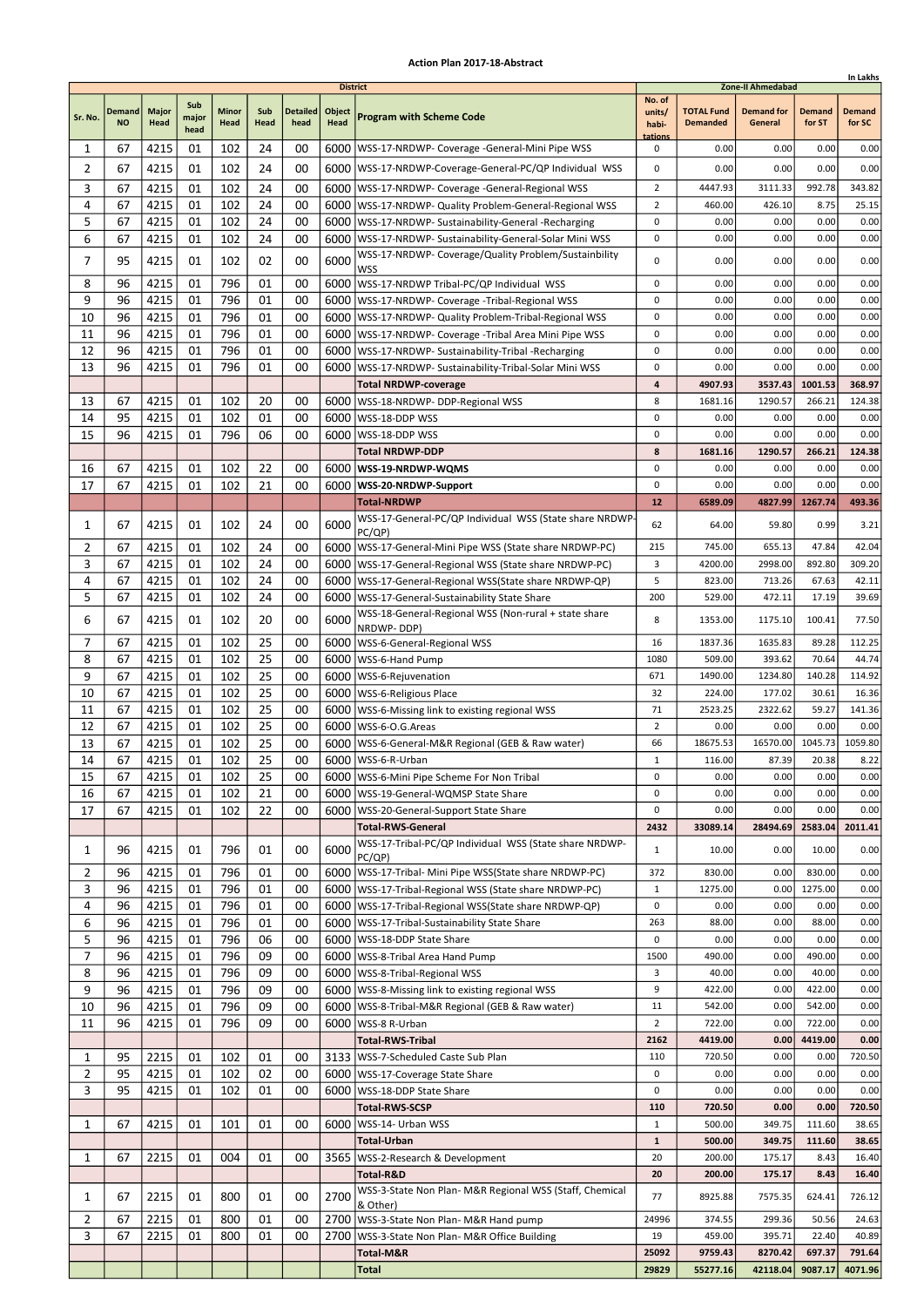|                |                            |                      |                      |                      |                 |                         | <b>District</b>       |                                                                                                          |                                      |                                      | <b>JAMNAGAR</b>              |                         |                         |
|----------------|----------------------------|----------------------|----------------------|----------------------|-----------------|-------------------------|-----------------------|----------------------------------------------------------------------------------------------------------|--------------------------------------|--------------------------------------|------------------------------|-------------------------|-------------------------|
| Sr. No.        | <b>Demand</b><br><b>NO</b> | <b>Major</b><br>Head | Sub<br>major<br>head | <b>Minor</b><br>Head | Sub<br>Head     | <b>Detailed</b><br>head | Object<br><b>Head</b> | <b>Program with Scheme Code</b>                                                                          | No. of<br>units/<br>habi-<br>tations | <b>TOTAL Fund</b><br><b>Demanded</b> | <b>Demand for</b><br>General | <b>Demand</b><br>for ST | <b>Demand</b><br>for SC |
| 1              | 67                         | 4215                 | 01                   | 102                  | 24              | 00                      |                       | 6000   WSS-17-NRDWP- Coverage - General-Mini Pipe WSS                                                    |                                      |                                      |                              |                         |                         |
| 2              | 67                         | 4215                 | 01                   | 102                  | 24              | 00                      |                       | 6000   WSS-17-NRDWP-Coverage-General-PC/QP Individual WSS                                                |                                      |                                      |                              |                         |                         |
| 3              | 67                         | 4215                 | 01                   | 102                  | 24              | 00                      |                       | 6000   WSS-17-NRDWP- Coverage - General-Regional WSS                                                     |                                      |                                      |                              |                         |                         |
| 4              | 67                         | 4215                 | 01                   | 102                  | 24              | 00                      | 6000                  | WSS-17-NRDWP- Quality Problem-General-Regional WSS                                                       |                                      |                                      |                              |                         |                         |
| 5              | 67                         | 4215                 | 01                   | 102                  | 24              | 00                      |                       | 6000   WSS-17-NRDWP- Sustainability-General -Recharging                                                  |                                      |                                      |                              |                         |                         |
| 6              | 67                         | 4215                 | 01                   | 102                  | 24              | 00                      |                       | 6000   WSS-17-NRDWP- Sustainability-General-Solar Mini WSS                                               |                                      |                                      |                              |                         |                         |
| 7              | 95                         | 4215                 | 01                   | 102                  | 02              | 00                      | 6000                  | WSS-17-NRDWP- Coverage/Quality Problem/Sustainbility<br>WSS                                              |                                      |                                      |                              |                         |                         |
| 8              | 96                         | 4215                 | 01                   | 796                  | 01              | 00                      |                       | 6000 WSS-17-NRDWP Tribal-PC/QP Individual WSS                                                            |                                      |                                      |                              |                         |                         |
| 9              | 96                         | 4215                 | 01                   | 796                  | 01              | 00                      | 6000                  | WSS-17-NRDWP- Coverage -Tribal-Regional WSS                                                              |                                      |                                      |                              |                         |                         |
| 10             | 96                         | 4215                 | 01                   | 796                  | 01              | 00                      |                       | 6000   WSS-17-NRDWP- Quality Problem-Tribal-Regional WSS                                                 |                                      |                                      |                              |                         |                         |
| 11             | 96                         | 4215                 | 01                   | 796                  | 01              | 00                      |                       | 6000   WSS-17-NRDWP- Coverage - Tribal Area Mini Pipe WSS                                                |                                      |                                      |                              |                         |                         |
| 12             | 96                         | 4215                 | 01                   | 796                  | 01              | 00                      |                       | 6000   WSS-17-NRDWP- Sustainability-Tribal -Recharging                                                   |                                      |                                      |                              |                         |                         |
| 13             | 96                         | 4215                 | 01                   | 796                  | 01              | 00                      |                       | 6000   WSS-17-NRDWP- Sustainability-Tribal-Solar Mini WSS                                                |                                      |                                      |                              |                         |                         |
| 13             | 67                         | 4215                 | 01                   | 102                  | 20              | 00                      |                       | <b>Total NRDWP-coverage</b><br>6000   WSS-18-NRDWP- DDP-Regional WSS                                     | $\mathbf 0$                          | 0.00                                 | 0.00                         | 0.00                    | 0.00                    |
| 14             | 95                         | 4215                 | 01                   | 102                  | 01              | 00                      |                       | 6000   WSS-18-DDP WSS                                                                                    |                                      |                                      |                              |                         |                         |
| 15             | 96                         | 4215                 | 01                   | 796                  | 06              | 00                      |                       | 6000   WSS-18-DDP WSS                                                                                    |                                      |                                      |                              |                         |                         |
|                |                            |                      |                      |                      |                 |                         |                       | <b>Total NRDWP-DDP</b>                                                                                   | 0                                    | 0.00                                 | 0.00                         | 0.00                    | 0.00                    |
| 16             | 67                         | 4215                 | 01                   | 102                  | 22              | 00                      |                       | 6000   WSS-19-NRDWP-WQMS                                                                                 |                                      |                                      |                              |                         |                         |
| 17             | 67                         | 4215                 | 01                   | 102                  | 21              | 00                      |                       | 6000   WSS-20-NRDWP-Support                                                                              |                                      |                                      |                              |                         |                         |
|                |                            |                      |                      |                      |                 |                         |                       | <b>Total-NRDWP</b>                                                                                       | $\mathbf{0}$                         | 0.00                                 | 0.00                         | 0.00                    | 0.00                    |
| 1              | 67                         | 4215                 | 01                   | 102                  | 24              | 00                      | 6000                  | WSS-17-General-PC/QP Individual WSS (State share NRDWP-<br>PC/QP)                                        |                                      |                                      |                              |                         |                         |
| 2              | 67                         | 4215                 | 01                   | 102                  | 24              | 00                      |                       | 6000   WSS-17-General-Mini Pipe WSS (State share NRDWP-PC)                                               |                                      |                                      |                              |                         |                         |
| 3              | 67                         | 4215                 | 01                   | 102                  | 24              | 00                      |                       | 6000   WSS-17-General-Regional WSS (State share NRDWP-PC)                                                |                                      |                                      |                              |                         |                         |
| 4              | 67                         | 4215                 | 01                   | 102                  | 24              | 00                      |                       | 6000   WSS-17-General-Regional WSS (State share NRDWP-QP)                                                |                                      |                                      |                              |                         |                         |
| 5              | 67                         | 4215                 | 01                   | 102                  | 24              | 00                      | 6000                  | WSS-17-General-Sustainability State Share                                                                |                                      |                                      |                              |                         |                         |
| 6              | 67                         | 4215                 | 01                   | 102                  | 20              | 00                      | 6000                  | WSS-18-General-Regional WSS (Non-rural + state share<br>NRDWP-DDP)                                       | $\mathbf{1}$                         | 30.00                                | 27.09                        | 0.30                    | 2.61                    |
| 7              | 67                         | 4215                 | 01                   | 102                  | 25              | 00                      | 6000                  | WSS-6-General-Regional WSS                                                                               | 8                                    | 2185.62                              | 1973.61                      | 21.86                   | 190.15                  |
| 8              | 67                         | 4215                 | 01                   | 102                  | 25              | 00                      |                       | 6000   WSS-6-Hand Pump                                                                                   | 20                                   | 12.00                                | 10.84                        | 0.12                    | 1.04                    |
| 9              | 67                         | 4215                 | 01                   | 102                  | 25              | 00                      |                       | 6000   WSS-6-Rejuvenation                                                                                | 131                                  | 580.50                               | 524.19                       | 5.81                    | 50.50                   |
| 10             | 67                         | 4215                 | 01                   | 102                  | 25              | 00                      |                       | 6000   WSS-6-Religious Place                                                                             |                                      |                                      |                              |                         |                         |
| 11             | 67                         | 4215                 | 01                   | 102                  | 25              | 00                      | 6000                  | WSS-6-Missing link to existing regional WSS                                                              | 5                                    | 59.92                                | 54.11                        | 0.60                    | 5.21                    |
| 12             | 67                         | 4215                 | 01                   | 102                  | 25              | 00                      | 6000                  | WSS-6-O.G.Areas                                                                                          |                                      |                                      |                              |                         |                         |
| 13<br>14       | 67<br>67                   | 4215<br>4215         | 01<br>01             | 102<br>102           | 25<br>25        | 00<br>00                |                       | 6000   WSS-6-General-M&R Regional (GEB & Raw water)<br>6000   WSS-6-R-Urban                              | 10                                   | 4393.45                              | 3967.29                      | 43.93                   | 382.23                  |
| 15             | 67                         | 4215                 | 01                   | $102$                | $\overline{25}$ | 00                      |                       | 6000 WSS-6-Mini Pipe Scheme For Non Tribal                                                               |                                      |                                      |                              |                         |                         |
| 16             | 67                         | 4215                 | 01                   | 102                  | 21              | 00                      |                       | 6000   WSS-19-General-WQMSP State Share                                                                  |                                      |                                      |                              |                         |                         |
| 17             | 67                         | 4215                 | 01                   | 102                  | 22              | 00                      |                       | 6000   WSS-20-General-Support State Share                                                                |                                      |                                      |                              |                         |                         |
|                |                            |                      |                      |                      |                 |                         |                       | <b>Total-RWS-General</b>                                                                                 | 175                                  | 7261.49                              | 6557.13                      | 72.61                   | 631.75                  |
| 1              | 96                         | 4215                 | 01                   | 796                  | 01              | 00                      | 6000                  | WSS-17-Tribal-PC/QP Individual WSS (State share NRDWP-                                                   |                                      |                                      |                              |                         |                         |
| 2              | 96                         | 4215                 | 01                   | 796                  | 01              | 00                      |                       | PC/QP)<br>6000   WSS-17-Tribal- Mini Pipe WSS (State share NRDWP-PC)                                     |                                      |                                      |                              |                         |                         |
| 3              | 96                         | 4215                 | 01                   | 796                  | 01              | 00                      |                       | 6000   WSS-17-Tribal-Regional WSS (State share NRDWP-PC)                                                 |                                      |                                      |                              |                         |                         |
| 4              | 96                         | 4215                 | 01                   | 796                  | 01              | 00                      |                       | 6000   WSS-17-Tribal-Regional WSS(State share NRDWP-QP)                                                  |                                      |                                      |                              |                         |                         |
| 6              | 96                         | 4215                 | 01                   | 796                  | 01              | 00                      |                       | 6000   WSS-17-Tribal-Sustainability State Share                                                          |                                      |                                      |                              |                         |                         |
| 5              | 96                         | 4215                 | 01                   | 796                  | 06              | 00                      |                       | 6000   WSS-18-DDP State Share                                                                            |                                      |                                      |                              |                         |                         |
| $\overline{7}$ | 96                         | 4215                 | 01                   | 796                  | 09              | 00                      |                       | 6000 WSS-8-Tribal Area Hand Pump                                                                         |                                      |                                      |                              |                         |                         |
| 8<br>9         | 96                         | 4215                 | 01                   | 796<br>796           | 09              | 00                      |                       | 6000   WSS-8-Tribal-Regional WSS                                                                         |                                      |                                      |                              |                         |                         |
| 10             | 96<br>96                   | 4215<br>4215         | 01<br>01             | 796                  | 09<br>09        | 00<br>00                |                       | 6000   WSS-8-Missing link to existing regional WSS<br>6000   WSS-8-Tribal-M&R Regional (GEB & Raw water) |                                      |                                      |                              |                         |                         |
| 11             | 96                         | 4215                 | 01                   | 796                  | 09              | 00                      |                       | 6000   WSS-8 R-Urban                                                                                     |                                      |                                      |                              |                         |                         |
|                |                            |                      |                      |                      |                 |                         |                       | <b>Total-RWS-Tribal</b>                                                                                  | $\mathbf 0$                          | 0.00                                 | 0.00                         | 0.00                    | 0.00                    |
| 1              | 95                         | 2215                 | 01                   | 102                  | 01              | 00                      |                       | 3133   WSS-7-Scheduled Caste Sub Plan                                                                    | 22                                   | 15.00                                | 0.00                         | 0.00                    | 15.00                   |
| $\overline{2}$ | 95                         | 4215                 | 01                   | 102                  | 02              | 00                      |                       | 6000   WSS-17-Coverage State Share                                                                       |                                      |                                      |                              |                         |                         |
| 3              | 95                         | 4215                 | 01                   | 102                  | 01              | 00                      |                       | 6000   WSS-18-DDP State Share                                                                            |                                      |                                      |                              |                         |                         |
|                |                            |                      |                      |                      |                 |                         |                       | <b>Total-RWS-SCSP</b>                                                                                    | 22                                   | 15.00                                | 0.00                         | 0.00                    | 15.00                   |
| 1              | 67                         | 4215                 | 01                   | 101                  | 01              | 00                      |                       | 6000   WSS-14- Urban WSS<br><b>Total-Urban</b>                                                           | 0                                    | 0.00                                 | 0.00                         | 0.00                    | 0.00                    |
| 1              | 67                         | 2215                 | 01                   | 004                  | 01              | 00                      |                       | 3565   WSS-2-Research & Development                                                                      |                                      |                                      |                              |                         |                         |
|                |                            |                      |                      |                      |                 |                         |                       | Total-R&D                                                                                                | 0                                    | 0.00                                 | 0.00                         | 0.00                    | 0.00                    |
| 1              | 67                         | 2215                 | 01                   | 800                  | 01              | 00                      | 2700                  | WSS-3-State Non Plan- M&R Regional WSS (Staff, Chemical                                                  | 10                                   | 1188.87                              | 1073.55                      | 11.89                   | 103.43                  |
| 2              | 67                         | 2215                 | 01                   | 800                  | 01              | 00                      |                       | & Other)<br>2700   WSS-3-State Non Plan- M&R Hand pump                                                   | 3328                                 | 76.20                                | 68.81                        | 0.76                    | 6.63                    |
| 3              | 67                         | 2215                 | 01                   | 800                  | 01              | 00                      |                       | 2700   WSS-3-State Non Plan- M&R Office Building                                                         | $\overline{2}$                       | 10.00                                | 9.03                         | 0.10                    | 0.87                    |
|                |                            |                      |                      |                      |                 |                         |                       | Total-M&R                                                                                                | 3340                                 | 1275.07                              | 1151.39                      | 12.75                   | 110.93                  |
|                |                            |                      |                      |                      |                 |                         |                       | Total                                                                                                    | 3537                                 | 8551.56                              | 7708.51                      | 85.37                   | 757.68                  |

In Lakhs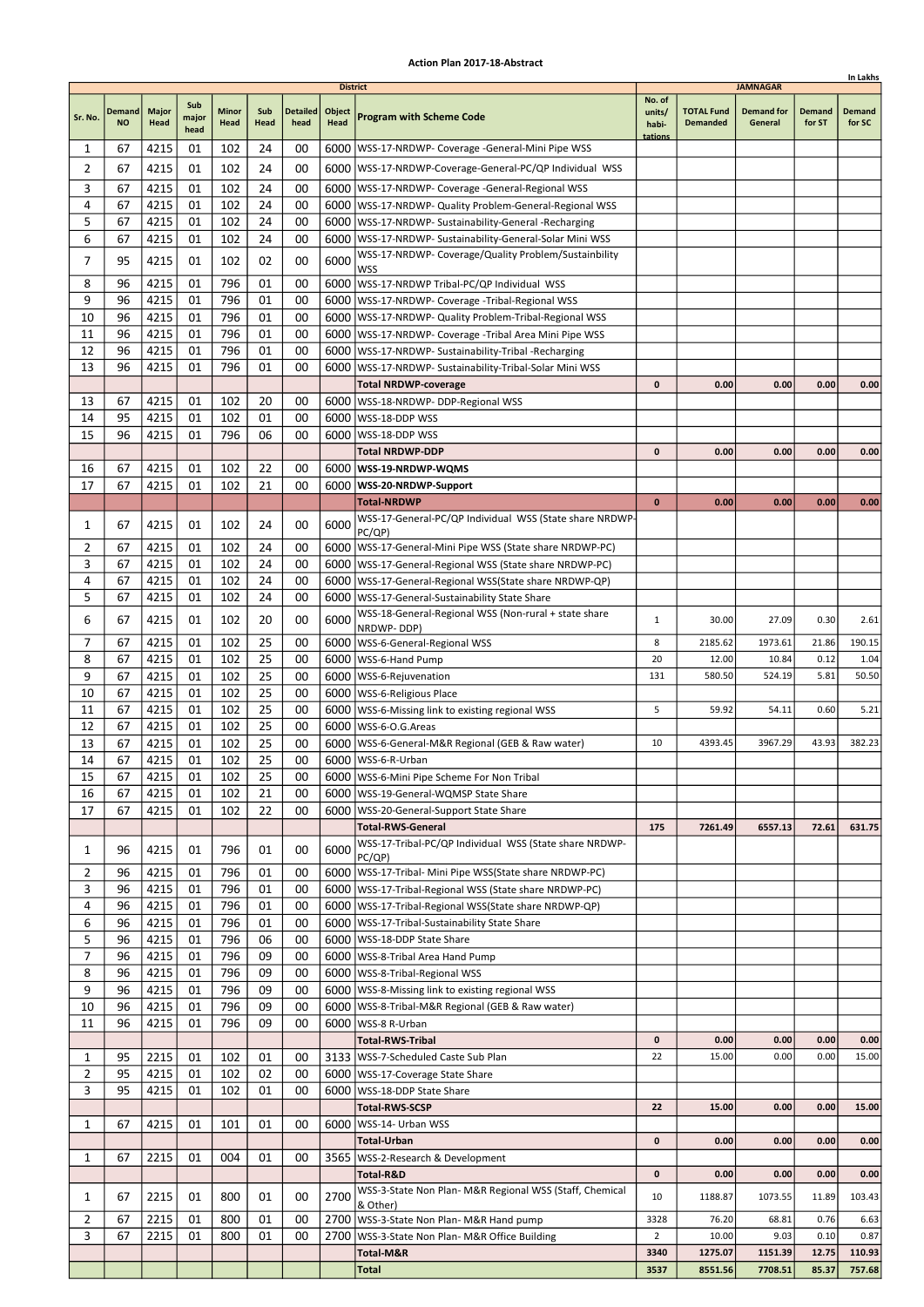|                |                     |               |                      |                      |                 |                         | <b>District</b> |                                                                                                   |                           |                                      | Rajkot                       |                  |                  |
|----------------|---------------------|---------------|----------------------|----------------------|-----------------|-------------------------|-----------------|---------------------------------------------------------------------------------------------------|---------------------------|--------------------------------------|------------------------------|------------------|------------------|
| Sr. No.        | Demand<br><b>NO</b> | Major<br>Head | Sub<br>major<br>head | <b>Minor</b><br>Head | Sub<br>Head     | <b>Detailed</b><br>head | Object<br>Head  | <b>Program with Scheme Code</b>                                                                   | No. of<br>units/<br>habi- | <b>TOTAL Fund</b><br><b>Demanded</b> | <b>Demand for</b><br>General | Demand<br>for ST | Demand<br>for SC |
| 1              | 67                  | 4215          | 01                   | 102                  | 24              | 00                      |                 | 6000   WSS-17-NRDWP- Coverage - General-Mini Pipe WSS                                             | tations                   |                                      |                              |                  |                  |
| $\overline{2}$ | 67                  | 4215          | 01                   | 102                  | 24              | 00                      |                 | 6000   WSS-17-NRDWP-Coverage-General-PC/QP Individual WSS                                         |                           |                                      |                              |                  |                  |
| 3              | 67                  | 4215          | 01                   | 102                  | 24              | 00                      |                 | 6000   WSS-17-NRDWP- Coverage - General-Regional WSS                                              |                           |                                      |                              |                  |                  |
| 4              | 67                  | 4215          | 01                   | 102                  | 24              | 00                      |                 | 6000   WSS-17-NRDWP- Quality Problem-General-Regional WSS                                         |                           |                                      |                              |                  |                  |
| 5              | 67                  | 4215          | 01                   | 102                  | 24              | 00                      |                 | 6000   WSS-17-NRDWP- Sustainability-General -Recharging                                           |                           |                                      |                              |                  |                  |
| 6              | 67                  | 4215          | 01                   | 102                  | 24              | 00                      |                 | 6000   WSS-17-NRDWP- Sustainability-General-Solar Mini WSS                                        |                           |                                      |                              |                  |                  |
| 7              | 95                  | 4215          | 01                   | 102                  | 02              | 00                      | 6000            | WSS-17-NRDWP- Coverage/Quality Problem/Sustainbility                                              |                           |                                      |                              |                  |                  |
| 8              | 96                  | 4215          | 01                   | 796                  | 01              | 00                      |                 | <b>WSS</b><br>6000 WSS-17-NRDWP Tribal-PC/QP Individual WSS                                       |                           |                                      |                              |                  |                  |
| 9              | 96                  | 4215          | 01                   | 796                  | 01              | 00                      |                 | 6000   WSS-17-NRDWP- Coverage - Tribal-Regional WSS                                               |                           |                                      |                              |                  |                  |
| 10             | 96                  | 4215          | 01                   | 796                  | 01              | 00                      |                 | 6000   WSS-17-NRDWP- Quality Problem-Tribal-Regional WSS                                          |                           |                                      |                              |                  |                  |
| 11             | 96                  | 4215          | 01                   | 796                  | 01              | 00                      | 6000            | WSS-17-NRDWP- Coverage -Tribal Area Mini Pipe WSS                                                 |                           |                                      |                              |                  |                  |
| 12             | 96                  | 4215          | 01                   | 796                  | 01              | 00                      |                 | 6000   WSS-17-NRDWP- Sustainability-Tribal -Recharging                                            |                           |                                      |                              |                  |                  |
| 13             | 96                  | 4215          | 01                   | 796                  | 01              | 00                      |                 | 6000   WSS-17-NRDWP- Sustainability-Tribal-Solar Mini WSS                                         |                           |                                      |                              |                  |                  |
|                |                     |               |                      |                      |                 |                         |                 | <b>Total NRDWP-coverage</b>                                                                       | $\mathbf{0}$              | 0.00                                 | 0.00                         | 0.00             | 0.00             |
| 13             | 67                  | 4215          | 01                   | 102                  | 20              | 00                      |                 | 6000   WSS-18-NRDWP- DDP-Regional WSS                                                             |                           |                                      |                              |                  |                  |
| 14             | 95                  | 4215          | 01                   | 102                  | 01              | 00                      | 6000            | WSS-18-DDP WSS                                                                                    |                           |                                      |                              |                  |                  |
| 15             | 96                  | 4215          | 01                   | 796                  | 06              | 00                      |                 | 6000   WSS-18-DDP WSS<br><b>Total NRDWP-DDP</b>                                                   | $\mathbf{0}$              | 0.00                                 | 0.00                         | 0.00             | 0.00             |
| 16             | 67                  | 4215          | 01                   | 102                  | 22              | 00                      |                 | 6000   WSS-19-NRDWP-WQMS                                                                          |                           |                                      |                              |                  |                  |
| 17             | 67                  | 4215          | 01                   | 102                  | 21              | 00                      | 6000            | WSS-20-NRDWP-Support                                                                              |                           |                                      |                              |                  |                  |
|                |                     |               |                      |                      |                 |                         |                 | <b>Total-NRDWP</b>                                                                                | $\bf{0}$                  | 0.00                                 | 0.00                         | 0.00             | 0.00             |
| 1              | 67                  | 4215          | 01                   | 102                  | 24              | 00                      | 6000            | WSS-17-General-PC/QP Individual WSS (State share NRDWP-                                           |                           |                                      |                              |                  |                  |
|                |                     |               |                      |                      |                 |                         |                 | PC/QP)                                                                                            |                           |                                      |                              |                  |                  |
| 2              | 67                  | 4215          | 01                   | 102                  | 24              | 00                      |                 | 6000   WSS-17-General-Mini Pipe WSS (State share NRDWP-PC)                                        |                           |                                      |                              |                  |                  |
| 3              | 67                  | 4215          | 01                   | 102                  | 24              | 00                      |                 | 6000   WSS-17-General-Regional WSS (State share NRDWP-PC)                                         |                           |                                      |                              |                  |                  |
| 4<br>5         | 67<br>67            | 4215<br>4215  | 01<br>01             | 102<br>102           | 24<br>24        | 00<br>00                | 6000            | 6000   WSS-17-General-Regional WSS (State share NRDWP-QP)                                         | $\mathbf{1}$              | 0.00                                 | 0.00                         | 0.00             | 0.00             |
|                |                     |               |                      |                      |                 |                         |                 | WSS-17-General-Sustainability State Share<br>WSS-18-General-Regional WSS (Non-rural + state share |                           |                                      |                              |                  |                  |
| 6              | 67                  | 4215          | 01                   | 102                  | 20              | 00                      | 6000            | NRDWP-DDP)                                                                                        |                           |                                      |                              |                  |                  |
| 7              | 67                  | 4215          | 01                   | 102                  | 25              | 00                      |                 | 6000   WSS-6-General-Regional WSS                                                                 | 12                        | 3278.00                              | 3002.65                      | 19.67            | 255.68           |
| 8              | 67                  | 4215          | 01                   | 102                  | 25              | 00                      |                 | 6000   WSS-6-Hand Pump                                                                            |                           |                                      |                              |                  |                  |
| 9              | 67                  | 4215          | 01                   | 102                  | 25              | 00                      |                 | 6000   WSS-6-Rejuvenation                                                                         | 153                       | 590.00                               | 540.44                       | 3.54             | 46.02            |
| 10             | 67                  | 4215          | 01                   | 102                  | 25              | 00                      |                 | 6000   WSS-6-Religious Place                                                                      |                           |                                      |                              |                  |                  |
| 11<br>12       | 67<br>67            | 4215          | 01<br>01             | 102<br>102           | 25<br>25        | 00<br>00                |                 | 6000   WSS-6-Missing link to existing regional WSS                                                | 3                         | 10.00                                | 9.16                         | 0.06             | 0.78             |
| 13             | 67                  | 4215<br>4215  | 01                   | 102                  | 25              | 00                      |                 | 6000   WSS-6-O.G. Areas<br>6000   WSS-6-General-M&R Regional (GEB & Raw water)                    | 20                        | 2527.57                              | 2315.25                      | 15.17            | 197.15           |
| 14             | 67                  | 4215          | 01                   | 102                  | 25              | 00                      |                 | 6000   WSS-6-R-Urban                                                                              |                           |                                      |                              |                  |                  |
| 15             | 67                  | 4215          | 01                   | 102                  | $\overline{25}$ | $00\,$                  |                 | 6000 WSS-6-Mini Pipe Scheme For Non Tribal                                                        |                           |                                      |                              |                  |                  |
| 16             | 67                  | 4215          | 01                   | 102                  | 21              | 00                      |                 | 6000   WSS-19-General-WQMSP State Share                                                           |                           |                                      |                              |                  |                  |
| 17             | 67                  | 4215          | 01                   | 102                  | 22              | 00                      |                 | 6000   WSS-20-General-Support State Share                                                         |                           |                                      |                              |                  |                  |
|                |                     |               |                      |                      |                 |                         |                 | <b>Total-RWS-General</b>                                                                          | 189                       | 6405.57                              | 5867.50                      | 38.43            | 499.63           |
| 1              | 96                  | 4215          | 01                   | 796                  | 01              | 00                      | 6000            | WSS-17-Tribal-PC/QP Individual WSS (State share NRDWP-                                            |                           |                                      |                              |                  |                  |
| 2              | 96                  | 4215          | 01                   | 796                  | 01              | 00                      |                 | PC/QP)<br>6000   WSS-17-Tribal- Mini Pipe WSS(State share NRDWP-PC)                               |                           |                                      |                              |                  |                  |
| 3              | 96                  | 4215          | 01                   | 796                  | 01              | 00                      |                 | 6000   WSS-17-Tribal-Regional WSS (State share NRDWP-PC)                                          |                           |                                      |                              |                  |                  |
| 4              | 96                  | 4215          | 01                   | 796                  | 01              | 00                      |                 | 6000   WSS-17-Tribal-Regional WSS (State share NRDWP-QP)                                          |                           |                                      |                              |                  |                  |
| 6              | 96                  | 4215          | 01                   | 796                  | 01              | 00                      |                 | 6000   WSS-17-Tribal-Sustainability State Share                                                   |                           |                                      |                              |                  |                  |
| 5              | 96                  | 4215          | 01                   | 796                  | 06              | 00                      |                 | 6000   WSS-18-DDP State Share                                                                     |                           |                                      |                              |                  |                  |
| 7              | 96                  | 4215          | 01                   | 796                  | 09              | 00                      |                 | 6000   WSS-8-Tribal Area Hand Pump                                                                |                           |                                      |                              |                  |                  |
| 8              | 96                  | 4215          | 01                   | 796                  | 09              | 00                      |                 | 6000   WSS-8-Tribal-Regional WSS                                                                  |                           |                                      |                              |                  |                  |
| 9              | 96                  | 4215          | 01                   | 796                  | 09              | 00                      |                 | 6000   WSS-8-Missing link to existing regional WSS                                                |                           |                                      |                              |                  |                  |
| 10<br>11       | 96<br>96            | 4215<br>4215  | 01<br>01             | 796<br>796           | 09<br>09        | 00<br>00                |                 | 6000   WSS-8-Tribal-M&R Regional (GEB & Raw water)<br>6000   WSS-8 R-Urban                        |                           |                                      |                              |                  |                  |
|                |                     |               |                      |                      |                 |                         |                 | <b>Total-RWS-Tribal</b>                                                                           | 0                         | 0.00                                 | 0.00                         | 0.00             | 0.00             |
| 1              | 95                  | 2215          | 01                   | 102                  | 01              | 00                      |                 | 3133   WSS-7-Scheduled Caste Sub Plan                                                             | 55                        | 75.00                                | 0.00                         | 0.00             | 75.00            |
| 2              | 95                  | 4215          | 01                   | 102                  | 02              | 00                      |                 | 6000   WSS-17-Coverage State Share                                                                |                           |                                      |                              |                  |                  |
| 3              | 95                  | 4215          | 01                   | 102                  | 01              | 00                      | 6000            | WSS-18-DDP State Share                                                                            |                           |                                      |                              |                  |                  |
|                |                     |               |                      |                      |                 |                         |                 | Total-RWS-SCSP                                                                                    | 55                        | 75.00                                | 0.00                         | 0.00             | 75.00            |
| 1              | 67                  | 4215          | 01                   | 101                  | 01              | 00                      |                 | 6000   WSS-14- Urban WSS                                                                          |                           |                                      |                              |                  |                  |
|                |                     |               |                      |                      |                 |                         |                 | Total-Urban                                                                                       | 0                         | 0.00                                 | 0.00                         | 0.00             | 0.00             |
| 1              | 67                  | 2215          | 01                   | 004                  | 01              | 00                      |                 | 3565   WSS-2-Research & Development                                                               | $\mathbf{1}$              | 5.00                                 | 4.58                         | 0.03             | 0.39             |
|                |                     |               |                      |                      |                 |                         |                 | Total-R&D<br>WSS-3-State Non Plan- M&R Regional WSS (Staff, Chemical                              | $\mathbf{1}$              | 5.00                                 | 4.58                         | 0.03             | 0.39             |
| 1              | 67                  | 2215          | 01                   | 800                  | 01              | 00                      | 2700            | & Other)                                                                                          | 20                        | 1219.88                              | 1117.41                      | 7.32             | 95.15            |
| 2              | 67                  | 2215          | 01                   | 800                  | 01              | 00                      |                 | 2700   WSS-3-State Non Plan- M&R Hand pump                                                        | 4752                      | 200.00                               | 183.20                       | 1.20             | 15.60            |
| 3              | 67                  | 2215          | 01                   | 800                  | 01              | 00                      |                 | 2700   WSS-3-State Non Plan- M&R Office Building                                                  | $\mathbf{1}$              | 10.00                                | 9.16                         | 0.06             | 0.78             |
|                |                     |               |                      |                      |                 |                         |                 | Total-M&R                                                                                         | 4773                      | 1429.88                              | 1309.77                      | 8.58             | 111.53           |
|                |                     |               |                      |                      |                 |                         |                 | Total                                                                                             | 5018                      | 7915.45                              | 7181.85                      | 47.04            | 686.56           |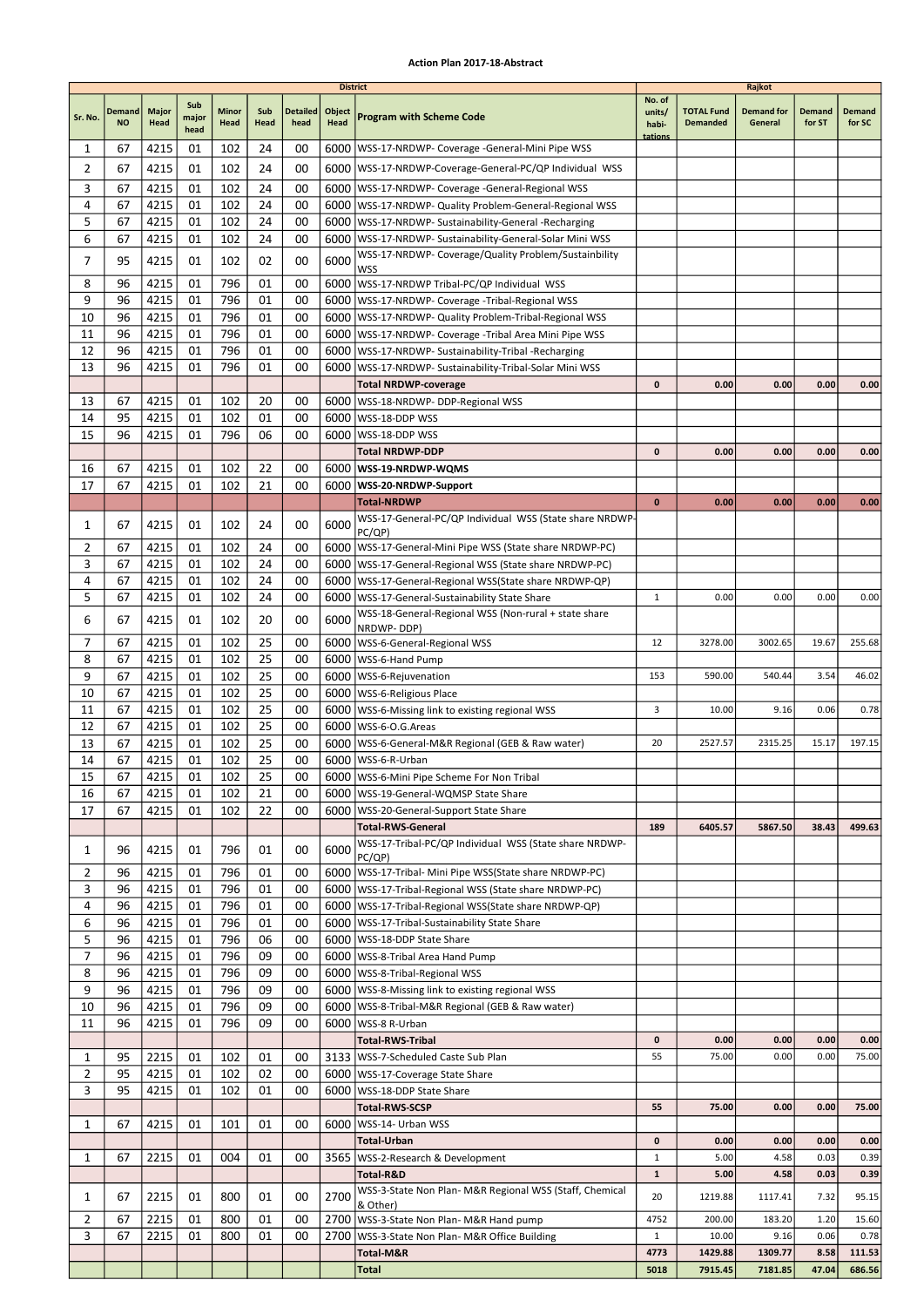|                |               |              |               |       |          |                 |                 |                                                                                  |              |                   |                   |        | In Lakhs |
|----------------|---------------|--------------|---------------|-------|----------|-----------------|-----------------|----------------------------------------------------------------------------------|--------------|-------------------|-------------------|--------|----------|
|                |               |              |               |       |          |                 | <b>District</b> |                                                                                  | No. of       |                   | Morbi             |        |          |
|                | <b>Demand</b> | <b>Major</b> | Sub           | Minor | Sub      | <b>Detailed</b> | Object          |                                                                                  | units/       | <b>TOTAL Fund</b> | <b>Demand for</b> | Demand | Demand   |
| Sr. No.        | <b>NO</b>     | Head         | major<br>head | Head  | Head     | head            | Head            | <b>Program with Scheme Code</b>                                                  | habi-        | <b>Demanded</b>   | General           | for ST | for SC   |
|                |               |              |               |       |          |                 |                 |                                                                                  | tations      |                   |                   |        |          |
| 1              | 67            | 4215         | 01            | 102   | 24       | 00              |                 | 6000   WSS-17-NRDWP- Coverage - General-Mini Pipe WSS                            |              |                   |                   |        |          |
| 2              | 67            | 4215         | 01            | 102   | 24       | 00              |                 | 6000 WSS-17-NRDWP-Coverage-General-PC/QP Individual WSS                          |              |                   |                   |        |          |
| 3              | 67            | 4215         | 01            | 102   | 24       | 00              |                 | 6000   WSS-17-NRDWP- Coverage -General-Regional WSS                              |              |                   |                   |        |          |
| 4              | 67            | 4215         | 01            | 102   | 24       | 00              |                 | 6000   WSS-17-NRDWP- Quality Problem-General-Regional WSS                        |              |                   |                   |        |          |
| 5              | 67            | 4215         | 01            | 102   | 24       | 00              |                 | 6000   WSS-17-NRDWP- Sustainability-General -Recharging                          |              |                   |                   |        |          |
| 6              | 67            | 4215         | 01            | 102   | 24       | 00              |                 | 6000   WSS-17-NRDWP- Sustainability-General-Solar Mini WSS                       |              |                   |                   |        |          |
| 7              | 95            |              |               | 102   | 02       | 00              | 6000            | WSS-17-NRDWP- Coverage/Quality Problem/Sustainbility                             |              |                   |                   |        |          |
|                |               | 4215         | 01            |       |          |                 |                 | WSS                                                                              |              |                   |                   |        |          |
| 8              | 96            | 4215         | 01            | 796   | 01       | 00              |                 | 6000   WSS-17-NRDWP Tribal-PC/QP Individual WSS                                  |              |                   |                   |        |          |
| 9              | 96            | 4215         | 01            | 796   | 01       | 00              |                 | 6000   WSS-17-NRDWP- Coverage - Tribal-Regional WSS                              |              |                   |                   |        |          |
| 10             | 96            | 4215         | 01            | 796   | 01       | 00              |                 | 6000   WSS-17-NRDWP- Quality Problem-Tribal-Regional WSS                         |              |                   |                   |        |          |
| 11             | 96            | 4215         | 01            | 796   | 01       | 00              | 6000            | WSS-17-NRDWP- Coverage -Tribal Area Mini Pipe WSS                                |              |                   |                   |        |          |
| 12             | 96            | 4215         | 01            | 796   | 01       | 00              |                 | 6000   WSS-17-NRDWP- Sustainability-Tribal - Recharging                          |              |                   |                   |        |          |
| 13             | 96            | 4215         | 01            | 796   | 01       | 00              |                 | 6000   WSS-17-NRDWP- Sustainability-Tribal-Solar Mini WSS                        |              |                   |                   |        |          |
|                |               |              |               |       |          |                 |                 | <b>Total NRDWP-coverage</b>                                                      | 0            | 0.00              | 0.00              | 0.00   | 0.00     |
| 13             | 67            | 4215         | 01            | 102   | 20       | 00              |                 | 6000   WSS-18-NRDWP- DDP-Regional WSS                                            |              |                   |                   |        |          |
| 14             | 95            | 4215         | 01            | 102   | 01       | 00              | 6000            | WSS-18-DDP WSS                                                                   |              |                   |                   |        |          |
| 15             | 96            | 4215         | 01            | 796   | 06       | 00              |                 | 6000   WSS-18-DDP WSS                                                            |              |                   |                   |        |          |
|                |               |              |               |       |          |                 |                 | Total NRDWP-DDP                                                                  | $\mathbf{0}$ | 0.00              | 0.00              | 0.00   | 0.00     |
| 16             | 67            | 4215         | 01            | 102   | 22       | 00              |                 | 6000   WSS-19-NRDWP-WQMS                                                         |              |                   |                   |        |          |
| 17             | 67            | 4215         | 01            | 102   | 21       | 00              |                 | 6000 WSS-20-NRDWP-Support                                                        |              |                   |                   |        |          |
|                |               |              |               |       |          |                 |                 |                                                                                  | $\bf{0}$     |                   | 0.00              | 0.00   |          |
|                |               |              |               |       |          |                 |                 | <b>Total-NRDWP</b>                                                               |              | 0.00              |                   |        | 0.00     |
| 1              | 67            | 4215         | 01            | 102   | 24       | 00              | 6000            | WSS-17-General-PC/QP Individual WSS (State share NRDWP-<br>PC(QP)                |              |                   |                   |        |          |
| 2              | 67            | 4215         | 01            | 102   | 24       | 00              |                 | 6000   WSS-17-General-Mini Pipe WSS (State share NRDWP-PC)                       |              |                   |                   |        |          |
| 3              | 67            | 4215         | 01            | 102   | 24       | 00              | 6000            | WSS-17-General-Regional WSS (State share NRDWP-PC)                               |              |                   |                   |        |          |
| 4              | 67            | 4215         | 01            | 102   | 24       | 00              |                 | 6000   WSS-17-General-Regional WSS (State share NRDWP-QP)                        |              |                   |                   |        |          |
| 5              | 67            |              |               | 102   | 24       | 00              |                 | 6000   WSS-17-General-Sustainability State Share                                 |              |                   |                   |        |          |
|                |               | 4215         | 01            |       |          |                 |                 |                                                                                  |              |                   |                   |        |          |
| 6              | 67            | 4215         | 01            | 102   | 20       | 00              | 6000            | WSS-18-General-Regional WSS (Non-rural + state share<br>NRDWP-DDP)               |              |                   |                   |        |          |
| 7              | 67            | 4215         | 01            | 102   | 25       | 00              |                 | 6000   WSS-6-General-Regional WSS                                                | 5            | 532.53            | 493.12            | 3.20   | 36.21    |
| 8              | 67            | 4215         | 01            | 102   | 25       | 00              | 6000            | WSS-6-Hand Pump                                                                  |              |                   |                   |        |          |
| 9              | 67            | 4215         | 01            | 102   | 25       | 00              |                 | 6000   WSS-6-Rejuvenation                                                        | 20           | 40.00             | 37.04             | 0.24   | 2.72     |
| 10             | 67            | 4215         | 01            | 102   | 25       | 00              |                 | 6000   WSS-6-Religious Place                                                     |              |                   |                   |        |          |
| 11             | 67            | 4215         | 01            | 102   | 25       | 00              |                 | 6000   WSS-6-Missing link to existing regional WSS                               | 3            | 137.05            | 126.91            | 0.82   | 9.32     |
| 12             | 67            | 4215         | 01            | 102   | 25       | 00              |                 | 6000   WSS-6-O.G. Areas                                                          |              |                   |                   |        |          |
|                |               |              |               |       | 25       | 00              |                 |                                                                                  | 6            | 3331.10           | 3084.60           | 19.99  | 226.51   |
| 13             | 67            | 4215         | 01            | 102   |          |                 |                 | 6000   WSS-6-General-M&R Regional (GEB & Raw water)                              |              |                   |                   |        |          |
| 14             | 67            | 4215         | 01            | 102   | 25       | 00              |                 | 6000 WSS-6-R-Urban                                                               |              |                   |                   |        |          |
| 15             | 67            | 4215         | 01            | 102   | 25       | 00              |                 | 6000 WSS-6-Mini Pipe Scheme For Non Tribal                                       |              |                   |                   |        |          |
| 16             | 67            | 4215         | 01            | 102   | 21       | 00              |                 | 6000   WSS-19-General-WQMSP State Share                                          |              |                   |                   |        |          |
| 17             | 67            | 4215         | 01            | 102   | 22       | 00              |                 | 6000   WSS-20-General-Support State Share                                        |              |                   |                   |        |          |
|                |               |              |               |       |          |                 |                 | <b>Total-RWS-General</b>                                                         | 34           | 4040.68           | 3741.67           | 24.24  | 274.77   |
| 1              | 96            | 4215         | 01            | 796   | 01       | 00              | 6000            | WSS-17-Tribal-PC/QP Individual WSS (State share NRDWP-                           |              |                   |                   |        |          |
| 2              | 96            | 4215         | 01            | 796   | 01       | 00              |                 | PC(QP)<br>6000   WSS-17-Tribal- Mini Pipe WSS(State share NRDWP-PC)              |              |                   |                   |        |          |
| 3              | 96            | 4215         | 01            | 796   | 01       | 00              |                 | 6000   WSS-17-Tribal-Regional WSS (State share NRDWP-PC)                         |              |                   |                   |        |          |
| 4              | 96            | 4215         | 01            | 796   | 01       | 00              |                 | 6000   WSS-17-Tribal-Regional WSS (State share NRDWP-QP)                         |              |                   |                   |        |          |
| 6              | 96            |              |               | 796   | 01       | 00              |                 |                                                                                  |              |                   |                   |        |          |
| 5              | 96            | 4215         | 01            | 796   |          | 00              |                 | 6000   WSS-17-Tribal-Sustainability State Share<br>6000   WSS-18-DDP State Share |              |                   |                   |        |          |
| 7              |               | 4215<br>4215 | 01            | 796   | 06<br>09 |                 |                 |                                                                                  |              |                   |                   |        |          |
|                | 96            |              | 01            |       |          | 00              |                 | 6000   WSS-8-Tribal Area Hand Pump                                               |              |                   |                   |        |          |
| 8              | 96            | 4215         | 01            | 796   | 09       | 00              |                 | 6000   WSS-8-Tribal-Regional WSS                                                 |              |                   |                   |        |          |
| 9              | 96            | 4215         | 01            | 796   | 09       | 00              |                 | 6000   WSS-8-Missing link to existing regional WSS                               |              |                   |                   |        |          |
| 10             | 96            | 4215         | 01            | 796   | 09       | 00              |                 | 6000   WSS-8-Tribal-M&R Regional (GEB & Raw water)                               |              |                   |                   |        |          |
| 11             | 96            | 4215         | 01            | 796   | 09       | 00              |                 | 6000   WSS-8 R-Urban                                                             |              |                   |                   |        |          |
|                |               |              |               |       |          |                 |                 | <b>Total-RWS-Tribal</b>                                                          | 0            | 0.00              | 0.00              | 0.00   | 0.00     |
| 1              | 95            | 2215         | 01            | 102   | 01       | 00              |                 | 3133   WSS-7-Scheduled Caste Sub Plan                                            | 5            | 10.00             | 0.00              | 0.00   | 10.00    |
| $\overline{2}$ | 95            | 4215         | 01            | 102   | 02       | 00              |                 | 6000   WSS-17-Coverage State Share                                               |              |                   |                   |        |          |
| 3              | 95            | 4215         | 01            | 102   | 01       | 00              |                 | 6000   WSS-18-DDP State Share                                                    |              |                   |                   |        |          |
|                |               |              |               |       |          |                 |                 | <b>Total-RWS-SCSP</b>                                                            | 5            | 10.00             | 0.00              | 0.00   | 10.00    |
| 1              | 67            | 4215         | 01            | 101   | 01       | 00              |                 | 6000   WSS-14- Urban WSS                                                         |              |                   |                   |        |          |
|                |               |              |               |       |          |                 |                 | Total-Urban                                                                      | 0            | 0.00              | 0.00              | 0.00   | 0.00     |
| 1              | 67            | 2215         | 01            | 004   | 01       | 00              |                 | 3565   WSS-2-Research & Development                                              | $\mathbf{1}$ | 50.00             | 46.30             | 0.30   | 3.40     |
|                |               |              |               |       |          |                 |                 | Total-R&D                                                                        | 1            | 50.00             | 46.30             | 0.30   | 3.40     |
| 1              | 67            | 2215         | 01            | 800   | 01       | 00              | 2700            | WSS-3-State Non Plan- M&R Regional WSS (Staff, Chemical                          | 6            | 815.50            | 755.15            | 4.89   | 55.45    |
|                |               |              |               |       |          |                 |                 | & Other)                                                                         |              |                   |                   |        |          |
| $\overline{2}$ | 67            | 2215         | 01            | 800   | 01       | 00              |                 | 2700   WSS-3-State Non Plan- M&R Hand pump                                       | 790          | 20.00             | 18.52             | 0.12   | 1.36     |
| 3              | 67            | 2215         | 01            | 800   | 01       | 00              |                 | 2700   WSS-3-State Non Plan- M&R Office Building                                 |              |                   |                   |        |          |
|                |               |              |               |       |          |                 |                 | Total-M&R                                                                        | 796          | 835.50            | 773.67            | 5.01   | 56.81    |
|                |               |              |               |       |          |                 |                 | Total                                                                            | 836          | 4936.18           | 4561.64           | 29.56  | 344.98   |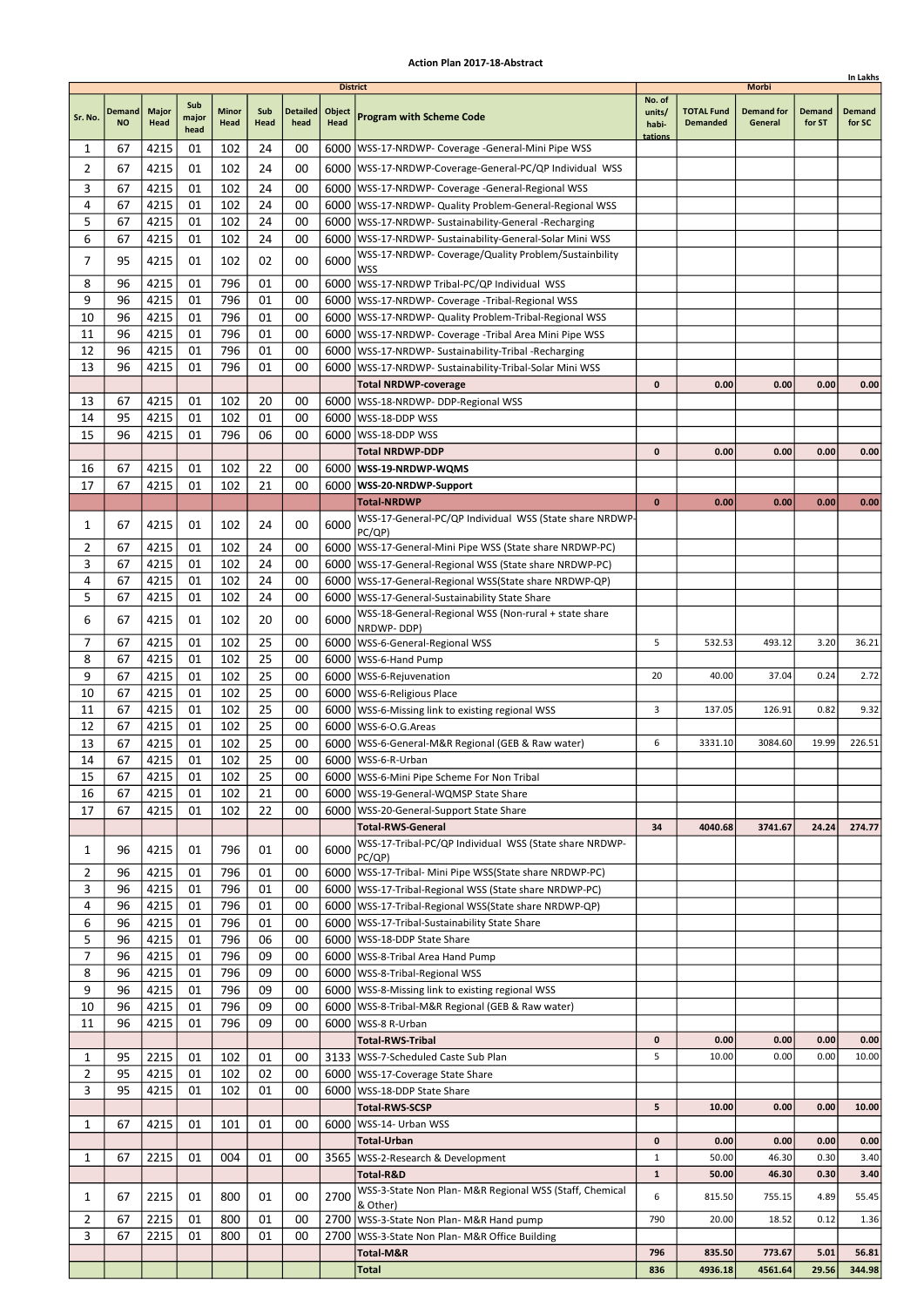|              |                            |               |                      |               |                 |                         | <b>District</b> |                                                                                                          |                                      |                                      | Surendranagar                |                         |                         |
|--------------|----------------------------|---------------|----------------------|---------------|-----------------|-------------------------|-----------------|----------------------------------------------------------------------------------------------------------|--------------------------------------|--------------------------------------|------------------------------|-------------------------|-------------------------|
| Sr. No.      | <b>Demand</b><br><b>NO</b> | Major<br>Head | Sub<br>major<br>head | Minor<br>Head | Sub<br>Head     | <b>Detailed</b><br>head | Object<br>Head  | <b>Program with Scheme Code</b>                                                                          | No. of<br>units/<br>habi-<br>tations | <b>TOTAL Fund</b><br><b>Demanded</b> | <b>Demand for</b><br>General | <b>Demand</b><br>for ST | <b>Demand</b><br>for SC |
| 1            | 67                         | 4215          | 01                   | 102           | 24              | 00                      |                 | 6000   WSS-17-NRDWP- Coverage - General-Mini Pipe WSS                                                    |                                      |                                      |                              |                         |                         |
| 2            | 67                         | 4215          | 01                   | 102           | 24              | 00                      |                 | 6000   WSS-17-NRDWP-Coverage-General-PC/QP Individual WSS                                                |                                      |                                      |                              |                         |                         |
| 3            | 67                         | 4215          | 01                   | 102           | 24              | 00                      | 6000            | WSS-17-NRDWP- Coverage -General-Regional WSS                                                             |                                      |                                      |                              |                         |                         |
| 4            | 67                         | 4215          | 01                   | 102           | 24              | 00                      |                 | 6000   WSS-17-NRDWP- Quality Problem-General-Regional WSS                                                |                                      |                                      |                              |                         |                         |
| 5            | 67                         | 4215          | 01                   | 102           | 24              | 00                      |                 | 6000   WSS-17-NRDWP- Sustainability-General -Recharging                                                  |                                      |                                      |                              |                         |                         |
| 6            | 67                         | 4215          | 01                   | 102           | 24              | 00                      |                 | 6000   WSS-17-NRDWP- Sustainability-General-Solar Mini WSS                                               |                                      |                                      |                              |                         |                         |
| 7            | 95                         | 4215          | 01                   | 102           | 02              | 00                      | 6000            | WSS-17-NRDWP- Coverage/Quality Problem/Sustainbility<br><b>WSS</b>                                       |                                      |                                      |                              |                         |                         |
| 8            | 96                         | 4215          | 01                   | 796           | 01              | 00                      |                 | 6000 WSS-17-NRDWP Tribal-PC/QP Individual WSS                                                            |                                      |                                      |                              |                         |                         |
| 9            | 96                         | 4215          | 01                   | 796           | 01              | 00                      | 6000            | WSS-17-NRDWP- Coverage -Tribal-Regional WSS                                                              |                                      |                                      |                              |                         |                         |
| 10           | 96                         | 4215          | 01                   | 796           | 01              | 00                      |                 | 6000   WSS-17-NRDWP- Quality Problem-Tribal-Regional WSS                                                 |                                      |                                      |                              |                         |                         |
| 11           | 96                         | 4215          | 01                   | 796           | 01              | 00                      |                 | 6000   WSS-17-NRDWP- Coverage - Tribal Area Mini Pipe WSS                                                |                                      |                                      |                              |                         |                         |
| 12<br>13     | 96<br>96                   | 4215<br>4215  | 01<br>01             | 796<br>796    | 01<br>01        | 00<br>00                |                 | 6000   WSS-17-NRDWP- Sustainability-Tribal -Recharging                                                   |                                      |                                      |                              |                         |                         |
|              |                            |               |                      |               |                 |                         |                 | 6000   WSS-17-NRDWP- Sustainability-Tribal-Solar Mini WSS<br><b>Total NRDWP-coverage</b>                 | 0                                    | 0.00                                 | 0.00                         | 0.00                    | 0.00                    |
| 13           | 67                         | 4215          | 01                   | 102           | 20              | 00                      |                 | 6000   WSS-18-NRDWP- DDP-Regional WSS                                                                    |                                      |                                      |                              |                         |                         |
| 14           | 95                         | 4215          | 01                   | 102           | 01              | 00                      |                 | 6000   WSS-18-DDP WSS                                                                                    |                                      |                                      |                              |                         |                         |
| 15           | 96                         | 4215          | 01                   | 796           | 06              | 00                      |                 | 6000   WSS-18-DDP WSS                                                                                    |                                      |                                      |                              |                         |                         |
|              |                            |               |                      |               |                 |                         |                 | Total NRDWP-DDP                                                                                          | 0                                    | 0.00                                 | 0.00                         | 0.00                    | 0.00                    |
| 16           | 67                         | 4215          | 01                   | 102           | 22              | 00                      |                 | 6000   WSS-19-NRDWP-WQMS                                                                                 |                                      |                                      |                              |                         |                         |
| 17           | 67                         | 4215          | 01                   | 102           | 21              | 00                      |                 | 6000 WSS-20-NRDWP-Support                                                                                |                                      |                                      |                              |                         |                         |
|              |                            |               |                      |               |                 |                         |                 | <b>Total-NRDWP</b>                                                                                       | $\mathbf{0}$                         | 0.00                                 | 0.00                         | 0.00                    | 0.00                    |
| 1            | 67                         | 4215          | 01                   | 102           | 24              | 00                      | 6000            | WSS-17-General-PC/QP Individual WSS (State share NRDWP-<br>PC/QP)                                        |                                      |                                      |                              |                         |                         |
| 2            | 67                         | 4215          | 01                   | 102           | 24              | 00                      |                 | 6000   WSS-17-General-Mini Pipe WSS (State share NRDWP-PC)                                               |                                      |                                      |                              |                         |                         |
| 3            | 67                         | 4215          | 01                   | 102           | 24              | 00                      |                 | 6000   WSS-17-General-Regional WSS (State share NRDWP-PC)                                                |                                      |                                      |                              |                         |                         |
| 4            | 67                         | 4215          | 01                   | 102           | 24              | 00                      |                 | 6000   WSS-17-General-Regional WSS(State share NRDWP-QP)                                                 |                                      |                                      |                              |                         |                         |
| 5            | 67                         | 4215          | 01                   | 102           | 24              | 00                      | 6000            | WSS-17-General-Sustainability State Share                                                                | $\mathbf{1}$                         | 3.19                                 | 2.81                         | 0.04                    | 0.34                    |
| 6            | 67                         | 4215          | 01                   | 102           | 20              | 00                      | 6000            | WSS-18-General-Regional WSS (Non-rural + state share<br>NRDWP-DDP)                                       |                                      |                                      |                              |                         |                         |
| 7            | 67                         | 4215          | 01                   | 102           | 25              | 00                      | 6000            | WSS-6-General-Regional WSS                                                                               | 5                                    | 155.00                               | 129.62                       | 1.79                    | 23.59                   |
| 8            | 67                         | 4215          | 01                   | 102           | 25              | 00                      |                 | 6000   WSS-6-Hand Pump                                                                                   |                                      |                                      |                              |                         |                         |
| 9            | 67                         | 4215          | 01                   | 102           | 25              | 00                      |                 | 6000   WSS-6-Rejuvenation                                                                                | 18                                   | 100.00                               | 88.10                        | 1.30                    | 10.60                   |
| 10           | 67                         | 4215          | 01                   | 102           | 25              | 00                      |                 | 6000   WSS-6-Religious Place                                                                             |                                      |                                      |                              |                         |                         |
| 11           | 67                         | 4215          | 01                   | 102           | 25              | 00                      | 6000            | WSS-6-Missing link to existing regional WSS                                                              | 4                                    | 105.51                               | 94.80                        | 1.17                    | 9.54                    |
| 12           | 67                         | 4215          | 01                   | 102           | 25              | 00                      | 6000            | WSS-6-O.G.Areas                                                                                          | $\mathbf{1}$                         | 60.00                                | 52.86                        | 0.78                    | 6.36                    |
| 13<br>14     | 67<br>67                   | 4215<br>4215  | 01<br>01             | 102<br>102    | 25<br>25        | 00<br>00                |                 | 6000   WSS-6-General-M&R Regional (GEB & Raw water)<br>6000   WSS-6-R-Urban                              | 6                                    | 5100.00                              | 4493.10                      | 66.30                   | 540.60                  |
| 15           | 67                         | 4215          | 01                   | 102           | $\overline{25}$ | $00\,$                  |                 | 6000 WSS-6-Mini Pipe Scheme For Non Tribal                                                               |                                      |                                      |                              |                         |                         |
| 16           | 67                         | 4215          | 01                   | 102           | 21              | 00                      |                 | 6000   WSS-19-General-WQMSP State Share                                                                  |                                      |                                      |                              |                         |                         |
| 17           | 67                         | 4215          | 01                   | 102           | 22              | 00                      |                 | 6000   WSS-20-General-Support State Share                                                                |                                      |                                      |                              |                         |                         |
|              |                            |               |                      |               |                 |                         |                 | <b>Total-RWS-General</b>                                                                                 | 35                                   | 5523.70                              | 4861.29                      | 71.38                   | 591.03                  |
| 1            | 96                         | 4215          | 01                   | 796           | 01              | 00                      | 6000            | WSS-17-Tribal-PC/QP Individual WSS (State share NRDWP-                                                   |                                      |                                      |                              |                         |                         |
| 2            | 96                         | 4215          | 01                   | 796           | 01              | 00                      |                 | PC/QP)<br>6000   WSS-17-Tribal- Mini Pipe WSS (State share NRDWP-PC)                                     |                                      |                                      |                              |                         |                         |
| 3            | 96                         | 4215          | 01                   | 796           | 01              | 00                      |                 | 6000   WSS-17-Tribal-Regional WSS (State share NRDWP-PC)                                                 |                                      |                                      |                              |                         |                         |
| 4            | 96                         | 4215          | 01                   | 796           | 01              | 00                      |                 | 6000   WSS-17-Tribal-Regional WSS(State share NRDWP-QP)                                                  |                                      |                                      |                              |                         |                         |
| 6            | 96                         | 4215          | 01                   | 796           | 01              | 00                      |                 | 6000   WSS-17-Tribal-Sustainability State Share                                                          |                                      |                                      |                              |                         |                         |
| 5            | 96                         | 4215          | 01                   | 796           | 06              | 00                      |                 | 6000   WSS-18-DDP State Share                                                                            |                                      |                                      |                              |                         |                         |
| 7            | 96                         | 4215          | 01                   | 796           | 09              | 00                      |                 | 6000   WSS-8-Tribal Area Hand Pump                                                                       |                                      |                                      |                              |                         |                         |
| 8            | 96                         | 4215          | 01                   | 796           | 09              | 00                      |                 | 6000   WSS-8-Tribal-Regional WSS                                                                         |                                      |                                      |                              |                         |                         |
| 9<br>10      | 96<br>96                   | 4215<br>4215  | 01<br>01             | 796<br>796    | 09<br>09        | 00<br>00                |                 | 6000   WSS-8-Missing link to existing regional WSS<br>6000   WSS-8-Tribal-M&R Regional (GEB & Raw water) |                                      |                                      |                              |                         |                         |
| 11           | 96                         | 4215          | 01                   | 796           | 09              | 00                      |                 | 6000   WSS-8 R-Urban                                                                                     |                                      |                                      |                              |                         |                         |
|              |                            |               |                      |               |                 |                         |                 | Total-RWS-Tribal                                                                                         | $\mathbf 0$                          | 0.00                                 | 0.00                         | 0.00                    | 0.00                    |
| 1            | 95                         | 2215          | 01                   | 102           | 01              | 00                      |                 | 3133   WSS-7-Scheduled Caste Sub Plan                                                                    | 5                                    | 50.00                                | 0.00                         | 0.00                    | 50.00                   |
| 2            | 95                         | 4215          | 01                   | 102           | 02              | 00                      |                 | 6000   WSS-17-Coverage State Share                                                                       |                                      |                                      |                              |                         |                         |
| 3            | 95                         | 4215          | 01                   | 102           | 01              | 00                      |                 | 6000   WSS-18-DDP State Share                                                                            |                                      |                                      |                              |                         |                         |
|              |                            |               |                      |               |                 |                         |                 | <b>Total-RWS-SCSP</b>                                                                                    | 5                                    | 50.00                                | 0.00                         | 0.00                    | 50.00                   |
| 1            | 67                         | 4215          | 01                   | 101           | 01              | 00                      |                 | 6000   WSS-14- Urban WSS                                                                                 |                                      |                                      |                              |                         |                         |
| $\mathbf{1}$ | 67                         | 2215          | 01                   | 004           | 01              | 00                      |                 | Total-Urban<br>3565   WSS-2-Research & Development                                                       | 0<br>$\overline{2}$                  | 0.00<br>20.00                        | 0.00<br>17.62                | 0.00<br>0.26            | 0.00<br>2.12            |
|              |                            |               |                      |               |                 |                         |                 | Total-R&D                                                                                                | $\overline{2}$                       | 20.00                                | 17.62                        | 0.26                    | 2.12                    |
|              |                            |               |                      |               |                 |                         |                 | WSS-3-State Non Plan- M&R Regional WSS (Staff, Chemical                                                  |                                      |                                      |                              |                         |                         |
| 1            | 67                         | 2215          | 01                   | 800           | 01              | 00                      | 2700            | & Other)                                                                                                 | 0                                    | 2050.00                              | 1806.05                      | 26.65                   | 217.30                  |
| 2            | 67                         | 2215          | 01                   | 800           | 01              | 00                      |                 | 2700   WSS-3-State Non Plan- M&R Hand pump                                                               | 1400                                 | 15.00                                | 13.22                        | 0.20                    | 1.59                    |
| 3            | 67                         | 2215          | 01                   | 800           | 01              | 00                      |                 | 2700   WSS-3-State Non Plan- M&R Office Building<br>Total-M&R                                            | 3<br>1403                            | 20.00<br>2085.00                     | 17.62<br>1836.89             | 0.26<br>27.11           | 2.12<br>221.01          |
|              |                            |               |                      |               |                 |                         |                 | <b>Total</b>                                                                                             | 1445                                 | 7678.70                              | 6715.80                      | 98.75                   | 864.16                  |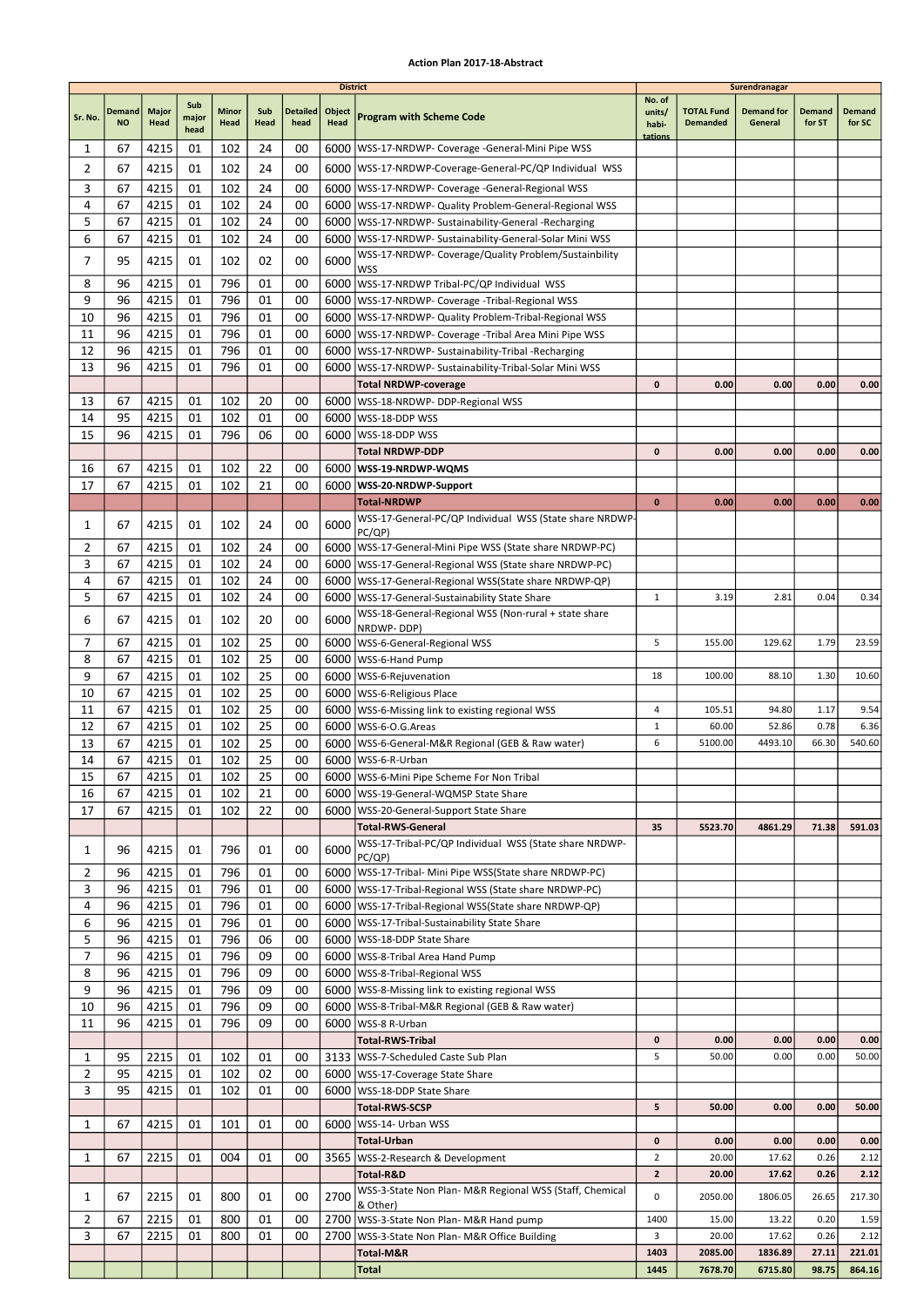|                     |                            |               |                      |               |             |                         |                                   |                                                                                                                    |                                      |                                      |                                                 |                         | In Lakhs                |
|---------------------|----------------------------|---------------|----------------------|---------------|-------------|-------------------------|-----------------------------------|--------------------------------------------------------------------------------------------------------------------|--------------------------------------|--------------------------------------|-------------------------------------------------|-------------------------|-------------------------|
| Sr. No.             | <b>Demand</b><br><b>NO</b> | Major<br>Head | Sub<br>major<br>head | Minor<br>Head | Sub<br>Head | <b>Detailed</b><br>head | <b>District</b><br>Object<br>Head | <b>Program with Scheme Code</b>                                                                                    | No. of<br>units/<br>habi-<br>tations | <b>TOTAL Fund</b><br><b>Demanded</b> | Zone-III Rajkot<br><b>Demand for</b><br>General | <b>Demand</b><br>for ST | <b>Demand</b><br>for SC |
| 1                   | 67                         | 4215          | 01                   | 102           | 24          | 00                      |                                   | 6000   WSS-17-NRDWP- Coverage - General-Mini Pipe WSS                                                              | 0                                    | 0.00                                 | 0.00                                            | 0.00                    | 0.00                    |
| $\overline{2}$      | 67                         | 4215          | 01                   | 102           | 24          | 00                      |                                   | 6000   WSS-17-NRDWP-Coverage-General-PC/QP Individual WSS                                                          | 0                                    | 0.00                                 | 0.00                                            | 0.00                    | 0.00                    |
| 3                   | 67                         | 4215          | 01                   | 102           | 24          | 00                      |                                   | 6000   WSS-17-NRDWP- Coverage -General-Regional WSS                                                                | 0                                    | 0.00                                 | 0.00                                            | 0.00                    | 0.00                    |
| 4                   | 67                         | 4215          | 01                   | 102           | 24          | 00                      |                                   | 6000   WSS-17-NRDWP- Quality Problem-General-Regional WSS                                                          | 0                                    | 0.00                                 | 0.00                                            | 0.00                    | 0.00                    |
| 5                   | 67                         | 4215          | 01                   | 102           | 24          | 00                      |                                   | 6000   WSS-17-NRDWP- Sustainability-General -Recharging                                                            | 0                                    | 0.00                                 | 0.00                                            | 0.00                    | 0.00                    |
| 6                   | 67                         | 4215          | 01                   | 102           | 24          | 00                      |                                   | 6000   WSS-17-NRDWP- Sustainability-General-Solar Mini WSS<br>WSS-17-NRDWP- Coverage/Quality Problem/Sustainbility | 0                                    | 0.00                                 | 0.00                                            | 0.00                    | 0.00                    |
| 7                   | 95                         | 4215          | 01                   | 102           | 02          | 00                      | 6000                              | WSS                                                                                                                | 0                                    | 0.00                                 | 0.00                                            | 0.00                    | 0.00                    |
| 8                   | 96                         | 4215          | 01                   | 796           | 01          | 00                      |                                   | 6000   WSS-17-NRDWP Tribal-PC/QP Individual WSS                                                                    | 0                                    | 0.00                                 | 0.00                                            | 0.00                    | 0.00                    |
| 9                   | 96                         | 4215          | 01                   | 796           | 01          | 00                      |                                   | 6000   WSS-17-NRDWP- Coverage - Tribal-Regional WSS                                                                | 0                                    | 0.00                                 | 0.00                                            | 0.00                    | 0.00                    |
| 10                  | 96                         | 4215          | 01                   | 796           | 01          | 00                      |                                   | 6000   WSS-17-NRDWP- Quality Problem-Tribal-Regional WSS                                                           | 0                                    | 0.00                                 | 0.00                                            | 0.00                    | 0.00                    |
| 11<br>12            | 96<br>96                   | 4215<br>4215  | 01<br>01             | 796<br>796    | 01<br>01    | 00<br>00                |                                   | 6000   WSS-17-NRDWP- Coverage - Tribal Area Mini Pipe WSS                                                          | 0<br>0                               | 0.00<br>0.00                         | 0.00<br>0.00                                    | 0.00<br>0.00            | 0.00<br>0.00            |
| 13                  | 96                         | 4215          | 01                   | 796           | 01          | 00                      | 6000                              | 6000   WSS-17-NRDWP- Sustainability-Tribal -Recharging<br>WSS-17-NRDWP- Sustainability-Tribal-Solar Mini WSS       | 0                                    | 0.00                                 | 0.00                                            | 0.00                    | 0.00                    |
|                     |                            |               |                      |               |             |                         |                                   | <b>Total NRDWP-coverage</b>                                                                                        | 0                                    | 0.00                                 | 0.00                                            | 0.00                    | 0.00                    |
| 13                  | 67                         | 4215          | 01                   | 102           | 20          | 00                      |                                   | 6000   WSS-18-NRDWP- DDP-Regional WSS                                                                              | 0                                    | 0.00                                 | 0.00                                            | 0.00                    | 0.00                    |
| 14                  | 95                         | 4215          | 01                   | 102           | 01          | 00                      |                                   | 6000   WSS-18-DDP WSS                                                                                              | 0                                    | 0.00                                 | 0.00                                            | 0.00                    | 0.00                    |
| 15                  | 96                         | 4215          | 01                   | 796           | 06          | 00                      | 6000                              | WSS-18-DDP WSS                                                                                                     | 0                                    | 0.00                                 | 0.00                                            | 0.00                    | 0.00                    |
|                     |                            |               |                      |               |             |                         |                                   | <b>Total NRDWP-DDP</b>                                                                                             | 0                                    | 0.00                                 | 0.00                                            | 0.00                    | 0.00                    |
| 16                  | 67                         | 4215          | 01                   | 102           | 22          | 00                      |                                   | 6000   WSS-19-NRDWP-WQMS                                                                                           | 0                                    | 0.00                                 | 0.00                                            | 0.00                    | 0.00                    |
| 17                  | 67                         | 4215          | 01                   | 102           | 21          | 00                      |                                   | 6000   WSS-20-NRDWP-Support                                                                                        | 0                                    | 0.00                                 | 0.00                                            | 0.00                    | 0.00                    |
|                     |                            |               |                      |               |             |                         |                                   | <b>Total-NRDWP</b><br>WSS-17-General-PC/QP Individual WSS (State share NRDWP                                       | 0                                    | 0.00                                 | 0.00                                            | 0.00                    | 0.00                    |
| 1                   | 67                         | 4215          | 01                   | 102           | 24          | 00                      | 6000                              | PC/QP)                                                                                                             | 0                                    | 0.00                                 | 0.00                                            | 0.00                    | 0.00                    |
| 2                   | 67                         | 4215          | 01                   | 102           | 24          | 00                      |                                   | 6000   WSS-17-General-Mini Pipe WSS (State share NRDWP-PC)                                                         | 0                                    | 0.00                                 | 0.00                                            | 0.00                    | 0.00                    |
| 3                   | 67                         | 4215          | 01                   | 102           | 24          | 00                      |                                   | 6000   WSS-17-General-Regional WSS (State share NRDWP-PC)                                                          | 0                                    | 0.00                                 | 0.00                                            | 0.00                    | 0.00                    |
| 4                   | 67                         | 4215          | 01                   | 102           | 24          | 00                      |                                   | 6000   WSS-17-General-Regional WSS (State share NRDWP-QP)                                                          | 0                                    | 0.00                                 | 0.00                                            | 0.00                    | 0.00                    |
| 5                   | 67                         | 4215          | 01                   | 102           | 24          | 00                      |                                   | 6000   WSS-17-General-Sustainability State Share<br>WSS-18-General-Regional WSS (Non-rural + state share           | $\overline{2}$                       | 3.19                                 | 2.81                                            | 0.04                    | 0.34                    |
| 6                   | 67                         | 4215          | 01                   | 102           | 20          | 00                      | 6000                              | NRDWP-DDP)                                                                                                         | $\mathbf{1}$                         | 30.00                                | 27.09                                           | 0.30                    | 2.61                    |
| 7                   | 67                         | 4215          | 01                   | 102           | 25          | 00                      |                                   | 6000   WSS-6-General-Regional WSS                                                                                  | 30                                   | 6151.15                              | 5599.01                                         | 46.51                   | 505.64                  |
| 8                   | 67                         | 4215          | 01                   | 102           | 25          | 00                      | 6000                              | WSS-6-Hand Pump                                                                                                    | 20                                   | 12.00                                | 10.84                                           | 0.12                    | 1.04                    |
| 9                   | 67                         | 4215          | 01                   | 102           | 25          | 00                      |                                   | 6000   WSS-6-Rejuvenation                                                                                          | 322                                  | 1310.50                              | 1189.77                                         | 10.89                   | 109.84                  |
| 10                  | 67<br>67                   | 4215          | 01<br>01             | 102<br>102    | 25<br>25    | 00<br>00                |                                   | 6000   WSS-6-Religious Place                                                                                       | 0<br>15                              | 0.00<br>312.48                       | 0.00<br>284.98                                  | 0.00<br>2.65            | 0.00<br>24.85           |
| 11<br>12            | 67                         | 4215<br>4215  | 01                   | 102           | 25          | 00                      |                                   | 6000   WSS-6-Missing link to existing regional WSS<br>6000   WSS-6-O.G. Areas                                      | $\mathbf{1}$                         | 60.00                                | 52.86                                           | 0.78                    | 6.36                    |
| 13                  | 67                         | 4215          | 01                   | 102           | 25          | 00                      |                                   | 6000   WSS-6-General-M&R Regional (GEB & Raw water)                                                                | 42                                   | 15352.12                             | 13860.24                                        | 145.39                  | 1346.50                 |
| 14                  | 67                         | 4215          | 01                   | 102           | 25          | 00                      |                                   | 6000   WSS-6-R-Urban                                                                                               | 0                                    | 0.00                                 | 0.00                                            | 0.00                    | 0.00                    |
| 15                  | 67                         | 4215          | 01                   | 102           | 25          | 00                      |                                   | 6000 WSS-6-Mini Pipe Scheme For Non Tribal                                                                         | 0                                    | 0.00                                 | 0.00                                            | 0.00                    | 0.00                    |
| 16                  | 67                         | 4215          | 01                   | 102           | 21          | 00                      |                                   | 6000   WSS-19-General-WQMSP State Share                                                                            | 0                                    | 0.00                                 | 0.00                                            | 0.00                    | 0.00                    |
| 17                  | 67                         | 4215          | 01                   | 102           | 22          | 00                      |                                   | 6000   WSS-20-General-Support State Share                                                                          | 0                                    | 0.00                                 | 0.00                                            | 0.00                    | 0.00                    |
|                     |                            |               |                      |               |             |                         |                                   | <b>Total-RWS-General</b><br>WSS-17-Tribal-PC/QP Individual WSS (State share NRDWP-                                 | 433                                  | 23231.44                             | 21027.59                                        | 206.67                  | 1997.18                 |
| 1<br>$\overline{2}$ | 96<br>96                   | 4215<br>4215  | 01<br>01             | 796<br>796    | 01<br>01    | 00<br>00                | 6000                              | PC/QP)<br>6000   WSS-17-Tribal- Mini Pipe WSS (State share NRDWP-PC)                                               | 0<br>0                               | 0.00<br>0.00                         | 0.00<br>0.00                                    | 0.00<br>0.00            | 0.00<br>0.00            |
| 3                   | 96                         | 4215          | 01                   | 796           | 01          | 00                      |                                   | 6000   WSS-17-Tribal-Regional WSS (State share NRDWP-PC)                                                           | 0                                    | 0.00                                 | 0.00                                            | 0.00                    | 0.00                    |
| 4                   | 96                         | 4215          | 01                   | 796           | 01          | 00                      |                                   | 6000   WSS-17-Tribal-Regional WSS (State share NRDWP-QP)                                                           | 0                                    | 0.00                                 | 0.00                                            | 0.00                    | 0.00                    |
| 6                   | 96                         | 4215          | 01                   | 796           | 01          | 00                      |                                   | 6000   WSS-17-Tribal-Sustainability State Share                                                                    | 0                                    | 0.00                                 | 0.00                                            | 0.00                    | 0.00                    |
| 5                   | 96                         | 4215          | 01                   | 796           | 06          | 00                      |                                   | 6000   WSS-18-DDP State Share                                                                                      | 0                                    | 0.00                                 | 0.00                                            | 0.00                    | 0.00                    |
| $\overline{7}$      | 96                         | 4215          | 01                   | 796           | 09          | 00                      |                                   | 6000 WSS-8-Tribal Area Hand Pump                                                                                   | 0                                    | 0.00                                 | 0.00                                            | 0.00                    | 0.00                    |
| 8                   | 96                         | 4215          | 01                   | 796           | 09          | 00                      |                                   | 6000   WSS-8-Tribal-Regional WSS                                                                                   | 0                                    | 0.00                                 | 0.00                                            | 0.00                    | 0.00                    |
| 9<br>10             | 96<br>96                   | 4215<br>4215  | 01<br>01             | 796<br>796    | 09<br>09    | 00<br>00                |                                   | 6000   WSS-8-Missing link to existing regional WSS                                                                 | 0<br>0                               | 0.00<br>0.00                         | 0.00<br>0.00                                    | 0.00<br>0.00            | 0.00<br>0.00            |
| 11                  | 96                         | 4215          | 01                   | 796           | 09          | 00                      |                                   | 6000   WSS-8-Tribal-M&R Regional (GEB & Raw water)<br>6000   WSS-8 R-Urban                                         | 0                                    | 0.00                                 | 0.00                                            | 0.00                    | 0.00                    |
|                     |                            |               |                      |               |             |                         |                                   | <b>Total-RWS-Tribal</b>                                                                                            | 0                                    | 0.00                                 | 0.00                                            | 0.00                    | 0.00                    |
| 1                   | 95                         | 2215          | 01                   | 102           | 01          | 00                      |                                   | 3133   WSS-7-Scheduled Caste Sub Plan                                                                              | 87                                   | 150.00                               | 0.00                                            | 0.00                    | 150.00                  |
| $\overline{2}$      | 95                         | 4215          | 01                   | 102           | 02          | 00                      |                                   | 6000   WSS-17-Coverage State Share                                                                                 | 0                                    | 0.00                                 | 0.00                                            | 0.00                    | 0.00                    |
| 3                   | 95                         | 4215          | 01                   | 102           | 01          | 00                      |                                   | 6000   WSS-18-DDP State Share                                                                                      | 0                                    | 0.00                                 | 0.00                                            | 0.00                    | 0.00                    |
|                     |                            |               |                      |               |             |                         |                                   | <b>Total-RWS-SCSP</b>                                                                                              | 87                                   | 150.00                               | 0.00                                            | 0.00                    | 150.00                  |
| 1                   | 67                         | 4215          | 01                   | 101           | 01          | 00                      | 6000                              | WSS-14- Urban WSS                                                                                                  | 0                                    | 0.00                                 | 0.00                                            | 0.00                    | 0.00                    |
| 1                   | 67                         | 2215          | 01                   | 004           | 01          | 00                      |                                   | <b>Total-Urban</b><br>3565   WSS-2-Research & Development                                                          | 0<br>4                               | 0.00<br>75.00                        | 0.00<br>68.50                                   | 0.00<br>0.59            | 0.00<br>5.91            |
|                     |                            |               |                      |               |             |                         |                                   | Total-R&D                                                                                                          | 4                                    | 75.00                                | 68.50                                           | 0.59                    | 5.91                    |
|                     |                            |               |                      |               |             |                         |                                   | WSS-3-State Non Plan- M&R Regional WSS (Staff, Chemical                                                            |                                      |                                      |                                                 |                         |                         |
| 1                   | 67                         | 2215          | 01                   | 800           | 01          | 00                      | 2700                              | & Other)                                                                                                           | 36                                   | 5274.25                              | 4752.16                                         | 50.75                   | 471.34                  |
| 2                   | 67                         | 2215          | 01                   | 800           | 01          | 00                      |                                   | 2700 WSS-3-State Non Plan- M&R Hand pump                                                                           | 10270                                | 311.20                               | 283.74                                          | 2.28                    | 25.18                   |
| 3                   | 67                         | 2215          | 01                   | 800           | 01          | 00                      | 2700                              | WSS-3-State Non Plan- M&R Office Building<br>Total-M&R                                                             | 6<br>10312                           | 40.00<br>5625.45                     | 35.81<br>5071.72                                | 0.42<br>53.45           | 3.77<br>500.29          |
|                     |                            |               |                      |               |             |                         |                                   | <b>Total</b>                                                                                                       | 10836                                | 29081.89                             | 26167.80                                        | 260.71                  | 2653.38                 |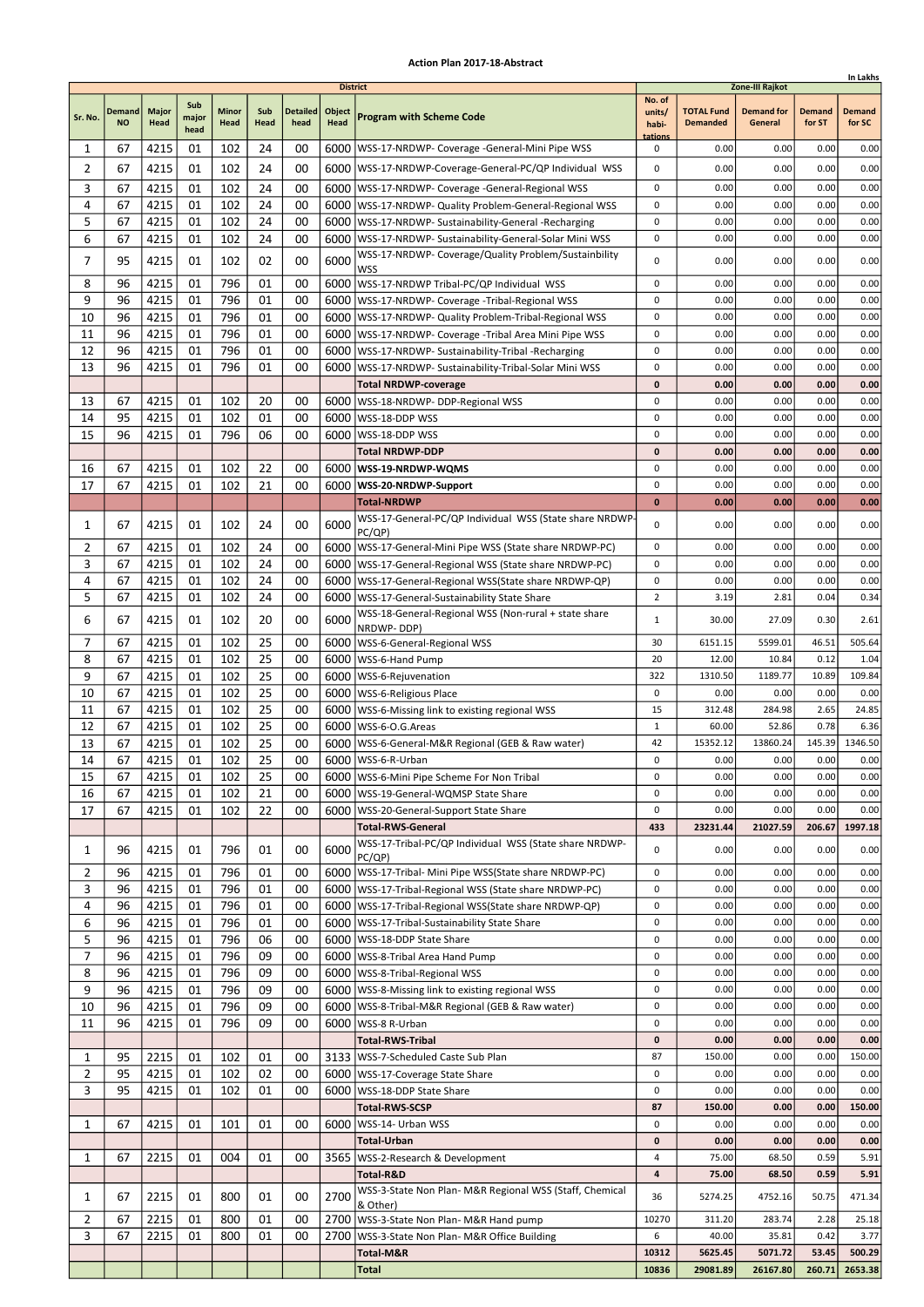|                |                            |                      |                      |                      |             |                         | <b>District</b> |                                                                                                          |                                      | 5142.54                              | Zone-IV Kachchh              |                         | In Lakhs                |
|----------------|----------------------------|----------------------|----------------------|----------------------|-------------|-------------------------|-----------------|----------------------------------------------------------------------------------------------------------|--------------------------------------|--------------------------------------|------------------------------|-------------------------|-------------------------|
| Sr. No.        | <b>Demand</b><br><b>NO</b> | <b>Major</b><br>Head | Sub<br>major<br>head | <b>Minor</b><br>Head | Sub<br>Head | <b>Detailed</b><br>head | Object<br>Head  | <b>Program with Scheme Code</b>                                                                          | No. of<br>units/<br>habi-<br>tations | <b>TOTAL Fund</b><br><b>Demanded</b> | <b>Demand for</b><br>General | <b>Demand</b><br>for ST | <b>Demand</b><br>for SC |
| 1              | 67                         | 4215                 | 01                   | 102                  | 24          | 00                      |                 | 6000   WSS-17-NRDWP- Coverage - General-Mini Pipe WSS                                                    | 0                                    | 0.00                                 | 0.00                         | 0.00                    | 0.00                    |
| 2              | 67                         | 4215                 | 01                   | 102                  | 24          | 00                      |                 | 6000   WSS-17-NRDWP-Coverage-General-PC/QP Individual WSS                                                | 0                                    | 0.00                                 | 0.00                         | 0.00                    | 0.00                    |
| 3              | 67                         | 4215                 | 01                   | 102                  | 24          | 00                      | 6000            | WSS-17-NRDWP- Coverage -General-Regional WSS                                                             | 0                                    | 0.00                                 | 0.00                         | 0.00                    | 0.00                    |
| 4              | 67                         | 4215                 | 01                   | 102                  | 24          | 00                      |                 | 6000   WSS-17-NRDWP- Quality Problem-General-Regional WSS                                                | 0                                    | 0.00                                 | 0.00                         | 0.00                    | 0.00                    |
| 5              | 67                         | 4215                 | 01                   | 102                  | 24          | 00                      |                 | 6000   WSS-17-NRDWP- Sustainability-General -Recharging                                                  | $\pmb{0}$                            | 0.00                                 | 0.00                         | 0.00                    | 0.00                    |
| 6              | 67                         | 4215                 | 01                   | 102                  | 24          | 00                      | 6000            | WSS-17-NRDWP- Sustainability-General-Solar Mini WSS                                                      | $\pmb{0}$                            | 0.00                                 | 0.00                         | 0.00                    | 0.00                    |
| 7              | 95                         | 4215                 | 01                   | 102                  | 02          | 00                      | 6000            | WSS-17-NRDWP- Coverage/Quality Problem/Sustainbility<br>WSS                                              | 0                                    | 0.00                                 | 0.00                         | 0.00                    | 0.00                    |
| 8              | 96                         | 4215                 | 01                   | 796                  | 01          | 00                      | 6000            | WSS-17-NRDWP Tribal-PC/QP Individual WSS                                                                 | 0                                    | 0.00                                 | 0.00                         | 0.00                    | 0.00                    |
| 9              | 96                         | 4215                 | 01                   | 796                  | 01          | 00                      | 6000            | WSS-17-NRDWP- Coverage -Tribal-Regional WSS                                                              | 0                                    | 0.00                                 | 0.00                         | 0.00                    | 0.00                    |
| 10             | 96                         | 4215                 | 01                   | 796                  | 01          | 00                      |                 | 6000   WSS-17-NRDWP- Quality Problem-Tribal-Regional WSS                                                 | $\pmb{0}$                            | 0.00                                 | 0.00                         | 0.00                    | 0.00                    |
| 11             | 96                         | 4215                 | 01                   | 796                  | 01          | 00                      |                 | 6000   WSS-17-NRDWP- Coverage -Tribal Area Mini Pipe WSS                                                 | $\mathbf 0$                          | 0.00                                 | 0.00                         | 0.00                    | 0.00                    |
| 12             | 96                         | 4215                 | 01                   | 796                  | 01          | 00                      |                 | 6000   WSS-17-NRDWP- Sustainability-Tribal -Recharging                                                   | 0                                    | 0.00                                 | 0.00                         | 0.00                    | 0.00                    |
| 13             | 96                         | 4215                 | 01                   | 796                  | 01          | 00                      | 6000            | WSS-17-NRDWP- Sustainability-Tribal-Solar Mini WSS<br><b>Total NRDWP-coverage</b>                        | 0<br>0                               | 0.00<br>0.00                         | 0.00<br>0.00                 | 0.00<br>0.00            | 0.00<br>0.00            |
| 13             | 67                         | 4215                 | 01                   | 102                  | 20          | 00                      |                 | 6000 WSS-18-NRDWP- DDP-Regional WSS                                                                      | 17                                   | 2542.89                              | 2184.57                      | 26.37                   | 331.95                  |
| 14             | 95                         | 4215                 | 01                   | 102                  | 01          | 00                      |                 | 6000   WSS-18-DDP WSS                                                                                    | 0                                    | 0.00                                 | 0.00                         | 0.00                    | 0.00                    |
| 15             | 96                         | 4215                 | 01                   | 796                  | 06          | 00                      |                 | 6000 WSS-18-DDP WSS                                                                                      | $\pmb{0}$                            | 0.00                                 | 0.00                         | 0.00                    | 0.00                    |
|                |                            |                      |                      |                      |             |                         |                 | <b>Total NRDWP-DDP</b>                                                                                   | 17                                   | 2542.89                              | 2184.57                      | 26.37                   | 331.95                  |
| 16             | 67                         | 4215                 | 01                   | 102                  | 22          | 00                      | 6000            | WSS-19-NRDWP-WQMS                                                                                        | 0                                    | 0.00                                 | 0.00                         | 0.00                    | 0.00                    |
| 17             | 67                         | 4215                 | 01                   | 102                  | 21          | 00                      | 6000            | WSS-20-NRDWP-Support                                                                                     | $\pmb{0}$                            | 0.00                                 | 0.00                         | 0.00                    | 0.00                    |
|                |                            |                      |                      |                      |             |                         |                 | <b>Total-NRDWP</b>                                                                                       | 17                                   | 2542.89                              | 2184.57                      | 26.37                   | 331.95                  |
| 1              | 67                         | 4215                 | 01                   | 102                  | 24          | 00                      | 6000            | WSS-17-General-PC/QP Individual WSS (State share NRDWP-<br>PC/QP)                                        | 0                                    | 0.00                                 | 0.00                         | 0.00                    | 0.00                    |
| 2              | 67                         | 4215                 | 01                   | 102                  | 24          | 00                      |                 | 6000   WSS-17-General-Mini Pipe WSS (State share NRDWP-PC)                                               | 0                                    | 0.00                                 | 0.00                         | 0.00                    | 0.00                    |
| 3              | 67                         | 4215                 | 01                   | 102                  | 24          | 00                      | 6000            | WSS-17-General-Regional WSS (State share NRDWP-PC)                                                       | $\pmb{0}$                            | 0.00                                 | 0.00                         | 0.00                    | 0.00                    |
| 4              | 67                         | 4215                 | 01                   | 102                  | 24          | 00                      | 6000            | WSS-17-General-Regional WSS(State share NRDWP-QP)                                                        | 0                                    | 0.00                                 | 0.00                         | 0.00                    | 0.00                    |
| 5              | 67                         | 4215                 | 01                   | 102                  | 24          | 00                      | 6000            | WSS-17-General-Sustainability State Share                                                                | $\mathbf 1$                          | 15.00                                | 15.00                        | 0.00                    | 0.00                    |
| 6              | 67                         | 4215                 | 01                   | 102                  | 20          | 00                      | 6000            | WSS-18-General-Regional WSS (Non-rural + state share<br>NRDWP-DDP)                                       | 17                                   | 1979.11                              | 1727.48                      | 26.79                   | 224.84                  |
| 7              | 67                         | 4215                 | 01                   | 102                  | 25          | 00                      |                 | 6000   WSS-6-General-Regional WSS                                                                        | 3                                    | 210.32                               | 175.18                       | 2.84                    | 32.30                   |
| 8              | 67                         | 4215                 | 01                   | 102                  | 25          | 00                      |                 | 6000   WSS-6-Hand Pump                                                                                   | $\pmb{0}$                            | 0.00                                 | 0.00                         | 0.00                    | 0.00                    |
| 9              | 67                         | 4215                 | 01                   | 102                  | 25          | 00                      |                 | 6000   WSS-6-Rejuvenation                                                                                | 112                                  | 550.00                               | 478.50                       | 5.78                    | 65.73                   |
| 10             | 67                         | 4215                 | 01                   | 102                  | 25          | 00                      | 6000            | WSS-6-Religious Place                                                                                    | 9                                    | 50.00                                | 43.50                        | 0.53                    | 5.98                    |
| 11             | 67                         | 4215                 | 01                   | 102                  | 25          | 00                      | 6000            | WSS-6-Missing link to existing regional WSS                                                              | 39                                   | 380.22                               | 305.09                       | 6.26                    | 68.88                   |
| 12             | 67                         | 4215                 | 01                   | 102                  | 25          | 00                      |                 | 6000   WSS-6-O.G. Areas                                                                                  | 0                                    | 0.00                                 | 0.00                         | 0.00                    | 0.00                    |
| 13<br>14       | 67<br>67                   | 4215<br>4215         | 01<br>01             | 102<br>102           | 25<br>25    | 00<br>00                |                 | 6000   WSS-6-General-M&R Regional (GEB & Raw water)<br>6000   WSS-6-R-Urban                              | 30<br>$\mathbf 1$                    | 1853.91<br>30.00                     | 1612.90<br>26.10             | 19.47<br>0.32           | 221.54<br>3.59          |
| 15             | 67                         | 4215                 | 01                   | 102                  | 25          | 00                      |                 | 6000   WSS-6-Mini Pipe Scheme For Non Tribal                                                             | 0                                    | 0.00                                 | 0.00                         | 0.00                    | 0.00                    |
| 16             | 67                         | 4215                 | 01                   | 102                  | 21          | 00                      |                 | 6000   WSS-19-General-WQMSP State Share                                                                  | $\pmb{0}$                            | 0.00                                 | 0.00                         | 0.00                    | 0.00                    |
| 17             | 67                         | 4215                 | 01                   | 102                  | 22          | 00                      |                 | 6000   WSS-20-General-Support State Share                                                                | 0                                    | 0.00                                 | 0.00                         | 0.00                    | 0.00                    |
|                |                            |                      |                      |                      |             |                         |                 | <b>Total-RWS-General</b>                                                                                 | 212                                  | 5068.56                              | 4383.75                      | 61.96                   | 622.85                  |
| 1              | 96                         | 4215                 | 01                   | 796                  | 01          | 00                      | 6000            | WSS-17-Tribal-PC/QP Individual WSS (State share NRDWP-                                                   | 0                                    | 0.00                                 | 0.00                         | 0.00                    | 0.00                    |
| 2              | 96                         | 4215                 | 01                   | 796                  | 01          | 00                      |                 | PC/QP)<br>6000   WSS-17-Tribal- Mini Pipe WSS (State share NRDWP-PC)                                     | 0                                    | 0.00                                 | 0.00                         | 0.00                    | 0.00                    |
| 3              | 96                         | 4215                 | 01                   | 796                  | 01          | 00                      |                 | 6000   WSS-17-Tribal-Regional WSS (State share NRDWP-PC)                                                 | 0                                    | 0.00                                 | 0.00                         | 0.00                    | 0.00                    |
| 4              | 96                         | 4215                 | 01                   | 796                  | 01          | 00                      |                 | 6000   WSS-17-Tribal-Regional WSS (State share NRDWP-QP)                                                 | 0                                    | 0.00                                 | 0.00                         | 0.00                    | 0.00                    |
| 6              | 96                         | 4215                 | 01                   | 796                  | 01          | 00                      |                 | 6000   WSS-17-Tribal-Sustainability State Share                                                          | 0                                    | 0.00                                 | 0.00                         | 0.00                    | 0.00                    |
| 5              | 96                         | 4215                 | 01                   | 796                  | 06          | 00                      |                 | 6000   WSS-18-DDP State Share                                                                            | 0                                    | 0.00                                 | 0.00                         | 0.00                    | 0.00                    |
| $\overline{7}$ | 96                         | 4215                 | 01                   | 796                  | 09          | 00                      |                 | 6000 WSS-8-Tribal Area Hand Pump                                                                         | $\pmb{0}$                            | 0.00                                 | 0.00                         | 0.00                    | 0.00                    |
| 8              | 96                         | 4215                 | 01                   | 796                  | 09          | 00                      |                 | 6000   WSS-8-Tribal-Regional WSS                                                                         | 0                                    | 0.00                                 | 0.00                         | 0.00                    | 0.00                    |
| 9<br>10        | 96<br>96                   | 4215<br>4215         | 01<br>01             | 796<br>796           | 09<br>09    | 00<br>00                |                 | 6000   WSS-8-Missing link to existing regional WSS<br>6000   WSS-8-Tribal-M&R Regional (GEB & Raw water) | 0<br>0                               | 0.00<br>0.00                         | 0.00<br>0.00                 | 0.00<br>0.00            | 0.00<br>0.00            |
| 11             | 96                         | 4215                 | 01                   | 796                  | 09          | 00                      |                 | 6000   WSS-8 R-Urban                                                                                     | 0                                    | 0.00                                 | 0.00                         | 0.00                    | 0.00                    |
|                |                            |                      |                      |                      |             |                         |                 | <b>Total-RWS-Tribal</b>                                                                                  | $\pmb{0}$                            | 0.00                                 | 0.00                         | 0.00                    | 0.00                    |
| 1              | 95                         | 2215                 | 01                   | 102                  | 01          | 00                      |                 | 3133   WSS-7-Scheduled Caste Sub Plan                                                                    | 32                                   | 50.00                                | 0.00                         | 0.00                    | 50.00                   |
| $\overline{2}$ | 95                         | 4215                 | 01                   | 102                  | 02          | 00                      |                 | 6000   WSS-17-Coverage State Share                                                                       | 0                                    | 0.00                                 | 0.00                         | 0.00                    | 0.00                    |
| 3              | 95                         | 4215                 | 01                   | 102                  | 01          | 00                      |                 | 6000   WSS-18-DDP State Share                                                                            | 0                                    | 0.00                                 | 0.00                         | 0.00                    | 0.00                    |
|                |                            |                      |                      |                      |             |                         |                 | <b>Total-RWS-SCSP</b>                                                                                    | 32                                   | 50.00                                | 0.00                         | 0.00                    | 50.00                   |
| 1              | 67                         | 4215                 | 01                   | 101                  | 01          | 00                      |                 | 6000   WSS-14- Urban WSS                                                                                 | 0                                    | 0.00                                 | 0.00                         | 0.00                    | 0.00                    |
| 1              | 67                         | 2215                 | 01                   | 004                  | 01          | 00                      |                 | Total-Urban<br>3565   WSS-2-Research & Development                                                       | 0<br>$\overline{2}$                  | 0.00<br>15.00                        | 0.00<br>13.05                | 0.00<br>0.16            | 0.00<br>1.79            |
|                |                            |                      |                      |                      |             |                         |                 | Total-R&D                                                                                                | $\mathbf{2}$                         | 15.00                                | 13.05                        | 0.16                    | 1.79                    |
|                |                            |                      |                      |                      |             |                         |                 | WSS-3-State Non Plan- M&R Regional WSS (Staff, Chemical                                                  |                                      |                                      |                              |                         |                         |
| 1              | 67                         | 2215                 | 01                   | 800                  | 01          | 00                      | 2700            | & Other)                                                                                                 | 0                                    | 4700.09                              | 4089.08                      | 49.35                   | 561.66                  |
| 2              | 67                         | 2215                 | 01                   | 800                  | 01          | 00                      |                 | 2700   WSS-3-State Non Plan- M&R Hand pump                                                               | 0                                    | 0.00                                 | 0.00                         | 0.00                    | 0.00                    |
| 3              | 67                         | 2215                 | 01                   | 800                  | 01          | 00                      | 2700            | WSS-3-State Non Plan- M&R Office Building                                                                | 0<br>0                               | 0.00<br>4700.09                      | 0.00<br>4089.08              | 0.00<br>49.35           | 0.00<br>561.66          |
|                |                            |                      |                      |                      |             |                         |                 | Total-M&R<br><b>Total</b>                                                                                | 263                                  | 12376.54                             | 10670.45                     | 137.83                  | 1568.26                 |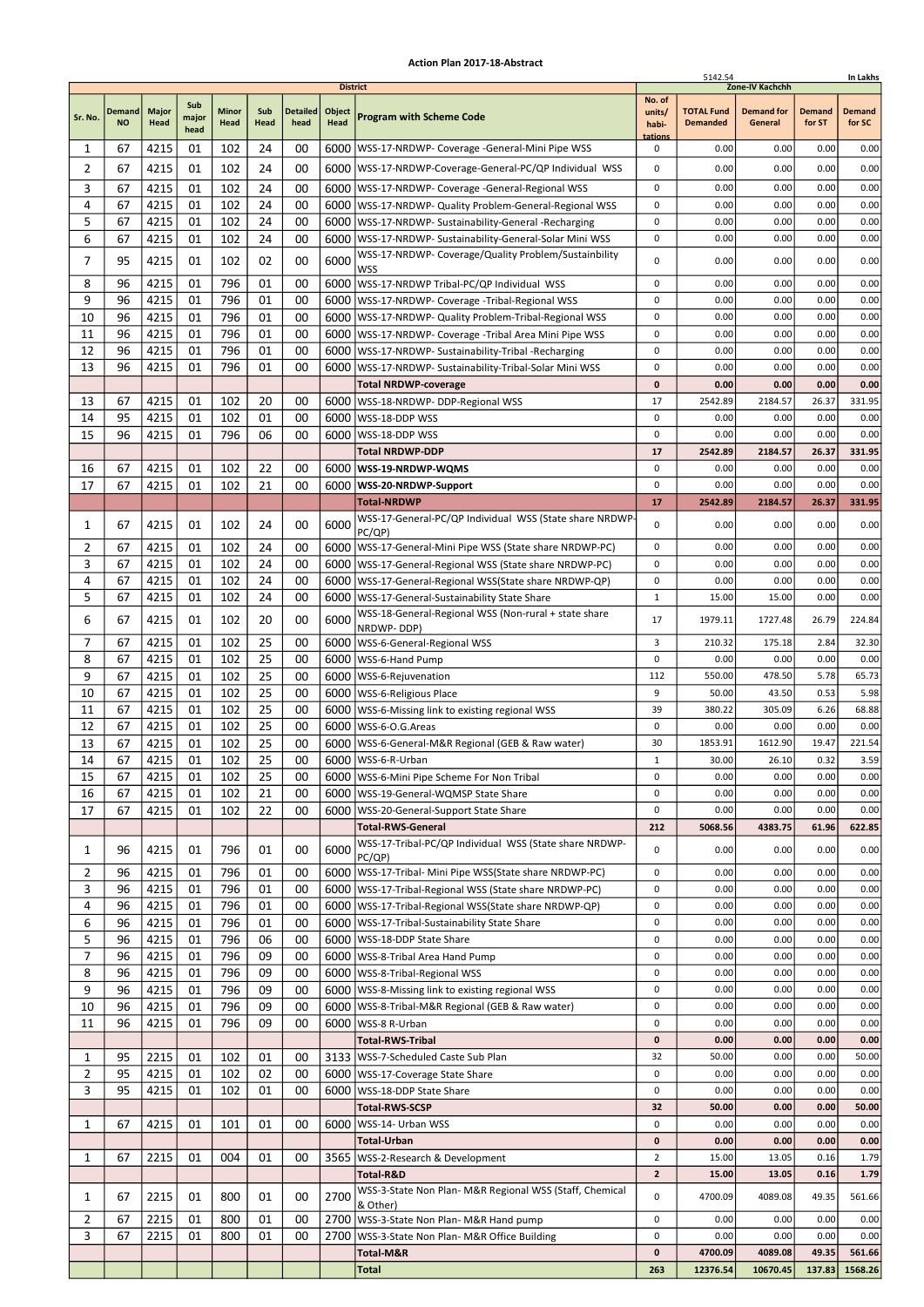|                |               |       |               |              |      |                 |                 |                                                            |              |                   |                   |               | In Lakhs      |
|----------------|---------------|-------|---------------|--------------|------|-----------------|-----------------|------------------------------------------------------------|--------------|-------------------|-------------------|---------------|---------------|
|                |               |       |               |              |      |                 | <b>District</b> |                                                            | No. of       |                   | <b>BHAVNAGAR</b>  |               |               |
|                | <b>Demand</b> | Major | Sub           | <b>Minor</b> | Sub  | <b>Detailed</b> | Object          |                                                            | units/       | <b>TOTAL Fund</b> | <b>Demand for</b> | <b>Demand</b> | <b>Demand</b> |
| Sr. No.        | <b>NO</b>     | Head  | major<br>head | Head         | Head | head            | <b>Head</b>     | <b>Program with Scheme Code</b>                            | habi-        | <b>Demanded</b>   | General           | for ST        | for SC        |
|                |               |       |               |              |      |                 |                 |                                                            | tations      |                   |                   |               |               |
| 1              | 67            | 4215  | 01            | 102          | 24   | 00              |                 | 6000   WSS-17-NRDWP- Coverage - General-Mini Pipe WSS      |              |                   |                   |               |               |
| 2              | 67            | 4215  | 01            | 102          | 24   | 00              |                 | 6000   WSS-17-NRDWP-Coverage-General-PC/QP Individual WSS  |              |                   |                   |               |               |
| 3              | 67            | 4215  | 01            | 102          | 24   | 00              |                 | 6000   WSS-17-NRDWP- Coverage - General-Regional WSS       |              |                   |                   |               |               |
| 4              | 67            | 4215  | 01            | 102          | 24   | 00              |                 | 6000   WSS-17-NRDWP- Quality Problem-General-Regional WSS  |              |                   |                   |               |               |
| 5              | 67            | 4215  | 01            | 102          | 24   | 00              |                 | 6000   WSS-17-NRDWP- Sustainability-General -Recharging    |              |                   |                   |               |               |
| 6              | 67            | 4215  | 01            | 102          | 24   | 00              | 6000            | WSS-17-NRDWP- Sustainability-General-Solar Mini WSS        |              |                   |                   |               |               |
|                |               |       |               |              |      |                 |                 | WSS-17-NRDWP- Coverage/Quality Problem/Sustainbility       |              |                   |                   |               |               |
| 7              | 95            | 4215  | 01            | 102          | 02   | 00              | 6000            | <b>WSS</b>                                                 |              |                   |                   |               |               |
| 8              | 96            | 4215  | 01            | 796          | 01   | 00              |                 | 6000   WSS-17-NRDWP Tribal-PC/QP Individual WSS            |              |                   |                   |               |               |
| 9              | 96            | 4215  | 01            | 796          | 01   | 00              |                 | 6000   WSS-17-NRDWP- Coverage - Tribal-Regional WSS        |              |                   |                   |               |               |
| 10             | 96            | 4215  | 01            | 796          | 01   | 00              |                 | 6000   WSS-17-NRDWP- Quality Problem-Tribal-Regional WSS   |              |                   |                   |               |               |
| 11             | 96            | 4215  | 01            | 796          | 01   | 00              | 6000            | WSS-17-NRDWP- Coverage -Tribal Area Mini Pipe WSS          |              |                   |                   |               |               |
| 12             | 96            | 4215  | 01            | 796          | 01   | 00              | 6000            | WSS-17-NRDWP- Sustainability-Tribal -Recharging            |              |                   |                   |               |               |
| 13             | 96            | 4215  | 01            | 796          | 01   | 00              | 6000            | WSS-17-NRDWP- Sustainability-Tribal-Solar Mini WSS         |              |                   |                   |               |               |
|                |               |       |               |              |      |                 |                 | <b>Total NRDWP-coverage</b>                                | $\mathbf{0}$ | 0.00              | 0.00              | 0.00          | 0.00          |
| 13             | 67            | 4215  |               | 102          | 20   | 00              |                 |                                                            |              |                   |                   |               |               |
|                |               |       | 01            |              |      |                 |                 | 6000   WSS-18-NRDWP- DDP-Regional WSS                      |              |                   |                   |               |               |
| 14             | 95            | 4215  | 01            | 102          | 01   | 00              | 6000            | WSS-18-DDP WSS                                             |              |                   |                   |               |               |
| 15             | 96            | 4215  | 01            | 796          | 06   | 00              | 6000            | lWSS-18-DDP WSS                                            |              |                   |                   |               |               |
|                |               |       |               |              |      |                 |                 | <b>Total NRDWP-DDP</b>                                     | $\mathbf{0}$ | 0.00              | 0.00              | 0.00          | 0.00          |
| 16             | 67            | 4215  | 01            | 102          | 22   | 00              |                 | 6000   WSS-19-NRDWP-WQMS                                   |              |                   |                   |               |               |
| 17             | 67            | 4215  | 01            | 102          | 21   | 00              |                 | 6000   WSS-20-NRDWP-Support                                |              |                   |                   |               |               |
|                |               |       |               |              |      |                 |                 | <b>Total-NRDWP</b>                                         | $\mathbf 0$  | 0.00              | 0.00              | 0.00          | 0.00          |
| 1              | 67            | 4215  | 01            | 102          | 24   | 00              | 6000            | WSS-17-General-PC/QP Individual WSS (State share NRDWP-    |              |                   |                   |               |               |
|                |               |       |               |              |      |                 |                 | PC(QP)                                                     |              |                   |                   |               |               |
| 2              | 67            | 4215  | 01            | 102          | 24   | 00              |                 | 6000   WSS-17-General-Mini Pipe WSS (State share NRDWP-PC) |              |                   |                   |               |               |
| 3              | 67            | 4215  | 01            | 102          | 24   | 00              |                 | 6000   WSS-17-General-Regional WSS (State share NRDWP-PC)  |              |                   |                   |               |               |
| 4              | 67            | 4215  | 01            | 102          | 24   | 00              |                 | 6000   WSS-17-General-Regional WSS (State share NRDWP-QP)  |              |                   |                   |               |               |
| 5              | 67            | 4215  | 01            | 102          | 24   | 00              |                 | 6000   WSS-17-General-Sustainability State Share           | $\mathbf{1}$ | 5.00              | 4.71              | 0.02          | 0.27          |
| 6              | 67            | 4215  | 01            | 102          | 20   | 00              | 6000            | WSS-18-General-Regional WSS (Non-rural + state share       |              |                   |                   |               |               |
|                |               |       |               |              |      |                 |                 | NRDWP-DDP)                                                 |              |                   |                   |               |               |
| 7              | 67            | 4215  | 01            | 102          | 25   | 00              |                 | 6000   WSS-6-General-Regional WSS                          | 3            | 2000.00           | 1884.60           | 6.40          | 109.00        |
| 8              | 67            | 4215  | 01            | 102          | 25   | 00              | 6000            | WSS-6-Hand Pump                                            |              |                   |                   |               |               |
| 9              | 67            | 4215  | 01            | 102          | 25   | 00              | 6000            | WSS-6-Rejuvenation                                         | 70           | 300.00            | 282.69            | 0.96          | 16.35         |
| 10             | 67            | 4215  | 01            | 102          | 25   | 00              |                 | 6000   WSS-6-Religious Place                               |              |                   |                   |               |               |
| 11             | 67            | 4215  | 01            | 102          | 25   | 00              |                 | 6000   WSS-6-Missing link to existing regional WSS         | 15           | 501.45            | 472.52            | 1.60          | 27.33         |
| 12             | 67            | 4215  | 01            | 102          | 25   | 00              |                 | 6000   WSS-6-O.G. Areas                                    | 0            | 0.00              | 0.00              | 0.00          | 0.00          |
| 13             | 67            | 4215  | 01            | 102          | 25   | 00              |                 | 6000   WSS-6-General-M&R Regional (GEB & Raw water)        | 12           | 2058.75           | 1939.96           | 6.59          | 112.20        |
| 14             | 67            | 4215  | 01            | 102          | 25   | 00              |                 | 6000   WSS-6-R-Urban                                       |              |                   |                   |               |               |
| 15             | 67            | 4215  | 01            | 102          | 25   | 00              |                 | 6000 WSS-6-Mini Pipe Scheme For Non Tribal                 |              |                   |                   |               |               |
| 16             | 67            | 4215  | 01            | 102          | 21   | 00              |                 | 6000   WSS-19-General-WQMSP State Share                    |              |                   |                   |               |               |
| 17             | 67            | 4215  | 01            | 102          | 22   | 00              |                 | 6000   WSS-20-General-Support State Share                  |              |                   |                   |               |               |
|                |               |       |               |              |      |                 |                 | <b>Total-RWS-General</b>                                   | 101          | 4865.20           | 4584.48           | 15.57         | 265.15        |
|                |               |       |               |              |      |                 |                 | WSS-17-Tribal-PC/QP Individual WSS (State share NRDWP-     |              |                   |                   |               |               |
| 1              | 96            | 4215  | 01            | 796          | 01   | 00              | 6000            | PC(QP)                                                     |              |                   |                   |               |               |
| 2              | 96            | 4215  | 01            | 796          | 01   | 00              |                 | 6000   WSS-17-Tribal- Mini Pipe WSS(State share NRDWP-PC)  |              |                   |                   |               |               |
| 3              | 96            | 4215  | 01            | 796          | 01   | 00              |                 | 6000   WSS-17-Tribal-Regional WSS (State share NRDWP-PC)   |              |                   |                   |               |               |
| 4              | 96            | 4215  | 01            | 796          | 01   | 00              |                 | 6000   WSS-17-Tribal-Regional WSS (State share NRDWP-QP)   |              |                   |                   |               |               |
| 6              | 96            | 4215  | 01            | 796          | 01   | 00              |                 | 6000   WSS-17-Tribal-Sustainability State Share            |              |                   |                   |               |               |
| 5              | 96            | 4215  | 01            | 796          | 06   | 00              |                 | 6000   WSS-18-DDP State Share                              |              |                   |                   |               |               |
| 7              | 96            | 4215  | 01            | 796          | 09   | 00              |                 | 6000   WSS-8-Tribal Area Hand Pump                         |              |                   |                   |               |               |
| 8              | 96            | 4215  | 01            | 796          | 09   | 00              |                 |                                                            |              |                   |                   |               |               |
|                |               |       |               |              |      |                 |                 | 6000   WSS-8-Tribal-Regional WSS                           |              |                   |                   |               |               |
| 9<br>10        | 96            | 4215  | 01            | 796<br>796   | 09   | 00              |                 | 6000   WSS-8-Missing link to existing regional WSS         |              |                   |                   |               |               |
|                | 96            | 4215  | 01            |              | 09   | 00              |                 | 6000   WSS-8-Tribal-M&R Regional (GEB & Raw water)         |              |                   |                   |               |               |
| 11             | 96            | 4215  | 01            | 796          | 09   | 00              |                 | 6000   WSS-8 R-Urban                                       |              |                   |                   |               |               |
|                |               |       |               |              |      |                 |                 | <b>Total-RWS-Tribal</b>                                    | 0            | 0.00              | 0.00              | 0.00          | 0.00          |
| 1              | 95            | 2215  | 01            | 102          | 01   | 00              |                 | 3133   WSS-7-Scheduled Caste Sub Plan                      | 12           | 20.00             | 0.00              | 0.00          | 20.00         |
| $\overline{2}$ | 95            | 4215  | 01            | 102          | 02   | 00              |                 | 6000   WSS-17-Coverage State Share                         |              |                   |                   |               |               |
| 3              | 95            | 4215  | 01            | 102          | 01   | 00              |                 | 6000   WSS-18-DDP State Share                              |              |                   |                   |               |               |
|                |               |       |               |              |      |                 |                 | Total-RWS-SCSP                                             | 12           | 20.00             | 0.00              | 0.00          | 20.00         |
| 1              | 67            | 4215  | 01            | 101          | 01   | 00              | 6000            | WSS-14- Urban WSS                                          |              |                   |                   |               |               |
|                |               |       |               |              |      |                 |                 | Total-Urban                                                | 0            | 0.00              | 0.00              | 0.00          | 0.00          |
| 1              | 67            | 2215  | 01            | 004          | 01   | 00              |                 | 3565   WSS-2-Research & Development                        | 5            | 146.00            | 137.58            | 0.47          | 7.96          |
|                |               |       |               |              |      |                 |                 | Total-R&D                                                  | 5            | 146.00            | 137.58            | 0.47          | 7.96          |
|                |               |       |               |              |      |                 |                 | WSS-3-State Non Plan- M&R Regional WSS (Staff, Chemical    |              |                   |                   |               |               |
| 1              | 67            | 2215  | 01            | 800          | 01   | 00              | 2700            | & Other)                                                   | 12           | 1345.00           | 1267.39           | 4.30          | 73.30         |
| $\overline{2}$ | 67            | 2215  | 01            | 800          | 01   | 00              |                 | 2700   WSS-3-State Non Plan- M&R Hand pump                 | 2661         | 25.25             | 23.79             | 0.08          | 1.38          |
| 3              | 67            | 2215  | 01            | 800          | 01   | 00              | 2700            | WSS-3-State Non Plan- M&R Office Building                  | 10           | 18.00             | 16.96             | 0.06          | 0.98          |
|                |               |       |               |              |      |                 |                 | Total-M&R                                                  | 2683         | 1388.25           | 1308.15           | 4.44          | 75.66         |
|                |               |       |               |              |      |                 |                 | Total                                                      | 2801         | 6419.45           | 6030.20           | 20.48         | 368.77        |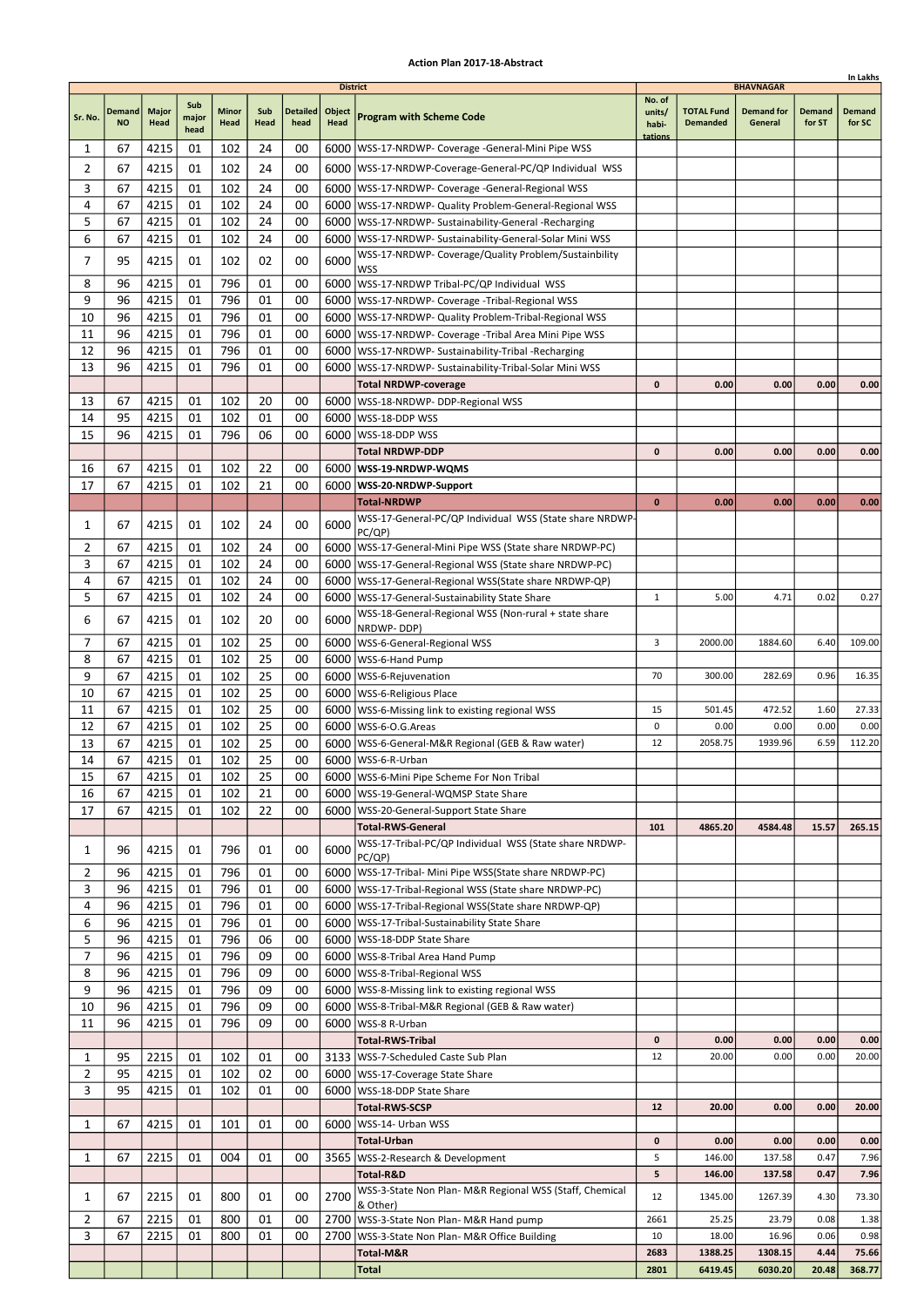|                |                            |                      |                      |               |             |                         |                                   |                                                                                                                 |                                      |                                      |                                              |                  | In Lakhs         |
|----------------|----------------------------|----------------------|----------------------|---------------|-------------|-------------------------|-----------------------------------|-----------------------------------------------------------------------------------------------------------------|--------------------------------------|--------------------------------------|----------------------------------------------|------------------|------------------|
| Sr. No.        | <b>Demand</b><br><b>NO</b> | <b>Major</b><br>Head | Sub<br>major<br>head | Minor<br>Head | Sub<br>Head | <b>Detailed</b><br>head | <b>District</b><br>Object<br>Head | <b>Program with Scheme Code</b>                                                                                 | No. of<br>units/<br>habi-<br>tations | <b>TOTAL Fund</b><br><b>Demanded</b> | <b>BOTAD</b><br><b>Demand for</b><br>General | Demand<br>for ST | Demand<br>for SC |
| 1              | 67                         | 4215                 | 01                   | 102           | 24          | 00                      |                                   | 6000   WSS-17-NRDWP- Coverage - General-Mini Pipe WSS                                                           |                                      |                                      |                                              |                  |                  |
| 2              | 67                         | 4215                 | 01                   | 102           | 24          | 00                      |                                   | 6000 WSS-17-NRDWP-Coverage-General-PC/QP Individual WSS                                                         |                                      |                                      |                                              |                  |                  |
| 3              | 67                         | 4215                 | 01                   | 102           | 24          | 00                      |                                   | 6000   WSS-17-NRDWP- Coverage -General-Regional WSS                                                             |                                      |                                      |                                              |                  |                  |
| 4              | 67                         | 4215                 | 01                   | 102           | 24          | 00                      |                                   | 6000   WSS-17-NRDWP- Quality Problem-General-Regional WSS                                                       |                                      |                                      |                                              |                  |                  |
| 5              | 67                         | 4215                 | 01                   | 102           | 24          | 00                      |                                   | 6000   WSS-17-NRDWP- Sustainability-General -Recharging                                                         |                                      |                                      |                                              |                  |                  |
| 6              | 67                         | 4215                 | 01                   | 102           | 24          | 00                      |                                   | 6000   WSS-17-NRDWP- Sustainability-General-Solar Mini WSS                                                      |                                      |                                      |                                              |                  |                  |
| $\overline{7}$ | 95                         | 4215                 | 01                   | 102           | 02          | 00                      | 6000                              | WSS-17-NRDWP- Coverage/Quality Problem/Sustainbility<br>WSS                                                     |                                      |                                      |                                              |                  |                  |
| 8              | 96                         | 4215                 | 01                   | 796           | 01          | 00                      |                                   | 6000   WSS-17-NRDWP Tribal-PC/QP Individual WSS                                                                 |                                      |                                      |                                              |                  |                  |
| 9              | 96                         | 4215                 | 01                   | 796           | 01          | 00                      |                                   | 6000   WSS-17-NRDWP- Coverage - Tribal-Regional WSS                                                             |                                      |                                      |                                              |                  |                  |
| 10             | 96                         | 4215                 | 01                   | 796           | 01          | 00                      |                                   | 6000   WSS-17-NRDWP- Quality Problem-Tribal-Regional WSS                                                        |                                      |                                      |                                              |                  |                  |
| 11             | 96                         | 4215                 | 01                   | 796           | 01          | 00                      | 6000                              | WSS-17-NRDWP- Coverage -Tribal Area Mini Pipe WSS                                                               |                                      |                                      |                                              |                  |                  |
| 12             | 96                         | 4215                 | 01                   | 796           | 01          | 00                      |                                   | 6000   WSS-17-NRDWP- Sustainability-Tribal - Recharging                                                         |                                      |                                      |                                              |                  |                  |
| 13             | 96                         | 4215                 | 01                   | 796           | 01          | 00                      |                                   | 6000   WSS-17-NRDWP- Sustainability-Tribal-Solar Mini WSS                                                       |                                      |                                      |                                              |                  |                  |
|                |                            |                      |                      |               |             |                         |                                   | <b>Total NRDWP-coverage</b>                                                                                     | 0                                    | 0.00                                 | 0.00                                         | 0.00             | 0.00             |
| 13             | 67<br>95                   | 4215                 | 01                   | 102           | 20          | 00<br>00                |                                   | 6000   WSS-18-NRDWP- DDP-Regional WSS                                                                           |                                      |                                      |                                              |                  |                  |
| 14<br>15       | 96                         | 4215<br>4215         | 01<br>01             | 102<br>796    | 01<br>06    | 00                      | 6000                              | WSS-18-DDP WSS<br>6000   WSS-18-DDP WSS                                                                         |                                      |                                      |                                              |                  |                  |
|                |                            |                      |                      |               |             |                         |                                   | Total NRDWP-DDP                                                                                                 | $\mathbf{0}$                         | 0.00                                 | 0.00                                         | 0.00             | 0.00             |
| 16             | 67                         | 4215                 | 01                   | 102           | 22          | 00                      |                                   | 6000   WSS-19-NRDWP-WQMS                                                                                        |                                      |                                      |                                              |                  |                  |
| 17             | 67                         | 4215                 | 01                   | 102           | 21          | 00                      |                                   | 6000 WSS-20-NRDWP-Support                                                                                       |                                      |                                      |                                              |                  |                  |
|                |                            |                      |                      |               |             |                         |                                   | <b>Total-NRDWP</b>                                                                                              | $\bf{0}$                             | 0.00                                 | 0.00                                         | 0.00             | 0.00             |
| 1              | 67                         | 4215                 | 01                   | 102           | 24          | 00                      | 6000                              | WSS-17-General-PC/QP Individual WSS (State share NRDWP-                                                         |                                      |                                      |                                              |                  |                  |
|                |                            |                      |                      |               |             |                         |                                   | PC(QP)                                                                                                          |                                      |                                      |                                              |                  |                  |
| 2<br>3         | 67                         | 4215                 | 01                   | 102           | 24          | 00                      |                                   | 6000   WSS-17-General-Mini Pipe WSS (State share NRDWP-PC)                                                      |                                      |                                      |                                              |                  |                  |
| 4              | 67<br>67                   | 4215<br>4215         | 01<br>01             | 102<br>102    | 24<br>24    | 00<br>00                | 6000                              | WSS-17-General-Regional WSS (State share NRDWP-PC)<br>6000   WSS-17-General-Regional WSS (State share NRDWP-QP) |                                      |                                      |                                              |                  |                  |
| 5              | 67                         | 4215                 | 01                   | 102           | 24          | 00                      |                                   | 6000   WSS-17-General-Sustainability State Share                                                                |                                      |                                      |                                              |                  |                  |
|                |                            |                      |                      |               |             |                         |                                   | WSS-18-General-Regional WSS (Non-rural + state share                                                            |                                      |                                      |                                              |                  |                  |
| 6              | 67                         | 4215                 | 01                   | 102           | 20          | 00                      | 6000                              | NRDWP-DDP)                                                                                                      |                                      |                                      |                                              |                  |                  |
| 7              | 67                         | 4215                 | 01                   | 102           | 25          | 00                      |                                   | 6000   WSS-6-General-Regional WSS                                                                               | 0                                    | 0.00                                 | 0.00                                         | 0.00             | 0.00             |
| 8              | 67                         | 4215                 | 01                   | 102           | 25          | 00                      | 6000                              | WSS-6-Hand Pump                                                                                                 |                                      |                                      |                                              |                  |                  |
| 9              | 67                         | 4215                 | 01                   | 102           | 25          | 00                      |                                   | 6000   WSS-6-Rejuvenation                                                                                       | 70                                   | 50.00                                | 47.12                                        | 0.16             | 2.73             |
| 10<br>11       | 67<br>67                   | 4215<br>4215         | 01<br>01             | 102<br>102    | 25<br>25    | 00<br>00                |                                   | 6000   WSS-6-Religious Place<br>6000   WSS-6-Missing link to existing regional WSS                              | $\overline{2}$                       | 24.00                                | 22.62                                        | 0.08             | 1.31             |
| 12             | 67                         | 4215                 | 01                   | 102           | 25          | 00                      |                                   | 6000   WSS-6-O.G. Areas                                                                                         |                                      |                                      |                                              |                  |                  |
| 13             | 67                         | 4215                 | 01                   | 102           | 25          | 00                      |                                   | 6000   WSS-6-General-M&R Regional (GEB & Raw water)                                                             | 3                                    | 1477.10                              | 1391.87                                      | 4.73             | 80.50            |
| 14             | 67                         | 4215                 | 01                   | 102           | 25          | 00                      |                                   | 6000 WSS-6-R-Urban                                                                                              |                                      |                                      |                                              |                  |                  |
| 15             | 67                         | 4215                 | 01                   | 102           | 25          | 00                      |                                   | 6000 WSS-6-Mini Pipe Scheme For Non Tribal                                                                      |                                      |                                      |                                              |                  |                  |
| 16             | 67                         | 4215                 | 01                   | 102           | 21          | 00                      |                                   | 6000   WSS-19-General-WQMSP State Share                                                                         |                                      |                                      |                                              |                  |                  |
| 17             | 67                         | 4215                 | 01                   | 102           | 22          | 00                      |                                   | 6000   WSS-20-General-Support State Share                                                                       |                                      |                                      |                                              |                  |                  |
|                |                            |                      |                      |               |             |                         |                                   | <b>Total-RWS-General</b>                                                                                        | 75                                   | 1551.10                              | 1461.60                                      | 4.96             | 84.53            |
| 1              | 96                         | 4215                 | 01                   | 796           | 01          | 00                      | 6000                              | WSS-17-Tribal-PC/QP Individual WSS (State share NRDWP-<br>PC(QP)                                                |                                      |                                      |                                              |                  |                  |
| 2              | 96                         | 4215                 | 01                   | 796           | 01          | 00                      |                                   | 6000   WSS-17-Tribal- Mini Pipe WSS(State share NRDWP-PC)                                                       |                                      |                                      |                                              |                  |                  |
| 3              | 96                         | 4215                 | 01                   | 796           | 01          | 00                      |                                   | 6000   WSS-17-Tribal-Regional WSS (State share NRDWP-PC)                                                        |                                      |                                      |                                              |                  |                  |
| 4              | 96                         | 4215                 | 01                   | 796           | 01          | 00                      |                                   | 6000   WSS-17-Tribal-Regional WSS (State share NRDWP-QP)                                                        |                                      |                                      |                                              |                  |                  |
| 6              | 96                         | 4215                 | 01                   | 796           | 01          | 00                      |                                   | 6000   WSS-17-Tribal-Sustainability State Share                                                                 |                                      |                                      |                                              |                  |                  |
| 5              | 96                         | 4215                 | 01                   | 796           | 06          | 00                      |                                   | 6000   WSS-18-DDP State Share                                                                                   |                                      |                                      |                                              |                  |                  |
| 7              | 96                         | 4215                 | 01                   | 796           | 09          | 00                      |                                   | 6000   WSS-8-Tribal Area Hand Pump                                                                              |                                      |                                      |                                              |                  |                  |
| 8<br>9         | 96<br>96                   | 4215                 | 01<br>01             | 796<br>796    | 09<br>09    | 00<br>00                |                                   | 6000   WSS-8-Tribal-Regional WSS                                                                                |                                      |                                      |                                              |                  |                  |
| 10             | 96                         | 4215<br>4215         | 01                   | 796           | 09          | 00                      |                                   | 6000   WSS-8-Missing link to existing regional WSS<br>6000   WSS-8-Tribal-M&R Regional (GEB & Raw water)        |                                      |                                      |                                              |                  |                  |
| 11             | 96                         | 4215                 | 01                   | 796           | 09          | 00                      |                                   | 6000   WSS-8 R-Urban                                                                                            |                                      |                                      |                                              |                  |                  |
|                |                            |                      |                      |               |             |                         |                                   | <b>Total-RWS-Tribal</b>                                                                                         | 0                                    | 0.00                                 | 0.00                                         | 0.00             | 0.00             |
| 1              | 95                         | 2215                 | 01                   | 102           | 01          | 00                      |                                   | 3133   WSS-7-Scheduled Caste Sub Plan                                                                           | 4                                    | 7.00                                 | 0.00                                         | 0.00             | 7.00             |
| $\overline{2}$ | 95                         | 4215                 | 01                   | 102           | 02          | 00                      |                                   | 6000   WSS-17-Coverage State Share                                                                              |                                      |                                      |                                              |                  |                  |
| 3              | 95                         | 4215                 | 01                   | 102           | 01          | 00                      |                                   | 6000   WSS-18-DDP State Share                                                                                   |                                      |                                      |                                              |                  |                  |
|                |                            |                      |                      |               |             |                         |                                   | <b>Total-RWS-SCSP</b>                                                                                           | 4                                    | 7.00                                 | 0.00                                         | 0.00             | 7.00             |
| 1              | 67                         | 4215                 | 01                   | 101           | 01          | 00                      |                                   | 6000   WSS-14- Urban WSS                                                                                        |                                      |                                      |                                              |                  |                  |
|                |                            |                      |                      |               |             |                         |                                   | Total-Urban                                                                                                     | 0                                    | 0.00                                 | 0.00                                         | 0.00             | 0.00             |
| 1              | 67                         | 2215                 | 01                   | 004           | 01          | 00                      |                                   | 3565   WSS-2-Research & Development                                                                             | 5<br>5                               | 100.00                               | 94.23<br>94.23                               | 0.32<br>0.32     | 5.45             |
|                |                            |                      |                      |               |             |                         |                                   | Total-R&D<br>WSS-3-State Non Plan- M&R Regional WSS (Staff, Chemical                                            |                                      | 100.00                               |                                              |                  | 5.45             |
| 1              | 67                         | 2215                 | 01                   | 800           | 01          | 00                      | 2700                              | & Other)                                                                                                        | 3                                    | 307.49                               | 289.75                                       | 0.98             | 16.76            |
| $\overline{2}$ | 67                         | 2215                 | 01                   | 800           | 01          | 00                      |                                   | 2700   WSS-3-State Non Plan- M&R Hand pump                                                                      | 168                                  | 7.82                                 | 7.37                                         | 0.03             | 0.43             |
| 3              | 67                         | 2215                 | 01                   | 800           | 01          | 00                      |                                   | 2700   WSS-3-State Non Plan- M&R Office Building                                                                | 2                                    | 10.00                                | 9.42                                         | 0.03             | 0.55             |
|                |                            |                      |                      |               |             |                         |                                   | Total-M&R                                                                                                       | 173                                  | 325.31                               | 306.54                                       | 1.04             | 17.73            |
|                |                            |                      |                      |               |             |                         |                                   | Total                                                                                                           | 257                                  | 1983.41                              | 1862.37                                      | 6.32             | 114.71           |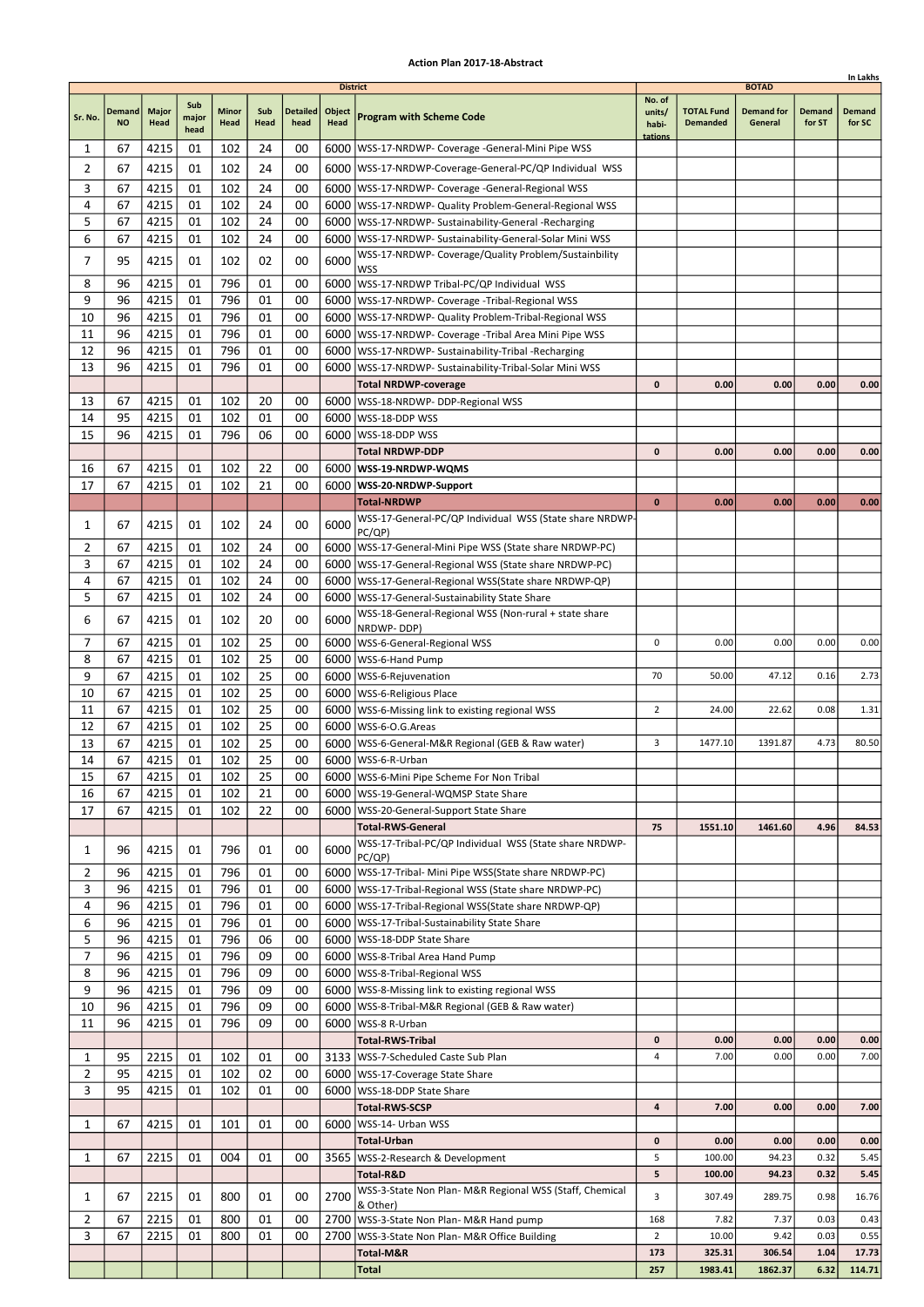|                |                            |               |                      |                      |             |                         | <b>District</b> |                                                                                                                      |                                      |                                      | <b>AMRELI</b>                |                  |                         |
|----------------|----------------------------|---------------|----------------------|----------------------|-------------|-------------------------|-----------------|----------------------------------------------------------------------------------------------------------------------|--------------------------------------|--------------------------------------|------------------------------|------------------|-------------------------|
| Sr. No.        | <b>Demand</b><br><b>NO</b> | Major<br>Head | Sub<br>major<br>head | <b>Minor</b><br>Head | Sub<br>Head | <b>Detailed</b><br>head | Object<br>Head  | <b>Program with Scheme Code</b>                                                                                      | No. of<br>units/<br>habi-<br>tations | <b>TOTAL Fund</b><br><b>Demanded</b> | <b>Demand for</b><br>General | Demand<br>for ST | <b>Demand</b><br>for SC |
| 1              | 67                         | 4215          | 01                   | 102                  | 24          | 00                      | 6000            | WSS-17-NRDWP- Coverage -General-Mini Pipe WSS                                                                        |                                      |                                      |                              |                  |                         |
| $\overline{2}$ | 67                         | 4215          | 01                   | 102                  | 24          | 00                      |                 | 6000   WSS-17-NRDWP-Coverage-General-PC/QP Individual WSS                                                            |                                      |                                      |                              |                  |                         |
| 3              | 67                         | 4215          | 01                   | 102                  | 24          | 00                      |                 | 6000   WSS-17-NRDWP- Coverage - General-Regional WSS                                                                 |                                      |                                      |                              |                  |                         |
| 4              | 67                         | 4215          | 01                   | 102                  | 24          | 00                      |                 | 6000   WSS-17-NRDWP- Quality Problem-General-Regional WSS                                                            |                                      |                                      |                              |                  |                         |
| 5              | 67                         | 4215          | 01                   | 102                  | 24          | 00                      |                 | 6000   WSS-17-NRDWP- Sustainability-General -Recharging                                                              |                                      |                                      |                              |                  |                         |
| 6              | 67                         | 4215          | 01                   | 102                  | 24          | 00                      |                 | 6000   WSS-17-NRDWP- Sustainability-General-Solar Mini WSS<br>WSS-17-NRDWP- Coverage/Quality Problem/Sustainbility   |                                      |                                      |                              |                  |                         |
| 7              | 95                         | 4215          | 01                   | 102                  | 02          | 00                      | 6000            | WSS                                                                                                                  |                                      |                                      |                              |                  |                         |
| 8              | 96                         | 4215          | 01                   | 796                  | 01          | 00                      |                 | 6000 WSS-17-NRDWP Tribal-PC/QP Individual WSS                                                                        |                                      |                                      |                              |                  |                         |
| 9              | 96                         | 4215          | 01                   | 796                  | 01          | 00                      |                 | 6000   WSS-17-NRDWP- Coverage - Tribal-Regional WSS                                                                  |                                      |                                      |                              |                  |                         |
| 10             | 96                         | 4215          | 01                   | 796                  | 01          | 00                      |                 | 6000   WSS-17-NRDWP- Quality Problem-Tribal-Regional WSS                                                             |                                      |                                      |                              |                  |                         |
| 11<br>12       | 96<br>96                   | 4215<br>4215  | 01<br>01             | 796<br>796           | 01<br>01    | 00<br>00                |                 | 6000   WSS-17-NRDWP- Coverage - Tribal Area Mini Pipe WSS<br>6000   WSS-17-NRDWP- Sustainability-Tribal -Recharging  |                                      |                                      |                              |                  |                         |
| 13             | 96                         | 4215          | 01                   | 796                  | 01          | 00                      |                 | 6000   WSS-17-NRDWP- Sustainability-Tribal-Solar Mini WSS                                                            |                                      |                                      |                              |                  |                         |
|                |                            |               |                      |                      |             |                         |                 | <b>Total NRDWP-coverage</b>                                                                                          | $\mathbf 0$                          | 0.00                                 | 0.00                         | 0.00             | 0.00                    |
| 13             | 67                         | 4215          | 01                   | 102                  | 20          | 00                      |                 | 6000   WSS-18-NRDWP- DDP-Regional WSS                                                                                |                                      |                                      |                              |                  |                         |
| 14             | 95                         | 4215          | 01                   | 102                  | 01          | 00                      |                 | 6000   WSS-18-DDP WSS                                                                                                |                                      |                                      |                              |                  |                         |
| 15             | 96                         | 4215          | 01                   | 796                  | 06          | 00                      |                 | 6000   WSS-18-DDP WSS                                                                                                |                                      |                                      |                              |                  |                         |
|                |                            |               |                      |                      |             |                         |                 | <b>Total NRDWP-DDP</b>                                                                                               | 0                                    | 0.00                                 | 0.00                         | 0.00             | 0.00                    |
| 16<br>17       | 67<br>67                   | 4215<br>4215  | 01<br>01             | 102<br>102           | 22<br>21    | 00<br>00                |                 | 6000   WSS-19-NRDWP-WQMS<br>6000   WSS-20-NRDWP-Support                                                              |                                      |                                      |                              |                  |                         |
|                |                            |               |                      |                      |             |                         |                 | <b>Total-NRDWP</b>                                                                                                   | $\bf{0}$                             | 0.00                                 | 0.00                         | 0.00             | 0.00                    |
|                |                            |               |                      | 102                  |             | 00                      | 6000            | WSS-17-General-PC/QP Individual WSS (State share NRDWP-                                                              |                                      |                                      |                              |                  |                         |
| 1              | 67                         | 4215          | 01                   |                      | 24          |                         |                 | PC/QP)                                                                                                               |                                      |                                      |                              |                  |                         |
| $\overline{2}$ | 67                         | 4215          | 01                   | 102                  | 24          | 00                      |                 | 6000   WSS-17-General-Mini Pipe WSS (State share NRDWP-PC)                                                           |                                      |                                      |                              |                  |                         |
| 3              | 67                         | 4215          | 01                   | 102                  | 24          | 00                      |                 | 6000   WSS-17-General-Regional WSS (State share NRDWP-PC)                                                            | $\overline{2}$                       | 1488.33                              | 1350.54                      | 7.14             | 130.65                  |
| 4<br>5         | 67<br>67                   | 4215<br>4215  | 01<br>01             | 102<br>102           | 24<br>24    | 00<br>00                | 6000            | 6000   WSS-17-General-Regional WSS (State share NRDWP-QP)<br>WSS-17-General-Sustainability State Share               | $\mathbf{1}$                         | 22.00                                | 19.96                        | 0.11             | 1.93                    |
|                |                            |               |                      |                      |             |                         |                 | WSS-18-General-Regional WSS (Non-rural + state share                                                                 |                                      |                                      |                              |                  |                         |
| 6              | 67                         | 4215          | 01                   | 102                  | 20          | 00                      | 6000            | NRDWP-DDP)                                                                                                           |                                      |                                      |                              |                  |                         |
| 7              | 67                         | 4215          | 01                   | 102                  | 25          | 00                      |                 | 6000   WSS-6-General-Regional WSS                                                                                    | 14                                   | 5219.19                              | 4915.19                      | 28.00            | 276.00                  |
| 8              | 67                         | 4215          | 01                   | 102                  | 25          | 00                      |                 | 6000   WSS-6-Hand Pump                                                                                               |                                      |                                      |                              |                  |                         |
| 9<br>10        | 67<br>67                   | 4215<br>4215  | 01<br>01             | 102<br>102           | 25<br>25    | 00<br>00                |                 | 6000   WSS-6-Rejuvenation<br>6000   WSS-6-Religious Place                                                            | 175                                  | 586.29                               | 532.01                       | 2.81             | 51.46                   |
| 11             | 67                         | 4215          | 01                   | 102                  | 25          | 00                      |                 | 6000   WSS-6-Missing link to existing regional WSS                                                                   | 4                                    | 256.61                               | 209.71                       | 2.43             | 44.47                   |
| 12             | 67                         | 4215          | 01                   | 102                  | 25          | 00                      |                 | 6000   WSS-6-O.G. Areas                                                                                              |                                      |                                      |                              |                  |                         |
| 13             | 67                         | 4215          | 01                   | 102                  | 25          | 00                      |                 | 6000   WSS-6-General-M&R Regional (GEB & Raw water)                                                                  | 10                                   | 1555.96                              | 1411.91                      | 7.47             | 136.58                  |
| 14             | 67                         | 4215          | 01                   | 102                  | 25          | 00                      |                 | 6000   WSS-6-R-Urban                                                                                                 |                                      |                                      |                              |                  |                         |
| 15             | 67                         | 4215          | ${\tt 01}$           | 102                  | 25          | $00\,$                  |                 | 6000 WSS-6-Mini Pipe Scheme For Non Tribal                                                                           |                                      |                                      |                              |                  |                         |
| 16             | 67<br>67                   | 4215          | 01                   | 102                  | 21          | 00<br>00                |                 | 6000   WSS-19-General-WQMSP State Share                                                                              |                                      |                                      |                              |                  |                         |
| 17             |                            | 4215          | 01                   | 102                  | 22          |                         |                 | 6000   WSS-20-General-Support State Share<br><b>Total-RWS-General</b>                                                | 206                                  | 9128.38                              | 8439.32                      | 47.96            | 641.09                  |
|                |                            |               |                      |                      |             |                         |                 | WSS-17-Tribal-PC/QP Individual WSS (State share NRDWP-                                                               |                                      |                                      |                              |                  |                         |
| 1              | 96                         | 4215          | 01                   | 796                  | 01          | 00                      | 6000            | PC/QP)                                                                                                               |                                      |                                      |                              |                  |                         |
| 2              | 96                         | 4215          | 01                   | 796                  | 01          | 00                      |                 | 6000   WSS-17-Tribal- Mini Pipe WSS (State share NRDWP-PC)                                                           |                                      |                                      |                              |                  |                         |
| 3<br>4         | 96<br>96                   | 4215<br>4215  | 01<br>01             | 796<br>796           | 01<br>01    | 00<br>00                |                 | 6000   WSS-17-Tribal-Regional WSS (State share NRDWP-PC)<br>6000   WSS-17-Tribal-Regional WSS (State share NRDWP-QP) |                                      |                                      |                              |                  |                         |
| 6              | 96                         | 4215          | 01                   | 796                  | 01          | 00                      |                 | 6000   WSS-17-Tribal-Sustainability State Share                                                                      |                                      |                                      |                              |                  |                         |
| 5              | 96                         | 4215          | 01                   | 796                  | 06          | 00                      |                 | 6000   WSS-18-DDP State Share                                                                                        |                                      |                                      |                              |                  |                         |
| 7              | 96                         | 4215          | 01                   | 796                  | 09          | 00                      |                 | 6000 WSS-8-Tribal Area Hand Pump                                                                                     |                                      |                                      |                              |                  |                         |
| 8              | 96                         | 4215          | 01                   | 796                  | 09          | 00                      |                 | 6000   WSS-8-Tribal-Regional WSS                                                                                     |                                      |                                      |                              |                  |                         |
| 9              | 96                         | 4215          | 01                   | 796                  | 09          | 00                      |                 | 6000   WSS-8-Missing link to existing regional WSS                                                                   |                                      |                                      |                              |                  |                         |
| 10             | 96                         | 4215          | 01                   | 796                  | 09          | 00                      |                 | 6000   WSS-8-Tribal-M&R Regional (GEB & Raw water)                                                                   |                                      |                                      |                              |                  |                         |
| 11             | 96                         | 4215          | 01                   | 796                  | 09          | 00                      |                 | 6000   WSS-8 R-Urban<br>Total-RWS-Tribal                                                                             | 0                                    | 0.00                                 | 0.00                         | 0.00             | 0.00                    |
| 1              | 95                         | 2215          | 01                   | 102                  | 01          | 00                      |                 | 3133   WSS-7-Scheduled Caste Sub Plan                                                                                | 40                                   | 120.00                               | 0.00                         | 0.00             | 120.00                  |
| 2              | 95                         | 4215          | 01                   | 102                  | 02          | 00                      |                 | 6000   WSS-17-Coverage State Share                                                                                   |                                      |                                      |                              |                  |                         |
| 3              | 95                         | 4215          | 01                   | 102                  | 01          | 00                      |                 | 6000   WSS-18-DDP State Share                                                                                        |                                      |                                      |                              |                  |                         |
|                |                            |               |                      |                      |             |                         |                 | <b>Total-RWS-SCSP</b>                                                                                                | 40                                   | 120.00                               | 0.00                         | 0.00             | 120.00                  |
| 1              | 67                         | 4215          | 01                   | 101                  | 01          | 00                      |                 | 6000   WSS-14- Urban WSS                                                                                             |                                      |                                      |                              |                  |                         |
|                |                            |               |                      |                      |             |                         |                 | <b>Total-Urban</b>                                                                                                   | 0                                    | 0.00                                 | 0.00                         | 0.00             | 0.00                    |
| 1              | 67                         | 2215          | 01                   | 004                  | 01          | 00                      |                 | 3565   WSS-2-Research & Development<br>Total-R&D                                                                     | 4<br>4                               | 100.00<br>100.00                     | 90.74<br>90.74               | 0.48<br>0.48     | 8.78<br>8.78            |
|                |                            |               |                      |                      |             |                         |                 | WSS-3-State Non Plan- M&R Regional WSS (Staff, Chemical                                                              |                                      |                                      |                              |                  |                         |
| 1              | 67                         | 2215          | 01                   | 800                  | 01          | 00                      | 2700            | & Other)                                                                                                             | 10                                   | 971.45                               | 881.51                       | 4.66             | 85.27                   |
| 2              | 67                         | 2215          | 01                   | 800                  | 01          | 00                      |                 | 2700 WSS-3-State Non Plan- M&R Hand pump                                                                             | 3094                                 | 29.39                                | 26.67                        | 0.14             | 2.58                    |
| 3              | 67                         | 2215          | 01                   | 800                  | 01          | 00                      |                 | 2700   WSS-3-State Non Plan- M&R Office Building                                                                     | 3104                                 | 1000.84                              | 908.18                       | 4.80             | 87.85                   |
|                |                            |               |                      |                      |             |                         |                 | Total-M&R<br><b>Total</b>                                                                                            | 3354                                 | 10349.22                             | 9438.25                      | 53.25            | 857.73                  |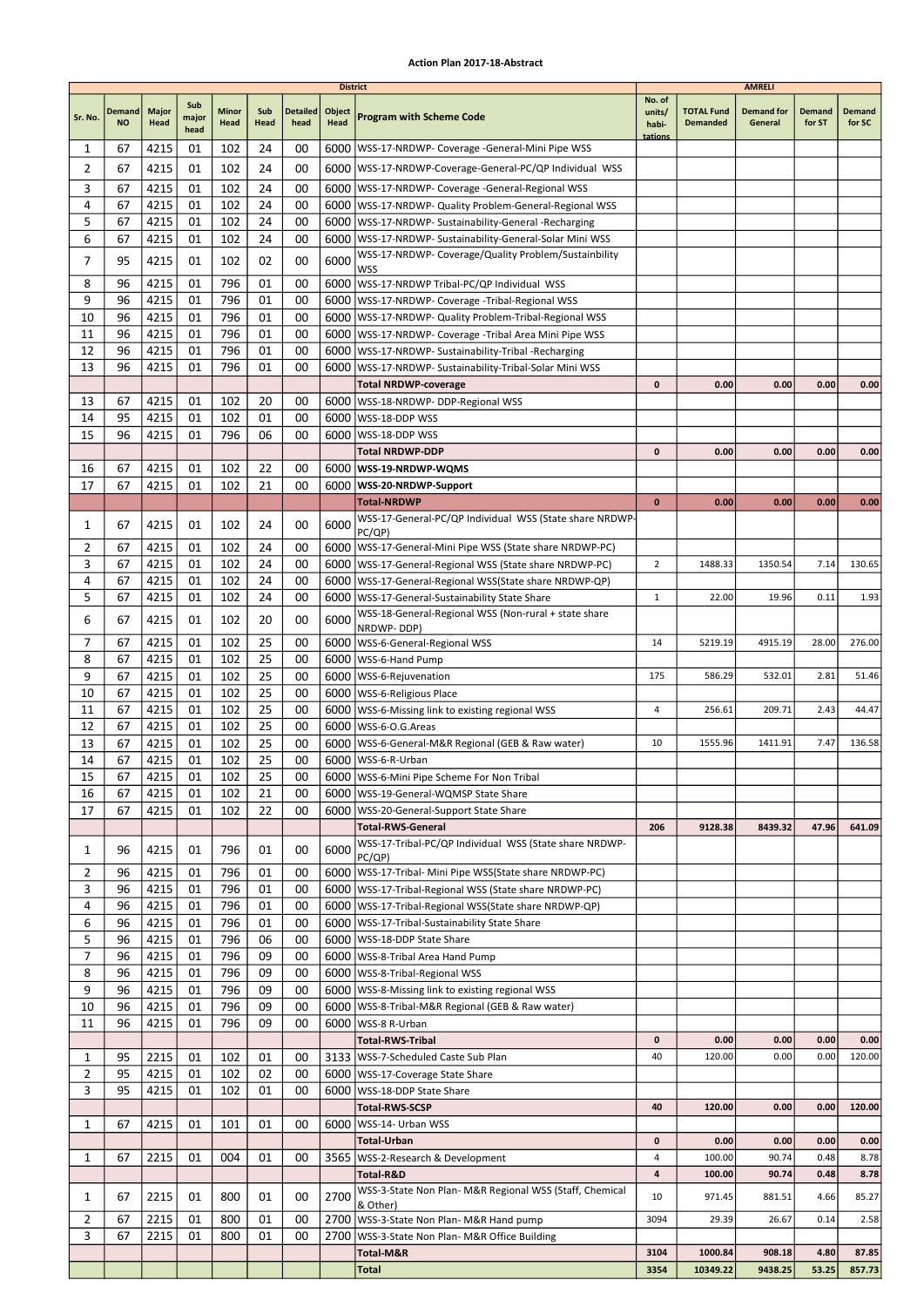|                |                            |                      |                      |                      |             |                         |                                          |                                                                                                                        |                                      |                                      |                                                 |                         | In Lakhs                |
|----------------|----------------------------|----------------------|----------------------|----------------------|-------------|-------------------------|------------------------------------------|------------------------------------------------------------------------------------------------------------------------|--------------------------------------|--------------------------------------|-------------------------------------------------|-------------------------|-------------------------|
| Sr. No.        | <b>Demand</b><br><b>NO</b> | <b>Major</b><br>Head | Sub<br>major<br>head | <b>Minor</b><br>Head | Sub<br>Head | <b>Detailed</b><br>head | <b>District</b><br>Object<br><b>Head</b> | <b>Program with Scheme Code</b>                                                                                        | No. of<br>units/<br>habi-<br>tations | <b>TOTAL Fund</b><br><b>Demanded</b> | <b>JUNAGADH</b><br><b>Demand for</b><br>General | <b>Demand</b><br>for ST | <b>Demand</b><br>for SC |
| 1              | 67                         | 4215                 | 01                   | 102                  | 24          | 00                      |                                          | 6000   WSS-17-NRDWP- Coverage - General-Mini Pipe WSS                                                                  |                                      |                                      |                                                 |                         |                         |
| $\overline{2}$ | 67                         | 4215                 | 01                   | 102                  | 24          | 00                      |                                          | 6000   WSS-17-NRDWP-Coverage-General-PC/QP Individual WSS                                                              |                                      |                                      |                                                 |                         |                         |
| 3              | 67                         | 4215                 | 01                   | 102                  | 24          | 00                      |                                          | 6000   WSS-17-NRDWP- Coverage - General-Regional WSS                                                                   | 3                                    | 1500.00                              | 1324.35                                         | 30.30                   | 145.35                  |
| 4              | 67                         | 4215                 | 01                   | 102                  | 24          | 00                      |                                          | 6000   WSS-17-NRDWP- Quality Problem-General-Regional WSS                                                              |                                      |                                      |                                                 |                         |                         |
| 5              | 67                         | 4215                 | 01                   | 102                  | 24          | 00                      |                                          | 6000   WSS-17-NRDWP- Sustainability-General -Recharging                                                                |                                      |                                      |                                                 |                         |                         |
| 6              | 67                         | 4215                 | 01                   | 102                  | 24          | 00                      |                                          | 6000   WSS-17-NRDWP- Sustainability-General-Solar Mini WSS                                                             |                                      |                                      |                                                 |                         |                         |
| 7              | 95                         | 4215                 | 01                   | 102                  | 02          | 00                      | 6000                                     | WSS-17-NRDWP- Coverage/Quality Problem/Sustainbility                                                                   |                                      |                                      |                                                 |                         |                         |
|                |                            |                      |                      |                      |             |                         |                                          | <b>WSS</b>                                                                                                             |                                      |                                      |                                                 |                         |                         |
| 8              | 96                         | 4215                 | 01                   | 796                  | 01          | 00                      |                                          | 6000 WSS-17-NRDWP Tribal-PC/QP Individual WSS                                                                          |                                      |                                      |                                                 |                         |                         |
| 9              | 96                         | 4215                 | 01                   | 796<br>796           | 01          | 00                      |                                          | 6000   WSS-17-NRDWP- Coverage - Tribal-Regional WSS                                                                    |                                      |                                      |                                                 |                         |                         |
| 10<br>11       | 96<br>96                   | 4215<br>4215         | 01<br>01             | 796                  | 01<br>01    | 00<br>00                |                                          | 6000   WSS-17-NRDWP- Quality Problem-Tribal-Regional WSS<br>6000   WSS-17-NRDWP- Coverage - Tribal Area Mini Pipe WSS  |                                      |                                      |                                                 |                         |                         |
| 12             | 96                         | 4215                 | 01                   | 796                  | 01          | 00                      |                                          | 6000   WSS-17-NRDWP- Sustainability-Tribal -Recharging                                                                 |                                      |                                      |                                                 |                         |                         |
| 13             | 96                         | 4215                 | 01                   | 796                  | 01          | 00                      | 6000                                     | WSS-17-NRDWP- Sustainability-Tribal-Solar Mini WSS                                                                     |                                      |                                      |                                                 |                         |                         |
|                |                            |                      |                      |                      |             |                         |                                          | <b>Total NRDWP-coverage</b>                                                                                            | 3                                    | 1500.00                              | 1324.35                                         | 30.30                   | 145.35                  |
| 13             | 67                         | 4215                 | 01                   | 102                  | 20          | 00                      |                                          | 6000   WSS-18-NRDWP- DDP-Regional WSS                                                                                  |                                      |                                      |                                                 |                         |                         |
| 14             | 95                         | 4215                 | 01                   | 102                  | 01          | 00                      |                                          | 6000 WSS-18-DDP WSS                                                                                                    |                                      |                                      |                                                 |                         |                         |
| 15             | 96                         | 4215                 | 01                   | 796                  | 06          | 00                      | 6000                                     | WSS-18-DDP WSS                                                                                                         |                                      |                                      |                                                 |                         |                         |
|                |                            |                      |                      |                      |             |                         |                                          | <b>Total NRDWP-DDP</b>                                                                                                 | 0                                    | 0.00                                 | 0.00                                            | 0.00                    | 0.00                    |
| 16             | 67                         | 4215                 | 01                   | 102                  | 22          | 00                      |                                          | 6000   WSS-19-NRDWP-WQMS                                                                                               |                                      |                                      |                                                 |                         |                         |
| 17             | 67                         | 4215                 | 01                   | 102                  | 21          | 00                      |                                          | 6000   WSS-20-NRDWP-Support                                                                                            |                                      |                                      |                                                 |                         |                         |
|                |                            |                      |                      |                      |             |                         |                                          | <b>Total-NRDWP</b>                                                                                                     | $\overline{\mathbf{3}}$              | 1500.00                              | 1324.35                                         | 30.30                   | 145.35                  |
| 1              | 67                         | 4215                 | 01                   | 102                  | 24          | 00                      | 6000                                     | WSS-17-General-PC/QP Individual WSS (State share NRDWP-                                                                |                                      |                                      |                                                 |                         |                         |
| 2              | 67                         | 4215                 | 01                   | 102                  | 24          | 00                      |                                          | PC/QP)<br>6000   WSS-17-General-Mini Pipe WSS (State share NRDWP-PC)                                                   |                                      |                                      |                                                 |                         |                         |
| 3              | 67                         | 4215                 | 01                   | 102                  | 24          | 00                      |                                          | 6000   WSS-17-General-Regional WSS (State share NRDWP-PC)                                                              | 3                                    | 1600.00                              | 1412.64                                         | 32.32                   | 155.04                  |
| 4              | 67                         | 4215                 | 01                   | 102                  | 24          | 00                      |                                          | 6000   WSS-17-General-Regional WSS (State share NRDWP-QP)                                                              |                                      |                                      |                                                 |                         |                         |
| 5              | 67                         | 4215                 | 01                   | 102                  | 24          | 00                      |                                          | 6000   WSS-17-General-Sustainability State Share                                                                       |                                      |                                      |                                                 |                         |                         |
|                |                            |                      |                      |                      |             |                         |                                          | WSS-18-General-Regional WSS (Non-rural + state share                                                                   |                                      |                                      |                                                 |                         |                         |
| 6              | 67                         | 4215                 | 01                   | 102                  | 20          | 00                      | 6000                                     | NRDWP-DDP)                                                                                                             |                                      |                                      |                                                 |                         |                         |
| 7              | 67                         | 4215                 | 01                   | 102                  | 25          | 00                      |                                          | 6000   WSS-6-General-Regional WSS                                                                                      | $\overline{2}$                       | 100.00                               | 88.29                                           | 2.02                    | 9.69                    |
| 8              | 67                         | 4215                 | 01                   | 102                  | 25          | 00                      | 6000                                     | WSS-6-Hand Pump                                                                                                        |                                      |                                      |                                                 |                         |                         |
| 9              | 67                         | 4215                 | 01                   | 102                  | 25          | 00                      |                                          | 6000   WSS-6-Rejuvenation                                                                                              | 60                                   | 300.00                               | 264.87                                          | 6.06                    | 29.07                   |
| 10             | 67                         | 4215                 | 01                   | 102                  | 25          | 00                      |                                          | 6000   WSS-6-Religious Place                                                                                           | $\overline{2}$                       | 20.00                                | 17.66                                           | 0.40                    | 1.94                    |
| 11<br>12       | 67<br>67                   | 4215                 | 01<br>01             | 102<br>102           | 25<br>25    | 00<br>00                |                                          | 6000   WSS-6-Missing link to existing regional WSS                                                                     | 3                                    | 115.00                               | 101.53                                          | 2.32                    | 11.14                   |
| 13             | 67                         | 4215<br>4215         | 01                   | 102                  | 25          | 00                      |                                          | 6000   WSS-6-O.G. Areas<br>6000   WSS-6-General-M&R Regional (GEB & Raw water)                                         | 13                                   | 940.00                               | 829.93                                          | 18.99                   | 91.09                   |
| 14             | 67                         | 4215                 | 01                   | 102                  | 25          | 00                      |                                          | 6000   WSS-6-R-Urban                                                                                                   |                                      |                                      |                                                 |                         |                         |
| 15             | 67                         | 4215                 | 01                   | 102                  | 25          | 00                      |                                          | 6000   WSS-6-Mini Pipe Scheme For Non Tribal                                                                           | 20                                   | 10.00                                | 8.83                                            | 0.20                    | 0.97                    |
| 16             | 67                         | 4215                 | 01                   | 102                  | 21          | 00                      |                                          | 6000   WSS-19-General-WQMSP State Share                                                                                |                                      |                                      |                                                 |                         |                         |
| 17             | 67                         | 4215                 | 01                   | 102                  | 22          | 00                      |                                          | 6000   WSS-20-General-Support State Share                                                                              |                                      |                                      |                                                 |                         |                         |
|                |                            |                      |                      |                      |             |                         |                                          | <b>Total-RWS-General</b>                                                                                               | 103                                  | 3085.00                              | 2723.75                                         | 62.32                   | 298.94                  |
| 1              | 96                         | 4215                 | 01                   | 796                  | 01          | 00                      | 6000                                     | WSS-17-Tribal-PC/QP Individual WSS (State share NRDWP-                                                                 |                                      |                                      |                                                 |                         |                         |
|                |                            |                      |                      |                      |             |                         |                                          | PC(QP)                                                                                                                 |                                      |                                      |                                                 |                         |                         |
| 2<br>3         | 96<br>96                   | 4215<br>4215         | 01<br>01             | 796<br>796           | 01<br>01    | 00<br>00                |                                          | 6000   WSS-17-Tribal- Mini Pipe WSS (State share NRDWP-PC)<br>6000   WSS-17-Tribal-Regional WSS (State share NRDWP-PC) |                                      |                                      |                                                 |                         |                         |
| 4              | 96                         | 4215                 | 01                   | 796                  | 01          | 00                      |                                          | 6000   WSS-17-Tribal-Regional WSS (State share NRDWP-QP)                                                               |                                      |                                      |                                                 |                         |                         |
| 6              | 96                         | 4215                 | 01                   | 796                  | 01          | 00                      |                                          | 6000   WSS-17-Tribal-Sustainability State Share                                                                        |                                      |                                      |                                                 |                         |                         |
| 5              | 96                         | 4215                 | 01                   | 796                  | 06          | 00                      |                                          | 6000   WSS-18-DDP State Share                                                                                          |                                      |                                      |                                                 |                         |                         |
| 7              | 96                         | 4215                 | 01                   | 796                  | 09          | 00                      |                                          | 6000   WSS-8-Tribal Area Hand Pump                                                                                     |                                      |                                      |                                                 |                         |                         |
| 8              | 96                         | 4215                 | 01                   | 796                  | 09          | 00                      |                                          | 6000   WSS-8-Tribal-Regional WSS                                                                                       |                                      |                                      |                                                 |                         |                         |
| 9              | 96                         | 4215                 | 01                   | 796                  | 09          | 00                      |                                          | 6000   WSS-8-Missing link to existing regional WSS                                                                     |                                      |                                      |                                                 |                         |                         |
| 10             | 96                         | 4215                 | 01                   | 796                  | 09          | 00                      |                                          | 6000   WSS-8-Tribal-M&R Regional (GEB & Raw water)                                                                     |                                      |                                      |                                                 |                         |                         |
| 11             | 96                         | 4215                 | 01                   | 796                  | 09          | 00                      |                                          | 6000   WSS-8 R-Urban                                                                                                   |                                      |                                      |                                                 |                         |                         |
|                |                            |                      |                      |                      |             |                         |                                          | <b>Total-RWS-Tribal</b>                                                                                                | $\mathbf 0$                          | 0.00                                 | 0.00                                            | 0.00                    | 0.00                    |
| 1              | 95                         | 2215                 | 01                   | 102                  | 01          | 00                      |                                          | 3133   WSS-7-Scheduled Caste Sub Plan                                                                                  | 38                                   | 40.00                                | 0.00                                            | 0.00                    | 40.00                   |
| $\overline{2}$ | 95                         | 4215                 | 01                   | 102                  | 02          | 00                      |                                          | 6000   WSS-17-Coverage State Share                                                                                     |                                      |                                      |                                                 |                         |                         |
| 3              | 95                         | 4215                 | 01                   | 102                  | 01          | 00                      |                                          | 6000   WSS-18-DDP State Share                                                                                          |                                      |                                      |                                                 |                         |                         |
|                |                            |                      |                      |                      |             |                         |                                          | <b>Total-RWS-SCSP</b>                                                                                                  | 38                                   | 40.00                                | 0.00                                            | 0.00                    | 40.00                   |
| 1              | 67                         | 4215                 | 01                   | 101                  | 01          | 00                      | 6000                                     | WSS-14- Urban WSS<br><b>Total-Urban</b>                                                                                | 0                                    | 0.00                                 | 0.00                                            | 0.00                    | 0.00                    |
| 1              | 67                         | 2215                 | 01                   | 004                  | 01          | 00                      |                                          | 3565   WSS-2-Research & Development                                                                                    | 3                                    | 10.00                                | 8.83                                            | 0.20                    | 0.97                    |
|                |                            |                      |                      |                      |             |                         |                                          | Total-R&D                                                                                                              | 3                                    | 10.00                                | 8.83                                            | 0.20                    | 0.97                    |
|                |                            |                      |                      |                      |             |                         |                                          | WSS-3-State Non Plan- M&R Regional WSS (Staff, Chemical                                                                |                                      |                                      |                                                 |                         |                         |
| 1              | 67                         | 2215                 | 01                   | 800                  | 01          | 00                      | 2700                                     | & Other)                                                                                                               | 13                                   | 975.00                               | 860.83                                          | 19.70                   | 94.48                   |
| 2              | 67                         | 2215                 | 01                   | 800                  | 01          | 00                      |                                          | 2700   WSS-3-State Non Plan- M&R Hand pump                                                                             | 2884                                 | 85.00                                | 75.05                                           | 1.72                    | 8.24                    |
| 3              | 67                         | 2215                 | 01                   | 800                  | 01          | 00                      | 2700                                     | WSS-3-State Non Plan- M&R Office Building                                                                              | $\overline{2}$                       | 90.00                                | 79.46                                           | 1.82                    | 8.72                    |
|                |                            |                      |                      |                      |             |                         |                                          | Total-M&R                                                                                                              | 2899                                 | 1150.00                              | 1015.34                                         | 23.23                   | 111.44                  |
|                |                            |                      |                      |                      |             |                         |                                          | <b>Total</b>                                                                                                           | 3046                                 | 5785.00                              | 5072.26                                         | 116.05                  | 596.69                  |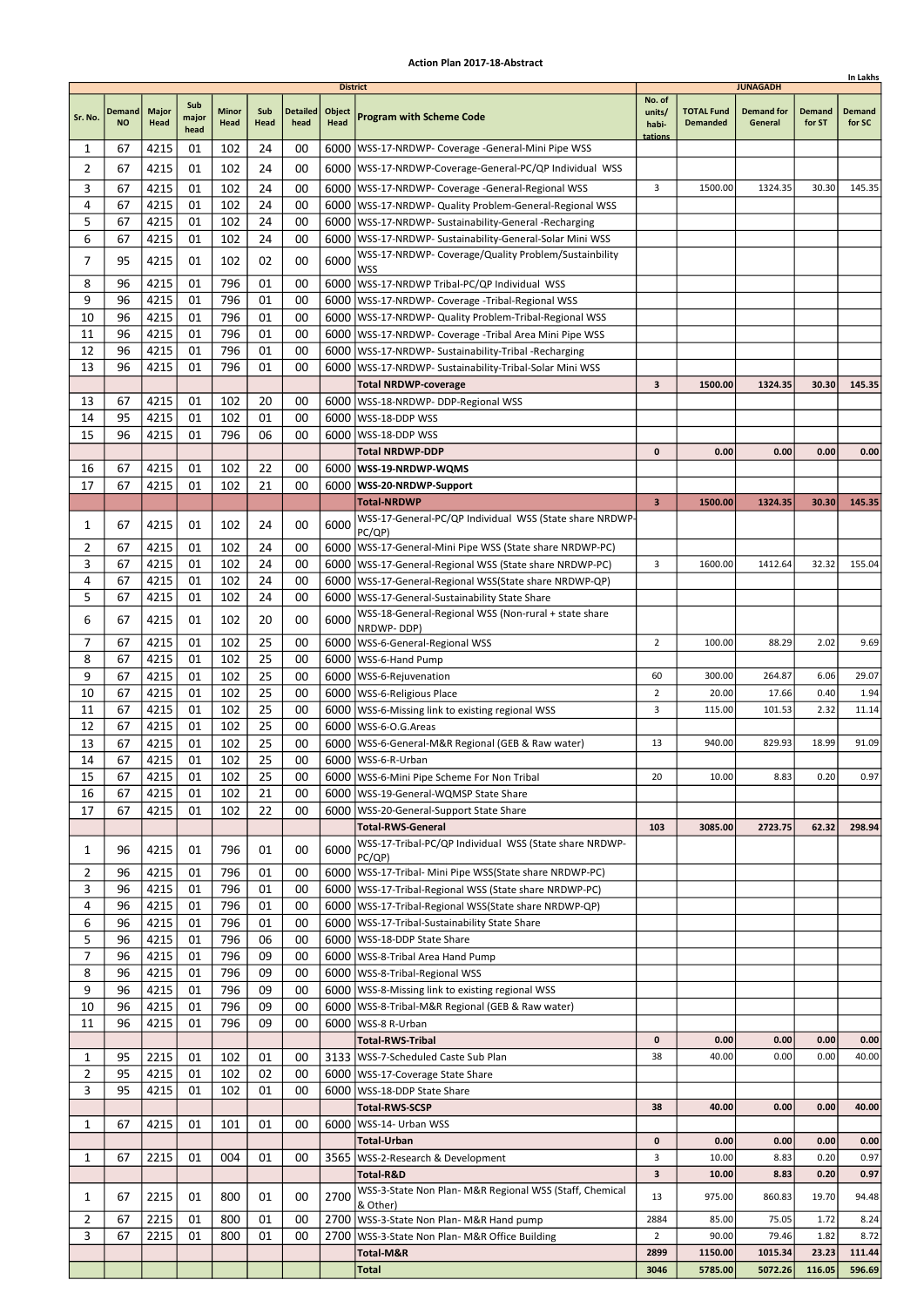|                |               |              |              |            |          |                 |                 |                                                                                                                 |                  |                   |                    |        | In Lakhs |
|----------------|---------------|--------------|--------------|------------|----------|-----------------|-----------------|-----------------------------------------------------------------------------------------------------------------|------------------|-------------------|--------------------|--------|----------|
|                |               |              |              |            |          |                 | <b>District</b> |                                                                                                                 | No. of           |                   | <b>GIR SOMNATH</b> |        |          |
| Sr. No.        | <b>Demand</b> | <b>Major</b> | Sub<br>major | Minor      | Sub      | <b>Detailed</b> | Object          | <b>Program with Scheme Code</b>                                                                                 | units/           | <b>TOTAL Fund</b> | <b>Demand for</b>  | Demand | Demand   |
|                | <b>NO</b>     | Head         | head         | Head       | Head     | head            | Head            |                                                                                                                 | habi-<br>tations | <b>Demanded</b>   | General            | for ST | for SC   |
| 1              | 67            | 4215         | 01           | 102        | 24       | 00              |                 | 6000   WSS-17-NRDWP- Coverage - General-Mini Pipe WSS                                                           |                  |                   |                    |        |          |
| 2              | 67            | 4215         | 01           | 102        | 24       | 00              |                 | 6000 WSS-17-NRDWP-Coverage-General-PC/QP Individual WSS                                                         |                  |                   |                    |        |          |
| 3              | 67            | 4215         | 01           | 102        | 24       | 00              |                 | 6000   WSS-17-NRDWP- Coverage -General-Regional WSS                                                             |                  |                   |                    |        |          |
| 4              | 67            | 4215         | 01           | 102        | 24       | 00              |                 | 6000   WSS-17-NRDWP- Quality Problem-General-Regional WSS                                                       |                  |                   |                    |        |          |
| 5              | 67            | 4215         | 01           | 102        | 24       | 00              |                 | 6000   WSS-17-NRDWP- Sustainability-General -Recharging                                                         |                  |                   |                    |        |          |
| 6              | 67            | 4215         | 01           | 102        | 24       | 00              |                 | 6000 WSS-17-NRDWP- Sustainability-General-Solar Mini WSS                                                        |                  |                   |                    |        |          |
| 7              | 95            | 4215         | 01           | 102        | 02       | 00              | 6000            | WSS-17-NRDWP- Coverage/Quality Problem/Sustainbility                                                            |                  |                   |                    |        |          |
|                |               |              |              |            |          |                 |                 | WSS                                                                                                             |                  |                   |                    |        |          |
| 8              | 96            | 4215         | 01           | 796        | 01       | 00              |                 | 6000   WSS-17-NRDWP Tribal-PC/QP Individual WSS                                                                 |                  |                   |                    |        |          |
| 9              | 96            | 4215         | 01           | 796        | 01       | 00              |                 | 6000   WSS-17-NRDWP- Coverage - Tribal-Regional WSS                                                             |                  |                   |                    |        |          |
| 10             | 96<br>96      | 4215<br>4215 | 01<br>01     | 796<br>796 | 01<br>01 | 00<br>00        | 6000            | 6000   WSS-17-NRDWP- Quality Problem-Tribal-Regional WSS                                                        |                  |                   |                    |        |          |
| 11<br>12       | 96            | 4215         | 01           | 796        | 01       | 00              |                 | WSS-17-NRDWP- Coverage -Tribal Area Mini Pipe WSS<br>6000   WSS-17-NRDWP- Sustainability-Tribal - Recharging    |                  |                   |                    |        |          |
| 13             | 96            | 4215         | 01           | 796        | 01       | 00              |                 | 6000   WSS-17-NRDWP- Sustainability-Tribal-Solar Mini WSS                                                       |                  |                   |                    |        |          |
|                |               |              |              |            |          |                 |                 | <b>Total NRDWP-coverage</b>                                                                                     | 0                | 0.00              | 0.00               | 0.00   | 0.00     |
| 13             | 67            | 4215         | 01           | 102        | 20       | 00              |                 | 6000   WSS-18-NRDWP- DDP-Regional WSS                                                                           |                  |                   |                    |        |          |
| 14             | 95            | 4215         | 01           | 102        | 01       | 00              | 6000            | WSS-18-DDP WSS                                                                                                  |                  |                   |                    |        |          |
| 15             | 96            | 4215         | 01           | 796        | 06       | 00              |                 | 6000   WSS-18-DDP WSS                                                                                           |                  |                   |                    |        |          |
|                |               |              |              |            |          |                 |                 | Total NRDWP-DDP                                                                                                 | $\mathbf{0}$     | 0.00              | 0.00               | 0.00   | 0.00     |
| 16             | 67            | 4215         | 01           | 102        | 22       | 00              |                 | 6000   WSS-19-NRDWP-WQMS                                                                                        |                  |                   |                    |        |          |
| 17             | 67            | 4215         | 01           | 102        | 21       | 00              |                 | 6000 WSS-20-NRDWP-Support                                                                                       |                  |                   |                    |        |          |
|                |               |              |              |            |          |                 |                 | <b>Total-NRDWP</b>                                                                                              | $\bf{0}$         | 0.00              | 0.00               | 0.00   | 0.00     |
| 1              | 67            | 4215         | 01           | 102        | 24       | 00              | 6000            | WSS-17-General-PC/QP Individual WSS (State share NRDWP-                                                         |                  |                   |                    |        |          |
|                |               |              |              |            |          |                 |                 | PC(QP)                                                                                                          |                  |                   |                    |        |          |
| 2<br>3         | 67            | 4215         | 01           | 102        | 24       | 00              |                 | 6000   WSS-17-General-Mini Pipe WSS (State share NRDWP-PC)                                                      |                  |                   |                    |        |          |
| 4              | 67<br>67      | 4215<br>4215 | 01<br>01     | 102<br>102 | 24<br>24 | 00<br>00        | 6000            | WSS-17-General-Regional WSS (State share NRDWP-PC)<br>6000   WSS-17-General-Regional WSS (State share NRDWP-QP) |                  |                   |                    |        |          |
| 5              | 67            | 4215         | 01           | 102        | 24       | 00              |                 | 6000   WSS-17-General-Sustainability State Share                                                                |                  |                   |                    |        |          |
|                |               |              |              |            |          |                 |                 | WSS-18-General-Regional WSS (Non-rural + state share                                                            |                  |                   |                    |        |          |
| 6              | 67            | 4215         | 01           | 102        | 20       | 00              | 6000            | NRDWP-DDP)                                                                                                      |                  |                   |                    |        |          |
| 7              | 67            | 4215         | 01           | 102        | 25       | 00              |                 | 6000   WSS-6-General-Regional WSS                                                                               | 4                | 500.00            | 441.45             | 10.10  | 48.45    |
| 8              | 67            | 4215         | 01           | 102        | 25       | 00              | 6000            | WSS-6-Hand Pump                                                                                                 |                  |                   |                    |        |          |
| 9              | 67            | 4215         | 01           | 102        | 25       | 00              |                 | 6000   WSS-6-Rejuvenation                                                                                       | 45               | 100.00            | 88.29              | 2.02   | 9.69     |
| 10             | 67            | 4215         | 01           | 102        | 25       | 00              |                 | 6000   WSS-6-Religious Place                                                                                    | 0                | 0.00              | 0.00               | 0.00   | 0.00     |
| 11             | 67            | 4215         | 01           | 102        | 25       | 00              |                 | 6000   WSS-6-Missing link to existing regional WSS                                                              | 4                | 610.00            | 538.57             | 12.32  | 59.11    |
| 12<br>13       | 67<br>67      | 4215<br>4215 | 01<br>01     | 102<br>102 | 25<br>25 | 00<br>00        |                 | 6000   WSS-6-O.G. Areas                                                                                         | 11               | 825.00            | 728.39             | 16.67  | 79.94    |
| 14             | 67            | 4215         | 01           | 102        | 25       | 00              |                 | 6000   WSS-6-General-M&R Regional (GEB & Raw water)<br>6000 WSS-6-R-Urban                                       |                  |                   |                    |        |          |
| 15             | 67            | 4215         | 01           | 102        | 25       | 00              |                 | 6000   WSS-6-Mini Pipe Scheme For Non Tribal                                                                    | 30               | 30.00             | 26.49              | 0.61   | 2.91     |
| 16             | 67            | 4215         | 01           | 102        | 21       | 00              |                 | 6000   WSS-19-General-WQMSP State Share                                                                         |                  |                   |                    |        |          |
| 17             | 67            | 4215         | 01           | 102        | 22       | 00              |                 | 6000   WSS-20-General-Support State Share                                                                       |                  |                   |                    |        |          |
|                |               |              |              |            |          |                 |                 | <b>Total-RWS-General</b>                                                                                        | 94               | 2065.00           | 1823.19            | 41.71  | 200.10   |
| 1              | 96            | 4215         | 01           | 796        | 01       | 00              | 6000            | WSS-17-Tribal-PC/QP Individual WSS (State share NRDWP-                                                          |                  |                   |                    |        |          |
|                |               |              |              |            |          |                 |                 | PC(QP)                                                                                                          |                  |                   |                    |        |          |
| 2              | 96            | 4215         | 01           | 796        | 01       | 00              |                 | 6000   WSS-17-Tribal- Mini Pipe WSS(State share NRDWP-PC)                                                       |                  |                   |                    |        |          |
| 3              | 96            | 4215         | 01           | 796        | 01       | 00              |                 | 6000   WSS-17-Tribal-Regional WSS (State share NRDWP-PC)                                                        |                  |                   |                    |        |          |
| 4<br>6         | 96<br>96      | 4215<br>4215 | 01<br>01     | 796<br>796 | 01<br>01 | 00<br>00        |                 | 6000   WSS-17-Tribal-Regional WSS (State share NRDWP-QP)                                                        |                  |                   |                    |        |          |
| 5              | 96            | 4215         | 01           | 796        | 06       | 00              |                 | 6000   WSS-17-Tribal-Sustainability State Share<br>6000   WSS-18-DDP State Share                                |                  |                   |                    |        |          |
| 7              | 96            | 4215         | 01           | 796        | 09       | 00              |                 | 6000   WSS-8-Tribal Area Hand Pump                                                                              |                  |                   |                    |        |          |
| 8              | 96            | 4215         | 01           | 796        | 09       | 00              |                 | 6000   WSS-8-Tribal-Regional WSS                                                                                |                  |                   |                    |        |          |
| 9              | 96            | 4215         | 01           | 796        | 09       | 00              |                 | 6000   WSS-8-Missing link to existing regional WSS                                                              |                  |                   |                    |        |          |
| 10             | 96            | 4215         | 01           | 796        | 09       | 00              |                 | 6000   WSS-8-Tribal-M&R Regional (GEB & Raw water)                                                              |                  |                   |                    |        |          |
| 11             | 96            | 4215         | 01           | 796        | 09       | 00              |                 | 6000   WSS-8 R-Urban                                                                                            |                  |                   |                    |        |          |
|                |               |              |              |            |          |                 |                 | <b>Total-RWS-Tribal</b>                                                                                         | 0                | 0.00              | 0.00               | 0.00   | 0.00     |
| 1              | 95            | 2215         | 01           | 102        | 01       | 00              |                 | 3133   WSS-7-Scheduled Caste Sub Plan                                                                           | 26               | 90.00             | 0.00               | 0.00   | 90.00    |
| $\overline{2}$ | 95            | 4215         | 01           | 102        | 02       | 00              |                 | 6000   WSS-17-Coverage State Share                                                                              |                  |                   |                    |        |          |
| 3              | 95            | 4215         | 01           | 102        | 01       | 00              |                 | 6000   WSS-18-DDP State Share                                                                                   |                  |                   |                    |        |          |
|                |               |              |              |            |          |                 |                 | <b>Total-RWS-SCSP</b>                                                                                           | 26               | 90.00             | 0.00               | 0.00   | 90.00    |
| 1              | 67            | 4215         | 01           | 101        | 01       | 00              |                 | 6000   WSS-14- Urban WSS                                                                                        |                  |                   |                    |        |          |
|                |               |              |              |            |          |                 |                 | Total-Urban                                                                                                     | 0                | 0.00              | 0.00               | 0.00   | 0.00     |
| 1              | 67            | 2215         | 01           | 004        | 01       | 00              |                 | 3565   WSS-2-Research & Development                                                                             |                  |                   |                    |        |          |
|                |               |              |              |            |          |                 |                 | Total-R&D                                                                                                       | 0                | 0.00              | 0.00               | 0.00   | 0.00     |
| 1              | 67            | 2215         | 01           | 800        | 01       | 00              | 2700            | WSS-3-State Non Plan- M&R Regional WSS (Staff, Chemical<br>& Other)                                             | 11               | 535.00            | 472.35             | 10.81  | 51.84    |
| $\overline{2}$ | 67            | 2215         | 01           | 800        | 01       | 00              |                 | 2700   WSS-3-State Non Plan- M&R Hand pump                                                                      | 1764             | 100.00            | 88.29              | 2.02   | 9.69     |
| 3              | 67            | 2215         | 01           | 800        | 01       | 00              |                 | 2700   WSS-3-State Non Plan- M&R Office Building                                                                | 4                | 20.00             | 17.66              | 0.40   | 1.94     |
|                |               |              |              |            |          |                 |                 | Total-M&R                                                                                                       | 1779             | 655.00            | 578.30             | 13.23  | 63.47    |
|                |               |              |              |            |          |                 |                 | Total                                                                                                           | 1899             | 2810.00           | 2401.49            | 54.94  | 353.57   |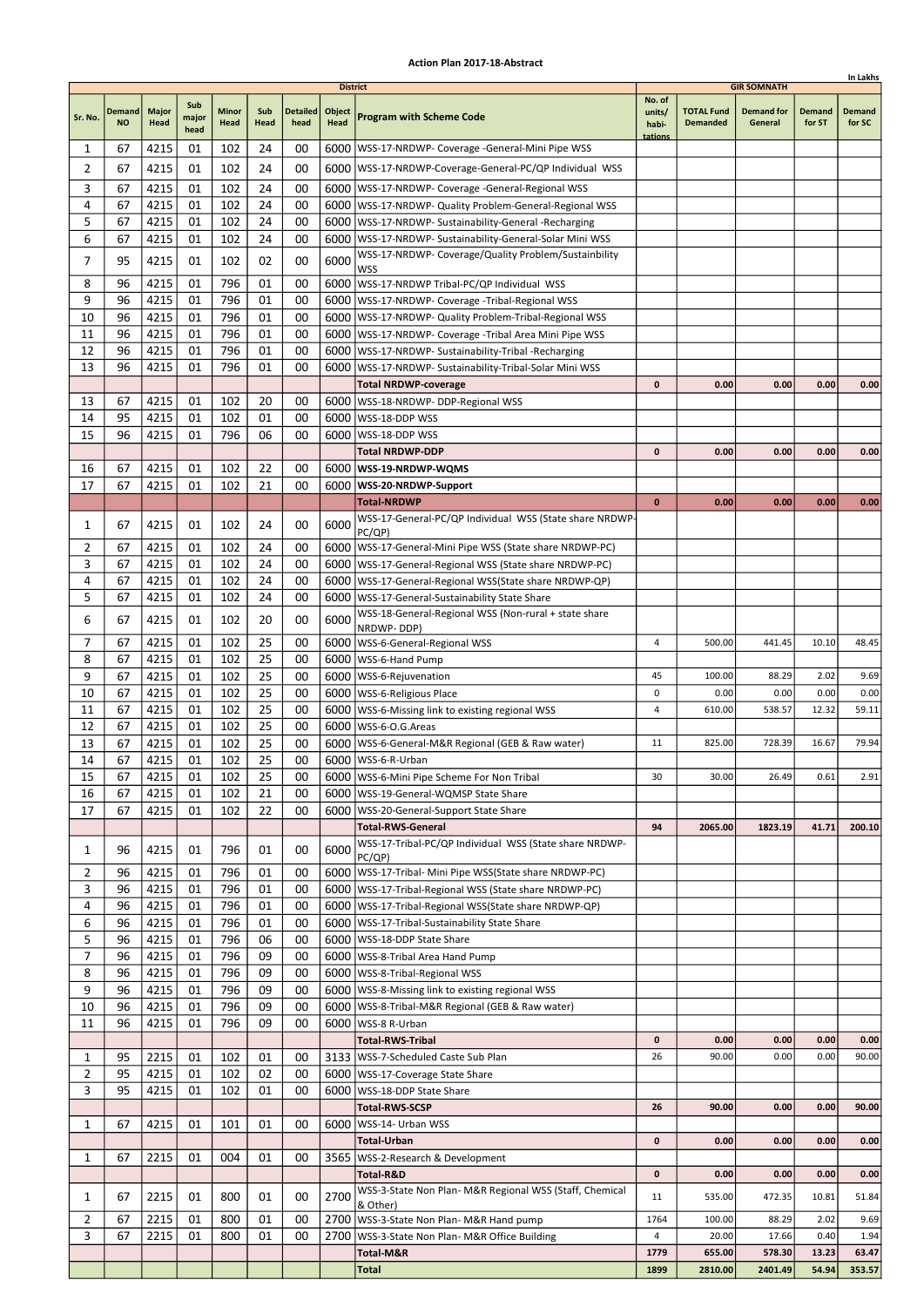|                |               |              |               |              |          |                 |                           |                                                                                                                |                              |                   |                                       |                | In Lakhs        |
|----------------|---------------|--------------|---------------|--------------|----------|-----------------|---------------------------|----------------------------------------------------------------------------------------------------------------|------------------------------|-------------------|---------------------------------------|----------------|-----------------|
|                | <b>Demand</b> | <b>Major</b> | Sub           | <b>Minor</b> | Sub      | <b>Detailed</b> | <b>District</b><br>Object |                                                                                                                | No. of<br>units/             | <b>TOTAL Fund</b> | <b>PORBANDAR</b><br><b>Demand for</b> | <b>Demand</b>  | <b>Demand</b>   |
| Sr. No.        | <b>NO</b>     | Head         | major<br>head | Head         | Head     | head            | <b>Head</b>               | <b>Program with Scheme Code</b>                                                                                | habi-<br>tations             | <b>Demanded</b>   | General                               | for ST         | for SC          |
| 1              | 67            | 4215         | 01            | 102          | 24       | 00              |                           | 6000   WSS-17-NRDWP- Coverage - General-Mini Pipe WSS                                                          |                              |                   |                                       |                |                 |
| 2              | 67            | 4215         | 01            | 102          | 24       | 00              |                           | 6000   WSS-17-NRDWP-Coverage-General-PC/QP Individual WSS                                                      |                              |                   |                                       |                |                 |
| 3              | 67            | 4215         | 01            | 102          | 24       | 00              |                           | 6000   WSS-17-NRDWP- Coverage - General-Regional WSS                                                           |                              |                   |                                       |                |                 |
| 4              | 67            | 4215         | 01            | 102          | 24       | 00              |                           | 6000   WSS-17-NRDWP- Quality Problem-General-Regional WSS                                                      |                              |                   |                                       |                |                 |
| 5<br>6         | 67<br>67      | 4215         | 01<br>01      | 102<br>102   | 24<br>24 | 00<br>00        | 6000                      | 6000   WSS-17-NRDWP- Sustainability-General -Recharging<br>WSS-17-NRDWP- Sustainability-General-Solar Mini WSS |                              |                   |                                       |                |                 |
|                |               | 4215         |               |              |          |                 |                           | WSS-17-NRDWP- Coverage/Quality Problem/Sustainbility                                                           |                              |                   |                                       |                |                 |
| 7              | 95            | 4215         | 01            | 102          | 02       | 00              | 6000                      | <b>WSS</b>                                                                                                     |                              |                   |                                       |                |                 |
| 8              | 96            | 4215         | 01            | 796          | 01       | 00              |                           | 6000   WSS-17-NRDWP Tribal-PC/QP Individual WSS                                                                |                              |                   |                                       |                |                 |
| 9              | 96            | 4215         | 01            | 796          | 01       | 00              |                           | 6000   WSS-17-NRDWP- Coverage - Tribal-Regional WSS                                                            |                              |                   |                                       |                |                 |
| 10             | 96            | 4215         | 01            | 796          | 01       | 00              |                           | 6000   WSS-17-NRDWP- Quality Problem-Tribal-Regional WSS                                                       |                              |                   |                                       |                |                 |
| 11<br>12       | 96<br>96      | 4215<br>4215 | 01<br>01      | 796<br>796   | 01<br>01 | 00<br>00        | 6000<br>6000              | WSS-17-NRDWP- Coverage -Tribal Area Mini Pipe WSS<br>WSS-17-NRDWP- Sustainability-Tribal -Recharging           |                              |                   |                                       |                |                 |
| 13             | 96            | 4215         | 01            | 796          | 01       | 00              | 6000                      | WSS-17-NRDWP- Sustainability-Tribal-Solar Mini WSS                                                             |                              |                   |                                       |                |                 |
|                |               |              |               |              |          |                 |                           | <b>Total NRDWP-coverage</b>                                                                                    | $\mathbf{0}$                 | 0.00              | 0.00                                  | 0.00           | 0.00            |
| 13             | 67            | 4215         | 01            | 102          | 20       | 00              |                           | 6000   WSS-18-NRDWP- DDP-Regional WSS                                                                          |                              |                   |                                       |                |                 |
| 14             | 95            | 4215         | 01            | 102          | 01       | 00              | 6000                      | WSS-18-DDP WSS                                                                                                 |                              |                   |                                       |                |                 |
| 15             | 96            | 4215         | 01            | 796          | 06       | 00              | 6000                      | lWSS-18-DDP WSS                                                                                                |                              |                   |                                       |                |                 |
|                |               |              |               |              |          |                 |                           | Total NRDWP-DDP                                                                                                | $\mathbf{0}$                 | 0.00              | 0.00                                  | 0.00           | 0.00            |
| 16             | 67            | 4215         | 01            | 102          | 22       | 00              |                           | 6000   WSS-19-NRDWP-WQMS                                                                                       |                              |                   |                                       |                |                 |
| 17             | 67            | 4215         | 01            | 102          | 21       | 00              |                           | 6000   WSS-20-NRDWP-Support                                                                                    |                              |                   |                                       |                |                 |
|                |               |              |               |              |          |                 |                           | <b>Total-NRDWP</b><br>WSS-17-General-PC/QP Individual WSS (State share NRDWP-                                  | $\mathbf 0$                  | 0.00              | 0.00                                  | 0.00           | 0.00            |
| 1              | 67            | 4215         | 01            | 102          | 24       | 00              | 6000                      | PC(QP)                                                                                                         |                              |                   |                                       |                |                 |
| 2              | 67            | 4215         | 01            | 102          | 24       | 00              |                           | 6000   WSS-17-General-Mini Pipe WSS (State share NRDWP-PC)                                                     |                              |                   |                                       |                |                 |
| 3              | 67            | 4215         | 01            | 102          | 24       | 00              |                           | 6000   WSS-17-General-Regional WSS (State share NRDWP-PC)                                                      |                              |                   |                                       |                |                 |
| 4              | 67            | 4215         | 01            | 102          | 24       | 00              |                           | 6000   WSS-17-General-Regional WSS (State share NRDWP-QP)                                                      |                              |                   |                                       |                |                 |
| 5              | 67            | 4215         | 01            | 102          | 24       | 00              |                           | 6000   WSS-17-General-Sustainability State Share                                                               |                              |                   |                                       |                |                 |
| 6              | 67            | 4215         | 01            | 102          | 20       | 00              | 6000                      | WSS-18-General-Regional WSS (Non-rural + state share<br>NRDWP-DDP)                                             |                              |                   |                                       |                |                 |
| 7              | 67            | 4215         | 01            | 102          | 25       | 00              |                           | 6000   WSS-6-General-Regional WSS                                                                              | 6                            | 1776.00           | 1579.40                               | 39.43          | 157.18          |
| 8              | 67            | 4215         | 01            | 102          | 25       | 00              | 6000                      | WSS-6-Hand Pump                                                                                                |                              |                   |                                       |                |                 |
| 9              | 67            | 4215         | 01            | 102          | 25       | 00              | 6000                      | WSS-6-Rejuvenation                                                                                             | 14                           | 119.00            | 105.83                                | 2.64           | 10.53           |
| 10             | 67            | 4215         | 01            | 102          | 25       | 00              |                           | 6000   WSS-6-Religious Place                                                                                   | $\overline{2}$               | 17.00             | 15.12                                 | 0.38           | 1.50            |
| 11             | 67            | 4215         | 01            | 102          | 25       | 00              |                           | 6000   WSS-6-Missing link to existing regional WSS                                                             | $\overline{2}$               | 300.00            | 266.79                                | 6.66           | 26.55           |
| 12             | 67            | 4215         | 01            | 102          | 25<br>25 | 00              |                           | 6000   WSS-6-O.G. Areas                                                                                        | 5                            |                   |                                       |                |                 |
| 13<br>14       | 67<br>67      | 4215<br>4215 | 01<br>01      | 102<br>102   | 25       | 00<br>00        |                           | 6000   WSS-6-General-M&R Regional (GEB & Raw water)<br>6000   WSS-6-R-Urban                                    |                              | 377.00            | 335.27                                | 8.37           | 33.36           |
| 15             | 67            | 4215         | 01            | 102          | 25       | 00              |                           | 6000   WSS-6-Mini Pipe Scheme For Non Tribal                                                                   | 30                           | 6.00              | 5.34                                  | 0.13           | 0.53            |
| 16             | 67            | 4215         | 01            | 102          | 21       | 00              |                           | 6000   WSS-19-General-WQMSP State Share                                                                        |                              |                   |                                       |                |                 |
| 17             | 67            | 4215         | 01            | 102          | 22       | 00              |                           | 6000   WSS-20-General-Support State Share                                                                      |                              |                   |                                       |                |                 |
|                |               |              |               |              |          |                 |                           | <b>Total-RWS-General</b>                                                                                       | 59                           | 2595.00           | 2307.73                               | 57.61          | 229.66          |
| 1              | 96            | 4215         | 01            | 796          | 01       | 00              | 6000                      | WSS-17-Tribal-PC/QP Individual WSS (State share NRDWP-                                                         |                              |                   |                                       |                |                 |
| 2              | 96            | 4215         | 01            | 796          | 01       | 00              |                           | PC(QP)<br>6000   WSS-17-Tribal- Mini Pipe WSS(State share NRDWP-PC)                                            |                              |                   |                                       |                |                 |
| 3              | 96            | 4215         | 01            | 796          | 01       | 00              |                           | 6000   WSS-17-Tribal-Regional WSS (State share NRDWP-PC)                                                       |                              |                   |                                       |                |                 |
| 4              | 96            | 4215         | 01            | 796          | 01       | 00              |                           | 6000   WSS-17-Tribal-Regional WSS (State share NRDWP-QP)                                                       |                              |                   |                                       |                |                 |
| 6              | 96            | 4215         | 01            | 796          | 01       | 00              |                           | 6000   WSS-17-Tribal-Sustainability State Share                                                                |                              |                   |                                       |                |                 |
| 5              | 96            | 4215         | 01            | 796          | 06       | 00              |                           | 6000   WSS-18-DDP State Share                                                                                  |                              |                   |                                       |                |                 |
| 7              | 96            | 4215         | 01            | 796          | 09       | 00              |                           | 6000   WSS-8-Tribal Area Hand Pump                                                                             |                              |                   |                                       |                |                 |
| 8              | 96            | 4215         | 01            | 796          | 09       | 00              |                           | 6000   WSS-8-Tribal-Regional WSS                                                                               |                              |                   |                                       |                |                 |
| 9<br>10        | 96<br>96      | 4215<br>4215 | 01<br>01      | 796<br>796   | 09<br>09 | 00<br>00        |                           | 6000   WSS-8-Missing link to existing regional WSS                                                             |                              |                   |                                       |                |                 |
| 11             | 96            | 4215         | 01            | 796          | 09       | 00              |                           | 6000   WSS-8-Tribal-M&R Regional (GEB & Raw water)<br>6000   WSS-8 R-Urban                                     |                              |                   |                                       |                |                 |
|                |               |              |               |              |          |                 |                           | <b>Total-RWS-Tribal</b>                                                                                        | 0                            | 0.00              | 0.00                                  | 0.00           | 0.00            |
| 1              | 95            | 2215         | 01            | 102          | 01       | 00              |                           | 3133   WSS-7-Scheduled Caste Sub Plan                                                                          | $\mathbf{1}$                 | 5.00              | 0.00                                  | 0.00           | 5.00            |
| $\overline{2}$ | 95            | 4215         | 01            | 102          | 02       | 00              |                           | 6000   WSS-17-Coverage State Share                                                                             |                              |                   |                                       |                |                 |
| 3              | 95            | 4215         | 01            | 102          | 01       | 00              |                           | 6000   WSS-18-DDP State Share                                                                                  |                              |                   |                                       |                |                 |
|                |               |              |               |              |          |                 |                           | <b>Total-RWS-SCSP</b>                                                                                          | $\mathbf{1}$                 | 5.00              | 0.00                                  | 0.00           | 5.00            |
| 1              | 67            | 4215         | 01            | 101          | 01       | 00              | 6000                      | WSS-14- Urban WSS                                                                                              |                              |                   |                                       |                |                 |
|                |               |              |               |              |          |                 |                           | Total-Urban                                                                                                    | 0                            | 0.00              | 0.00                                  | 0.00           | 0.00            |
| 1              | 67            | 2215         | 01            | 004          | 01       | 00              |                           | 3565   WSS-2-Research & Development<br>Total-R&D                                                               | $\mathbf{1}$<br>$\mathbf{1}$ | 10.00<br>10.00    | 8.89<br>8.89                          | 0.22<br>0.22   | 0.89<br>0.89    |
|                |               |              |               |              |          |                 |                           | WSS-3-State Non Plan- M&R Regional WSS (Staff, Chemical                                                        |                              |                   |                                       |                |                 |
| 1              | 67            | 2215         | 01            | 800          | 01       | 00              | 2700                      | & Other)                                                                                                       | 5                            | 442.50            | 393.52                                | 9.82           | 39.16           |
| $\overline{2}$ | 67            | 2215         | 01            | 800          | 01       | 00              |                           | 2700   WSS-3-State Non Plan- M&R Hand pump                                                                     | 525                          | 35.00             | 31.13                                 | 0.78           | 3.10            |
| 3              | 67            | 2215         | 01            | 800          | 01       | 00              | 2700                      | WSS-3-State Non Plan- M&R Office Building                                                                      | 4                            | 5.00              | 4.45                                  | 0.11           | 0.44            |
|                |               |              |               |              |          |                 |                           | Total-M&R<br>Total                                                                                             | 534<br>595                   | 482.50<br>3092.50 | 429.09<br>2745.71                     | 10.71<br>68.54 | 42.70<br>278.24 |
|                |               |              |               |              |          |                 |                           |                                                                                                                |                              |                   |                                       |                |                 |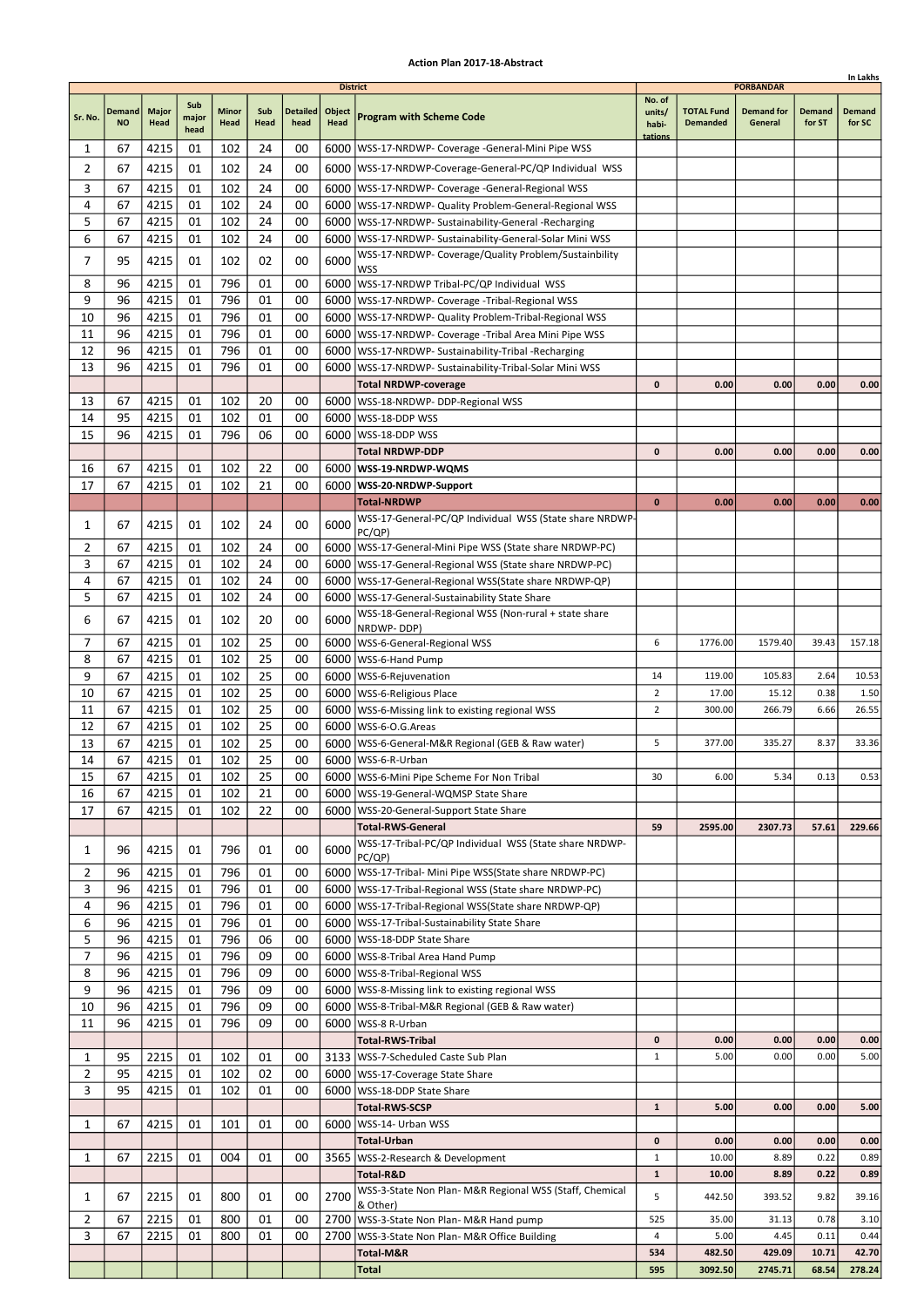|                |                     |                      |                      |                      |             |                         |                                          |                                                                                      |                                      |                                      |                                                 |                         | In Lakhs                |
|----------------|---------------------|----------------------|----------------------|----------------------|-------------|-------------------------|------------------------------------------|--------------------------------------------------------------------------------------|--------------------------------------|--------------------------------------|-------------------------------------------------|-------------------------|-------------------------|
| Sr. No.        | Demand<br><b>NO</b> | <b>Major</b><br>Head | Sub<br>major<br>head | <b>Minor</b><br>Head | Sub<br>Head | <b>Detailed</b><br>head | <b>District</b><br>Object<br><b>Head</b> | <b>Program with Scheme Code</b>                                                      | No. of<br>units/<br>habi-<br>tations | <b>TOTAL Fund</b><br><b>Demanded</b> | Devbhumi Dwarka<br><b>Demand for</b><br>General | <b>Demand</b><br>for ST | <b>Demand</b><br>for SC |
| 1              | 67                  | 4215                 | 01                   | 102                  | 24          | 00                      |                                          | 6000   WSS-17-NRDWP- Coverage -General-Mini Pipe WSS                                 |                                      |                                      |                                                 |                         |                         |
| 2              | 67                  | 4215                 | 01                   | 102                  | 24          | 00                      |                                          | 6000   WSS-17-NRDWP-Coverage-General-PC/QP Individual WSS                            |                                      |                                      |                                                 |                         |                         |
| 3              | 67                  | 4215                 | 01                   | 102                  | 24          | 00                      |                                          | 6000   WSS-17-NRDWP- Coverage - General-Regional WSS                                 |                                      |                                      |                                                 |                         |                         |
| 4              | 67                  | 4215                 | 01                   | 102                  | 24          | 00                      |                                          | 6000   WSS-17-NRDWP- Quality Problem-General-Regional WSS                            |                                      |                                      |                                                 |                         |                         |
| 5              | 67                  | 4215                 | 01                   | 102                  | 24          | 00                      |                                          | 6000   WSS-17-NRDWP- Sustainability-General -Recharging                              |                                      |                                      |                                                 |                         |                         |
| 6              | 67                  | 4215                 | 01                   | 102                  | 24          | 00                      |                                          | 6000   WSS-17-NRDWP- Sustainability-General-Solar Mini WSS                           |                                      |                                      |                                                 |                         |                         |
| 7              | 95                  | 4215                 | 01                   | 102                  | 02          | 00                      | 6000                                     | WSS-17-NRDWP- Coverage/Quality Problem/Sustainbility                                 |                                      |                                      |                                                 |                         |                         |
| 8              | 96                  | 4215                 | 01                   | 796                  | 01          | 00                      |                                          | <b>WSS</b><br>6000 WSS-17-NRDWP Tribal-PC/QP Individual WSS                          |                                      |                                      |                                                 |                         |                         |
| 9              | 96                  | 4215                 | 01                   | 796                  | 01          | 00                      |                                          | 6000   WSS-17-NRDWP- Coverage - Tribal-Regional WSS                                  |                                      |                                      |                                                 |                         |                         |
| 10             | 96                  | 4215                 | 01                   | 796                  | 01          | 00                      |                                          | 6000   WSS-17-NRDWP- Quality Problem-Tribal-Regional WSS                             |                                      |                                      |                                                 |                         |                         |
| 11             | 96                  | 4215                 | 01                   | 796                  | 01          | 00                      |                                          | 6000   WSS-17-NRDWP- Coverage - Tribal Area Mini Pipe WSS                            |                                      |                                      |                                                 |                         |                         |
| 12             | 96                  | 4215                 | 01                   | 796                  | 01          | 00                      |                                          | 6000   WSS-17-NRDWP- Sustainability-Tribal -Recharging                               |                                      |                                      |                                                 |                         |                         |
| 13             | 96                  | 4215                 | 01                   | 796                  | 01          | 00                      | 6000                                     | WSS-17-NRDWP- Sustainability-Tribal-Solar Mini WSS                                   |                                      |                                      |                                                 |                         |                         |
|                |                     |                      |                      |                      |             |                         |                                          | <b>Total NRDWP-coverage</b>                                                          | 0                                    | 0.00                                 | 0.00                                            | 0.00                    | 0.00                    |
| 13             | 67                  | 4215                 | 01                   | 102                  | 20          | 00                      |                                          | 6000   WSS-18-NRDWP- DDP-Regional WSS                                                |                                      |                                      |                                                 |                         |                         |
| 14             | 95                  | 4215                 | 01                   | 102                  | 01          | 00                      |                                          | 6000   WSS-18-DDP WSS                                                                |                                      |                                      |                                                 |                         |                         |
| 15             | 96                  | 4215                 | 01                   | 796                  | 06          | 00                      | 6000                                     | WSS-18-DDP WSS                                                                       |                                      |                                      |                                                 |                         |                         |
|                |                     |                      |                      |                      |             |                         |                                          | <b>Total NRDWP-DDP</b>                                                               | 0                                    | 0.00                                 | 0.00                                            | 0.00                    | 0.00                    |
| 16             | 67                  | 4215                 | 01                   | 102                  | 22          | 00                      |                                          | 6000   WSS-19-NRDWP-WQMS                                                             |                                      |                                      |                                                 |                         |                         |
| 17             | 67                  | 4215                 | 01                   | 102                  | 21          | 00                      |                                          | 6000   WSS-20-NRDWP-Support                                                          | $\bf{0}$                             | 0.00                                 | 0.00                                            | 0.00                    | 0.00                    |
|                |                     |                      |                      |                      |             |                         |                                          | <b>Total-NRDWP</b><br>WSS-17-General-PC/QP Individual WSS (State share NRDWP-        |                                      |                                      |                                                 |                         |                         |
| 1              | 67                  | 4215                 | 01                   | 102                  | 24          | 00                      | 6000                                     | PC/QP)                                                                               |                                      |                                      |                                                 |                         |                         |
| 2              | 67                  | 4215                 | 01                   | 102                  | 24          | 00                      |                                          | 6000   WSS-17-General-Mini Pipe WSS (State share NRDWP-PC)                           |                                      |                                      |                                                 |                         |                         |
| 3              | 67                  | 4215                 | 01                   | 102                  | 24          | 00                      |                                          | 6000   WSS-17-General-Regional WSS (State share NRDWP-PC)                            |                                      |                                      |                                                 |                         |                         |
| 4              | 67                  | 4215                 | 01                   | 102                  | 24          | 00                      |                                          | 6000   WSS-17-General-Regional WSS (State share NRDWP-QP)                            |                                      |                                      |                                                 |                         |                         |
| 5              | 67                  | 4215                 | 01                   | 102                  | 24          | 00                      |                                          | 6000   WSS-17-General-Sustainability State Share                                     |                                      |                                      |                                                 |                         |                         |
| 6              | 67                  | 4215                 | 01                   | 102                  | 20          | 00                      | 6000                                     | WSS-18-General-Regional WSS (Non-rural + state share                                 | 1                                    | 20.00                                | 17.79                                           | 0.44                    | 1.77                    |
| 7              | 67                  | 4215                 | 01                   | 102                  | 25          | 00                      |                                          | NRDWP-DDP)<br>6000   WSS-6-General-Regional WSS                                      | 4                                    | 215.00                               | 191.20                                          | 4.77                    | 19.03                   |
| 8              | 67                  | 4215                 | 01                   | 102                  | 25          | 00                      |                                          | 6000   WSS-6-Hand Pump                                                               | 30                                   | 18.00                                | 16.01                                           | 0.40                    | 1.59                    |
| 9              | 67                  | 4215                 | 01                   | 102                  | 25          | 00                      |                                          | 6000   WSS-6-Rejuvenation                                                            | 80                                   | 80.00                                | 71.14                                           | 1.78                    | 7.08                    |
| 10             | 67                  | 4215                 | 01                   | 102                  | 25          | 00                      |                                          | 6000   WSS-6-Religious Place                                                         |                                      |                                      |                                                 |                         |                         |
| 11             | 67                  | 4215                 | 01                   | 102                  | 25          | 00                      |                                          | 6000   WSS-6-Missing link to existing regional WSS                                   | 6                                    | 345.00                               | 306.81                                          | 7.66                    | 30.53                   |
| 12             | 67                  | 4215                 | 01                   | 102                  | 25          | 00                      |                                          | 6000   WSS-6-O.G. Areas                                                              |                                      |                                      |                                                 |                         |                         |
| 13             | 67                  | 4215                 | 01                   | 102                  | 25          | 00                      |                                          | 6000   WSS-6-General-M&R Regional (GEB & Raw water)                                  | 11                                   | 885.00                               | 787.03                                          | 19.65                   | 78.32                   |
| 14             | 67                  | 4215                 | 01                   | 102                  | 25          | 00                      |                                          | 6000   WSS-6-R-Urban                                                                 |                                      |                                      |                                                 |                         |                         |
| 15             | 67                  | 4215                 | 01                   | 102                  | 25          | 00                      |                                          | 6000 WSS-6-Mini Pipe Scheme For Non Tribal                                           |                                      |                                      |                                                 |                         |                         |
| 16<br>17       | 67<br>67            | 4215<br>4215         | 01<br>01             | 102<br>102           | 21<br>22    | 00<br>00                |                                          | 6000   WSS-19-General-WQMSP State Share<br>6000   WSS-20-General-Support State Share |                                      |                                      |                                                 |                         |                         |
|                |                     |                      |                      |                      |             |                         |                                          | <b>Total-RWS-General</b>                                                             | 132                                  | 1563.00                              | 1389.98                                         | 34.70                   | 138.33                  |
|                |                     |                      |                      |                      |             |                         |                                          | WSS-17-Tribal-PC/QP Individual WSS (State share NRDWP-                               |                                      |                                      |                                                 |                         |                         |
| 1              | 96                  | 4215                 | 01                   | 796                  | 01          | 00                      | 6000                                     | PC/QP)                                                                               |                                      |                                      |                                                 |                         |                         |
| 2              | 96                  | 4215                 | 01                   | 796                  | 01          | 00                      |                                          | 6000   WSS-17-Tribal- Mini Pipe WSS (State share NRDWP-PC)                           |                                      |                                      |                                                 |                         |                         |
| 3              | 96                  | 4215                 | 01                   | 796                  | 01          | 00                      |                                          | 6000   WSS-17-Tribal-Regional WSS (State share NRDWP-PC)                             |                                      |                                      |                                                 |                         |                         |
| 4              | 96                  | 4215                 | 01                   | 796                  | 01          | 00                      |                                          | 6000   WSS-17-Tribal-Regional WSS (State share NRDWP-QP)                             |                                      |                                      |                                                 |                         |                         |
| 6<br>5         | 96<br>96            | 4215<br>4215         | 01<br>01             | 796<br>796           | 01<br>06    | 00<br>00                |                                          | 6000   WSS-17-Tribal-Sustainability State Share<br>6000   WSS-18-DDP State Share     |                                      |                                      |                                                 |                         |                         |
| 7              | 96                  | 4215                 | 01                   | 796                  | 09          | 00                      |                                          | 6000 WSS-8-Tribal Area Hand Pump                                                     |                                      |                                      |                                                 |                         |                         |
| 8              | 96                  | 4215                 | 01                   | 796                  | 09          | 00                      |                                          | 6000   WSS-8-Tribal-Regional WSS                                                     |                                      |                                      |                                                 |                         |                         |
| 9              | 96                  | 4215                 | 01                   | 796                  | 09          | 00                      |                                          | 6000   WSS-8-Missing link to existing regional WSS                                   |                                      |                                      |                                                 |                         |                         |
| 10             | 96                  | 4215                 | 01                   | 796                  | 09          | 00                      |                                          | 6000   WSS-8-Tribal-M&R Regional (GEB & Raw water)                                   |                                      |                                      |                                                 |                         |                         |
| 11             | 96                  | 4215                 | 01                   | 796                  | 09          | 00                      |                                          | 6000   WSS-8 R-Urban                                                                 |                                      |                                      |                                                 |                         |                         |
|                |                     |                      |                      |                      |             |                         |                                          | <b>Total-RWS-Tribal</b>                                                              | 0                                    | 0.00                                 | 0.00                                            | 0.00                    | 0.00                    |
| 1              | 95                  | 2215                 | 01                   | 102                  | 01          | 00                      |                                          | 3133   WSS-7-Scheduled Caste Sub Plan                                                | 4                                    | 5.00                                 | 0.00                                            | 0.00                    | 5.00                    |
| $\overline{2}$ | 95                  | 4215                 | 01                   | 102                  | 02          | 00                      |                                          | 6000   WSS-17-Coverage State Share                                                   |                                      |                                      |                                                 |                         |                         |
| 3              | 95                  | 4215                 | 01                   | 102                  | 01          | 00                      |                                          | 6000   WSS-18-DDP State Share                                                        |                                      |                                      |                                                 |                         |                         |
|                |                     |                      |                      |                      |             |                         |                                          | <b>Total-RWS-SCSP</b>                                                                | 4                                    | 5.00                                 | 0.00                                            | 0.00                    | 5.00                    |
| 1              | 67                  | 4215                 | 01                   | 101                  | 01          | 00                      |                                          | 6000   WSS-14- Urban WSS                                                             |                                      |                                      |                                                 |                         |                         |
| 1              | 67                  | 2215                 | 01                   | 004                  | 01          | 00                      |                                          | <b>Total-Urban</b><br>3565   WSS-2-Research & Development                            | 0<br>$\overline{2}$                  | 0.00<br>5.00                         | 0.00<br>4.45                                    | 0.00<br>0.11            | 0.00<br>0.44            |
|                |                     |                      |                      |                      |             |                         |                                          | Total-R&D                                                                            | $\mathbf{z}$                         | 5.00                                 | 4.45                                            | 0.11                    | 0.44                    |
|                |                     |                      |                      |                      |             |                         |                                          | WSS-3-State Non Plan- M&R Regional WSS (Staff, Chemical                              |                                      |                                      |                                                 |                         |                         |
| 1              | 67                  | 2215                 | 01                   | 800                  | 01          | 00                      | 2700                                     | & Other)                                                                             | 11                                   | 735.00                               | 653.64                                          | 16.32                   | 65.05                   |
| 2              | 67                  | 2215                 | 01                   | 800                  | 01          | 00                      |                                          | 2700   WSS-3-State Non Plan- M&R Hand pump                                           | 0                                    | 30.00                                | 26.68                                           | 0.67                    | 2.66                    |
| 3              | 67                  | 2215                 | 01                   | 800                  | 01          | 00                      | 2700                                     | WSS-3-State Non Plan- M&R Office Building                                            |                                      |                                      |                                                 |                         |                         |
|                |                     |                      |                      |                      |             |                         |                                          | Total-M&R<br><b>Total</b>                                                            | 11<br>149                            | 765.00<br>2338.00                    | 680.31<br>2074.74                               | 16.98<br>51.79          | 67.70<br>211.47         |
|                |                     |                      |                      |                      |             |                         |                                          |                                                                                      |                                      |                                      |                                                 |                         |                         |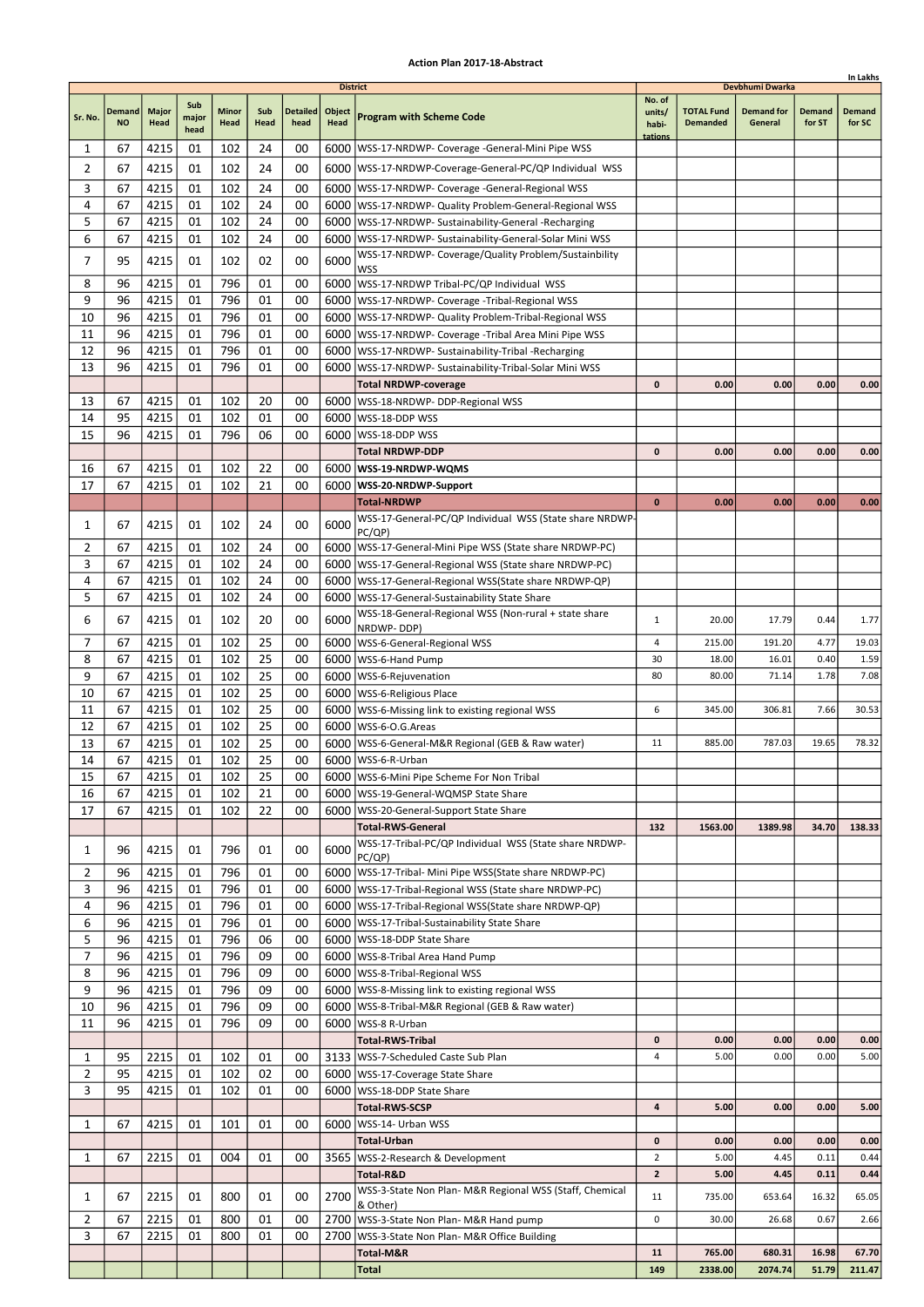|                |                     |               |                      |                      |             |                         |                                   |                                                                                                              |                                      |                                      |                                                 |                         | In Lakhs                |
|----------------|---------------------|---------------|----------------------|----------------------|-------------|-------------------------|-----------------------------------|--------------------------------------------------------------------------------------------------------------|--------------------------------------|--------------------------------------|-------------------------------------------------|-------------------------|-------------------------|
| Sr. No.        | Demand<br><b>NO</b> | Major<br>Head | Sub<br>major<br>head | <b>Minor</b><br>Head | Sub<br>Head | <b>Detailed</b><br>head | <b>District</b><br>Object<br>Head | <b>Program with Scheme Code</b>                                                                              | No. of<br>units/<br>habi-<br>tations | <b>TOTAL Fund</b><br><b>Demanded</b> | Zone-V Junagadh<br><b>Demand for</b><br>General | <b>Demand</b><br>for ST | <b>Demand</b><br>for SC |
| 1              | 67                  | 4215          | 01                   | 102                  | 24          | 00                      |                                   | 6000   WSS-17-NRDWP- Coverage - General-Mini Pipe WSS                                                        | 0                                    | 0.00                                 | 0.00                                            | 0.00                    | 0.00                    |
| $\overline{2}$ | 67                  | 4215          | 01                   | 102                  | 24          | 00                      |                                   | 6000   WSS-17-NRDWP-Coverage-General-PC/QP Individual WSS                                                    | 0                                    | 0.00                                 | 0.00                                            | 0.00                    | 0.00                    |
| 3              | 67                  | 4215          | 01                   | 102                  | 24          | 00                      |                                   | 6000   WSS-17-NRDWP- Coverage -General-Regional WSS                                                          | 3                                    | 1500.00                              | 1324.35                                         | 30.30                   | 145.35                  |
| 4              | 67                  | 4215          | 01                   | 102                  | 24          | 00                      |                                   | 6000   WSS-17-NRDWP- Quality Problem-General-Regional WSS                                                    | 0                                    | 0.00                                 | 0.00                                            | 0.00                    | 0.00                    |
| 5              | 67                  | 4215          | 01                   | 102                  | 24          | 00                      |                                   | 6000   WSS-17-NRDWP- Sustainability-General -Recharging                                                      | 0                                    | 0.00                                 | 0.00                                            | 0.00                    | 0.00                    |
| 6              | 67                  | 4215          | 01                   | 102                  | 24          | 00                      |                                   | 6000 WSS-17-NRDWP- Sustainability-General-Solar Mini WSS                                                     | 0                                    | 0.00                                 | 0.00                                            | 0.00                    | 0.00                    |
| 7              | 95                  | 4215          | 01                   | 102                  | 02          | 00                      | 6000                              | WSS-17-NRDWP- Coverage/Quality Problem/Sustainbility<br>WSS                                                  | 0                                    | 0.00                                 | 0.00                                            | 0.00                    | 0.00                    |
| 8              | 96                  | 4215          | 01                   | 796                  | 01          | 00                      |                                   | 6000   WSS-17-NRDWP Tribal-PC/QP Individual WSS                                                              | 0                                    | 0.00                                 | 0.00                                            | 0.00                    | 0.00                    |
| 9              | 96                  | 4215          | 01                   | 796                  | 01          | 00                      |                                   | 6000   WSS-17-NRDWP- Coverage - Tribal-Regional WSS                                                          | 0                                    | 0.00                                 | 0.00                                            | 0.00                    | 0.00                    |
| 10             | 96                  | 4215          | 01                   | 796                  | 01          | 00                      |                                   | 6000   WSS-17-NRDWP- Quality Problem-Tribal-Regional WSS                                                     | 0                                    | 0.00                                 | 0.00                                            | 0.00                    | 0.00                    |
| 11             | 96                  | 4215          | 01                   | 796                  | 01          | 00                      |                                   | 6000   WSS-17-NRDWP- Coverage - Tribal Area Mini Pipe WSS                                                    | 0                                    | 0.00                                 | 0.00                                            | 0.00                    | 0.00                    |
| 12<br>13       | 96<br>96            | 4215<br>4215  | 01<br>01             | 796<br>796           | 01<br>01    | 00<br>00                | 6000                              | 6000   WSS-17-NRDWP- Sustainability-Tribal -Recharging<br>WSS-17-NRDWP- Sustainability-Tribal-Solar Mini WSS | 0<br>0                               | 0.00<br>0.00                         | 0.00<br>0.00                                    | 0.00<br>0.00            | 0.00<br>0.00            |
|                |                     |               |                      |                      |             |                         |                                   | <b>Total NRDWP-coverage</b>                                                                                  | 3                                    | 1500.00                              | 1324.35                                         | 30.30                   | 145.35                  |
| 13             | 67                  | 4215          | 01                   | 102                  | 20          | 00                      |                                   | 6000   WSS-18-NRDWP- DDP-Regional WSS                                                                        | 0                                    | 0.00                                 | 0.00                                            | 0.00                    | 0.00                    |
| 14             | 95                  | 4215          | 01                   | 102                  | 01          | 00                      |                                   | 6000   WSS-18-DDP WSS                                                                                        | 0                                    | 0.00                                 | 0.00                                            | 0.00                    | 0.00                    |
| 15             | 96                  | 4215          | 01                   | 796                  | 06          | 00                      | 6000                              | WSS-18-DDP WSS                                                                                               | 0                                    | 0.00                                 | 0.00                                            | 0.00                    | 0.00                    |
|                |                     |               |                      |                      |             |                         |                                   | <b>Total NRDWP-DDP</b>                                                                                       | 0                                    | 0.00                                 | 0.00                                            | 0.00                    | 0.00                    |
| 16             | 67                  | 4215          | 01                   | 102                  | 22          | 00                      |                                   | 6000   WSS-19-NRDWP-WQMS                                                                                     | 0                                    | 0.00                                 | 0.00                                            | 0.00                    | 0.00                    |
| 17             | 67                  | 4215          | 01                   | 102                  | 21          | 00                      |                                   | 6000   WSS-20-NRDWP-Support                                                                                  | 0                                    | 0.00                                 | 0.00                                            | 0.00                    | 0.00                    |
|                |                     |               |                      |                      |             |                         |                                   | <b>Total-NRDWP</b><br>WSS-17-General-PC/QP Individual WSS (State share NRDWP                                 | 3                                    | 1500.00                              | 1324.35                                         | 30.30                   | 145.35                  |
| 1              | 67                  | 4215          | 01                   | 102                  | 24          | 00                      | 6000                              | PC/QP)                                                                                                       | 0                                    | 0.00                                 | 0.00                                            | 0.00                    | 0.00                    |
| 2              | 67                  | 4215          | 01                   | 102                  | 24          | 00                      |                                   | 6000   WSS-17-General-Mini Pipe WSS (State share NRDWP-PC)                                                   | 0                                    | 0.00                                 | 0.00                                            | 0.00                    | 0.00                    |
| 3              | 67                  | 4215          | 01                   | 102                  | 24          | 00                      |                                   | 6000   WSS-17-General-Regional WSS (State share NRDWP-PC)                                                    | 5                                    | 3088.33                              | 2763.18                                         | 39.46                   | 285.69                  |
| 4              | 67                  | 4215          | 01                   | 102                  | 24          | 00                      | 6000                              | WSS-17-General-Regional WSS(State share NRDWP-QP)                                                            | 0                                    | 0.00                                 | 0.00                                            | 0.00                    | 0.00                    |
| 5              | 67                  | 4215          | 01                   | 102                  | 24          | 00                      |                                   | 6000   WSS-17-General-Sustainability State Share<br>WSS-18-General-Regional WSS (Non-rural + state share     | $\overline{2}$                       | 27.00                                | 24.67                                           | 0.12                    | 2.20                    |
| 6              | 67                  | 4215          | 01                   | 102                  | 20          | 00                      | 6000                              | NRDWP-DDP)                                                                                                   | $\mathbf{1}$                         | 20.00                                | 17.79                                           | 0.44                    | 1.77                    |
| 7              | 67                  | 4215          | 01                   | 102                  | 25          | 00                      |                                   | 6000   WSS-6-General-Regional WSS                                                                            | 33                                   | 9810.19                              | 9100.13                                         | 90.72                   | 619.34                  |
| 8              | 67                  | 4215          | 01                   | 102                  | 25          | 00                      | 6000                              | WSS-6-Hand Pump                                                                                              | 30                                   | 18.00                                | 16.01                                           | 0.40                    | 1.59                    |
| 9              | 67                  | 4215          | 01                   | 102                  | 25          | 00                      |                                   | 6000   WSS-6-Rejuvenation                                                                                    | 514                                  | 1535.29                              | 1391.95                                         | 16.43                   | 126.91                  |
| 10             | 67<br>67            | 4215          | 01<br>01             | 102<br>102           | 25<br>25    | 00<br>00                |                                   | 6000   WSS-6-Religious Place                                                                                 | 4<br>36                              | 37.00<br>2152.06                     | 32.78<br>1918.54                                | 0.78<br>33.08           | 3.44<br>200.44          |
| 11<br>12       | 67                  | 4215<br>4215  | 01                   | 102                  | 25          | 00                      |                                   | 6000   WSS-6-Missing link to existing regional WSS<br>6000   WSS-6-O.G. Areas                                | 0                                    | 0.00                                 | 0.00                                            | 0.00                    | 0.00                    |
| 13             | 67                  | 4215          | 01                   | 102                  | 25          | 00                      |                                   | 6000   WSS-6-General-M&R Regional (GEB & Raw water)                                                          | 65                                   | 8118.81                              | 7424.36                                         | 82.45                   | 612.00                  |
| 14             | 67                  | 4215          | 01                   | 102                  | 25          | 00                      |                                   | 6000   WSS-6-R-Urban                                                                                         | 0                                    | 0.00                                 | 0.00                                            | 0.00                    | 0.00                    |
| 15             | 67                  | 4215          | 01                   | 102                  | 25          | 00                      |                                   | 6000 WSS-6-Mini Pipe Scheme For Non Tribal                                                                   | 80                                   | 46.00                                | 40.65                                           | 0.94                    | 4.41                    |
| 16             | 67                  | 4215          | 01                   | 102                  | 21          | 00                      |                                   | 6000   WSS-19-General-WQMSP State Share                                                                      | 0                                    | 0.00                                 | 0.00                                            | 0.00                    | 0.00                    |
| 17             | 67                  | 4215          | 01                   | 102                  | 22          | 00                      |                                   | 6000   WSS-20-General-Support State Share                                                                    | 0                                    | 0.00                                 | 0.00                                            | 0.00                    | 0.00                    |
|                |                     |               |                      |                      |             |                         |                                   | <b>Total-RWS-General</b><br>WSS-17-Tribal-PC/QP Individual WSS (State share NRDWP-                           | 770                                  | 24852.68                             | 22730.05                                        | 264.83                  | 1857.80                 |
| 1              | 96                  | 4215          | 01                   | 796                  | 01          | 00                      | 6000                              | PC/QP)                                                                                                       | 0                                    | 0.00                                 | 0.00                                            | 0.00                    | 0.00                    |
| $\overline{2}$ | 96                  | 4215          | 01                   | 796                  | 01          | 00                      |                                   | 6000   WSS-17-Tribal- Mini Pipe WSS (State share NRDWP-PC)                                                   | 0                                    | 0.00                                 | 0.00                                            | 0.00                    | 0.00                    |
| 3<br>4         | 96<br>96            | 4215          | 01                   | 796<br>796           | 01          | 00<br>00                |                                   | 6000   WSS-17-Tribal-Regional WSS (State share NRDWP-PC)                                                     | 0<br>0                               | 0.00                                 | 0.00                                            | 0.00                    | 0.00                    |
| 6              | 96                  | 4215<br>4215  | 01<br>01             | 796                  | 01<br>01    | 00                      |                                   | 6000   WSS-17-Tribal-Regional WSS (State share NRDWP-QP)<br>6000   WSS-17-Tribal-Sustainability State Share  | 0                                    | 0.00<br>0.00                         | 0.00<br>0.00                                    | 0.00<br>0.00            | 0.00<br>0.00            |
| 5              | 96                  | 4215          | 01                   | 796                  | 06          | 00                      |                                   | 6000   WSS-18-DDP State Share                                                                                | 0                                    | 0.00                                 | 0.00                                            | 0.00                    | 0.00                    |
| $\overline{7}$ | 96                  | 4215          | 01                   | 796                  | 09          | 00                      |                                   | 6000 WSS-8-Tribal Area Hand Pump                                                                             | 0                                    | 0.00                                 | 0.00                                            | 0.00                    | 0.00                    |
| 8              | 96                  | 4215          | 01                   | 796                  | 09          | 00                      |                                   | 6000   WSS-8-Tribal-Regional WSS                                                                             | 0                                    | 0.00                                 | 0.00                                            | 0.00                    | 0.00                    |
| 9              | 96                  | 4215          | 01                   | 796                  | 09          | 00                      |                                   | 6000   WSS-8-Missing link to existing regional WSS                                                           | 0                                    | 0.00                                 | 0.00                                            | 0.00                    | 0.00                    |
| 10             | 96                  | 4215          | 01                   | 796                  | 09          | 00                      |                                   | 6000   WSS-8-Tribal-M&R Regional (GEB & Raw water)                                                           | 0                                    | 0.00                                 | 0.00                                            | 0.00                    | 0.00                    |
| 11             | 96                  | 4215          | 01                   | 796                  | 09          | 00                      |                                   | 6000   WSS-8 R-Urban                                                                                         | 0                                    | 0.00                                 | 0.00                                            | 0.00                    | 0.00                    |
| 1              | 95                  | 2215          | 01                   | 102                  | 01          | 00                      |                                   | <b>Total-RWS-Tribal</b><br>3133   WSS-7-Scheduled Caste Sub Plan                                             | 0<br>125                             | 0.00<br>287.00                       | 0.00<br>0.00                                    | 0.00<br>0.00            | 0.00<br>287.00          |
| $\overline{2}$ | 95                  | 4215          | 01                   | 102                  | 02          | 00                      |                                   | 6000   WSS-17-Coverage State Share                                                                           | 0                                    | 0.00                                 | 0.00                                            | 0.00                    | 0.00                    |
| 3              | 95                  | 4215          | 01                   | 102                  | 01          | 00                      |                                   | 6000   WSS-18-DDP State Share                                                                                | 0                                    | 0.00                                 | 0.00                                            | 0.00                    | 0.00                    |
|                |                     |               |                      |                      |             |                         |                                   | <b>Total-RWS-SCSP</b>                                                                                        | 125                                  | 287.00                               | 0.00                                            | 0.00                    | 287.00                  |
| 1              | 67                  | 4215          | 01                   | 101                  | 01          | 00                      | 6000                              | WSS-14- Urban WSS                                                                                            | 0                                    | 0.00                                 | 0.00                                            | 0.00                    | 0.00                    |
|                |                     |               |                      |                      |             |                         |                                   | <b>Total-Urban</b>                                                                                           | 0                                    | 0.00                                 | 0.00                                            | 0.00                    | 0.00                    |
| 1              | 67                  | 2215          | 01                   | 004                  | 01          | 00                      |                                   | 3565   WSS-2-Research & Development                                                                          | 20                                   | 371.00                               | 344.72                                          | 1.80                    | 24.48                   |
|                |                     |               |                      |                      |             |                         |                                   | Total-R&D<br>WSS-3-State Non Plan- M&R Regional WSS (Staff, Chemical                                         | 20                                   | 371.00                               | 344.72                                          | 1.80                    | 24.48                   |
| 1              | 67                  | 2215          | 01                   | 800                  | 01          | 00                      | 2700                              | & Other)                                                                                                     | 65                                   | 5311.44                              | 4818.98                                         | 66.59                   | 425.86                  |
| 2              | 67                  | 2215          | 01                   | 800                  | 01          | 00                      |                                   | 2700 WSS-3-State Non Plan- M&R Hand pump                                                                     | 11096                                | 312.46                               | 278.97                                          | 5.43                    | 28.06                   |
| 3              | 67                  | 2215          | 01                   | 800                  | 01          | 00                      | 2700                              | WSS-3-State Non Plan- M&R Office Building                                                                    | 22                                   | 143.00                               | 127.95                                          | 2.42                    | 12.63                   |
|                |                     |               |                      |                      |             |                         |                                   | Total-M&R<br><b>Total</b>                                                                                    | 11183<br>12101                       | 5766.90<br>32777.58                  | 5225.91<br>29625.02                             | 74.44<br>371.38         | 466.55<br>2781.18       |
|                |                     |               |                      |                      |             |                         |                                   |                                                                                                              |                                      |                                      |                                                 |                         |                         |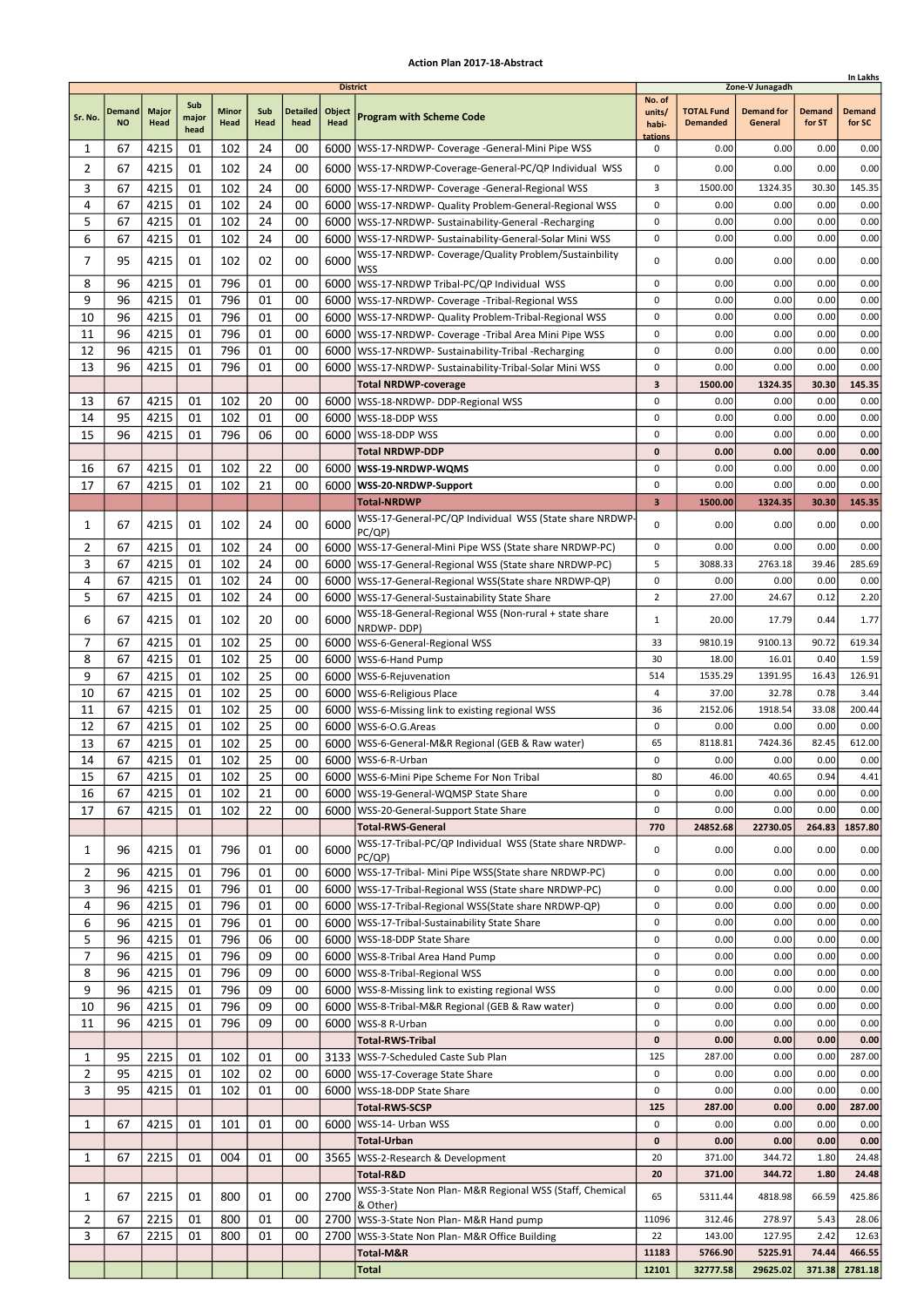| In Lakhs       |                     |                      |                      |                      |             |                         |                                   |                                                                                                               |                                      |                                      |                                             |                         |                         |
|----------------|---------------------|----------------------|----------------------|----------------------|-------------|-------------------------|-----------------------------------|---------------------------------------------------------------------------------------------------------------|--------------------------------------|--------------------------------------|---------------------------------------------|-------------------------|-------------------------|
| Sr. No.        | Demand<br><b>NO</b> | <b>Major</b><br>Head | Sub<br>major<br>head | <b>Minor</b><br>Head | Sub<br>Head | <b>Detailed</b><br>head | <b>District</b><br>Object<br>Head | <b>Program with Scheme Code</b>                                                                               | No. of<br>units/<br>habi-<br>tations | <b>TOTAL Fund</b><br><b>Demanded</b> | <b>GJTI</b><br><b>Demand for</b><br>General | <b>Demand</b><br>for ST | <b>Demand</b><br>for SC |
| 1              | 67                  | 4215                 | 01                   | 102                  | 24          | 00                      |                                   | 6000   WSS-17-NRDWP- Coverage - General-Mini Pipe WSS                                                         |                                      |                                      |                                             |                         |                         |
| 2              | 67                  | 4215                 | 01                   | 102                  | 24          | 00                      |                                   | 6000   WSS-17-NRDWP-Coverage-General-PC/QP Individual WSS                                                     |                                      |                                      |                                             |                         |                         |
| 3              | 67                  | 4215                 | 01                   | 102                  | 24          | 00                      |                                   | 6000   WSS-17-NRDWP- Coverage - General-Regional WSS                                                          |                                      |                                      |                                             |                         |                         |
| 4              | 67                  | 4215                 | 01                   | 102                  | 24          | 00                      |                                   | 6000   WSS-17-NRDWP- Quality Problem-General-Regional WSS                                                     |                                      |                                      |                                             |                         |                         |
| 5              | 67                  | 4215                 | 01                   | 102                  | 24          | 00                      |                                   | 6000   WSS-17-NRDWP- Sustainability-General -Recharging                                                       |                                      |                                      |                                             |                         |                         |
| 6              | 67                  | 4215                 | 01                   | 102                  | 24          | 00                      |                                   | 6000   WSS-17-NRDWP- Sustainability-General-Solar Mini WSS                                                    |                                      |                                      |                                             |                         |                         |
| 7              | 95                  | 4215                 | 01                   | 102                  | 02          | 00                      | 6000                              | WSS-17-NRDWP- Coverage/Quality Problem/Sustainbility<br><b>WSS</b>                                            |                                      |                                      |                                             |                         |                         |
| 8              | 96                  | 4215                 | 01                   | 796                  | 01          | 00                      |                                   | 6000 WSS-17-NRDWP Tribal-PC/QP Individual WSS                                                                 |                                      |                                      |                                             |                         |                         |
| 9              | 96                  | 4215                 | 01                   | 796                  | 01          | 00                      |                                   | 6000   WSS-17-NRDWP- Coverage - Tribal-Regional WSS                                                           |                                      |                                      |                                             |                         |                         |
| 10             | 96                  | 4215                 | 01                   | 796                  | 01          | 00                      |                                   | 6000   WSS-17-NRDWP- Quality Problem-Tribal-Regional WSS                                                      |                                      |                                      |                                             |                         |                         |
| 11             | 96                  | 4215                 | 01                   | 796                  | 01          | 00                      |                                   | 6000   WSS-17-NRDWP- Coverage - Tribal Area Mini Pipe WSS                                                     |                                      |                                      |                                             |                         |                         |
| 12             | 96                  | 4215                 | 01                   | 796                  | 01          | 00                      |                                   | 6000   WSS-17-NRDWP- Sustainability-Tribal -Recharging                                                        |                                      |                                      |                                             |                         |                         |
| 13             | 96                  | 4215                 | 01                   | 796                  | 01          | 00                      | 6000                              | WSS-17-NRDWP- Sustainability-Tribal-Solar Mini WSS                                                            |                                      |                                      |                                             |                         |                         |
|                |                     |                      |                      |                      |             |                         |                                   | <b>Total NRDWP-coverage</b>                                                                                   | 0                                    | 0.00                                 | 0.00                                        | 0.00                    | 0.00                    |
| 13             | 67                  | 4215                 | 01                   | 102                  | 20          | 00                      |                                   | 6000   WSS-18-NRDWP- DDP-Regional WSS                                                                         |                                      |                                      |                                             |                         |                         |
| 14<br>15       | 95<br>96            | 4215<br>4215         | 01<br>01             | 102<br>796           | 01<br>06    | 00<br>00                |                                   | 6000   WSS-18-DDP WSS<br>6000   WSS-18-DDP WSS                                                                |                                      |                                      |                                             |                         |                         |
|                |                     |                      |                      |                      |             |                         |                                   | <b>Total NRDWP-DDP</b>                                                                                        | 0                                    | 0.00                                 | 0.00                                        | 0.00                    | 0.00                    |
| 16             | 67                  | 4215                 | 01                   | 102                  | 22          | 00                      |                                   | 6000   WSS-19-NRDWP-WQMS                                                                                      | 0                                    | 658.45                               | 658.45                                      | 0.00                    | 0.00                    |
| 17             | 67                  | 4215                 | 01                   | 102                  | 21          | 00                      |                                   | 6000   WSS-20-NRDWP-Support                                                                                   |                                      |                                      |                                             |                         |                         |
|                |                     |                      |                      |                      |             |                         |                                   | <b>Total-NRDWP</b>                                                                                            | $\bf{0}$                             | 658.45                               | 658.45                                      | 0.00                    | 0.00                    |
| 1              | 67                  | 4215                 | 01                   | 102                  | 24          | 00                      | 6000                              | WSS-17-General-PC/QP Individual WSS (State share NRDWP-                                                       |                                      |                                      |                                             |                         |                         |
|                |                     |                      |                      |                      |             |                         |                                   | PC/QP)                                                                                                        |                                      |                                      |                                             |                         |                         |
| 2              | 67                  | 4215                 | 01                   | 102                  | 24          | 00                      |                                   | 6000   WSS-17-General-Mini Pipe WSS (State share NRDWP-PC)                                                    |                                      |                                      |                                             |                         |                         |
| 3              | 67                  | 4215                 | 01                   | 102                  | 24          | 00                      |                                   | 6000   WSS-17-General-Regional WSS (State share NRDWP-PC)                                                     |                                      |                                      |                                             |                         |                         |
| 4<br>5         | 67<br>67            | 4215<br>4215         | 01<br>01             | 102<br>102           | 24<br>24    | 00<br>00                |                                   | 6000   WSS-17-General-Regional WSS (State share NRDWP-QP)<br>6000   WSS-17-General-Sustainability State Share |                                      |                                      |                                             |                         |                         |
|                |                     |                      |                      |                      |             |                         |                                   | WSS-18-General-Regional WSS (Non-rural + state share                                                          |                                      |                                      |                                             |                         |                         |
| 6              | 67                  | 4215                 | 01                   | 102                  | 20          | 00                      | 6000                              | NRDWP-DDP)                                                                                                    |                                      |                                      |                                             |                         |                         |
| 7              | 67                  | 4215                 | 01                   | 102                  | 25          | 00                      |                                   | 6000   WSS-6-General-Regional WSS                                                                             |                                      |                                      |                                             |                         |                         |
| 8              | 67                  | 4215                 | 01                   | 102                  | 25          | 00                      |                                   | 6000   WSS-6-Hand Pump                                                                                        |                                      |                                      |                                             |                         |                         |
| 9              | 67                  | 4215                 | 01                   | 102                  | 25          | 00                      |                                   | 6000   WSS-6-Rejuvenation                                                                                     |                                      |                                      |                                             |                         |                         |
| 10             | 67                  | 4215                 | 01                   | 102                  | 25          | 00                      |                                   | 6000   WSS-6-Religious Place                                                                                  |                                      |                                      |                                             |                         |                         |
| 11<br>12       | 67<br>67            | 4215<br>4215         | 01<br>01             | 102<br>102           | 25<br>25    | 00<br>00                |                                   | 6000   WSS-6-Missing link to existing regional WSS<br>6000   WSS-6-O.G. Areas                                 |                                      |                                      |                                             |                         |                         |
| 13             | 67                  | 4215                 | 01                   | 102                  | 25          | 00                      |                                   | 6000   WSS-6-General-M&R Regional (GEB & Raw water)                                                           |                                      |                                      |                                             |                         |                         |
| 14             | 67                  | 4215                 | 01                   | 102                  | 25          | 00                      |                                   | 6000   WSS-6-R-Urban                                                                                          |                                      |                                      |                                             |                         |                         |
| 15             | 67                  | 4215                 | 01                   | 102                  | 25          | 00                      |                                   | 6000 WSS-6-Mini Pipe Scheme For Non Tribal                                                                    |                                      |                                      |                                             |                         |                         |
| 16             | 67                  | 4215                 | 01                   | 102                  | 21          | 00                      |                                   | 6000   WSS-19-General-WQMSP State Share                                                                       |                                      | 438.96                               | 438.96                                      | 0.00                    | 0.00                    |
| 17             | 67                  | 4215                 | 01                   | 102                  | 22          | 00                      |                                   | 6000   WSS-20-General-Support State Share                                                                     |                                      |                                      |                                             |                         |                         |
|                |                     |                      |                      |                      |             |                         |                                   | <b>Total-RWS-General</b>                                                                                      | 0                                    | 438.96                               | 438.96                                      | 0.00                    | 0.00                    |
| 1              | 96                  | 4215                 | 01                   | 796                  | 01          | 00                      | 6000                              | WSS-17-Tribal-PC/QP Individual WSS (State share NRDWP-<br>PC/QP)                                              |                                      |                                      |                                             |                         |                         |
| 2              | 96                  | 4215                 | 01                   | 796                  | 01          | 00                      |                                   | 6000   WSS-17-Tribal- Mini Pipe WSS (State share NRDWP-PC)                                                    |                                      |                                      |                                             |                         |                         |
| 3              | 96                  | 4215                 | 01                   | 796                  | 01          | 00                      |                                   | 6000   WSS-17-Tribal-Regional WSS (State share NRDWP-PC)                                                      |                                      |                                      |                                             |                         |                         |
| 4              | 96                  | 4215                 | 01                   | 796                  | 01          | 00                      |                                   | 6000   WSS-17-Tribal-Regional WSS (State share NRDWP-QP)                                                      |                                      |                                      |                                             |                         |                         |
| 6              | 96                  | 4215                 | 01                   | 796                  | 01          | 00                      |                                   | 6000   WSS-17-Tribal-Sustainability State Share                                                               |                                      |                                      |                                             |                         |                         |
| 5              | 96                  | 4215                 | 01                   | 796                  | 06          | 00                      |                                   | 6000   WSS-18-DDP State Share                                                                                 |                                      |                                      |                                             |                         |                         |
| 7              | 96                  | 4215                 | 01                   | 796                  | 09          | 00                      |                                   | 6000 WSS-8-Tribal Area Hand Pump                                                                              |                                      |                                      |                                             |                         |                         |
| 8              | 96                  | 4215                 | 01                   | 796                  | 09          | 00                      |                                   | 6000   WSS-8-Tribal-Regional WSS                                                                              |                                      |                                      |                                             |                         |                         |
| 9<br>10        | 96<br>96            | 4215<br>4215         | 01<br>01             | 796<br>796           | 09<br>09    | 00<br>00                |                                   | 6000   WSS-8-Missing link to existing regional WSS<br>6000   WSS-8-Tribal-M&R Regional (GEB & Raw water)      |                                      |                                      |                                             |                         |                         |
| 11             | 96                  | 4215                 | 01                   | 796                  | 09          | 00                      |                                   | 6000   WSS-8 R-Urban                                                                                          |                                      |                                      |                                             |                         |                         |
|                |                     |                      |                      |                      |             |                         |                                   | <b>Total-RWS-Tribal</b>                                                                                       | 0                                    | 0.00                                 | 0.00                                        | 0.00                    | 0.00                    |
| 1              | 95                  | 2215                 | 01                   | 102                  | 01          | 00                      |                                   | 3133   WSS-7-Scheduled Caste Sub Plan                                                                         |                                      |                                      |                                             |                         |                         |
| $\overline{2}$ | 95                  | 4215                 | 01                   | 102                  | 02          | 00                      |                                   | 6000   WSS-17-Coverage State Share                                                                            |                                      |                                      |                                             |                         |                         |
| 3              | 95                  | 4215                 | 01                   | 102                  | 01          | 00                      |                                   | 6000   WSS-18-DDP State Share                                                                                 |                                      |                                      |                                             |                         |                         |
|                |                     |                      |                      |                      |             |                         |                                   | <b>Total-RWS-SCSP</b>                                                                                         | 0                                    | 0.00                                 | 0.00                                        | 0.00                    | 0.00                    |
| 1              | 67                  | 4215                 | 01                   | 101                  | 01          | 00                      |                                   | 6000   WSS-14- Urban WSS                                                                                      |                                      |                                      |                                             |                         |                         |
|                |                     |                      |                      |                      |             |                         |                                   | <b>Total-Urban</b>                                                                                            | 0                                    | 0.00                                 | 0.00                                        | 0.00                    | 0.00                    |
| 1              | 67                  | 2215                 | 01                   | 004                  | 01          | 00                      |                                   | 3565   WSS-2-Research & Development                                                                           |                                      |                                      |                                             |                         |                         |
|                |                     |                      |                      |                      |             |                         |                                   | Total-R&D<br>WSS-3-State Non Plan- M&R Regional WSS (Staff, Chemical                                          | 0                                    | 0.00                                 | 0.00                                        | 0.00                    | 0.00                    |
| 1              | 67                  | 2215                 | 01                   | 800                  | 01          | 00                      | 2700                              | & Other)                                                                                                      |                                      |                                      |                                             |                         |                         |
| 2              | 67                  | 2215                 | 01                   | 800                  | 01          | 00                      |                                   | 2700   WSS-3-State Non Plan- M&R Hand pump                                                                    |                                      |                                      |                                             |                         |                         |
| 3              | 67                  | 2215                 | 01                   | 800                  | 01          | 00                      | 2700                              | WSS-3-State Non Plan- M&R Office Building                                                                     | 0                                    | 196.75                               | 196.75                                      | 0.00                    | 0.00                    |
|                |                     |                      |                      |                      |             |                         |                                   | Total-M&R                                                                                                     | 0                                    | 196.75                               | 196.75                                      | 0.00                    | 0.00                    |
|                |                     |                      |                      |                      |             |                         |                                   | <b>Total</b>                                                                                                  | $\mathbf 0$                          | 1294.16                              | 1294.16                                     | 0.00                    | 0.00                    |